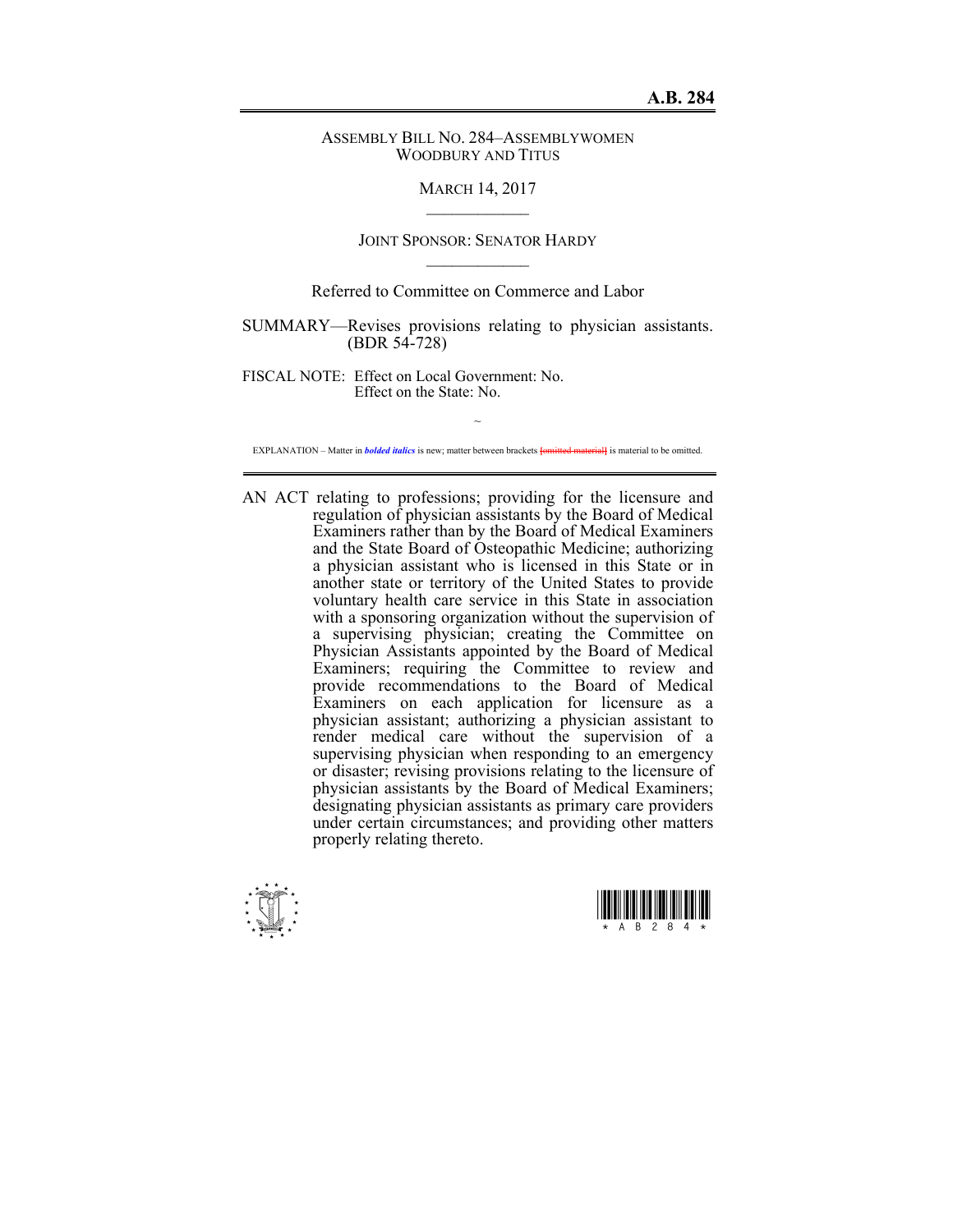#### **Legislative Counsel's Digest:**

1 Existing law authorizes a provider of health care who is licensed or certified in 2 this State or another state or territory of the United States to provide voluntary 2 this State or another state or territory of the United States to provide voluntary<br>3 health care service in this State without charge to the patient if the service is 3 health care service in this State without charge to the patient if the service is<br>4 provided in association with a sponsoring organization that is registered with the<br>5 Division of Public and Behavioral Health of the Dep 4 provided in association with a sponsoring organization that is registered with the 5 Division of Public and Behavioral Health of the Department of Health and Human 6 Services. (NRS 629.450) **Section 1** of this bill authorizes a physician assistant to 7 provide such voluntary health care service without the supervision of a supervising 8 physician. **Section 7** of this bill authorizes a physician assistant to perform medical services without the supervision of a supervision physician when the rendering of 9 services without the supervision of a supervising physician when the rendering of 10 such medical services is in response to an emergency or disaster as declared by a 10 such medical services is in response to an emergency or disaster, as declared by a governmental entity. 11 governmental entity.<br>12 Existing law gen

12 Existing law generally provides for the regulation of physician assistants in this 13 State by the Board of Medical Examiners and the State Board of Osteopathic 13 State by the Board of Medical Examiners and the State Board of Osteopathic 14 Medicine. (Chapters 630 and 633 of NRS) Section 108 of this bill repeals the 14 Medicine. (Chapters 630 and 633 of NRS) **Section 108** of this bill repeals the 15 provisions in chapter 633 of NRS that authorize the State Board of Osteopathic 16 Medicine to license, regulate and discipline physician assistants and, instead, 17 **sections 9 and 10** of this bill provide for the Board of Medical Examiners to 17 **sections 9 and 10** of this bill provide for the Board of Medical Examiners to 18 license, regulate and discipline physician assistants. Section 4 of this bill creates 18 license, regulate and discipline physician assistants. **Section 4** of this bill creates 19 the Committee on Physician Assistants, consisting of seven members appointed by the Board of Medical Examiners. **Section 4** requires the Committee to review all 20 the Board of Medical Examiners. **Section 4** requires the Committee to review all applications for a license as a physician assistant and make a recommendation to 22 the Board of Medical Examiners on the approval of such 21 applications for a license as a physician assistant and make a recommendation to 22 the Board of Medical Examiners on the approval of such applications. **Section 13** 23 of this bill authorizes the Board to approve any application for a license as a physician assistant if the applicant is otherwise qualified and the Committee 25 recommends approval of the application. **Section 9** removes provisions that 26 allowed the Board of Medical Examiners to deem a person's general education and 27 practical training sufficient for licensure as a physician assistant. **Section 10** authorizes an osteopathic physician to be a supervising physician pursuant to the 29 provisions of chapter 630 of NRS. **Sections 14 and 15** of this bill remove the 30 requirement for an applicant for a license by endorsement to practice as a physical 31 therapist to have a certification in a specialty recognized by the American Board of Medical Specialties.

**Section 5** of this bill authorizes a physician assistant to request to be placed on inactive status if the physician assistant will not be practicing as a physician 35 assistant in this State. **Sections 16, 53, 69, 70 and 98-105** of this bill designate 36 physician assistants as primary care providers for various programs and insurance<br>37 provisions in this State. Sections 18-52, 54-68 and 71-97 of this bill make 37 provisions in this State. **Sections 18-52, 54-68 and 71-97** of this bill make conforming changes.

#### THE PEOPLE OF THE STATE OF NEVADA, REPRESENTED IN SENATE AND ASSEMBLY, DO ENACT AS FOLLOWS:

1 **Section 1.** NRS 629.450 is hereby amended to read as follows: 2 629.450 1. Notwithstanding any provision of law to the 3 contrary and except as otherwise provided in this section, a provider of health care may provide voluntary health care service in this State 5 in association with a sponsoring organization.

6 2. A provider of health care shall not provide voluntary health  $\frac{7}{7}$  care service in this State if care service in this State if:



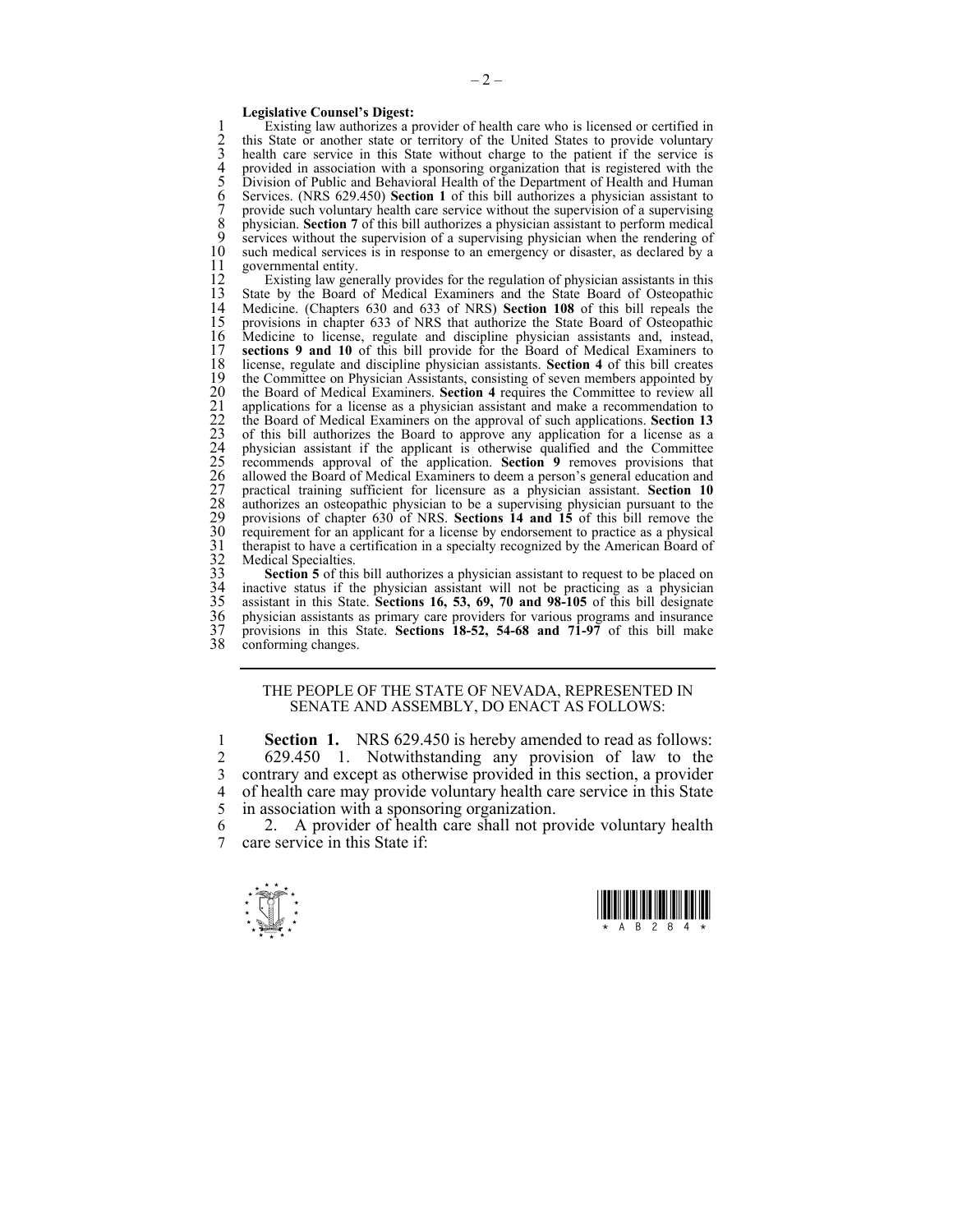1 (a) The professional license or certificate of the provider of health care is suspended or revoked, or has been suspended or 3 revoked within the immediately preceding 5 years, pursuant to 4 disciplinary proceedings in this State or in any other state or 5 territory of the United States;

6 (b) **[**The**]** *Except as otherwise provided in subsection 4, the*  7 voluntary health care service provided is outside the scope of 8 practice authorized by the professional license or certificate of the 9 provider of health care; or

10 (c) The provider of health care has not actively practiced his or 11 her profession continuously for the immediately preceding 3 years.

12 3. A provider of health care who provides voluntary health care 13 service pursuant to this section shall not accept compensation of any 14 type, directly or indirectly, or any other benefit or consideration 15 from any person or other source for the provision of the service.

16 *4. A physician assistant may provide voluntary health care*  17 *services in association with a sponsoring organization without*  18 *direct supervision from a supervising physician.* 

19 **Sec. 2.** Chapter 630 of NRS is hereby amended by adding 20 thereto the provisions set forth as sections 3 to 7, inclusive, of this 21 act.

22 **Sec. 3.** *"Committee" means the Committee on Physician*  23 *Assistants created by section 4 of this act.* 

24 **Sec. 4.** *1. The Committee on Physician Assistants is hereby*  25 *created, consisting of seven members appointed by the Board.*  26 *2. The Committee consists of:* 

27 *(a) Four physician assistants who are licensed by the Board;* 

28 *(b) One physician who holds an unrestricted license to practice medicine pursuant to this chapter;* 

30 *(c) One physician who holds an unrestricted license to practice*  31 *osteopathic medicine pursuant to chapter 633 of NRS; and* 

32 *(d) One member of the general public.* 

33 *3. The term of office of each member of the Committee is 4*  34 *years.* 

*4. The Committee shall meet at least once every 3 months. At the first regular meeting of each calendar year, the Committee shall elect from its members a Chair. The Chair or his or her designee shall represent the Committee at all meetings of the*  39 *Board.* 

40 *5. A majority of the Committee constitutes a quorum, and a*  41 *vote of the majority of the members present is all that is necessary*  42 *to transact any business before the Committee.* 

43 *6. The Committee shall:* 

44 *(a) Advise the Board on all matters relating to the practice,*  45 *licensure and regulation of physician assistants;* 



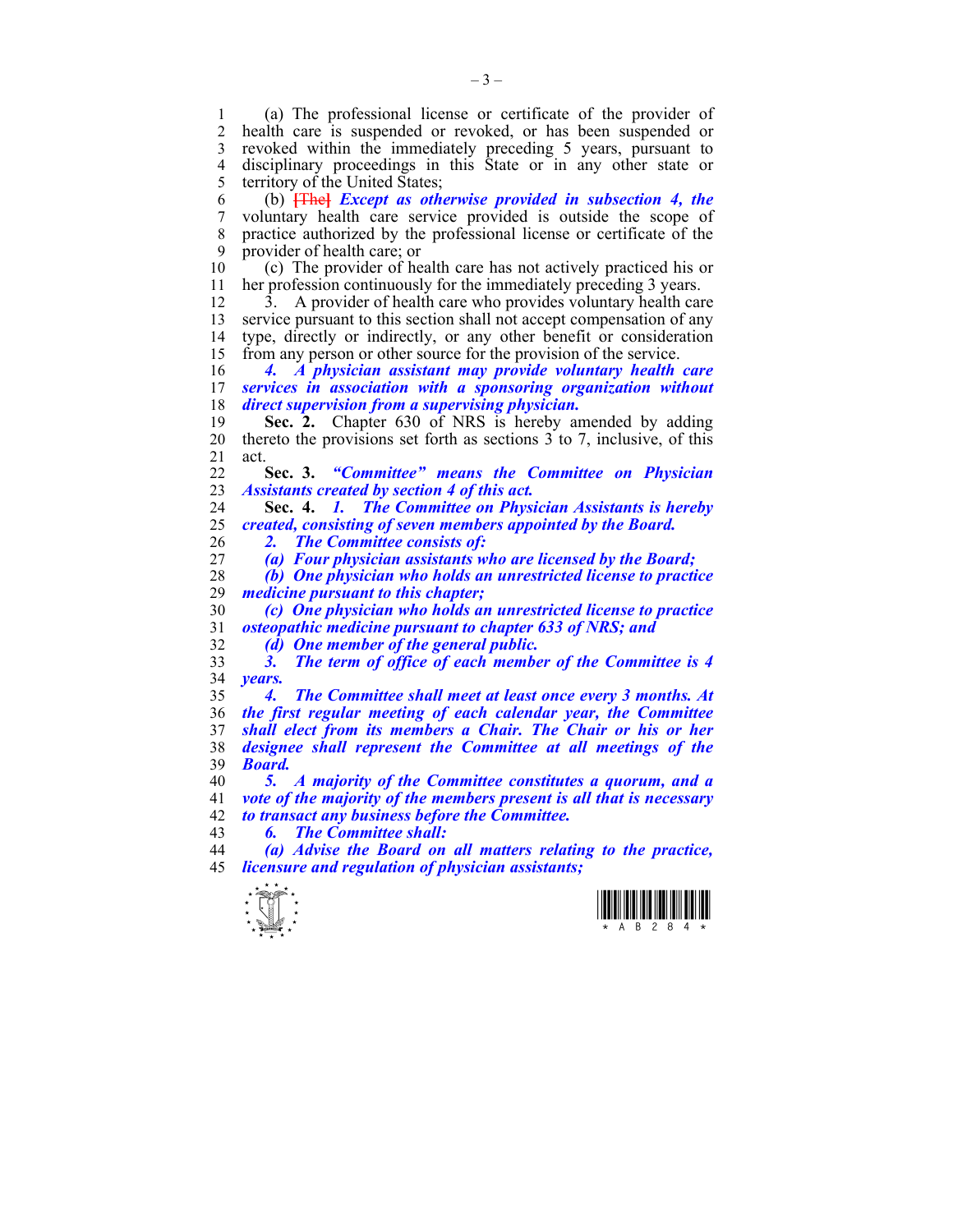*(b) Review all applications for a license as a physician assistant submitted to the Board and make recommendations to* 

*the Board on the approval of such applications; and* 

*(c) Assist in any disciplinary proceeding involving the license of a physician assistant.* 

*7. When reviewing applications for licensure pursuant to paragraph (b) of subsection 6, the Committee shall allow the director, or his or her designee, of each academic program for physician assistants approved by the Board at an institution of higher education in this State to sit as an ex officio nonvoting member of the Committee.* 

**Sec. 5.** *1. A person who holds a license as a physician assistant may request to be placed on inactive status by notifying the Board in writing on a form prescribed by the Board.* 

*2. A physician assistant who has been placed on inactive status:* 

*(a) Shall not perform medical services as a physician assistant; and* 

*(b) Is exempt from paying the biennial registration fee imposed by the Board pursuant to NRS 630.268 during the period for which the physician assistant is on inactive status.* 

*3. Before resuming the performance of medical services in this State, a physician assistant placed on inactive status must:* 

*(a) Notify the Board in writing of his or her intent to resume the performance of medical services as a physician assistant in this State;* 

*(b) Pay the applicable fee for biennial registration; and* 

*(c) Meet all other criteria for reactivating his or her license in accordance with any regulations adopted by the Board pursuant to NRS 630.275.* 

**Sec. 6.** *1. A person who is qualified under the regulations of the Board to perform medical services under the supervision of a supervising physician, but does not possess an active license from the Board may use the term "physician assistant" or any other term or abbreviation indicating or implying that he or she is a physician assistant.* 

*2. A person using the term "physician assistant" or any other term or abbreviation indicating or implying that he or she is a physician assistant pursuant to subsection 1 shall not perform medical services as a physician assistant.* 

**Sec. 7.** *1. A physician assistant licensed under the provisions of this chapter who is responding to a need for medical care created by an emergency or disaster, as declared by an applicable governmental entity, may render emergency care that is directly related to the emergency or disaster without the* 



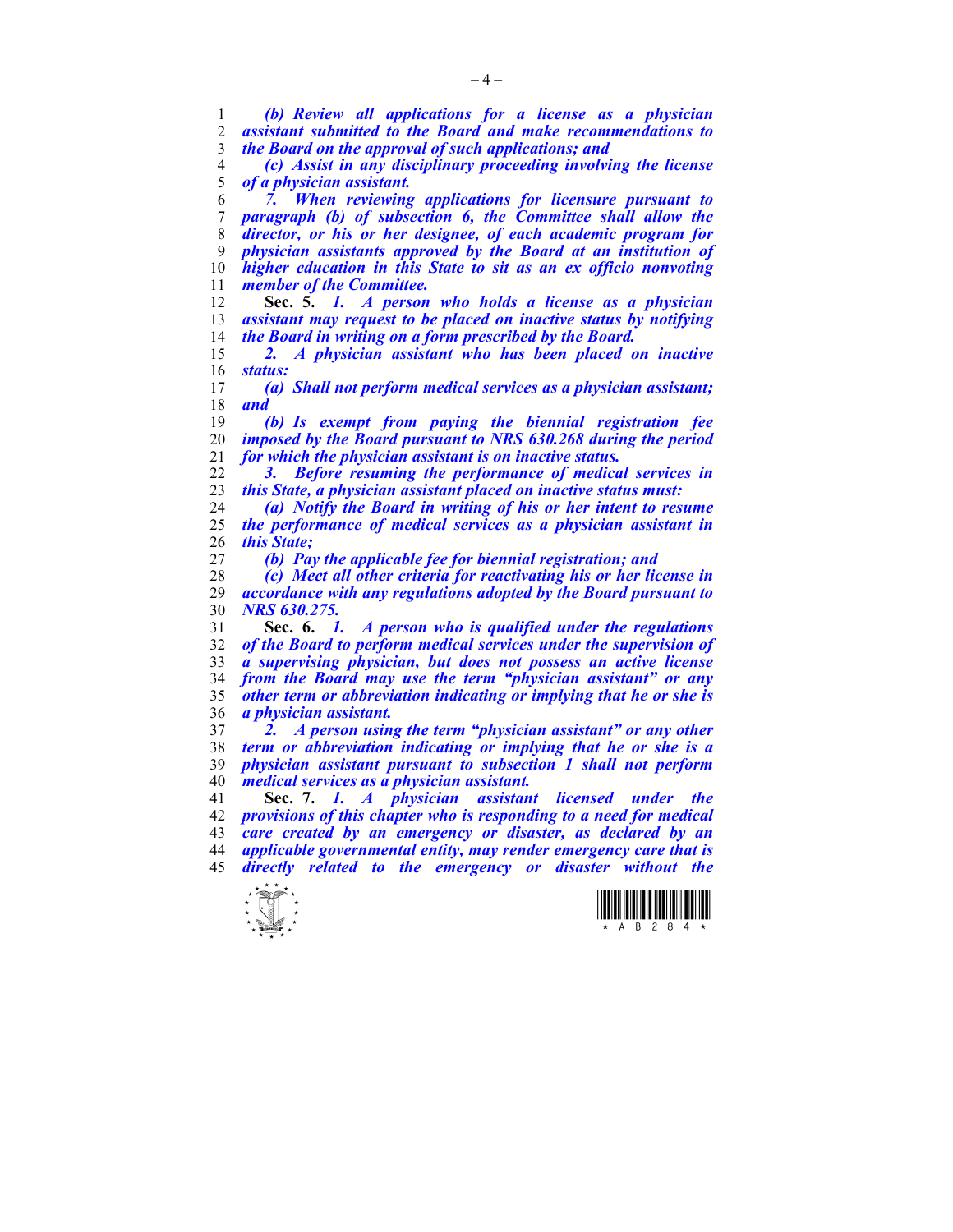1 *supervision of a supervising physician, as otherwise required by*  2 *this chapter. The provisions of this subsection apply only for the*  3 *duration of the emergency or disaster.* 

*2. A physician assistant who performs voluntary and gratuitous medical services without direct supervision from a supervising physician pursuant to subsection 1 is immune from civil liability for damages arising from or relating to the medical services performed if the damages are caused by an act or omission that constitutes simple negligence.* 

*3. A supervising physician who supervises a physician assistant who is rendering emergency care that is directly related to an emergency or disaster, as described in subsection 1, is not required to meet the requirements set forth in this chapter for such supervision.* 

15 **Sec. 8.** NRS 630.005 is hereby amended to read as follows:

16 630.005 As used in this chapter, unless the context otherwise<br>17 requires, the words and terms defined in NRS 630.007 to 630.026. 17 requires, the words and terms defined in NRS 630.007 to 630.026, 18 inclusive, *and section 3 of this act* have the meanings ascribed to 19 them in those sections.

20 **Sec. 9.** NRS 630.015 is hereby amended to read as follows:

21 630.015 "Physician assistant" means a person who is a 22 graduate of an academic program approved by the Board *,* **[**or**]** who 23 **[**, by general education, practical training and experience determined 24 to be satisfactory by the Board,**]** is qualified to perform medical 25 services under the supervision of a supervising physician and who 26 has been issued a license by the Board.

27 **Sec. 10.** NRS 630.025 is hereby amended to read as follows:

28 630.025 "Supervising physician" means an active physician 29 licensed *pursuant to this chapter or chapter 633 of NRS* and in 30 good standing in the State of Nevada who supervises a physician 31 assistant.

32 **Sec. 11.** NRS 630.047 is hereby amended to read as follows:

33 630.047 1. This chapter does not apply to:

34 (a) A medical officer *,* **[**or**]** perfusionist *,* **[**or**]** practitioner of 35 respiratory care *or physician assistant* of the Armed Forces or a 36 medical officer *,* **[**or**]** perfusionist *,* **[**or**]** practitioner of respiratory 37 care *or physician assistant* of any division or department of the 38 United States in the discharge of his or her official duties, including, 39 without limitation, providing medical care in a hospital in 40 accordance with an agreement entered into pursuant to 41 NRS 449.2455;

42 (b) Physicians who are called into this State, other than on a 43 regular basis, for consultation with or assistance to a physician 44 licensed in this State, and who are legally qualified to practice in the 45 state where they reside;



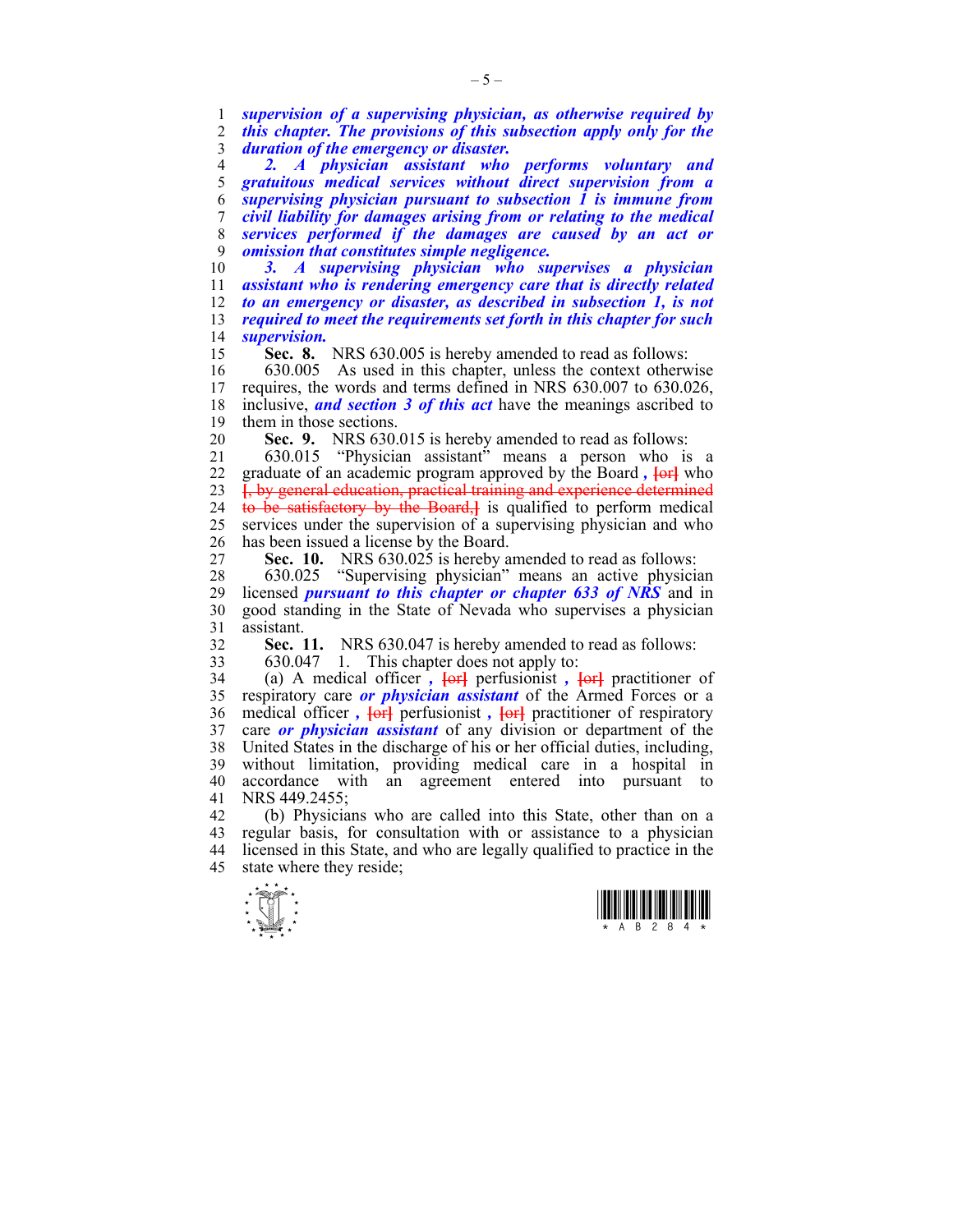1 (c) Physicians who are legally qualified to practice in the state where they reside and come into this State on an irregular basis to:

3 (1) Obtain medical training approved by the Board from a 4 physician who is licensed in this State; or<br>5 (2) Provide medical instruction of

5 (2) Provide medical instruction or training approved by the 6 Board to physicians licensed in this State;

7 (d) Any person permitted to practice any other healing art under 8 this title who does so within the scope of that authority, or healing 9 by faith or Christian Science;

10 (e) *The performance of medical services by a student as part of an academic program for physician assistants that is approved by the Board, or is recognized by a national organization which is approved by the Board to review such programs, if the student is enrolled in the program and performs medical services only at the direction of a supervising physician;* 

16 *(f)* The practice of respiratory care by a student as part of a 17 program of study in respiratory care that is approved by the Board, 18 or is recognized by a national organization which is approved by the 19 Board to review such programs, if the student is enrolled in the 20 program and provides respiratory care only under the supervision of 21 a practitioner of respiratory care;

 $22 \quad$  **[(f)]** (g) The practice of respiratory care by a student who:

23 (1) Is enrolled in a clinical program of study in respiratory 24 care which has been approved by the Board;

25 (2) Is employed by a medical facility, as defined in NRS 26 449.0151; and

27 (3) Provides respiratory care to patients who are not in a 28 critical medical condition or, in an emergency, to patients who are in 29 a critical medical condition and a practitioner of respiratory care is 30 not immediately available to provide that care and the student is 31 directed by a physician to provide respiratory care under the 32 supervision of the physician until a practitioner of respiratory care is 33 available;

 $\frac{1}{2}$  **[(g)**  $\frac{1}{2}$  (h) The practice of respiratory care by a person on himself 35 or herself or gratuitous respiratory care provided to a friend or a 36 member of a person's family if the provider of the care does not 37 represent himself or herself as a practitioner of respiratory care;

38 **[**(h)**]** *(i)* A person who is employed by a physician and provides 39 respiratory care or services as a perfusionist under the supervision of 40 that physician;

41 **[**(i)**]** *(j)* The maintenance of medical equipment for perfusion or 42 respiratory care that is not attached to a patient; and

43 **[**(j)**]** *(k)* A person who installs medical equipment for 44 respiratory care that is used in the home and gives instructions 45 regarding the use of that equipment if the person is trained to

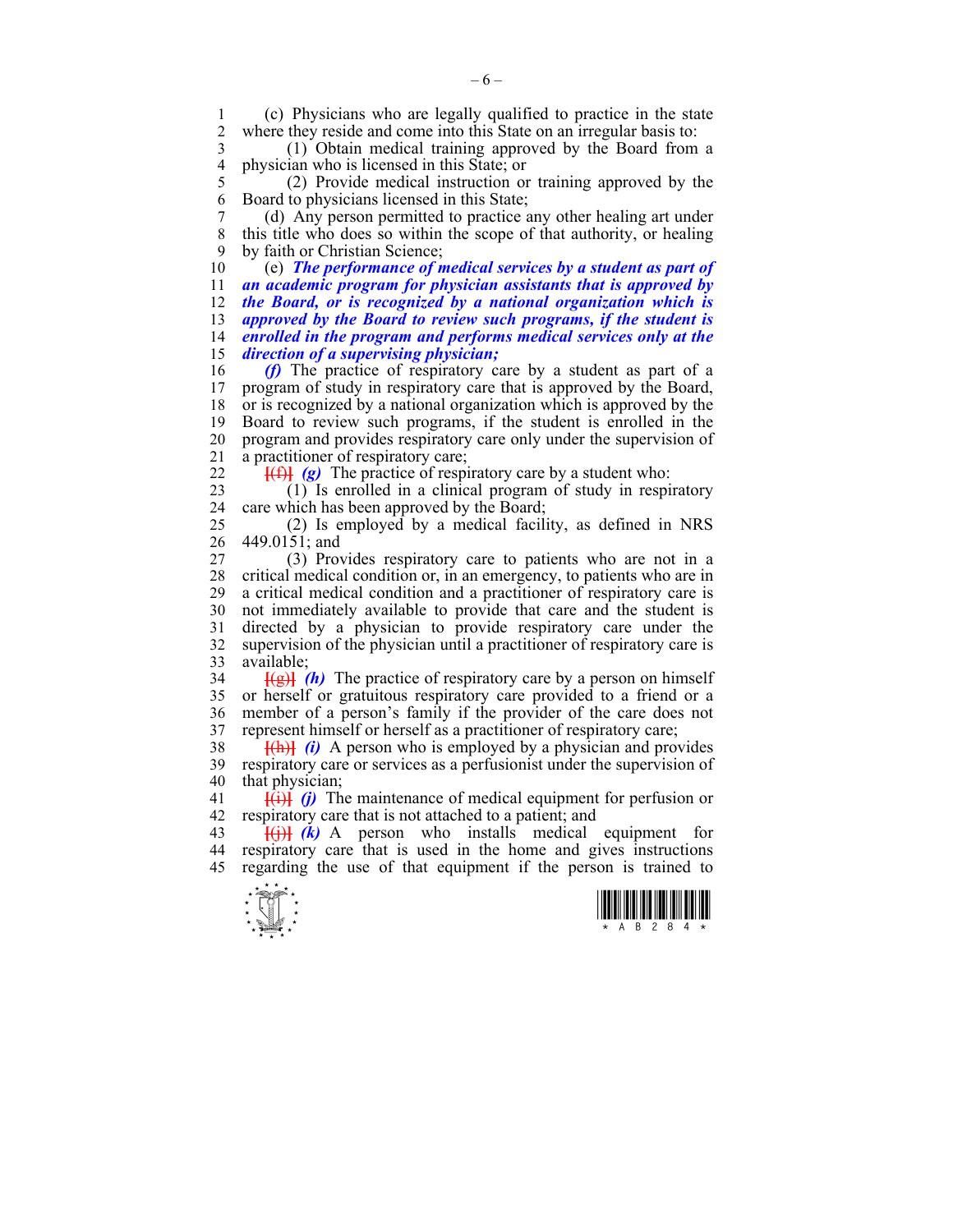1 provide such services and is supervised by a provider of health care<br>2 who is acting within the authorized scope of his or her practice who is acting within the authorized scope of his or her practice.

3 2. This chapter does not repeal or affect any statute of Nevada 4 regulating or affecting any other healing art.<br>5 3. This chapter does not prohibit: 5 3. This chapter does not prohibit:

6 (a) Gratuitous services outside of a medical school or medical 7 facility by a person who is not a physician, perfusionist, physician 8 assistant or practitioner of respiratory care in cases of emergency.

9 (b) The domestic administration of family remedies.

10 **Sec. 12.** NRS 630.271 is hereby amended to read as follows:

11 630.271 1. **[**A**]** *Except as otherwise provided in NRS*  12 *629.450 and section 7 of this act, a* physician assistant may perform 13 such medical services as the physician assistant is authorized to 14 perform by his or her supervising physician.

15 2. The Board and supervising physician shall limit the 16 authority of a physician assistant to prescribe controlled substances 17 to those schedules of controlled substances that the supervising 18 physician is authorized to prescribe pursuant to state and federal  $19$   $\overline{a}$  law.

*3. A physician assistant is responsible for any medical services he or she performs, unless the physician assistant is acting under direct supervision of his or her supervising physician.* 

24 **Sec. 13.** NRS 630.273 is hereby amended to read as follows:

25 630.273 *1.* The Board may issue a license to an applicant 26 **[**who**]** *:* 

27 *(a) Who* is qualified under the regulations of the Board to 28 perform medical services under the supervision of a supervising physician  $\Box$ : and 29 physician **[**.**]** *; and* 

30 *(b) Whose application was recommended for approval by the*  31 *Committee.* 

32 *2.* The application for a license as a physician assistant must 33 include all information required to complete the application.

34 **Sec. 14.** NRS 630.2751 is hereby amended to read as follows:

35 630.2751 1. The Board may issue a license by endorsement 36 to practice as a physician assistant to an applicant who meets the 37 requirements set forth in this section. An applicant may submit to 38 the Board an application for such a license if the applicant  $\frac{1}{2}$ 

39 (a) Holds**]** *holds* a corresponding valid and unrestricted license 40 to practice as a physician assistant in the District of Columbia or any 41 state or territory of the United States *.* **[**; and

 $42 \left(-\frac{b}{b}\right)$  Is certified in a specialty recognized by the American Board 43 of Medical Specialties.**]**

44 2. An applicant for a license by endorsement pursuant to this 45 section must submit to the Board with his or her application:



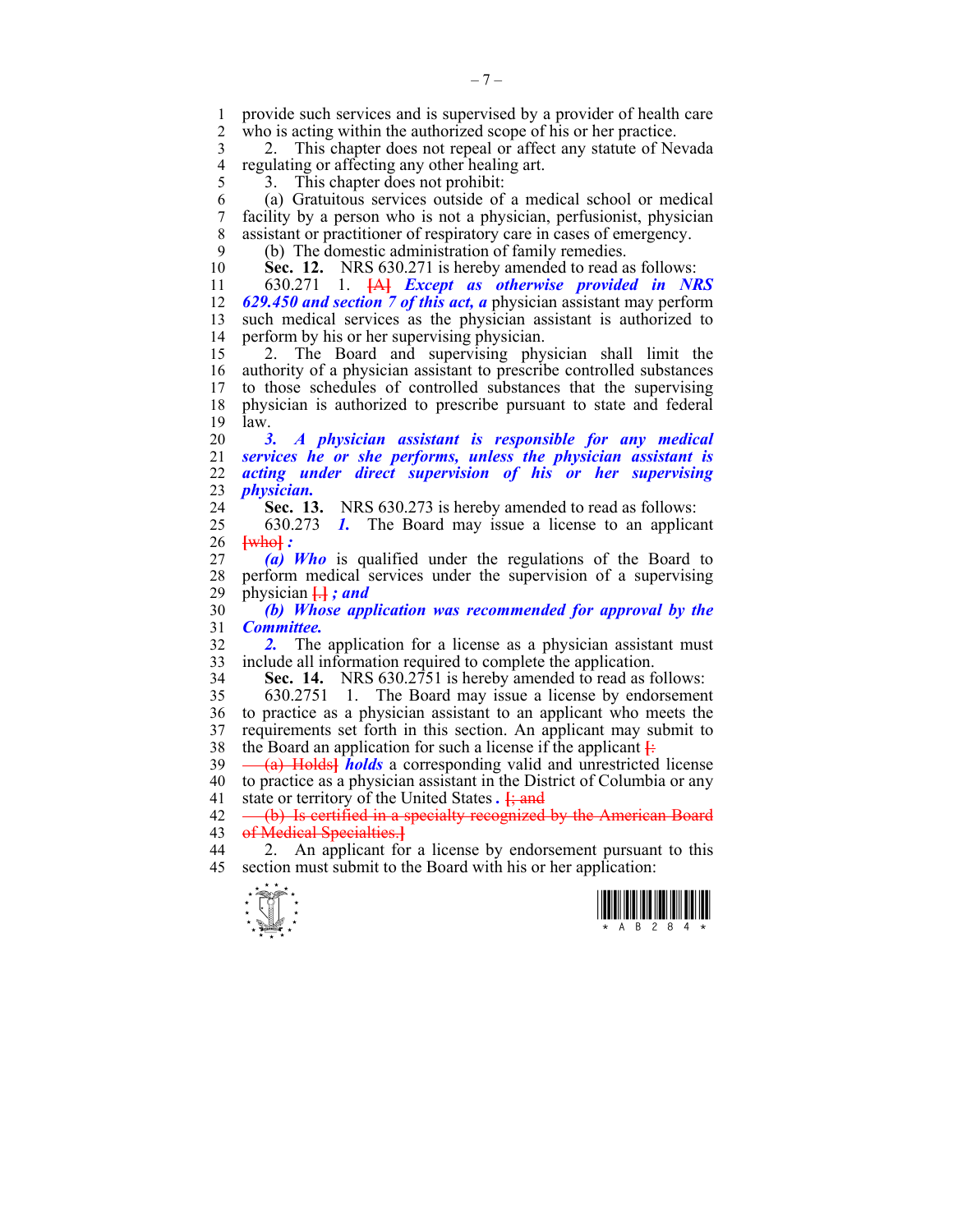1 (a) Proof satisfactory to the Board that the applicant:

(1) Satisfies the requirements of subsection 1;

3 (2) Is a citizen of the United States or otherwise has the legal 4 right to work in the United States;<br>5 (3) Has not been disci-

5 (3) Has not been disciplined or investigated by the 6 corresponding regulatory authority of the District of Columbia or 7 any state or territory in which the applicant currently holds or has 8 held a license to practice as a physician assistant; and

9 (4) Has not been held civilly or criminally liable for 10 malpractice in the District of Columbia or any state or territory of 11 the United States;

12 (b) A complete set of fingerprints and written permission 13 authorizing the Board to forward the fingerprints in the manner 14 provided in NRS 630.167;

15 (c) An affidavit stating that the information contained in the 16 application and any accompanying material is true and correct; and

17 (d) Any other information required by the Board.

18 3. Not later than 15 business days after receiving an application 19 for a license by endorsement to practice as a physician assistant 20 pursuant to this section, the Board shall provide written notice to the 21 applicant of any additional information required by the Board to 22 consider the application. Unless the Board denies the application for 23 good cause, the Board shall approve the application and issue a 24 license by endorsement to practice as a physician assistant to the 25 applicant not later than:

26 (a) Forty-five days after receiving the application; or

27 (b) Ten days after the Board receives a report on the applicant's 28 background based on the submission of the applicant's fingerprints,  $29 \rightarrow$  whichever occurs later.

30 4. A license by endorsement to practice as a physician assistant 31 may be issued at a meeting of the Board or between its meetings by 32 the President and Executive Director of the Board. Such an action 33 shall be deemed to be an action of the Board.

34 **Sec. 15.** NRS 630.2752 is hereby amended to read as follows:

35 630.2752 1. The Board may issue a license by endorsement 36 to practice as a physician assistant to an applicant who meets the 37 requirements set forth in this section. An applicant may submit to 38 the Board an application for such a license if the applicant:

39 (a) Holds a corresponding valid and unrestricted license to 40 practice as a physician assistant in the District of Columbia or any 41 state or territory of the United States; *and*

42 (b) **[**Is certified in a specialty recognized by the American Board 43 of Medical Specialties; and



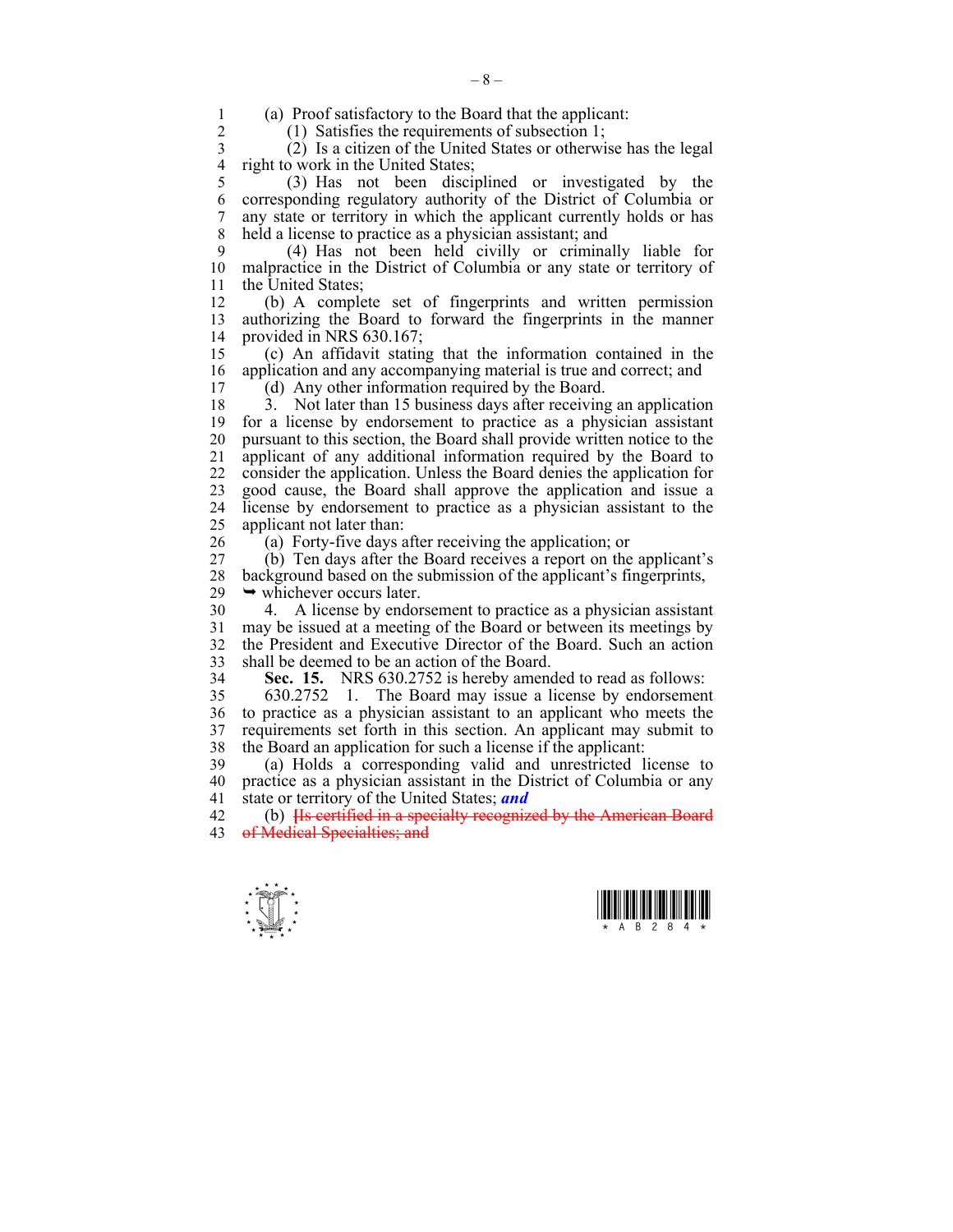1 (c)<sup>1</sup> Is an active member of, or the spouse of an active member 2 of the Armed Forces of the United States a veteran or the surviving 2 of, the Armed Forces of the United States, a veteran or the surviving 3 spouse of a veteran.

4 2. An applicant for a license by endorsement pursuant to this<br>5 section must submit to the Board with his or her application: section must submit to the Board with his or her application:

6 (a) Proof satisfactory to the Board that the applicant:

7 (1) Satisfies the requirements of subsection 1;

8 (2) Is a citizen of the United States or otherwise has the legal 9 right to work in the United States;

10 (3) Has not been disciplined or investigated by the 11 corresponding regulatory authority of the District of Columbia or 12 the state or territory in which the applicant holds a license to 13 practice as a physician assistant; and

14 (4) Has not been held civilly or criminally liable for 15 malpractice in the District of Columbia or any state or territory of 16 the United States:

17 (b) A complete set of fingerprints and written permission 18 authorizing the Board to forward the fingerprints in the manner 19 provided in NRS 630.167;

20 (c) An affidavit stating that the information contained in the 21 application and any accompanying material is true and correct; and

22 (d) Any other information required by the Board.

23 3. Not later than 15 business days after receiving an application 24 for a license by endorsement to practice as a physician assistant 25 pursuant to this section, the Board shall provide written notice to the 26 applicant of any additional information required by the Board to 27 consider the application. Unless the Board denies the application for 28 good cause, the Board shall approve the application and issue a license by endorsement to practice as a physician assistant to the 30 applicant not later than:

31 (a) Forty-five days after receiving all the additional information 32 required by the Board to complete the application; or

33 (b) Ten days after the Board receives a report on the applicant's 34 background based on the submission of the applicant's fingerprints,  $35 \rightarrow$  whichever occurs later.

36 4. A license by endorsement to practice as a physician assistant 37 may be issued at a meeting of the Board or between its meetings by 38 the President and Executive Director of the Board. Such an action 39 shall be deemed to be an action of the Board.

40 5. At any time before making a final decision on an application 41 for a license by endorsement pursuant to this section, the Board may 42 grant a provisional license authorizing an applicant to practice as a 43 physician assistant in accordance with regulations adopted by the 44 Board.



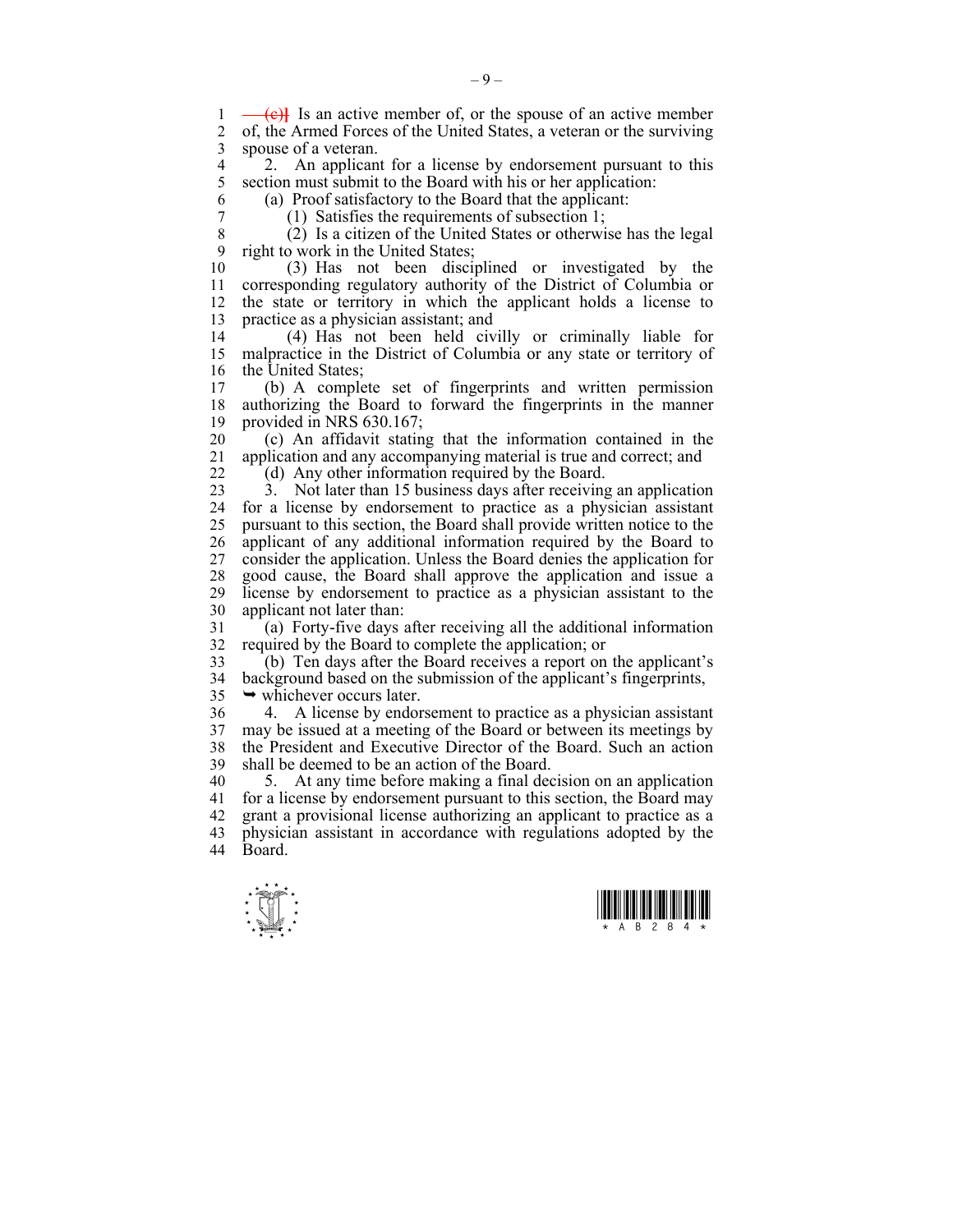1 6. As used in this section, "veteran" has the meaning ascribed 2 to it in NRS 417 005 2 to it in NRS 417.005.

3 **Sec. 16.** NRS 630.3745 is hereby amended to read as follows:

4 630.3745 1. Except as otherwise provided in subsection 2, a<br>5 physician shall not allow a person to perform or participate in any physician shall not allow a person to perform or participate in any 6 activity under the supervision of the physician for the purpose of 7 receiving credit toward a degree of doctor of medicine, osteopathy 8 or osteopathic medicine, including, without limitation, clinical 9 observation and contact with patients, unless the person is enrolled 10 in good standing at:

11 (a) A medical school that is accredited by the Liaison 12 Committee on Medical Education of the American Medical 13 Association and the Association of American Medical Colleges or 14 their successor organizations; or

15 (b) A school of osteopathic medicine, as defined in 16 NRS 633.121.

17 2. The provisions of subsection 1 do not apply to a physician 18 who supervises an activity performed by a person for the purpose of 19 receiving credit toward a degree of doctor of medicine, osteopathy 20 or osteopathic medicine if:

21 (a) The activity takes place:

22 (1) In a primary care practice that is located in an area that 23 has been designated by the United States Secretary of Health and 24 Human Services as a health professional shortage area pursuant to 25 42 U.S.C. § 254e; and

26 (2) Entirely under the supervision of the physician; and

27 (b) The physician is not currently supervising any other person 28 who is receiving credit toward a degree of doctor of medicine, 29 osteopathy or osteopathic medicine.

30 3. As used in this section, "primary care practice" means a 31 health care practice operated by one or more physicians *or*  32 *physician assistants* who practice in the area of family medicine, 33 internal medicine or pediatrics.

34 **Sec. 17.** NRS 630.400 is hereby amended to read as follows:

35 630.400 1. It is unlawful for any person to:

36 (a) Present to the Board as his or her own the diploma, license or 37 credentials of another;

38 (b) Give either false or forged evidence of any kind to the 39 Board;

40 (c) Practice medicine, perfusion or respiratory care under a false 41 or assumed name or falsely personate another licensee;

42 (d) Except as otherwise provided by a specific statute, practice 43 medicine, perfusion or respiratory care without being licensed under 44 this chapter;



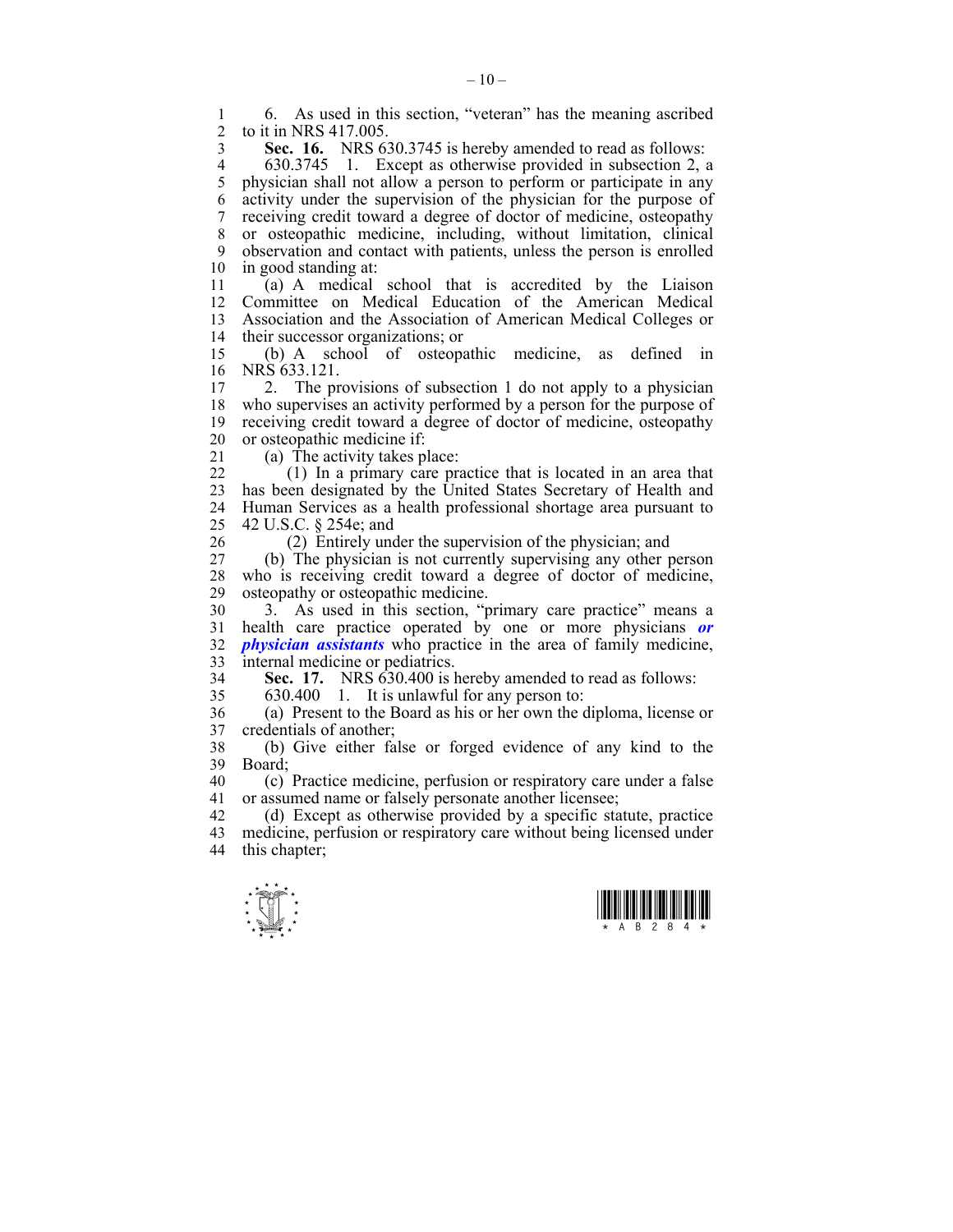1 (e) Hold himself or herself out as a perfusionist or use any other 2 term indicating or implying that he or she is a perfusionist without 3 being licensed by the Board;

4 (f) **[**Hold**]** *Except as otherwise provided in section 6 of this act, hold* himself or herself out as a physician assistant or use any other 6 term *or abbreviation* indicating or implying that he or she is a 7 physician assistant without being licensed by the Board; or

8 (g) Hold himself or herself out as a practitioner of respiratory 9 care or use any other term indicating or implying that he or she is a 10 practitioner of respiratory care without being licensed by the Board.

11 <sup>2</sup> 2. Unless a greater penalty is provided pursuant to NRS 12 200.830 or 200.840, a person who violates any provision of 13 subsection 1:

14 (a) If no substantial bodily harm results, is guilty of a category 15 D felony; or

16 (b) If substantial bodily harm results, is guilty of a category C 17 felony,

18  $\rightarrow$  and shall be punished as provided in NRS 193.130.

19 3. In addition to any other penalty prescribed by law, if the 20 Board determines that a person has committed any act described in 21 subsection 1, the Board may:

22 (a) Issue and serve on the person an order to cease and desist 23 until the person obtains from the Board the proper license or 24 otherwise demonstrates that he or she is no longer in violation of 25 subsection 1. An order to cease and desist must include a telephone 26 number with which the person may contact the Board.

27 (b) Issue a citation to the person. A citation issued pursuant to 28 this paragraph must be in writing, describe with particularity the 29 nature of the violation and inform the person of the provisions of 30 this paragraph. Each activity in which the person is engaged 31 constitutes a separate offense for which a separate citation may be 32 issued. To appeal a citation, the person must submit a written 33 request for a hearing to the Board not later than 30 days after the 34 date of issuance of the citation.

35 (c) Assess against the person an administrative fine of not more 36 than \$5,000.

37 (d) Impose any combination of the penalties set forth in 38 paragraphs  $(a)$ ,  $(b)$  and  $(c)$ .

39 **Sec. 18.** NRS 632.017 is hereby amended to read as follows:

40 632.017 "Practice of practical nursing" means the performance 41 of selected acts in the care of the ill, injured or infirm under the 42 direction of a registered professional nurse, an advanced practice 43 registered nurse, a licensed physician, a physician assistant licensed 44 pursuant to chapter 630 **[**or 633**]** of NRS, a licensed dentist or a 45 licensed podiatric physician, not requiring the substantial



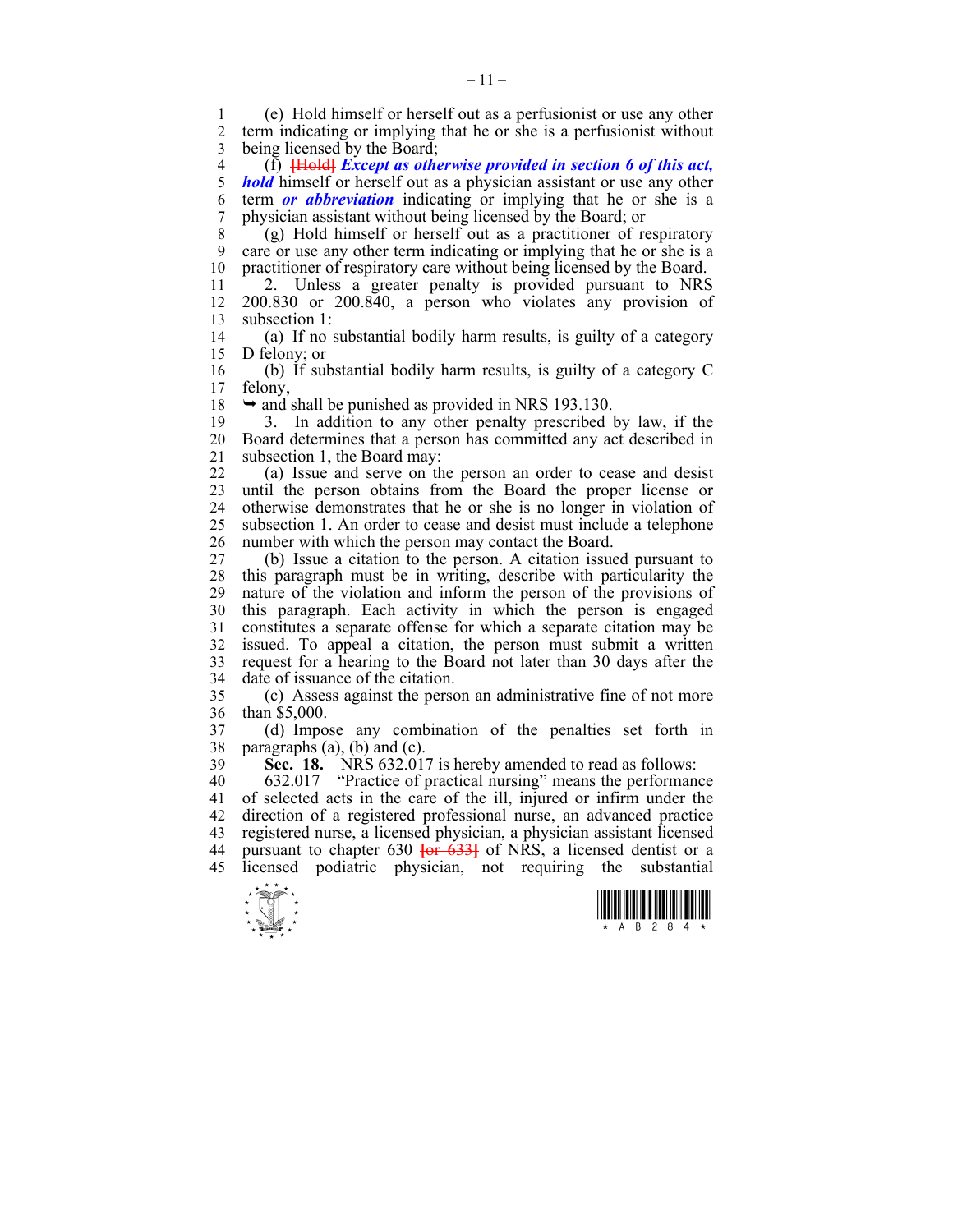1 specialized skill, judgment and knowledge required in professional nursing.

**Sec. 19.** NRS 632.018 is hereby amended to read as follows:<br>4 632.018 "Practice of professional nursing" means the 4 632.018 "Practice of professional nursing" means the<br>5 performance of any act in the observation, care and counsel of the 5 performance of any act in the observation, care and counsel of the 6 ill, injured or infirm, in the maintenance of health or prevention of 7 illness of others, in the supervision and teaching of other personnel, 8 in the administration of medications and treatments as prescribed by 9 an advanced practice registered nurse, a licensed physician, a 10 physician assistant licensed pursuant to chapter 630 **[**or 633**]** of 11 NRS, a licensed dentist or a licensed podiatric physician, requiring 12 substantial specialized judgment and skill based on knowledge and 13 application of the principles of biological, physical and social 14 science, but does not include acts of medical diagnosis or 15 prescription of therapeutic or corrective measures.

16 **Sec. 20.** NRS 632.472 is hereby amended to read as follows:<br>17 632.472 1 The following persons shall report in writing

17 632.472 1. The following persons shall report in writing to 18 the Executive Director of the Board any conduct of a licensee or 19 holder of a certificate which constitutes a violation of the provisions 20 of this chapter:

21 (a) Any physician, dentist, dental hygienist, chiropractor, 22 optometrist, podiatric physician, medical examiner, resident, intern, 23 professional or practical nurse, nursing assistant, medication aide - 24 certified, perfusionist, physician assistant licensed pursuant to 25 chapter 630 **[**or 633**]** of NRS, psychiatrist, psychologist, marriage 26 and family therapist, clinical professional counselor, alcohol or drug 27 abuse counselor, music therapist, driver of an ambulance, paramedic 28 or other person providing medical services licensed or certified to practice in this State.

30 (b) Any personnel of a medical facility or facility for the 31 dependent engaged in the admission, examination, care or treatment 32 of persons or an administrator, manager or other person in charge of 33 a medical facility or facility for the dependent upon notification by a 34 member of the staff of the facility.

35 (c) A coroner.

36 (d) Any person who maintains or is employed by an agency to 37 provide personal care services in the home.

38 (e) Any person who operates, who is employed by or who 39 contracts to provide services for an intermediary service 40 organization as defined in NRS 449.4304.

41 (f) Any person who maintains or is employed by an agency to 42 provide nursing in the home.

43 (g) Any employee of the Department of Health and Human 44 Services Services.



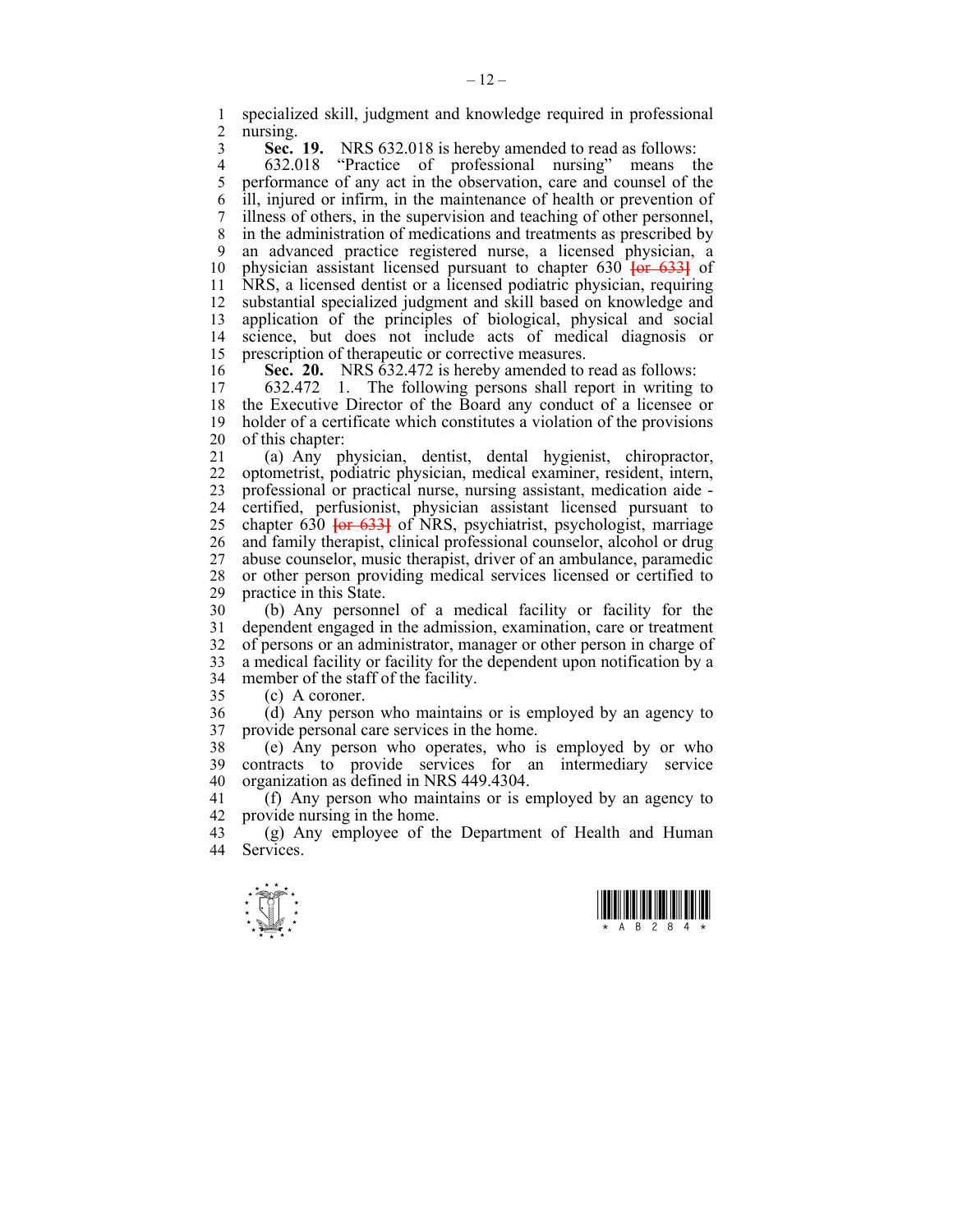1 (h) Any employee of a law enforcement agency or a county's 2 office for protective services or an adult or juvenile probation 3 officer.

4 (i) Any person who maintains or is employed by a facility or establishment that provides care for older persons. establishment that provides care for older persons.

6 (j) Any person who maintains, is employed by or serves as a 7 volunteer for an agency or service which advises persons regarding 8 the abuse, neglect or exploitation of an older person and refers them 9 to persons and agencies where their requests and needs can be met.

10 (k) Any social worker.

11 (l) Any person who operates or is employed by a community 12 health worker pool or with whom a community health worker pool 13 contracts to provide the services of a community health worker, as 14 defined in NRS 449.0027.

15 (m) Any person who operates or is employed by a peer support 16 recovery organization.

17 2. Every physician who, as a member of the staff of a medical 18 facility or facility for the dependent, has reason to believe that a 19 nursing assistant or medication aide - certified has engaged in 20 conduct which constitutes grounds for the denial, suspension or 21 revocation of a certificate shall notify the superintendent, manager 22 or other person in charge of the facility. The superintendent, 23 manager or other person in charge shall make a report as required in 24 subsection 1.

25 3. A report may be filed by any other person.

26 4. Any person who in good faith reports any violation of the 27 provisions of this chapter to the Executive Director of the Board 28 pursuant to this section is immune from civil liability for reporting 29 the violation.

30 5. As used in this section:

31 (a) "Agency to provide personal care services in the home" has 32 the meaning ascribed to it in NRS 449.0021.

33 (b) "Community health worker pool" has the meaning ascribed 34 to it in NRS 449.0028.

35 (c) "Peer support recovery organization" has the meaning 36 ascribed to it in NRS 449.01563.

37 **Sec. 21.** NRS 633.071 is hereby amended to read as follows:

38 633.071 "Malpractice" means failure on the part of an 39 osteopathic physician **[**or physician assistant**]** to exercise the degree 40 of care, diligence and skill ordinarily exercised by osteopathic 41 physicians **[**or physician assistants**]** in good standing in the 42 community in which he or she practices.

43 **Sec. 22.** NRS 633.075 is hereby amended to read as follows:<br>44 633.075 1 "Medical assistant" means a person who:

633.075 1. "Medical assistant" means a person who:



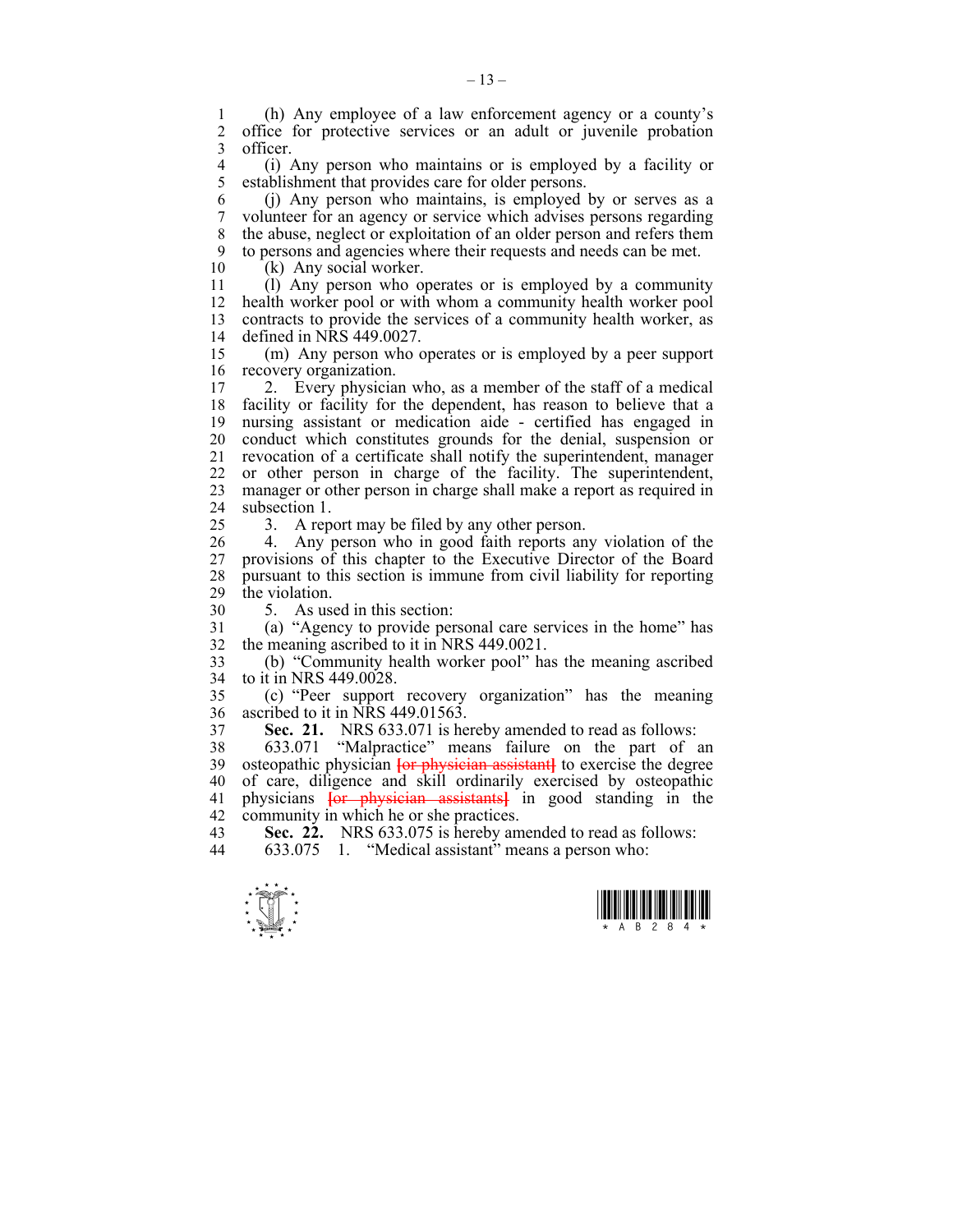1 (a) Performs clinical tasks under the supervision of an  $\alpha$  osteopathic physician or physician assistant  $\ddot{\theta}$  is interestingular to 2 osteopathic physician or physician assistant **[**;**]** *licensed pursuant to*  3 *chapter 630 of NRS;* and

4 (b) Does not hold a license, certificate or registration issued by a<br>5 professional licensing or regulatory board in this State to perform 5 professional licensing or regulatory board in this State to perform 6 such clinical tasks.

7 2. The term does not include a person who performs only 8 administrative, clerical, executive or other nonclinical tasks.

9 **Sec. 23.** NRS 633.131 is hereby amended to read as follows:

10 633.131 1. "Unprofessional conduct" includes:

11 (a) Knowingly or willfully making a false or fraudulent 12 statement or submitting a forged or false document in applying for a 13 license to practice osteopathic medicine **[**or to practice as a 14 physician assistant,**]** or in applying for the renewal of a license to 15 practice osteopathic medicine *.* **[**or to practice as a physician 16 assistant.**]**

17 (b) Failure of a person who is licensed to practice osteopathic 18 medicine to identify himself or herself professionally by using the 19 term D.O., osteopathic physician, doctor of osteopathy or a similar 20 term.

21 (c) Directly or indirectly giving to or receiving from any person, 22 corporation or other business organization any fee, commission, 23 rebate or other form of compensation for sending, referring or 24 otherwise inducing a person to communicate with an osteopathic 25 physician in his or her professional capacity or for any professional 26 services not actually and personally rendered, except as otherwise 27 provided in subsection 2.

28 (d) Employing, directly or indirectly, any suspended or unlicensed person in the practice of osteopathic medicine or in 30 practice as a physician assistant, or the aiding or abetting of any 31 unlicensed person to practice osteopathic medicine or to practice as 32 a physician assistant.

33 (e) Advertising the practice of osteopathic medicine in a manner 34 which does not conform to the guidelines established by regulations 35 of the Board.

36 (f) Engaging in any:

37 (1) Professional conduct which is intended to deceive or 38 which the Board by regulation has determined is unethical; or

39 (2) Medical practice harmful to the public or any conduct 40 detrimental to the public health, safety or morals which does not 41 constitute gross or repeated malpractice or professional 42 incompetence.<br>43 (g) Admini

 $(g)$  Administering, dispensing or prescribing any controlled 44 substance or any dangerous drug as defined in chapter 454 of NRS,



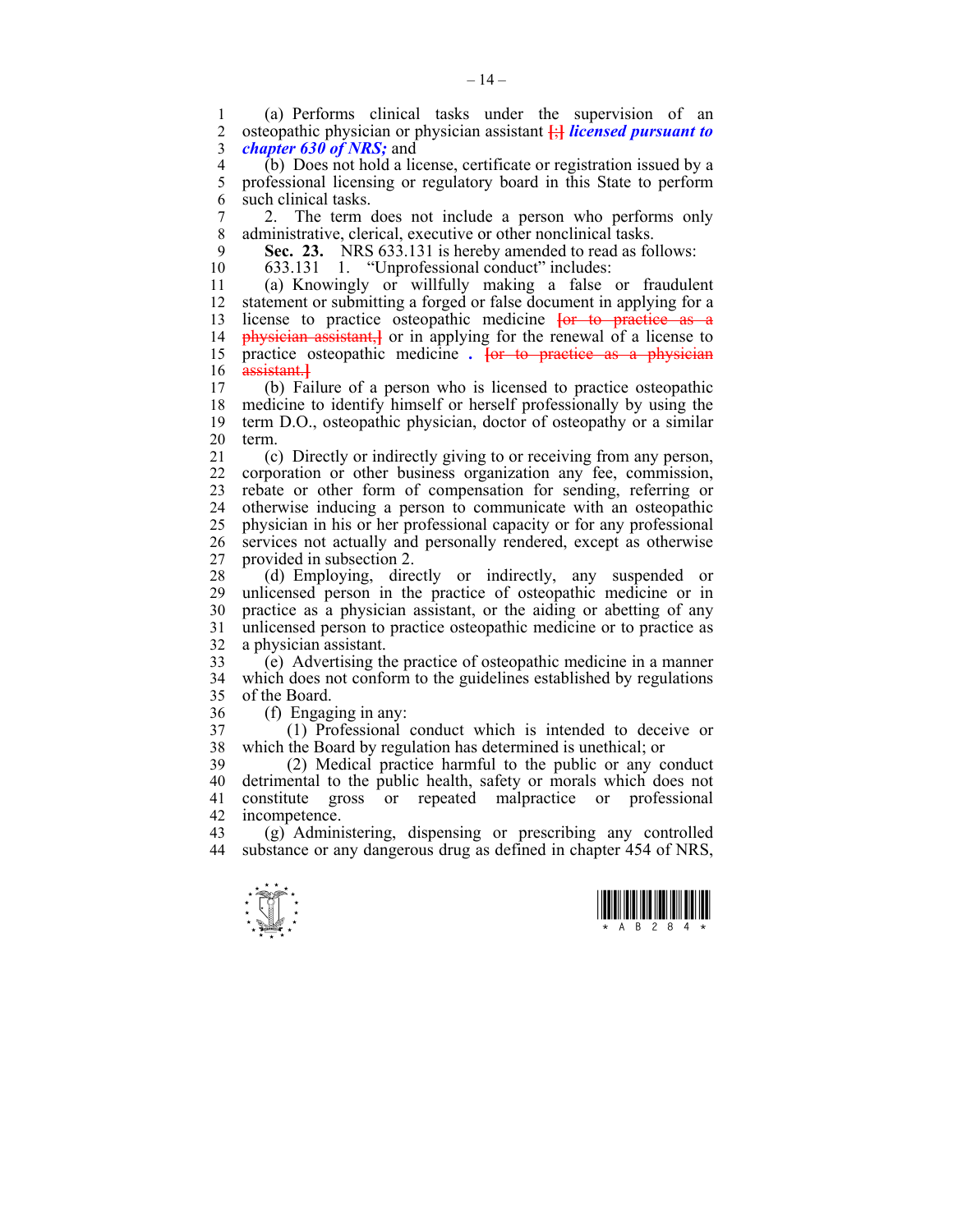1 otherwise than in the course of legitimate professional practice or as 2 authorized by law authorized by law.

3 (h) Habitual drunkenness or habitual addiction to the use of a 4 controlled substance.<br>5 (i) Performing, as

5 (i) Performing, assisting in or advising an unlawful abortion or 6 the injection of any liquid silicone substance into the human body, 7 other than the use of silicone oil to repair a retinal detachment.

8 (j) Knowingly or willfully disclosing a communication 9 privileged pursuant to a statute or court order.<br>10 (k) Knowingly or willfully disobeving re

(k) Knowingly or willfully disobeying regulations of the State 11 Board of Health, the State Board of Pharmacy or the State Board of 12 Osteopathic Medicine.

13 (l) Violating or attempting to violate, directly or indirectly, or 14 assisting in or abetting the violation of or conspiring to violate any 15 prohibition made in this chapter.

16 (m) Failure of a licensee to maintain timely, legible, accurate and complete medical records relating to the diagnosis, treatment 18 and care of a patient.

19 (n) Making alterations to the medical records of a patient that 20 the licensee knows to be false.

21 (o) Making or filing a report which the licensee knows to be 22 false.

23 (p) Failure of a licensee to file a record or report as required by 24 law, or knowingly or willfully obstructing or inducing any person to 25 obstruct such filing.

26 (q) Failure of a licensee to make medical records of a patient 27 available for inspection and copying as provided by NRS 629.061.

28 (r) Providing false, misleading or deceptive information to the  $29$  Board in connection with an investigation conducted by the Board. Board in connection with an investigation conducted by the Board.

30 2. It is not unprofessional conduct:

31 (a) For persons holding valid licenses to practice osteopathic 32 medicine issued pursuant to this chapter to practice osteopathic 33 medicine in partnership under a partnership agreement or in a 34 corporation or an association authorized by law, or to pool, share, 35 divide or apportion the fees and money received by them or by the 36 partnership, corporation or association in accordance with the 37 partnership agreement or the policies of the board of directors of 38 the corporation or association;

39 (b) For two or more persons holding valid licenses to practice 40 osteopathic medicine issued pursuant to this chapter to receive 41 adequate compensation for concurrently rendering professional care 42 to a patient and dividing a fee if the patient has full knowledge of 43 this division and if the division is made in proportion to the services 44 performed and the responsibility assumed by each person; or



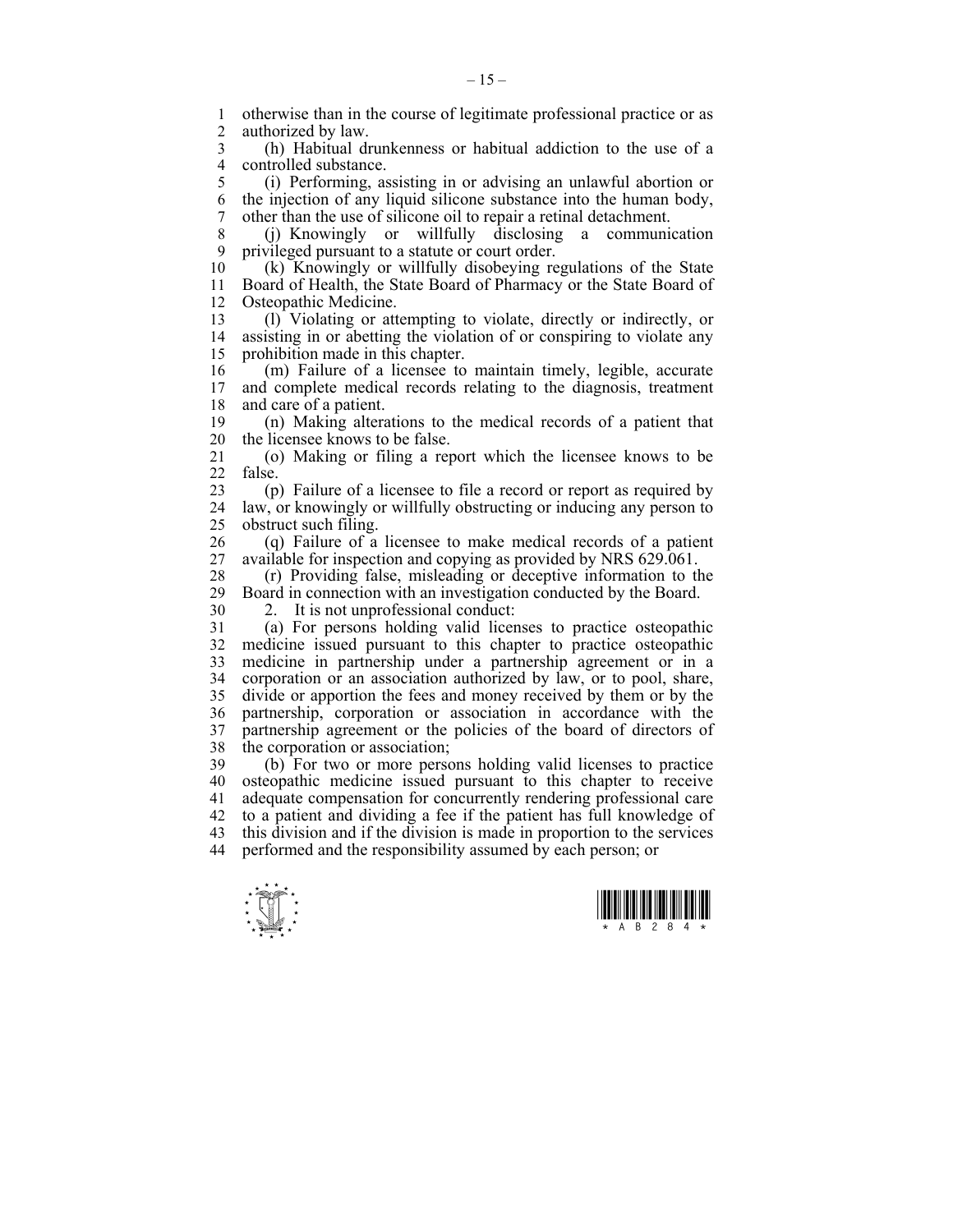1 (c) For a person licensed to practice osteopathic medicine pursuant to the provisions of this chapter to form an association or 3 other business relationship with an optometrist pursuant to the 4 provisions of NRS 636.373.<br>5 **Sec. 24.** NRS 633.151

5 **Sec. 24.** NRS 633.151 is hereby amended to read as follows:

6 633.151 The purpose of licensing osteopathic physicians **[**and 7 physician assistants**]** is to protect the public health and safety and 8 the general welfare of the people of this State. Any license issued 9 pursuant to this chapter is a revocable privilege, and a holder of such 10 a license does not acquire thereby any vested right.

11 **Sec. 25.** NRS 633.286 is hereby amended to read as follows:

12 633.286 1. On or before February 15 of each odd-numbered 13 year, the Board shall submit to the Governor and to the Director of 14 the Legislative Counsel Bureau for transmittal to the next regular 15 session of the Legislature a written report compiling:

16 (a) Disciplinary action taken by the Board during the previous 17 biennium against osteopathic physicians Land physician assistants biennium against osteopathic physicians **[and physician assistants]** 18 for malpractice or negligence;

19 (b) Information reported to the Board during the previous 20 biennium pursuant to NRS 633.526, 633.527, subsections 3 and 6 of 21 NRS 633.533 and NRS 690B.250 and 690B.260; and

22 (c) Information reported to the Board during the previous 23 biennium pursuant to NRS 633.524, including, without limitation, 24 the number and types of surgeries performed by each holder of a 25 license to practice osteopathic medicine and the occurrence of 26 sentinel events arising from such surgeries, if any.

27 2. The report must include only aggregate information for 28 statistical purposes and exclude any identifying information related to a particular person.

30 **Sec. 26.** NRS 633.301 is hereby amended to read as follows:

31 633.301 1. The Board shall keep a record of its proceedings 32 relating to licensing and disciplinary actions. Except as otherwise 33 provided in this section, the record must be open to public 34 inspection at all reasonable times and contain the name, known 35 place of business and residence, and the date and number of the 36 license of every osteopathic physician **[**and every physician 37 assistant**]** licensed under this chapter.

38 2. Except as otherwise provided in this section and NRS 39 239.0115, a complaint filed with the Board, all documents and other 40 information filed with the complaint and all documents and other 41 information compiled as a result of an investigation conducted to 42 determine whether to initiate disciplinary action against a person are 43 confidential, unless the person submits a written statement to the 44 Board requesting that such documents and information be made 45 public records.



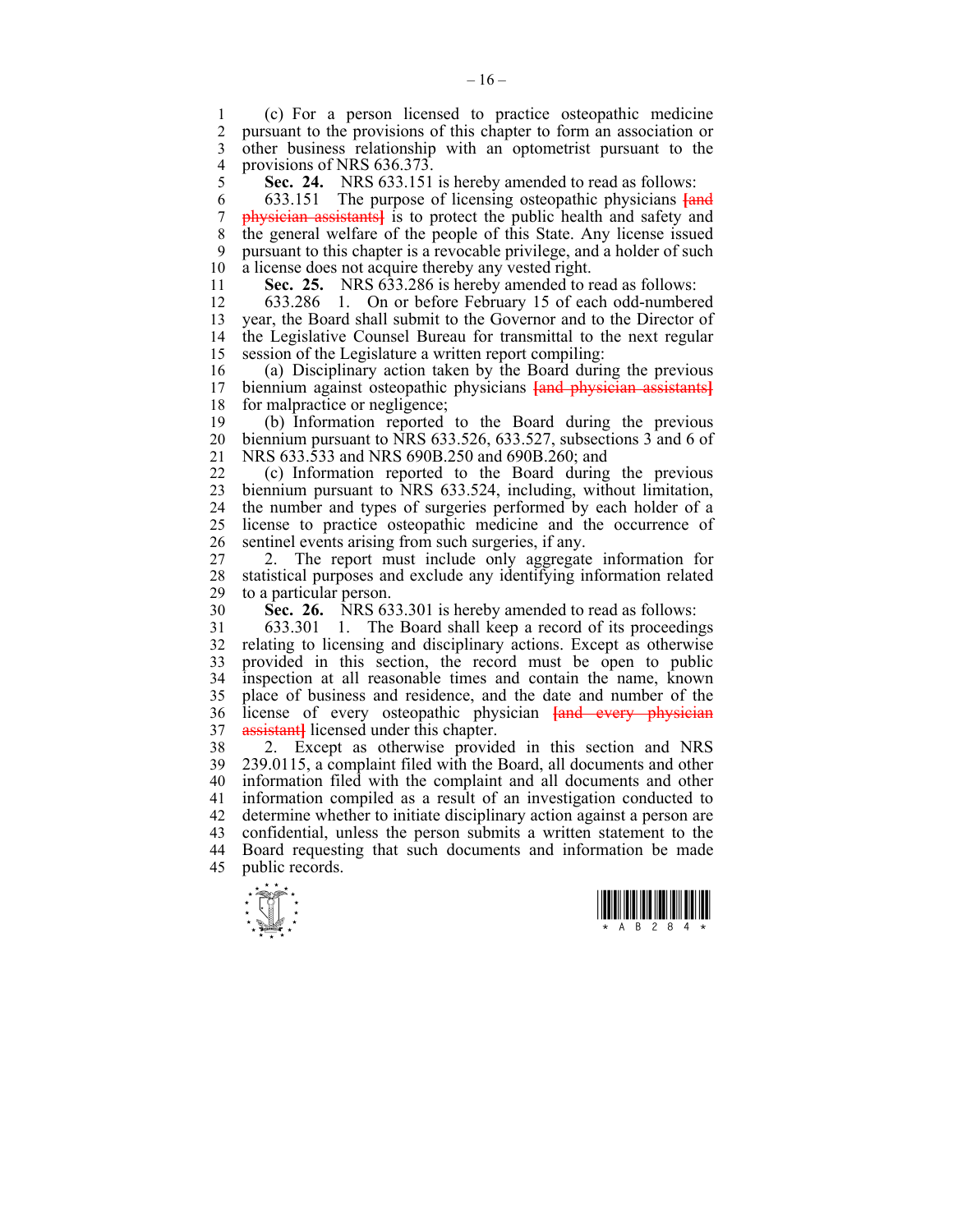1 3. The charging documents filed with the Board to initiate<br>2. disciplinary action pursuant to chapter 622A of NRS and all other 2 disciplinary action pursuant to chapter 622A of NRS and all other 3 documents and information considered by the Board when 4 determining whether to impose discipline are public records.

5 4. The Board shall, to the extent feasible, communicate or 6 cooperate with or provide any documents or other information to 7 any other licensing board or any other agency that is investigating a 8 person, including, without limitation, a law enforcement agency.

9 **Sec. 27.** NRS 633.305 is hereby amended to read as follows:<br>10 633.305 Except as otherwise provided in NRS 633.399  $\overline{H}$  m

10 633.305 Except as otherwise provided in NRS 633.399 **[**,**]** *and*  11 633.400 *:* **[**, 633.4335 and 633.4336:**]**

12 1. Every applicant for a license shall:

13 (a) File an application with the Board in the manner prescribed 14 by regulations of the Board;

15 (b) Submit verified proof satisfactory to the Board that the 16 applicant meets any age, citizenship and educational requirements 17 prescribed by this chapter; and

18 (c) Pay in advance to the Board the application and initial 19 license fee specified in NRS 633.501.

20 2. An application filed with the Board pursuant to subsection 1 21 must include all information required to complete the application.

22 3. The Board may hold hearings and conduct investigations 23 into any matter related to the application and, in addition to the 24 proofs required by subsection 1, may take such further evidence and 25 require such other documents or proof of qualifications as it deems 26 proper.

27 4. The Board may reject an application if the Board has cause 28 to believe that any credential or information submitted by the applicant is false, misleading, deceptive or fraudulent.

30 **Sec. 28.** NRS 633.3619 is hereby amended to read as follows:

31 633.3619 The Board shall not issue or renew a license to 32 practice osteopathic medicine **[**or as a physician assistant**]** unless the 33 applicant for issuance or renewal of the license attests to knowledge 34 of and compliance with the guidelines of the Centers for Disease 35 Control and Prevention concerning the prevention of transmission of 36 infectious agents through safe and appropriate injection practices.

37 **Sec. 29.** NRS 633.471 is hereby amended to read as follows:

38 633.471 1. Except as otherwise provided in subsection 8 and 39 NRS 633.491, every holder of a license issued under this chapter, 40 except a temporary or a special license, may renew the license on or 41 before January 1 of each calendar year after its issuance by:

42 (a) Applying for renewal on forms provided by the Board;

43 (b) Paying the annual license renewal fee specified in this 44 chapter;



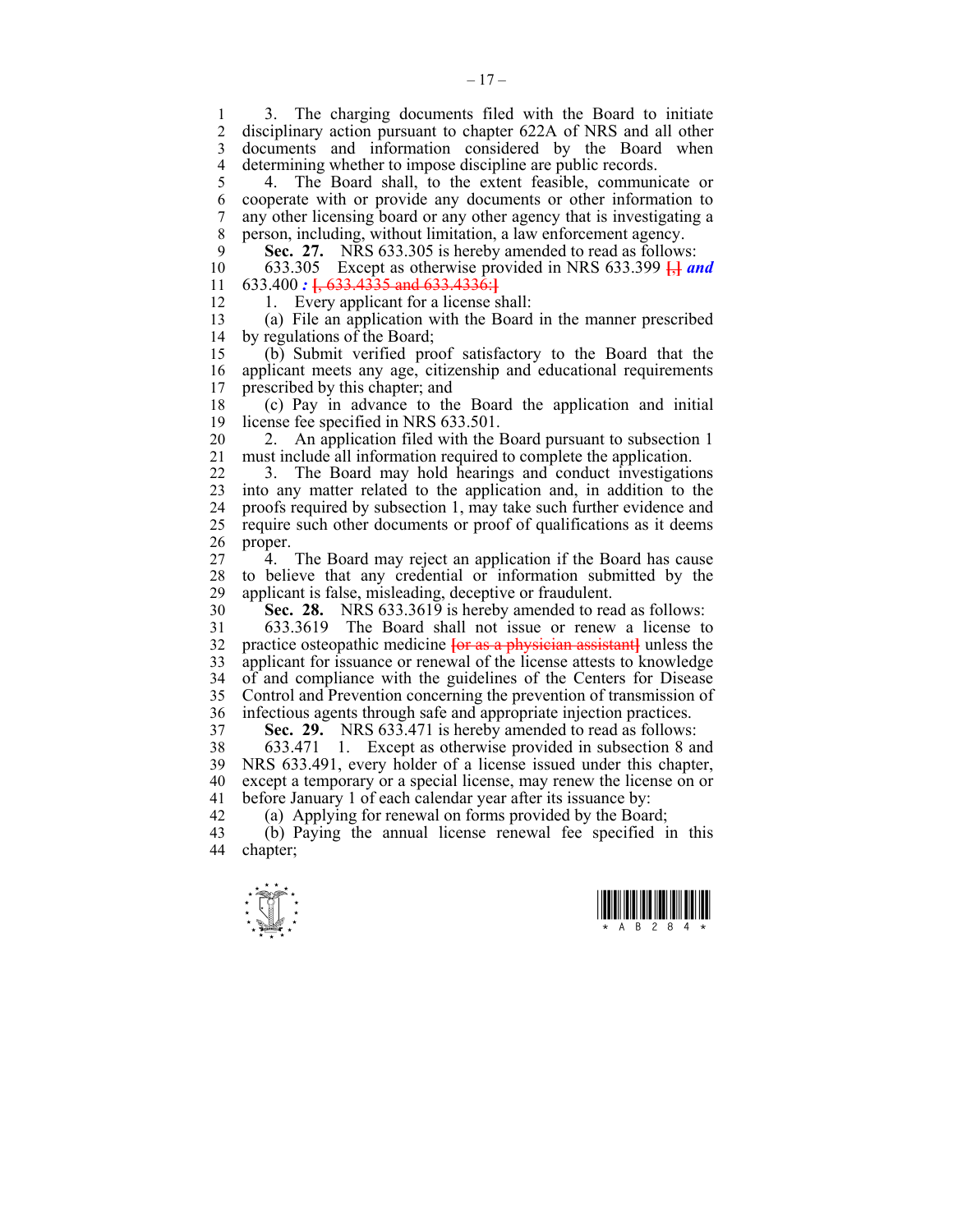1 (c) Submitting a list of all actions filed or claims submitted to 2 arbitration or mediation for malpractice or negligence against the 3 holder during the previous year;

4 (d) Submitting evidence to the Board that in the year preceding<br>5 the application for renewal the holder has attended courses or 5 the application for renewal the holder has attended courses or 6 programs of continuing education approved by the Board in 7 accordance with regulations adopted by the Board totaling a number 8 of hours established by the Board which must not be less than 35 9 hours nor more than that set in the requirements for continuing 10 medical education of the American Osteonathic Association and medical education of the American Osteopathic Association; and

11 (e) Submitting all information required to complete the renewal.

12 2. The Secretary of the Board shall notify each licensee of the 13 requirements for renewal not less than 30 days before the date of 14 renewal.

15 3. The Board shall request submission of verified evidence of 16 completion of the required number of hours of continuing medical 17 education annually from no fewer than one-third of the applicants 18 for renewal of a license to practice osteopathic medicine *.* **[**or a 19 license to practice as a physician assistant.**]** Upon a request from the 20 Board, an applicant for renewal of a license to practice osteopathic 21 medicine **[**or a license to practice as a physician assistant**]** shall 22 submit verified evidence satisfactory to the Board that in the year 23 preceding the application for renewal the applicant attended courses 24 or programs of continuing medical education approved by the Board 25 totaling the number of hours established by the Board.

26 4. The Board shall encourage each holder of a license to 27 practice osteopathic medicine to receive, as a portion of his or her 28 continuing education, training concerning methods for educating 29 patients about how to effectively manage medications, including, 30 without limitation, the ability of the patient to request to have the 31 symptom or purpose for which a drug is prescribed included on the 32 label attached to the container of the drug.

33 5. The Board shall require, as part of the continuing education 34 requirements approved by the Board, the biennial completion by a 35 holder of a license to practice osteopathic medicine of:

36 (a) At least 2 hours of continuing education credits in ethics, 37 pain management or addiction care; and

38 (b) If the holder of a license to practice osteopathic medicine is a 39 psychiatrist, at least 2 hours of continuing education credits on 40 clinically-based suicide prevention and awareness.

41 6. The Board shall encourage each holder of a license to 42 practice osteopathic medicine, other than a psychiatrist, to receive as 43 a portion of his or her continuing education training concerning 44 suicide, including, without limitation, such topics as:



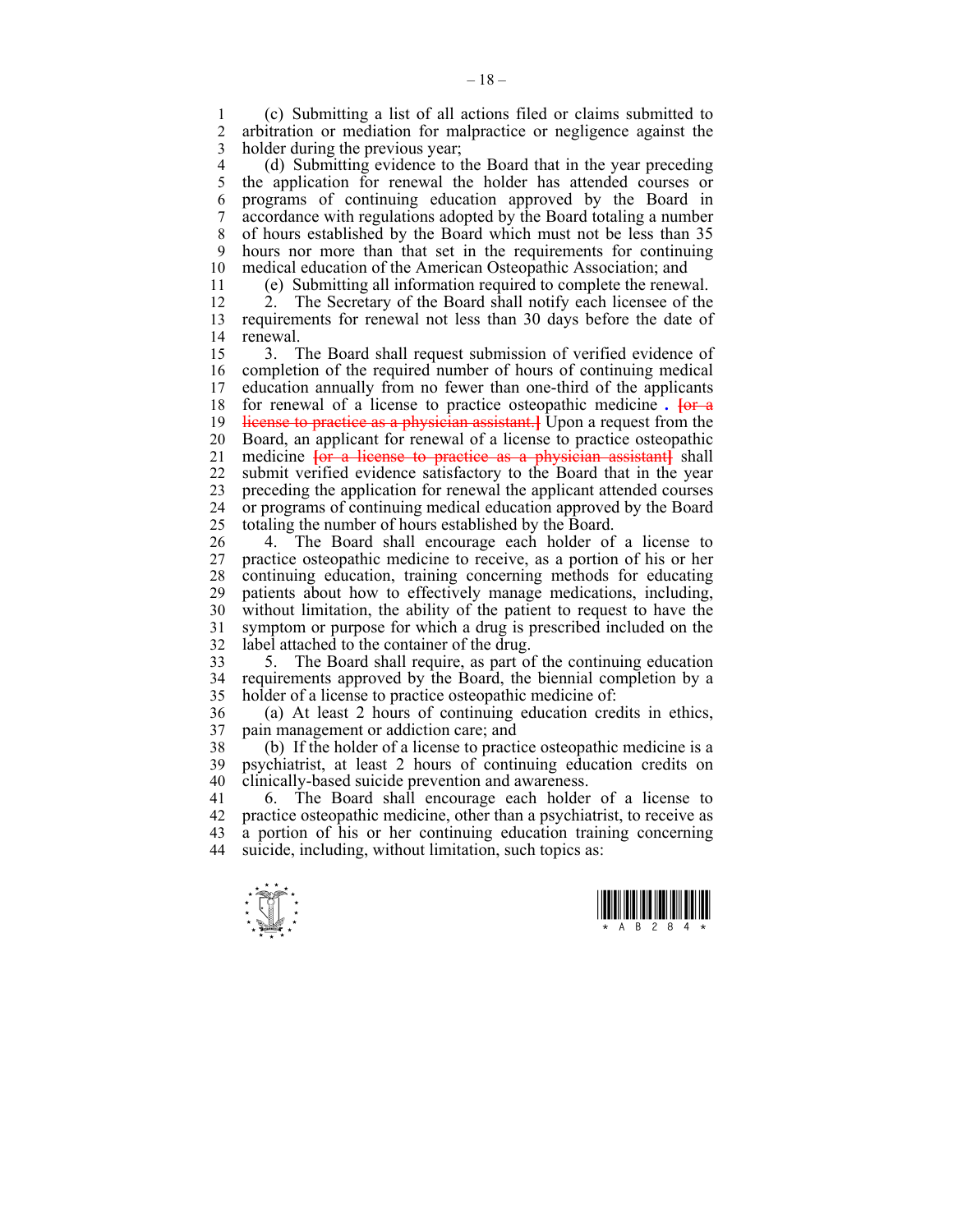1 (a) The skills and knowledge that the licensee needs to detect behaviors that may lead to suicide, including, without limitation, 3 post-traumatic stress disorder;

4 (b) Approaches to engaging other professionals in suicide intervention; and

6 (c) The detection of suicidal thoughts and ideations and the 7 prevention of suicide.

8 7. A holder of a license to practice osteopathic medicine may 9 substitute not more than 2 hours of continuing education credits in 10 the detection of suicidal thoughts and ideations, and the intervention 11 and prevention of suicide for the purposes of satisfying an 12 equivalent requirement for continuing education in ethics.

13 8. Members of the Armed Forces of the United States and the 14 United States Public Health Service are exempt from payment of the 15 annual license renewal fee during their active duty status.

16 **Sec. 30.** NRS 633.473 is hereby amended to read as follows:

17 633.473 The Board may, by regulation, require each 18 osteopathic physician **[**or physician assistant**]** who is registered to 19 dispense controlled substances pursuant to NRS 453.231 to 20 complete at least 1 hour of training relating specifically to the 21 misuse and abuse of controlled substances during each period of 22 licensure. Any licensee may use such training to satisfy 1 hour of 23 any continuing education requirement established by the Board.

24 **Sec. 31.** NRS 633.491 is hereby amended to read as follows:

25 633.491 1. A licensee who retires from practice is not 26 required annually to renew his or her license after filing with the 27 Board an affidavit stating the date on which he or she retired from 28 practice and any other evidence that the Board may require to verify 29 the retirement.

30 2. An osteopathic physician **[**or physician assistant**]** who retires from practice and who desires to return to practice may apply to 32 renew his or her license by paying all back annual license renewal 33 fees from the date of retirement and submitting verified evidence 34 satisfactory to the Board that the licensee has attended continuing 35 education courses or programs approved by the Board which total:

36 (a) Twenty-five hours if the licensee has been retired 1 year or 37 less.

38 (b) Fifty hours within 12 months of the date of the application if 39 the licensee has been retired for more than 1 year.

40 3. A licensee who wishes to have a license placed on inactive 41 status must provide the Board with an affidavit stating the date on 42 which the licensee will cease the practice of osteopathic medicine 43 **[**or cease to practice as a physician assistant**]** in Nevada and any 44 other evidence that the Board may require. The Board shall place 45 the license of the licensee on inactive status upon receipt of:



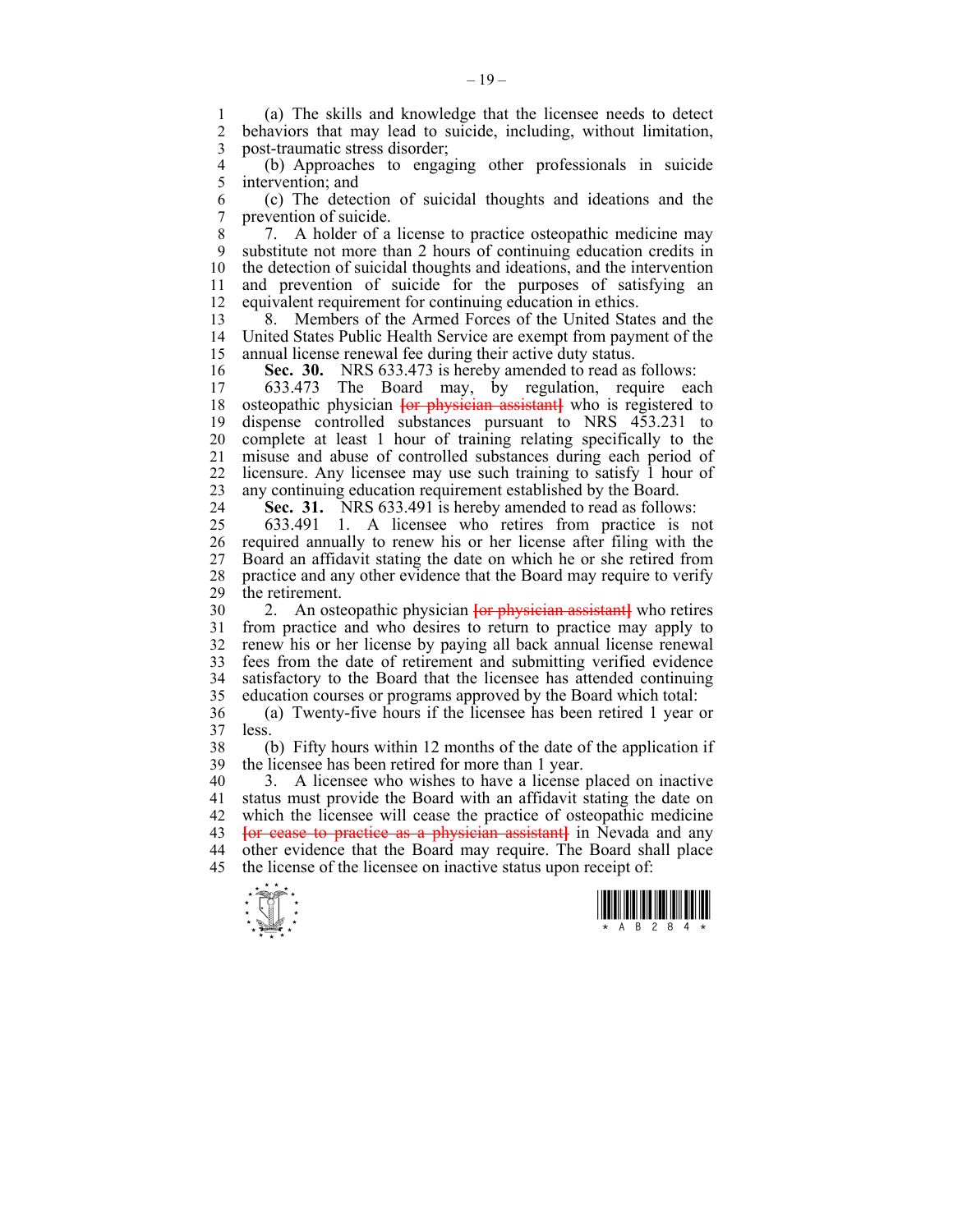1 (a) The affidavit required pursuant to this subsection; and<br>2 (b) Payment of the inactive license fee prescribe 2 (b) Payment of the inactive license fee prescribed by 3 NRS 633.501. 4 4. An osteopathic physician **[or physician assistant**] whose 1 icense has been placed on inactive status: license has been placed on inactive status: 6 (a) Is not required to annually renew the license. 7 (b) Shall annually pay the inactive license fee prescribed by  $\frac{8}{100}$  NRS 633 501 NRS 633.501. 9 (c) Shall not practice osteopathic medicine **[**or practice as a 10 physician assistant**]** in this State. 11 5. An osteopathic physician **[**or physician assistant**]** whose 12 license is on inactive status and who wishes to renew his or her 13 license to practice osteopathic medicine **[**or license to practice as a 14 physician assistant**]** must: 15 (a) Provide to the Board verified evidence satisfactory to the 16 Board of completion of the total number of hours of continuing 17 medical education required for: 18 (1) The year preceding the date of the application for renewal 19 of the license; and 20 (2) Each year after the date the license was placed on 21 inactive status. 22 (b) Provide to the Board an affidavit stating that the applicant 23 has not withheld from the Board any information which would 24 constitute grounds for disciplinary action pursuant to this chapter. 25 (c) Comply with all other requirements for renewal. 26 **Sec. 32.** NRS 633.501 is hereby amended to read as follows: 27 633.501 1. Except as otherwise provided in subsection 2, the 28 Board shall charge and collect fees not to exceed the following 29 amounts: 30 (a) Application and initial license fee for an osteopathic 31 physician ..................................................................................... \$800 32 (b) Annual license renewal fee for an osteopathic 33 physician ....................................................................................... 500 34 (c) Temporary license fee ....................................................... 500 35 (d) Special or authorized facility license fee .......................... 200 36 (e) Special event license fee ................................................... 200 37 (f) Special or authorized facility license renewal fee ............... 200 38 (g) Reexamination fee ............................................................ 200 39 (h) Late payment fee ............................................................... 300 40 (i) **[**Application and initial license fee for a physician 41 assistant ......................................................................................... 400 42 <del>(j)</del> Annual license renewal fee for a physician assistant ......... 400 43 (k)**]** Inactive license fee .......................................................... 200



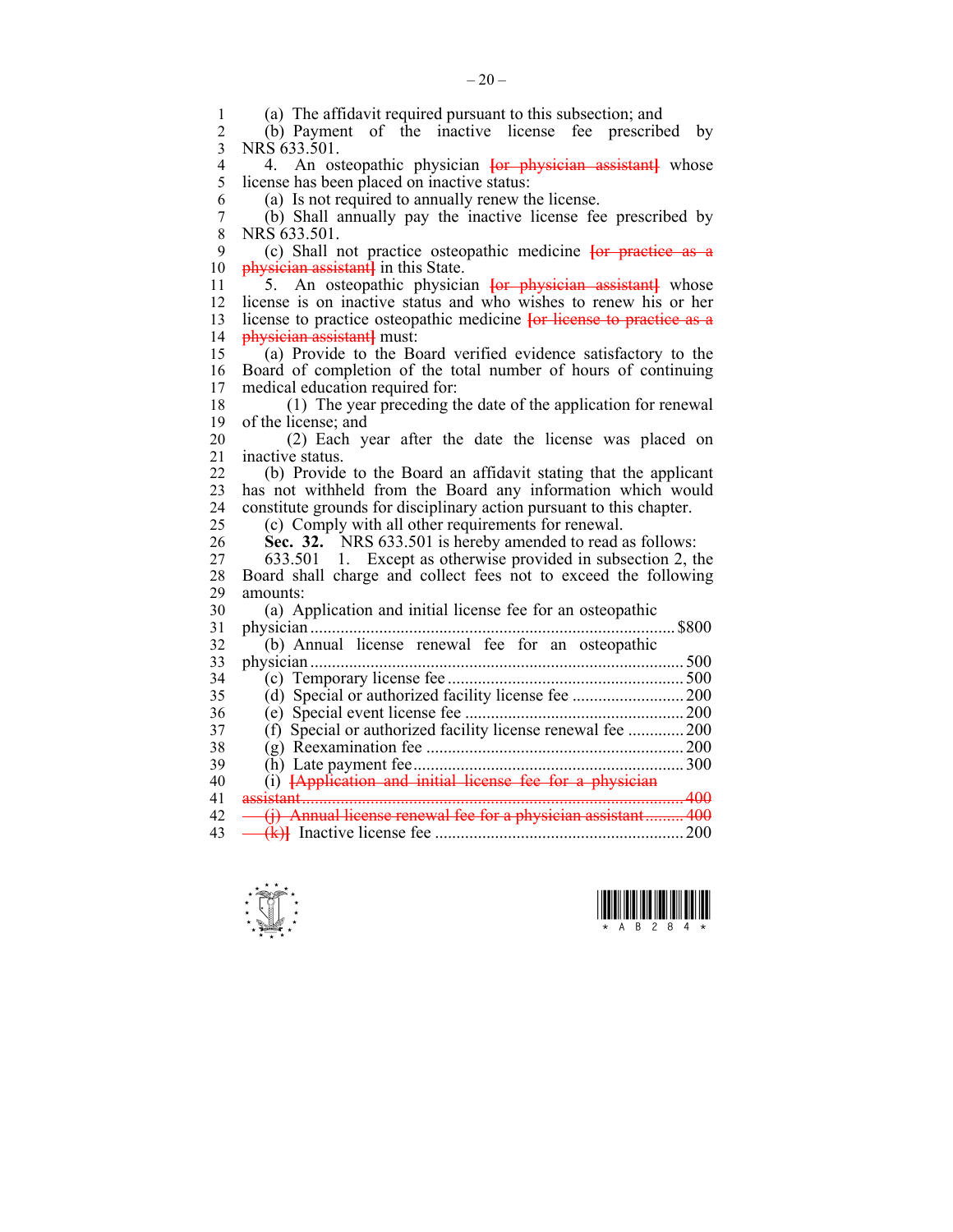1 2. The Board may prorate the initial license fee for a new 2 license issued pursuant to paragraph (a)  $\overrightarrow{for}$  (i) of subsection 1 license issued pursuant to paragraph (a)  $\overline{\text{for (i)}}$  of subsection 1 3 which expires less than 6 months after the date of issuance.

4 3. The cost of any special meeting called at the request of a<br>5 licensee, an institution, an organization, a state agency or an licensee, an institution, an organization, a state agency or an 6 applicant for licensure must be paid by the person or entity 7 requesting the special meeting. Such a special meeting must not be 8 called until the person or entity requesting the meeting has paid a 9 cash deposit with the Board sufficient to defray all expenses of the 10 meeting.

11 4. If an applicant submits an application for a license by 12 endorsement pursuant to  $\frac{1}{2}$ 

 $13 \leftarrow$  (a)<sup> $\leftarrow$ </sup> NRS 633.399 or 633.400 and is an active member of, or the 14 spouse of an active member of, the Armed Forces of the United 15 States, a veteran or the surviving spouse of a veteran, the Board 16 shall collect not more than one-half of the fee set forth in subsection 17 1 for the initial issuance of the license. As used in this  $\frac{1}{12}$ 17 1 for the initial issuance of the license. As used in this **[**paragraph,**]** 18 *subsection,* "veteran" has the meaning ascribed to it in 19 NRS 417.005.

20 **[**(b) NRS 633.4336, the Board shall collect not more than one-21 half of the fee set forth in subsection 1 for the initial issuance of the 22 license.**]**

23 **Sec. 33.** NRS 633.511 is hereby amended to read as follows:

24 633.511 1. The grounds for initiating disciplinary action 25 pursuant to this chapter are:

26 (a) Unprofessional conduct.

27 (b) Conviction of:

 $28$  (1) A violation of any federal or state law regulating the 29 possession, distribution or use of any controlled substance or any 30 dangerous drug as defined in chapter 454 of NRS;

31 (2) A felony relating to the practice of osteopathic medicine *;* 32 **[**or practice as a physician assistant;**]**

33 (3) A violation of any of the provisions of NRS 616D.200, 34 616D.220, 616D.240 or 616D.300 to 616D.440, inclusive;

35 (4) Murder, voluntary manslaughter or mayhem;

36 (5) Any felony involving the use of a firearm or other deadly 37 weapon;

38 (6) Assault with intent to kill or to commit sexual assault or 39 mayhem;

40 (7) Sexual assault, statutory sexual seduction, incest, 41 lewdness, indecent exposure or any other sexually related crime;

42 (8) Abuse or neglect of a child or contributory delinquency; 43 or 44 (9) Any offense involving moral turpitude.

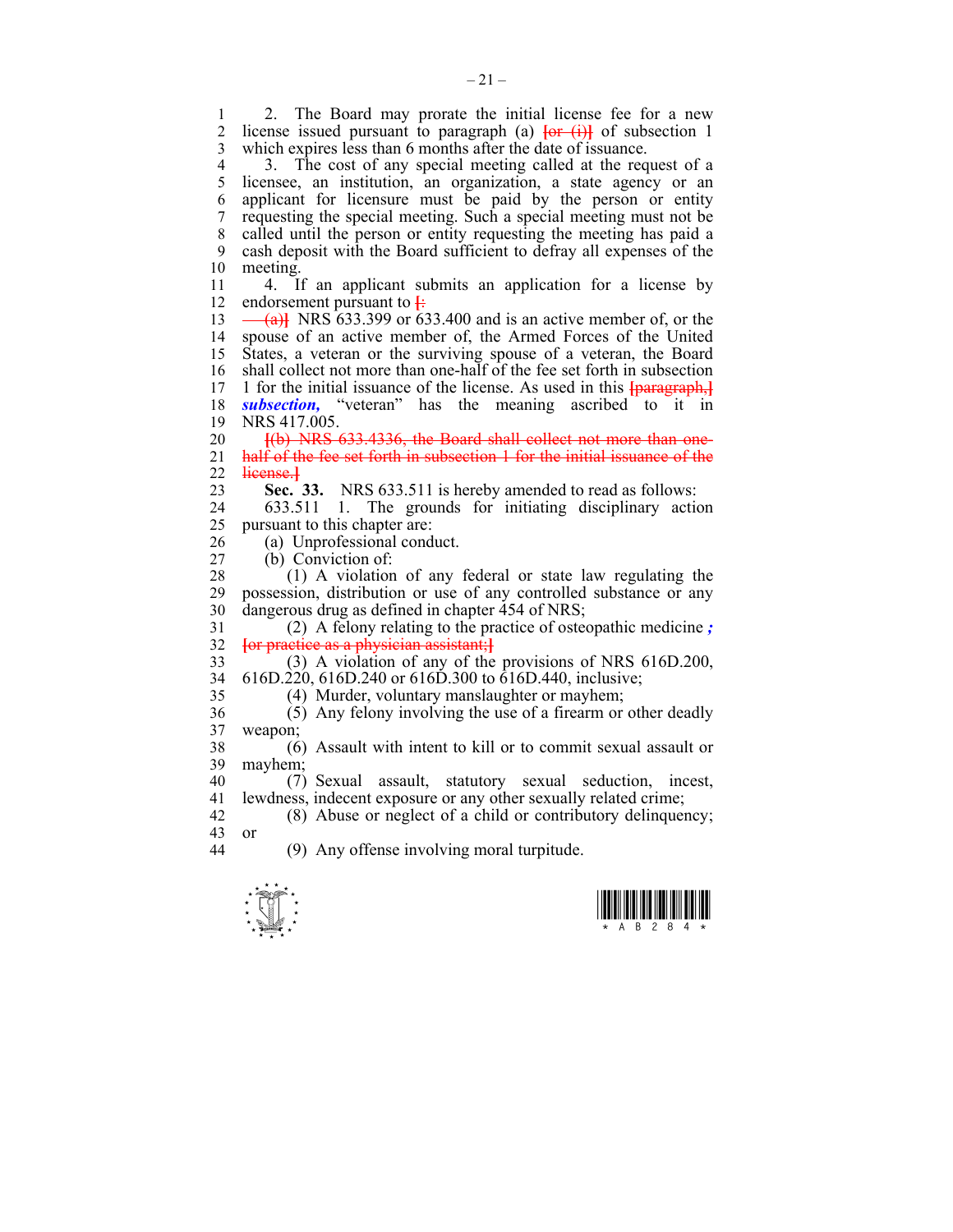$\frac{1}{\sqrt{2}}$ 1 (c) The suspension of a license to practice osteopathic medicine<br>2 **for to practice as a physician assistant** by any other jurisdiction 2 **[**or to practice as a physician assistant**]** by any other jurisdiction. 3 (d) Malpractice or gross malpractice, which may be evidenced 4 by a claim of malpractice settled against a licensee.<br>5 (e) Professional incompetence. 5 (e) Professional incompetence. 6 (f) Failure to comply with the requirements of NRS 633.527. 7 (g) Failure to comply with the requirements of subsection 3 of  $\overline{8}$  NRS 633 471 NRS 633.471. 9 (h) Failure to comply with the provisions of NRS 633.694. 10 (i) Operation of a medical facility, as defined in NRS 449.0151, 11 at any time during which: 12 (1) The license of the facility is suspended or revoked; or 13 (2) An act or omission occurs which results in the suspension 14 or revocation of the license pursuant to NRS 449.160.  $15 \rightarrow$  This paragraph applies to an owner or other principal responsible 16 for the operation of the facility. 17 (j) Failure to comply with the provisions of subsection 2 of 18 NRS 633.322. 19 (k) Signing a blank prescription form. 20 (l) Knowingly or willfully procuring or administering a 21 controlled substance or a dangerous drug as defined in chapter 454 22 of NRS that is not approved by the United States Food and Drug 23 Administration, unless the unapproved controlled substance or 24 dangerous drug: 25 (1) Was procured through a retail pharmacy licensed 26 pursuant to chapter 639 of NRS; 27 (2) Was procured through a Canadian pharmacy which is 28 licensed pursuant to chapter 639 of NRS and which has been 29 recommended by the State Board of Pharmacy pursuant to 30 subsection 4 of NRS 639.2328; 31 (3) Is marijuana being used for medical purposes in 32 accordance with chapter 453A of NRS; or 33 (4) Is an investigational drug or biological product prescribed 34 to a patient pursuant to NRS 630.3735 or 633.6945. 35 (m) Attempting, directly or indirectly, by intimidation, coercion 36 or deception, to obtain or retain a patient or to discourage the use of 37 a second opinion. 38 (n) Terminating the medical care of a patient without adequate 39 notice or without making other arrangements for the continued care 40 of the patient. 41 (o) In addition to the provisions of subsection 3 of NRS 42 633.524, making or filing a report which the licensee knows to be 43 false, failing to file a record or report that is required by law or 44 knowingly or willfully obstructing or inducing another to obstruct 45 the making or filing of such a record or report.

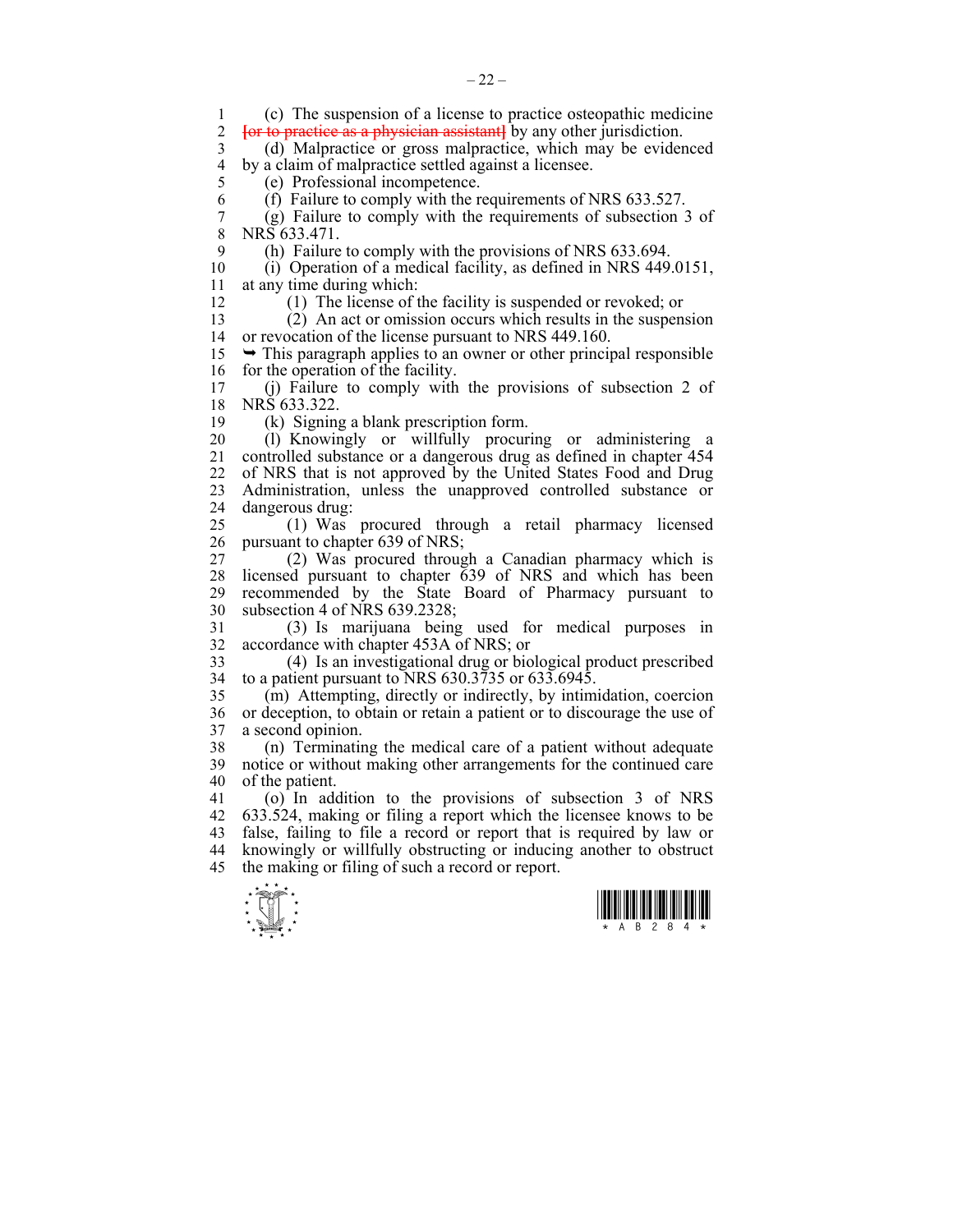1 (p) Failure to report any person the licensee knows, or has reason to know, is in violation of the provisions of this chapter or 3 the regulations of the Board within 30 days after the date the 4 licensee knows or has reason to know of the violation.

5 (q) Failure by a licensee or applicant to report in writing, within 6 30 days, any criminal action taken or conviction obtained against the 7 licensee or applicant, other than a minor traffic violation, in this 8 State or any other state or by the Federal Government, a branch of 9 the Armed Forces of the United States or any local or federal 10 jurisdiction of a foreign country.

11 (r) Engaging in any act that is unsafe in accordance with 12 regulations adopted by the Board.

13 (s) Failure to comply with the provisions of NRS 629.515.

14 (t) Failure to supervise adequately a medical assistant pursuant 15 to the regulations of the Board.

16 (u) Failure to obtain any training required by the Board pursuant to NRS 633.473.

18 (v) Failure to comply with the provisions of NRS 633.6955.

19 (w) Failure to comply with the provisions of NRS 453.163 or 20 453.164.

21 2. As used in this section, "investigational drug or biological 22 product" has the meaning ascribed to it in NRS 454.351.

23 **Sec. 34.** NRS 633.512 is hereby amended to read as follows:

24 633.512 Any member or agent of the Board may enter any 25 premises in this State where a person who holds a license issued 26 pursuant to the provisions of this chapter practices osteopathic 27 medicine **[**or as a physician assistant**]** and inspect it to determine 28 whether a violation of any provision of this chapter has occurred, 29 including, without limitation, an inspection to determine whether 30 any person at the premises is practicing osteopathic medicine **[**or as 31 a physician assistant**]** without the appropriate license issued 32 pursuant to the provisions of this chapter.

33 **Sec. 35.** NRS 633.526 is hereby amended to read as follows:

34 633.526 1. The insurer of an osteopathic physician **[**or 35 physician assistant**]** licensed under this chapter shall report to the 36 Board:

37 (a) Any action for malpractice against the osteopathic physician 38 **For physician assistantl** not later than 45 davs after the osteonathic **For physician assistant** not later than 45 days after the osteopathic 39 physician **[**or physician assistant**]** receives service of a summons and 40 complaint for the action;

41 (b) Any claim for malpractice against the osteopathic physician 42 **[**or physician assistant**]** that is submitted to arbitration or mediation 43 not later than 45 days after the claim is submitted to arbitration or 44 mediation; and



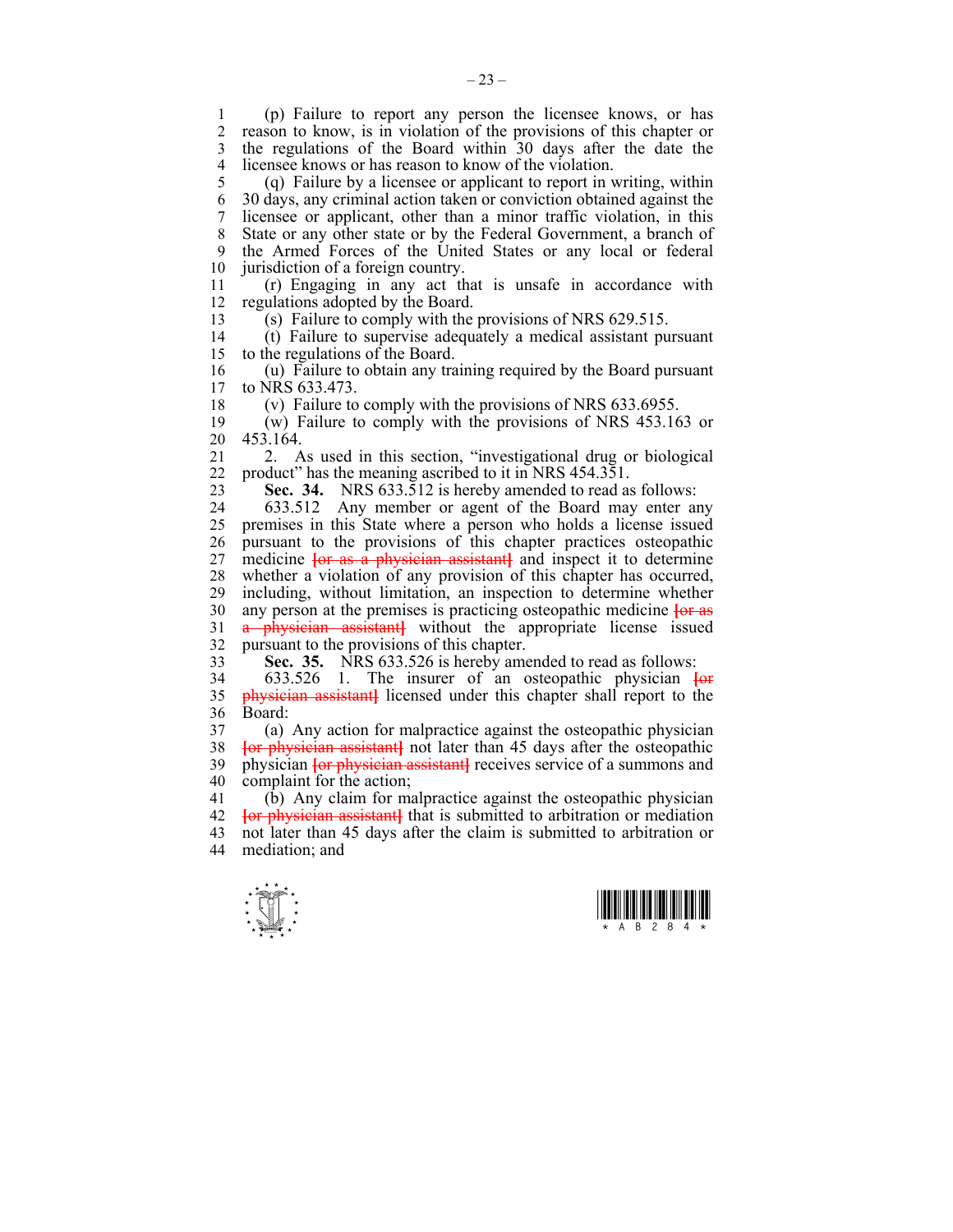1 (c) Any settlement, award, judgment or other disposition of any 2 action or claim described in paragraph (a) or (b) not later than 45 3 days after the settlement, award, judgment or other disposition.

4 2. The Board shall report any failure to comply with subsection<br>5 1 by an insurer licensed in this State to the Division of Insurance of 5 1 by an insurer licensed in this State to the Division of Insurance of 6 the Department of Business and Industry. If, after a hearing, the 7 Division of Insurance determines that any such insurer failed to 8 comply with the requirements of subsection 1, the Division may 9 impose an administrative fine of not more than \$10,000 against the 10 insurer for each such failure to report. If the administrative fine is 11 not paid when due, the fine must be recovered in a civil action 12 brought by the Attorney General on behalf of the Division.

13 **Sec. 36.** NRS 633.527 is hereby amended to read as follows:

14 633.527 1. An osteopathic physician **[**or physician assistant**]** 15 shall report to the Board:

16 (a) Any action for malpractice against the osteopathic physician 17 **[**or physician assistant**]** not later than 45 days after the osteopathic 18 physician **[or physician assistant]** receives service of a summons and 19 complaint for the action;

20 (b) Any claim for malpractice against the osteopathic physician 21 **[**or physician assistant**]** that is submitted to arbitration or mediation 22 not later than 45 days after the claim is submitted to arbitration or 23 mediation;

24 (c) Any settlement, award, judgment or other disposition of any 25 action or claim described in paragraph (a) or (b) not later than 45 26 days after the settlement, award, judgment or other disposition; and

27 (d) Any sanctions imposed against the osteopathic physician **[**or 28 **physician assistant** that are reportable to the National Practitioner 29 Data Bank not later than 45 days after the sanctions are imposed. Data Bank not later than 45 days after the sanctions are imposed.

30 2. If the Board finds that an osteopathic physician **[**or physician 31 **assistant** has violated any provision of this section, the Board may 32 impose a fine of not more than \$5,000 against the osteopathic 33 physician **[**or physician assistant**]** for each violation, in addition to 34 any other fines or penalties permitted by law.

35 3. All reports made by an osteopathic physician **[**or physician 36 assistant**]** pursuant to this section are public records.

37 **Sec. 37.** NRS 633.528 is hereby amended to read as follows:

38 633.528 If the Board receives a report pursuant to the 39 provisions of NRS 633.526, 633.527, 690B.250 or 690B.260 40 indicating that a judgment has been rendered or an award has been 41 made against an osteopathic physician **[**or physician assistant**]** 42 regarding an action or claim for malpractice or that such an action or 43 claim against the osteopathic physician **[**or physician assistant**]** has 44 been resolved by settlement, the Board shall conduct an 45 investigation to determine whether to discipline the osteopathic



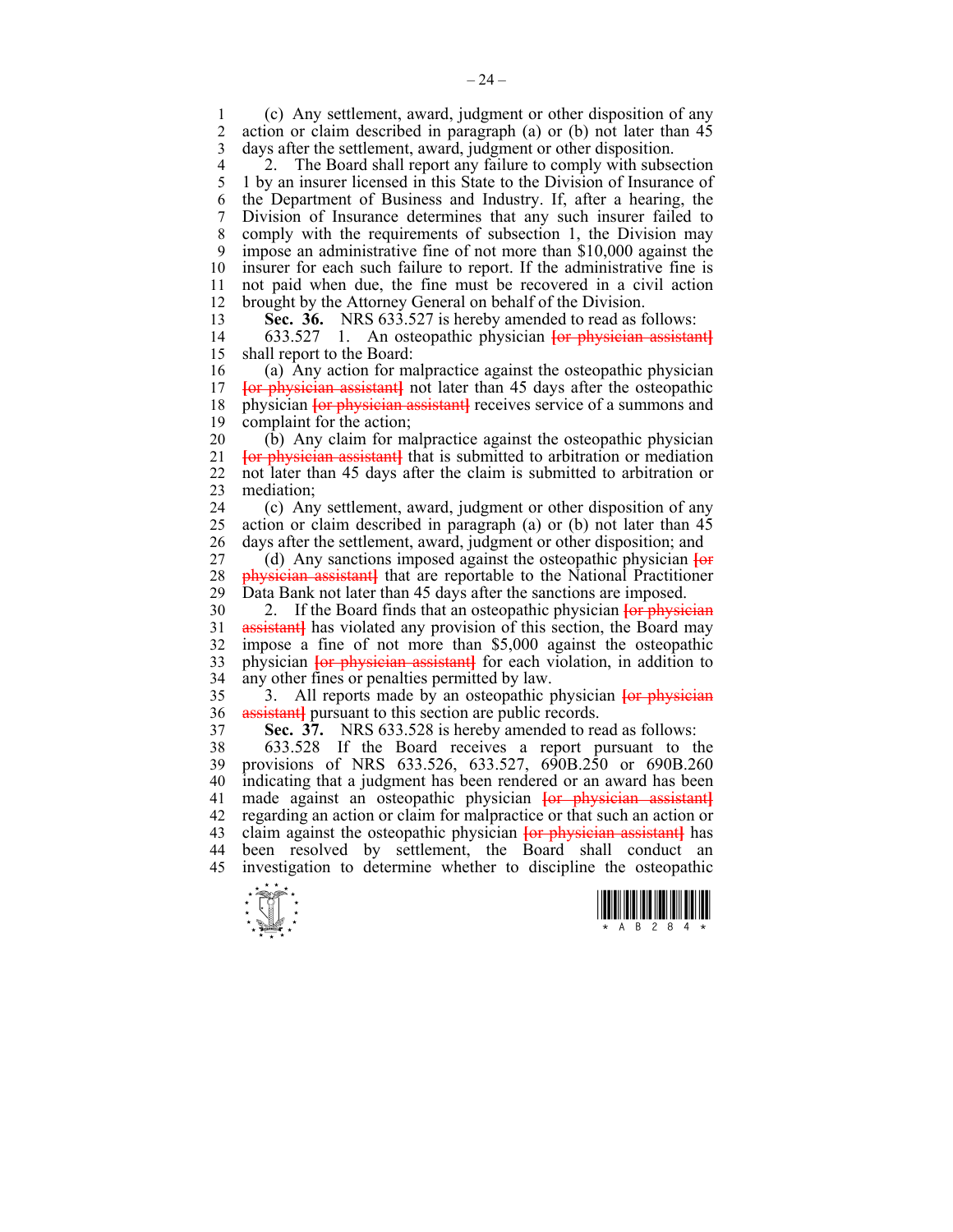1 physician **[or physician assistant]** regarding the action or claim,<br>2 unless the Board has already commenced or completed such an unless the Board has already commenced or completed such an 3 investigation regarding the action or claim before it receives the 4 report.<br>5 **Sec** 

5 **Sec. 38.** NRS 633.529 is hereby amended to read as follows:

6 633.529 1. Notwithstanding the provisions of chapter 622A 7 of NRS, if the Board or an investigative committee of the Board 8 receives a report pursuant to the provisions of NRS 633.526, 9 633.527, 690B.250 or 690B.260 indicating that a judgment has been 10 rendered or an award has been made against an osteopathic 11 physician **[**or physician assistant**]** regarding an action or claim for 12 malpractice, or that such an action or claim against the osteopathic 13 physician **{or physician assistant}** has been resolved by settlement, 14 the Board or committee may order the osteopathic physician **[**or 15 physician assistant**]** to undergo a mental or physical examination or 16 any other examination designated by the Board to test his or her 17 competence to practice osteopathic medicine *.* **[**or to practice as a 18 physician assistant, as applicable.**]** An examination conducted 19 pursuant to this subsection must be conducted by a person 20 designated by the Board.

21 2. For the purposes of this section:

22 (a) An osteopathic physician **[**or physician assistant**]** who 23 applies for a license or who holds a license under this chapter is 24 deemed to have given consent to submit to a mental or physical 25 examination or an examination testing his or her competence to 26 practice osteopathic medicine **[**or to practice as a physician assistant, 27 as applicable,<sup>*i*</sup> pursuant to a written order by the Board.

28 (b) The testimony or reports of a person who conducts an examination of an osteopathic physician  $\frac{1}{10}$  by  $\frac{1}{10}$  by examination of an osteopathic physician  $\frac{1}{10}$  by  $\frac{1}{10}$  by  $\frac{1}{10}$  by  $\frac{1}{10}$  examination of an osteopathic physician **[or physician assistant**] on 30 behalf of the Board pursuant to this section are not privileged 31 communications.

32 **Sec. 39.** NRS 633.531 is hereby amended to read as follows:

33 633.531 1. The Board or any of its members, or a medical 34 review panel of a hospital or medical society, which becomes aware 35 of any conduct by an osteopathic physician **[**or physician assistant**]** 36 that may constitute grounds for initiating disciplinary action shall, 37 and any other person who is so aware may, file a written complaint 38 specifying the relevant facts with the Board.

39 2. The Board shall retain all complaints filed with the Board 40 pursuant to this section for at least 10 years, including, without 41 limitation, any complaints not acted upon.

42 **Sec. 40.** NRS 633.533 is hereby amended to read as follows:

43 633.533 1. Except as otherwise provided in subsection 2, any 44 person may file with the Board a complaint against an osteopathic 45 physician **[**or physician assistant**]** on a form provided by the Board.



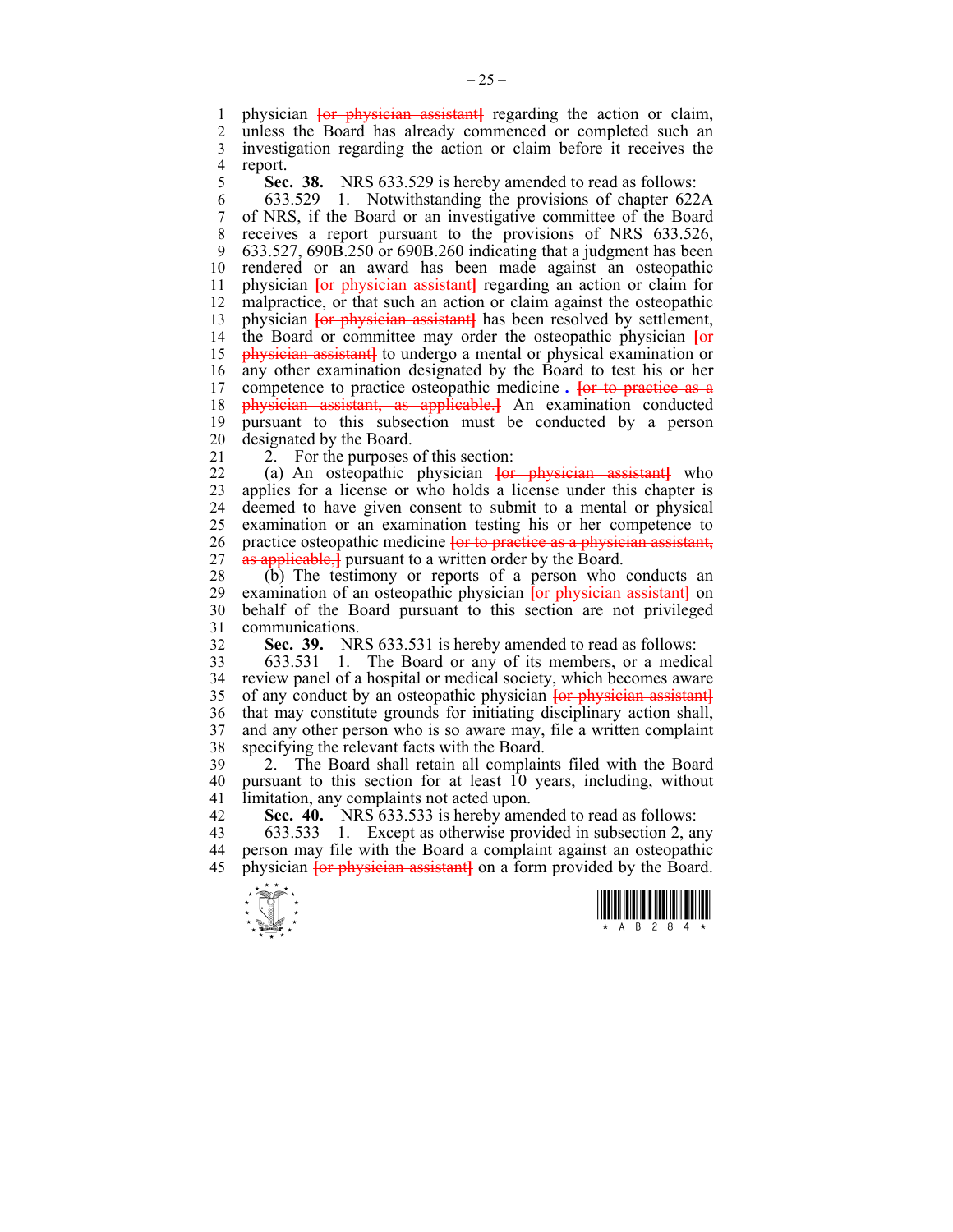1 The form may be submitted in writing or electronically. If a<br>2 complaint is submitted anonymously the Board may accept the complaint is submitted anonymously, the Board may accept the 3 complaint but may refuse to consider the complaint if the lack of the 4 identity of the complainant makes processing the complaint 5 impossible or unfair to the person who is the subject of the 6 complaint.

7 2. Any licensee, medical school or medical facility that 8 becomes aware that a person practicing osteopathic medicine **[**or 9 practicing as a physician assistant**]** in this State has, is or is about to 10 become engaged in conduct which constitutes grounds for initiating 11 disciplinary action shall file a written complaint with the Board 12 within 30 days after becoming aware of the conduct.

13 3. Except as otherwise provided in subsection 4, any hospital, 14 clinic or other medical facility licensed in this State, or medical 15 society, shall file a written report with the Board of any change in 16 the privileges of an osteopathic physician **[**or physician assistant**]** to 17 practice while the osteopathic physician **[**or physician assistant**]** is 18 under investigation, and the outcome of any disciplinary action 19 taken by the facility or society against the osteopathic physician **[**or 20 physician assistant**]** concerning the care of a patient or the 21 competency of the osteopathic physician, **For physician assistant**, 22 within 30 days after the change in privileges is made or disciplinary 23 action is taken.

24 4. A hospital, clinic or other medical facility licensed in this 25 State, or medical society, shall report to the Board within 5 days 26 after a change in the privileges of an osteopathic physician **[**or 27 physician assistant**]** that is based on:

28 (a) An investigation of the mental, medical or psychological competency of the osteopathic physician  $\frac{1}{2}$  For physician assistant: competency of the osteopathic physician *;* <del>[or physician assistant;]</del> 30 or

31 (b) Suspected or alleged substance abuse in any form by the 32 osteopathic physician *.* **[**or physician assistant.**]**

33 5. The Board shall report any failure to comply with subsection 34 3 or 4 by a hospital, clinic or other medical facility licensed in this 35 State to the Division of Public and Behavioral Health of the 36 Department of Health and Human Services. If, after a hearing, the 37 Division determines that any such facility or society failed to 38 comply with the requirements of **[**this subsection,**]** *subsection 3 or*  39 *4,* the Division may impose an administrative fine of not more than 40 \$10,000 against the facility or society for each such failure to report. 41 If the administrative fine is not paid when due, the fine must be 42 recovered in a civil action brought by the Attorney General on 43 behalf of the Division.



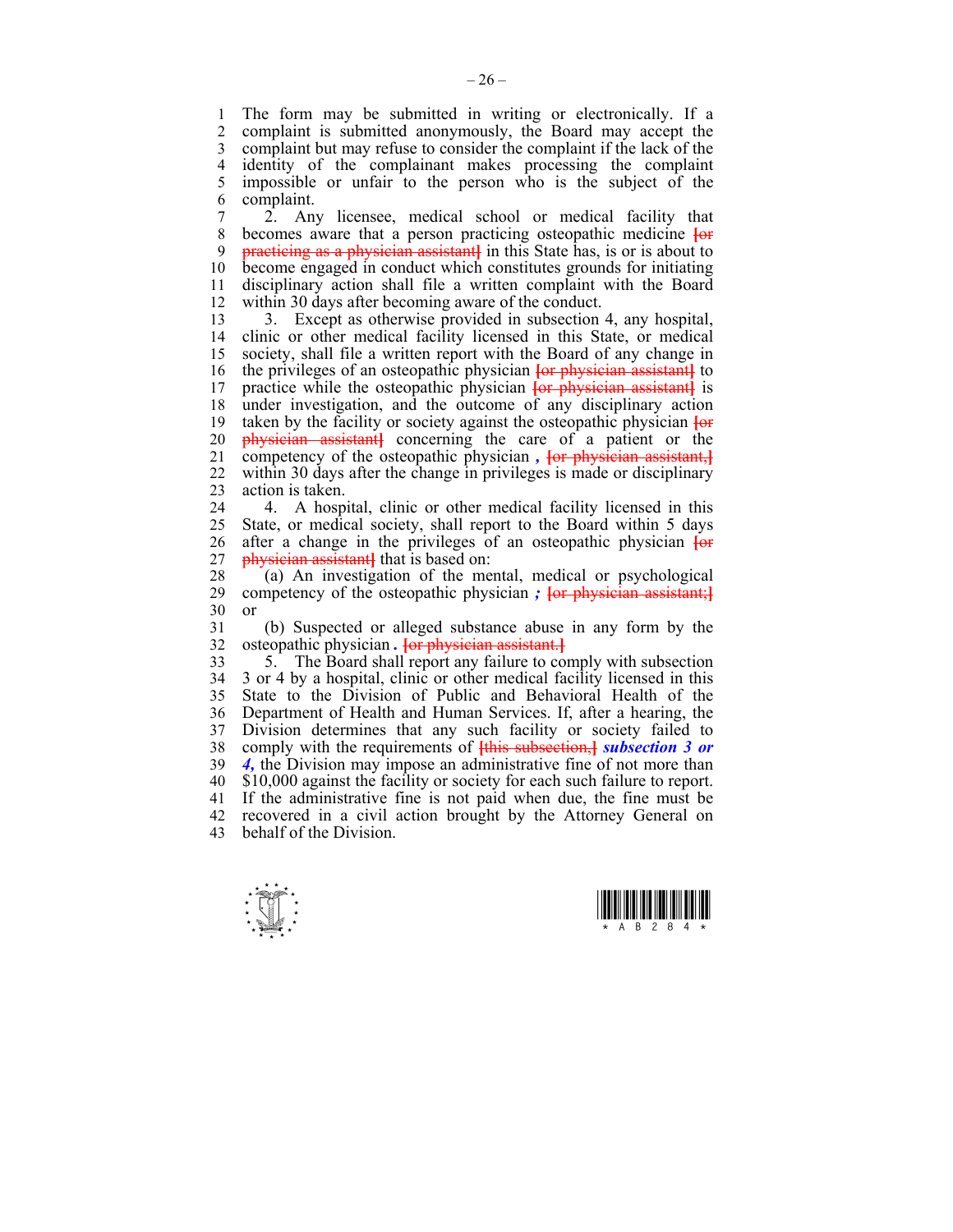1 6. The clerk of every court shall report to the Board any<br>2. finding judgment or other determination of the court that an finding, judgment or other determination of the court that an 3 osteopathic physician *:* **[**or physician assistant:**]**

- $\begin{array}{cc} 4 & \text{(a)} & \text{Is mentally ill;} \\ 5 & \text{(b)} & \text{Is mentally inc.} \end{array}$
- (b) Is mentally incompetent;

6 (c) Has been convicted of a felony or any law governing controlled substances or dangerous drugs;

8 (d) Is guilty of abuse or fraud under any state or federal program 9 providing medical assistance; or

10 (e) Is liable for damages for malpractice or negligence,

11  $\rightarrow$  within 45 days after the finding, judgment or determination.

12 **Sec. 41.** NRS 633.542 is hereby amended to read as follows:

13 633.542 Unless the Board determines that extenuating 14 circumstances exist, the Board shall forward to the appropriate law 15 enforcement agency any substantiated information submitted to the 16 Board concerning a person who practices or offers to practice 17 osteopathic medicine **[**or as a physician assistant**]** without the 18 appropriate license issued pursuant to the provisions of this chapter. 19 **Sec. 42.** NRS 633.561 is hereby amended to read as follows:

20 633.561 1. Notwithstanding the provisions of chapter 622A 21 of NRS, if the Board or a member of the Board designated to review 22 a complaint pursuant to NRS 633.541 has reason to believe that the 23 conduct of an osteopathic physician **[**or physician assistant**]** has 24 raised a reasonable question as to his or her competence to practice 25 osteopathic medicine **[**or to practice as a physician assistant, as 26 applicable,**]** with reasonable skill and safety to patients, the Board or 27 the member designated by the Board may require the osteopathic 28 physician **[**or physician assistant**]** to submit to a mental or physical 29 examination conducted by physicians designated by the Board. If 30 the osteopathic physician **[**or physician assistant**]** participates in a 31 diversion program, the diversion program may exchange with any 32 authorized member of the staff of the Board any information 33 concerning the recovery and participation of the osteopathic 34 physician **[**or physician assistant**]** in the diversion program. As used 35 in this subsection, "diversion program" means a program approved 36 by the Board to correct an osteopathic physician's **[**or physician 37 assistant's**]** alcohol or drug dependence or any other impairment.

38 2. For the purposes of this section:

39 (a) An osteopathic physician **[**or physician assistant**]** who is 40 licensed under this chapter and who accepts the privilege of 41 practicing osteopathic medicine **[**or practicing as a physician 42 **assistant** in this State is deemed to have given consent to submit to 43 a mental or physical examination pursuant to a written order by the 44 Board.



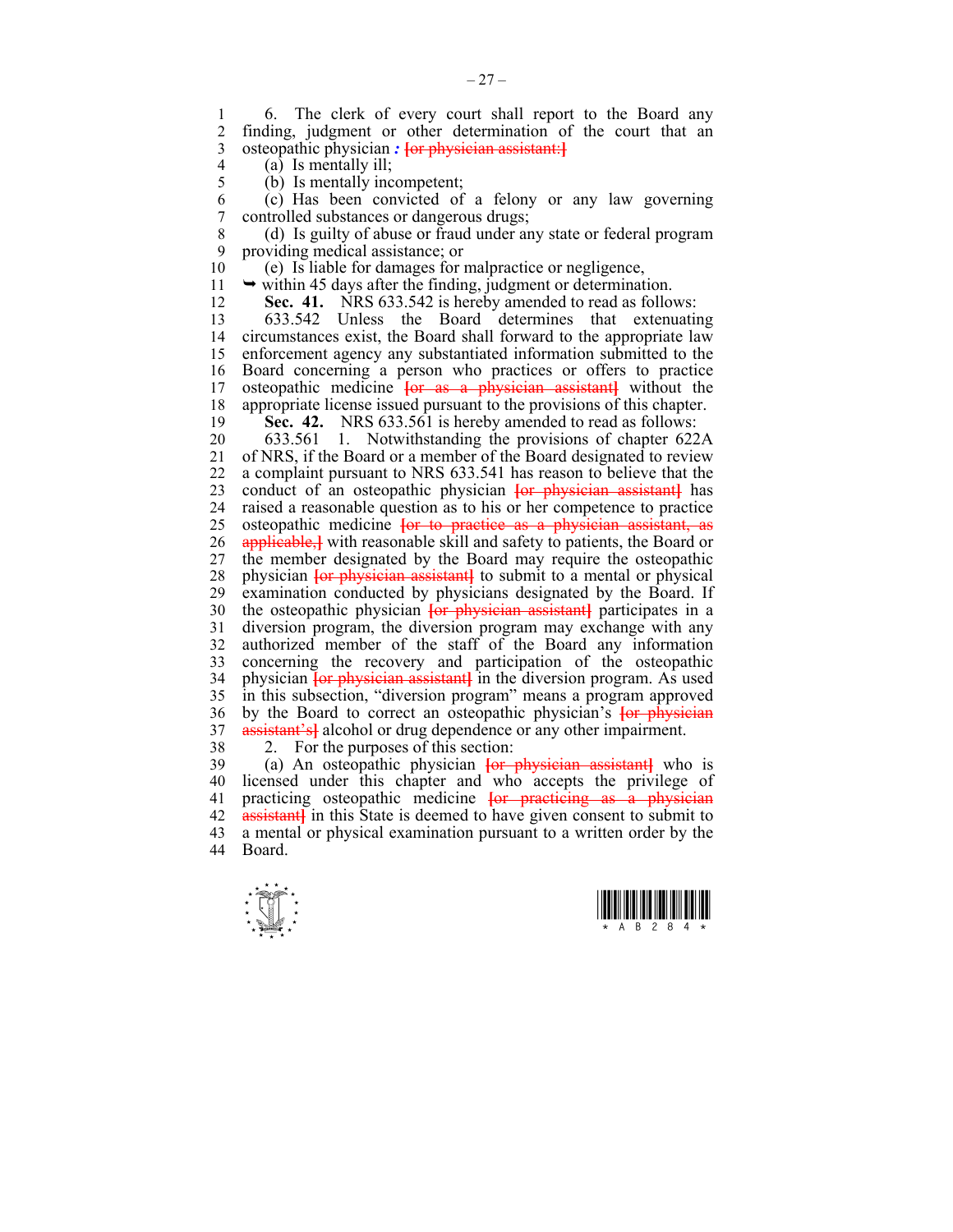1 (b) The testimony or examination reports of the examining physicians are not privileged communications.

3 3. Except in extraordinary circumstances, as determined by the 4 Board, the failure of an osteopathic physician <del>[or physician 5 assistant]</del> who is licensed under this chapter to submit to an assistant who is licensed under this chapter to submit to an 6 examination pursuant to this section constitutes an admission of the 7 charges against the osteopathic physician *.* **[**or physician assistant.**]**

8 **Sec. 43.** NRS 633.571 is hereby amended to read as follows:

9 633.571 Notwithstanding the provisions of chapter 622A of 10 NRS, if the Board has reason to believe that the conduct of any 11 osteopathic physician **[**or physician assistant**]** has raised a 12 reasonable question as to his or her competence to practice 13 osteopathic medicine **[**or to practice as a physician assistant, as 14 applicable,**]** with reasonable skill and safety to patients, the Board 15 may require the osteopathic physician **[**or physician assistant**]** to 16 submit to an examination for the purposes of determining his or her 17 competence to practice osteopathic medicine **[**or to practice as a 18 physician assistant, as applicable,**]** with reasonable skill and safety 19 to patients.

20 **Sec. 44.** NRS 633.581 is hereby amended to read as follows:

21 633.581 1. If an investigation by the Board of an osteopathic 22 physician **[**or physician assistant**]** reasonably determines that the 23 health, safety or welfare of the public or any patient served by the 24 osteopathic physician **[**or physician assistant**]** is at risk of imminent 25 or continued harm, the Board may summarily suspend the license of 26 the licensee pending the conclusion of a hearing to consider a formal 27 complaint against the licensee. The order of summary suspension 28 may be issued only by the Board or an investigative committee of the Board the Board.

30 2. If the Board or an investigative committee of the Board 31 issues an order summarily suspending the license of a licensee 32 pursuant to subsection 1, the Board shall hold a hearing not later 33 than 60 days after the date on which the order is issued, unless the 34 Board and the licensee mutually agree to a longer period, to 35 determine whether a reasonable basis exists to continue the 36 suspension of the license pending the conclusion of a hearing to 37 consider a formal complaint against the licensee. If no formal complaint against the licensee is pending before the Board on the 39 date on which a hearing is held pursuant to this section, the Board 40 shall reinstate the license of the licensee.

41 3. Notwithstanding the provisions of chapter 622A of NRS, if 42 the Board or an investigative committee of the Board issues an order 43 summarily suspending the license of an osteopathic physician **[**or 44 physician assistant**]** pursuant to subsection 1 and the Board requires 45 the licensee to submit to a mental or physical examination or a



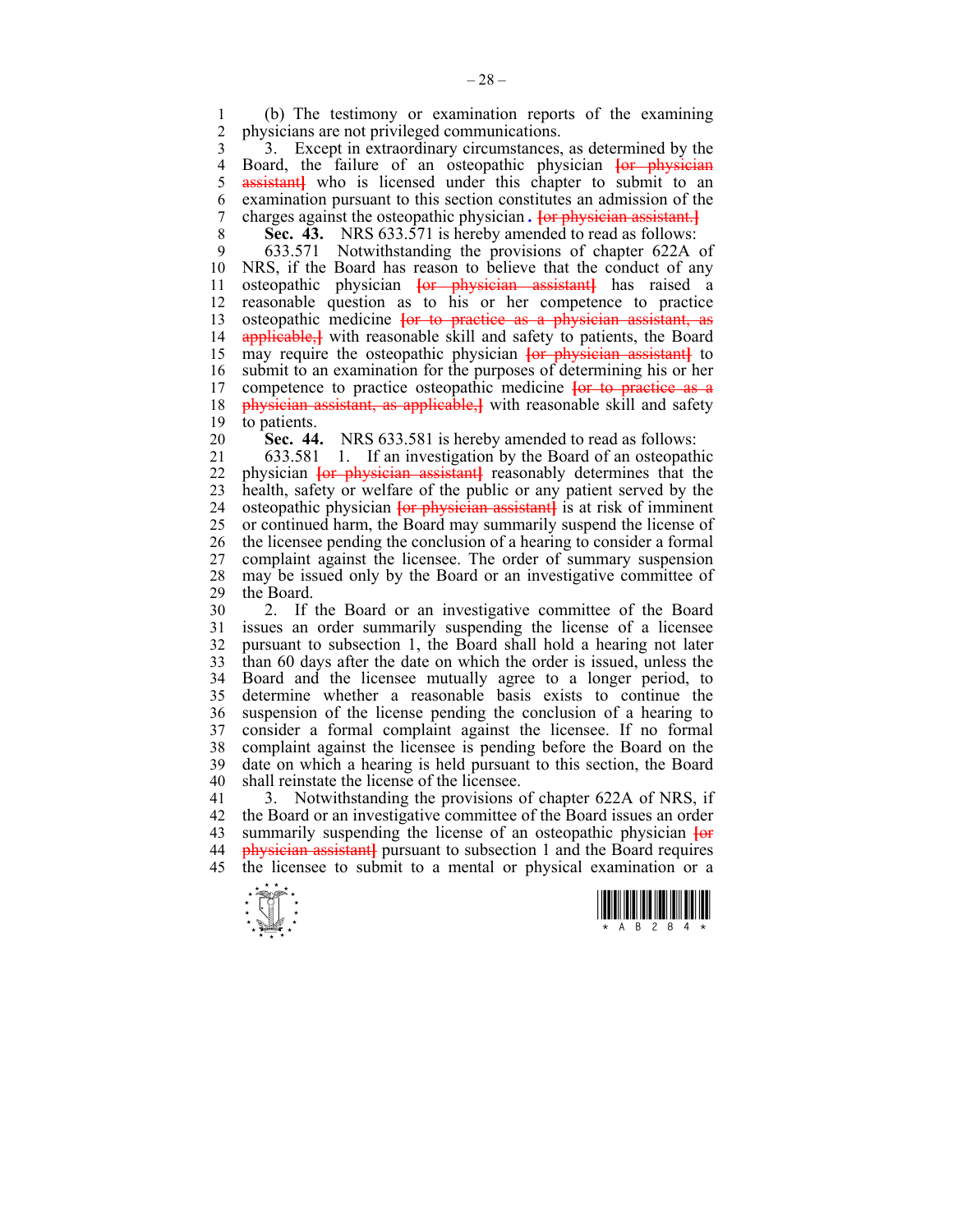1 medical competency examination, the examination must be 2 conducted and the results must be obtained not later than 30 days 2 conducted and the results must be obtained not later than 30 days 3 after the order is issued.

**Sec. 45.** NRS 633.591 is hereby amended to read as follows:<br>5 633.591 Notwithstanding the provisions of chapter 622A

5 633.591 Notwithstanding the provisions of chapter 622A of 6 NRS, if the Board issues an order summarily suspending the license 7 of an osteopathic physician **[**or physician assistant**]** pending 8 proceedings for disciplinary action, including, without limitation, a 9 summary suspension pursuant to NRS 233B.127, the court shall not 10 stay that order unless the Board fails to institute and determine such 11 proceedings as promptly as the requirements for investigation of the 12 case reasonably allow.

13 **Sec. 46.** NRS 633.601 is hereby amended to read as follows:

14 633.601 1. In addition to any other remedy provided by law, 15 the Board, through an officer of the Board or the Attorney General, 16 may apply to any court of competent jurisdiction to enjoin any 17 unprofessional conduct of an osteopathic physician **[**or physician 18 **assistant** which is harmful to the public or to limit the practice of 19 the osteopathic physician **[**or physician assistant**]** or suspend his or 20 her license to practice osteopathic medicine **[**or to practice as a 21 physician assistant, as applicable,**]** as provided in this section.

22 2. The court in a proper case may issue a temporary restraining 23 order or a preliminary injunction for such purposes:

24 (a) Without proof of actual damage sustained by any person, this 25 provision being a preventive as well as punitive measure; and

26 (b) Pending proceedings for disciplinary action by the Board. 27 Notwithstanding the provisions of chapter 622A of NRS, such 28 proceedings shall be instituted and determined as promptly as the requirements for investigation of the case reasonably allow. requirements for investigation of the case reasonably allow.

30 **Sec. 47.** NRS 633.631 is hereby amended to read as follows:

31 633.631 Except as otherwise provided in subsection 2 and 32 chapter 622A of NRS:

33 1. Service of process made under this chapter must be either 34 personal or by registered or certified mail with return receipt 35 requested, addressed to the osteopathic physician **[**or physician 36 assistant**]** at his or her last known address, as indicated in the records 37 of the Board. If personal service cannot be made and if mail notice 38 is returned undelivered, the President or Secretary of the Board shall 39 cause a notice of hearing to be published once a week for 4 40 consecutive weeks in a newspaper published in the county of the last 41 known address of the osteopathic physician **[**or physician assistant**]** 42 or, if no newspaper is published in that county, in a newspaper 43 widely distributed in that county.

44 2. In lieu of the methods of service of process set forth in 45 subsection 1, if the Board obtains written consent from the



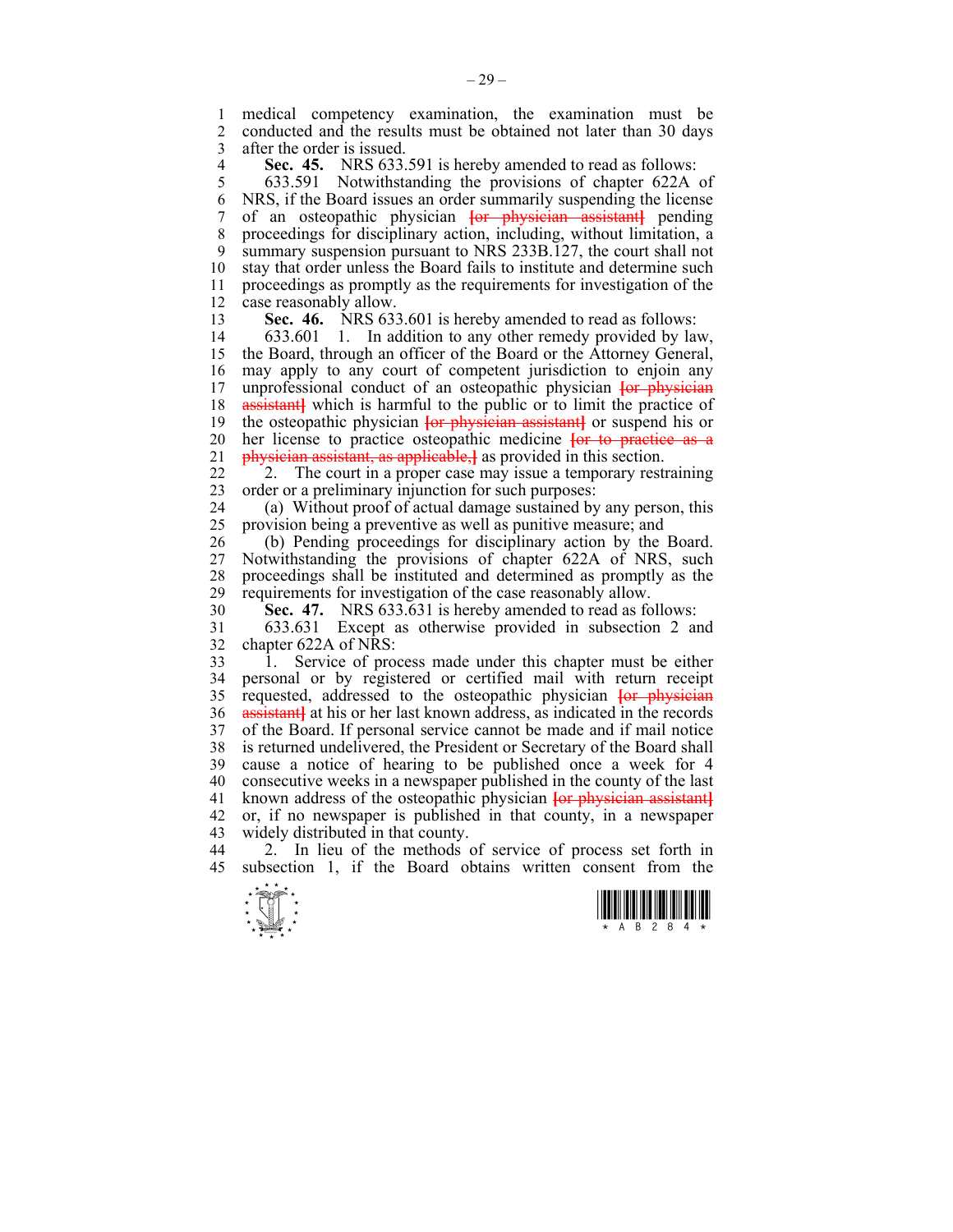1 osteopathic physician, **{or physician assistant,}** service of process 2 under this chapter may be made by electronic mail on the licensee at 3 an electronic mail address designated by the licensee in the written 4 consent.

5 3. Proof of service of process or publication of notice made 6 under this chapter must be filed with the Secretary of the Board and 7 may be recorded in the minutes of the Board.

8 **Sec. 48.** NRS 633.641 is hereby amended to read as follows:

9 633.641 Notwithstanding the provisions of chapter 622A of 10 NRS, in any disciplinary proceeding before the Board, a hearing 11 officer or a panel:

12 1. Proof of actual injury need not be established where the 13 formal complaint charges deceptive or unethical professional 14 conduct or medical practice harmful to the public.

15 2. A certified copy of the record of a court or a licensing 16 agency showing a conviction or the suspension or revocation of a 17 license to practice osteopathic medicine **[**or to practice as a 18 **physician assistant** is conclusive evidence of its occurrence.

19 **Sec. 49.** NRS 633.651 is hereby amended to read as follows:

20 633.651 1. If the Board finds a person guilty in a disciplinary 21 proceeding, it shall by order take one or more of the following 22 actions:

23 (a) Place the person on probation for a specified period or until 24 further order of the Board.

25 (b) Administer to the person a public reprimand.

26 (c) Limit the practice of the person to, or by the exclusion of, 27 one or more specified branches of osteopathic medicine.

28 (d) Suspend the license of the person to practice osteopathic 29 medicine **[**or to practice as a physician assistant**]** for a specified 30 period or until further order of the Board.

31 (e) Revoke the license of the person to practice osteopathic 32 medicine *.* **[**or to practice as a physician assistant.**]**

33 (f) Impose a fine not to exceed \$5,000 for each violation.

34 (g) Require supervision of the practice of the person.

35 (h) Require the person to perform community service without 36 compensation.

37 (i) Require the person to complete any training or educational 38 requirements specified by the Board.

39 (j) Require the person to participate in a program to correct 40 alcohol or drug dependence or any other impairment.

 $41 \rightarrow$  The order of the Board may contain any other terms, provisions 42 or conditions as the Board deems proper and which are not 43 inconsistent with law.

44 2. The Board shall not administer a private reprimand.



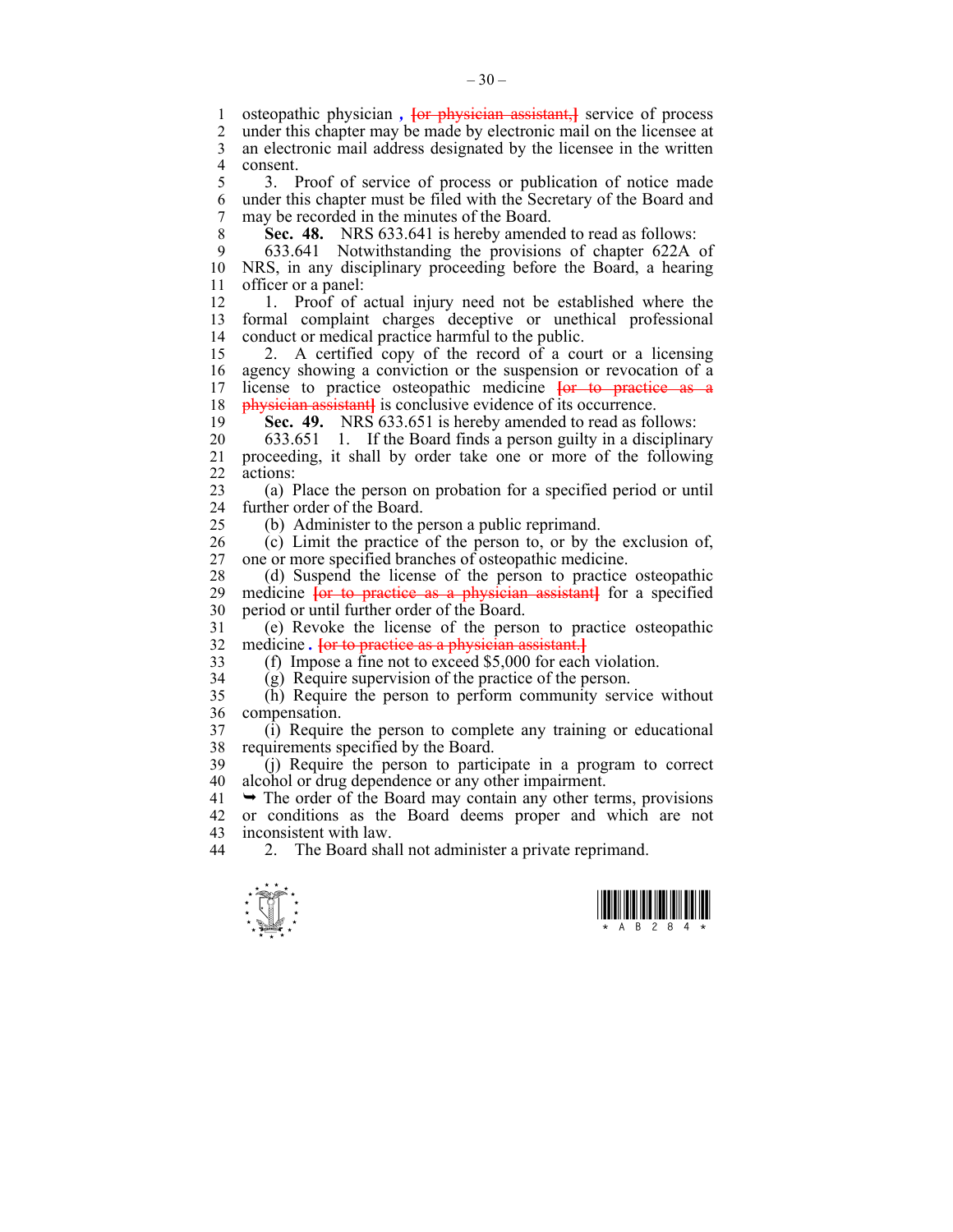1 3. An order that imposes discipline and the findings of fact and<br>2 conclusions of law supporting that order are public records conclusions of law supporting that order are public records.

**Sec. 50.** NRS 633.671 is hereby amended to read as follows:<br>4 633.671 1. Any person who has been placed on probation 4 633.671 1. Any person who has been placed on probation or<br>5 whose license has been limited, suspended or revoked by the Board whose license has been limited, suspended or revoked by the Board 6 is entitled to judicial review of the Board's order as provided by 7 law.

8 2. Every order of the Board which limits the practice of 9 osteopathic medicine **[**or the practice of a physician assistant**]** or 10 suspends or revokes a license is effective from the date on which the 11 order is issued by the Board until the date the order is modified or 12 reversed by a final judgment of the court.

13 3. The district court shall give a petition for judicial review of 14 the Board's order priority over other civil matters which are not 15 expressly given priority by law.

**Sec. 51.** NRS 633.681 is hereby amended to read as follows:<br>17 633.681 1 Any person:

633.681 1. Any person:

18 (a) Whose practice of osteopathic medicine **[**or practice as a 19 physician assistant**]** has been limited; or

20 (b) Whose license to practice osteopathic medicine **[**or to 21 practice as a physician assistant**]** has been:

22 (1) Suspended until further order; or

23 (2) Revoked,

 $24 \rightarrow$  may apply to the Board after a reasonable period for removal of 25 the limitation or suspension or may apply to the Board pursuant to 26 the provisions of chapter 622A of NRS for reinstatement of the 27 revoked license.

28 2. In hearing the application, the Board:

29 (a) May require the person to submit to a mental or physical 30 examination by physicians whom it designates and submit such 31 other evidence of changed conditions and of fitness as it deems 32 proper;

33 (b) Shall determine whether under all the circumstances the time 34 of the application is reasonable; and

35 (c) May deny the application or modify or rescind its order as it 36 deems the evidence and the public safety warrants.

37 **Sec. 52.** NRS 633.691 is hereby amended to read as follows:

38 633.691 1. In addition to any other immunity provided by the 39 provisions of chapter 622A of NRS, the Board, a medical review 40 panel of a hospital, a hearing officer, a panel of the Board, an 41 employee or volunteer of a diversion program specified in NRS 42 633.561, or any person who or other organization which initiates or 43 assists in any lawful investigation or proceeding concerning the 44 discipline of an osteopathic physician **[**or physician assistant**]** for 45 gross malpractice, malpractice, professional incompetence or



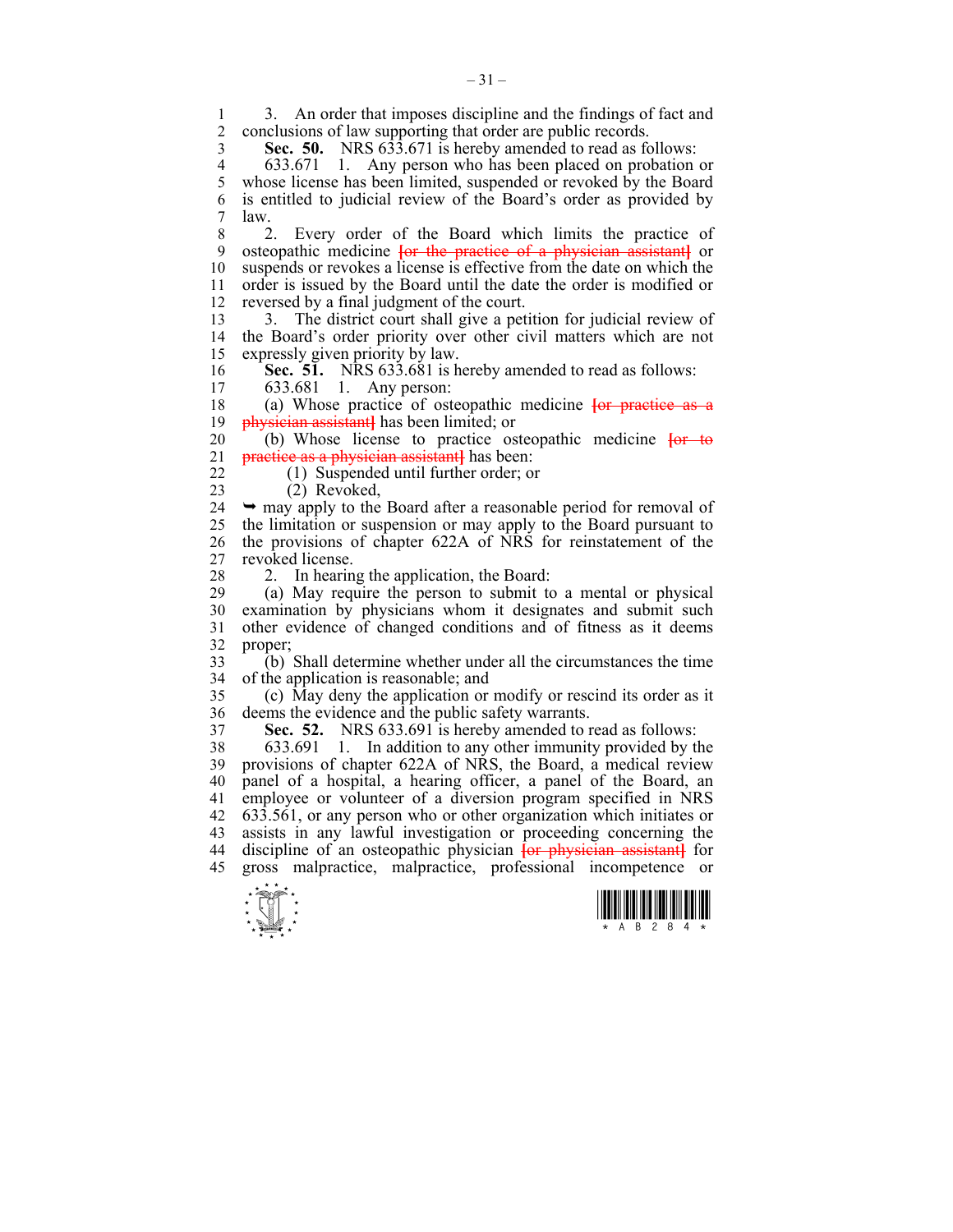1 unprofessional conduct is immune from any civil action for such<br>2 initiation or assistance or any consequential damages if the person 2 initiation or assistance or any consequential damages, if the person 3 or organization acted in good faith.

4 2. Except as otherwise provided in subsection 3, the Board<br>5 shall not commence an investigation, impose any disciplinary action 5 shall not commence an investigation, impose any disciplinary action 6 or take any other adverse action against an osteopathic physician **[**or 7 physician assistant**]** for:

8 (a) Disclosing to a governmental entity a violation of a law, rule 9 or regulation by an applicant for a license to practice osteopathic medicine  $\overline{\text{6}}$  to practice as a physician assistant. The order of property or  $\overline{\text{6}}$  and  $\overline{\text{6}}$ medicine **[or to practice as a physician assistant**, **or** by an 11 osteopathic physician *;* **[**or physician assistant;**]** or

12 (b) Cooperating with a governmental entity that is conducting an 13 investigation, hearing or inquiry into such a violation, including, 14 without limitation, providing testimony concerning the violation.

15 3. An osteopathic physician **[**or physician assistant**]** who 16 discloses information to or cooperates with a governmental entity 17 pursuant to subsection 2 with respect to the violation of any law, 18 rule or regulation by the osteopathic physician **[**or physician 19 assistant**]** is subject to investigation and any other administrative or 20 disciplinary action by the Board under the provisions of this chapter 21 for such violation.

22 4. As used in this section, "governmental entity" includes, 23 without limitation:

24 (a) A federal, state or local officer, employee, agency, 25 department, division, bureau, board, commission, council, authority 26 or other subdivision or entity of a public employer;

27 (b) A federal, state or local employee, committee, member or 28 commission of the Legislative Branch of Government;<br>29 (c) A federal state or local representative membe

29 (c) A federal, state or local representative, member or employee 30 of a legislative body or a county, town, village or any other political 31 subdivision or civil division of the State;

32 (d) A federal, state or local law enforcement agency or 33 prosecutorial office, or any member or employee thereof, or police 34 or peace officer; and

35 (e) A federal, state or local judiciary, or any member or 36 employee thereof, or grand or petit jury.

37 **Sec. 53.** NRS 633.6955 is hereby amended to read as follows:

38 633.6955 1. Except as otherwise provided in subsection 2, an 39 osteopathic physician shall not allow a person to perform or 40 participate in any activity under the supervision of the osteopathic 41 physician for the purpose of receiving credit toward a degree of 42 doctor of medicine, osteopathy or osteopathic medicine, including, 43 without limitation, clinical observation and contact with patients, 44 unless the person is enrolled in good standing at:



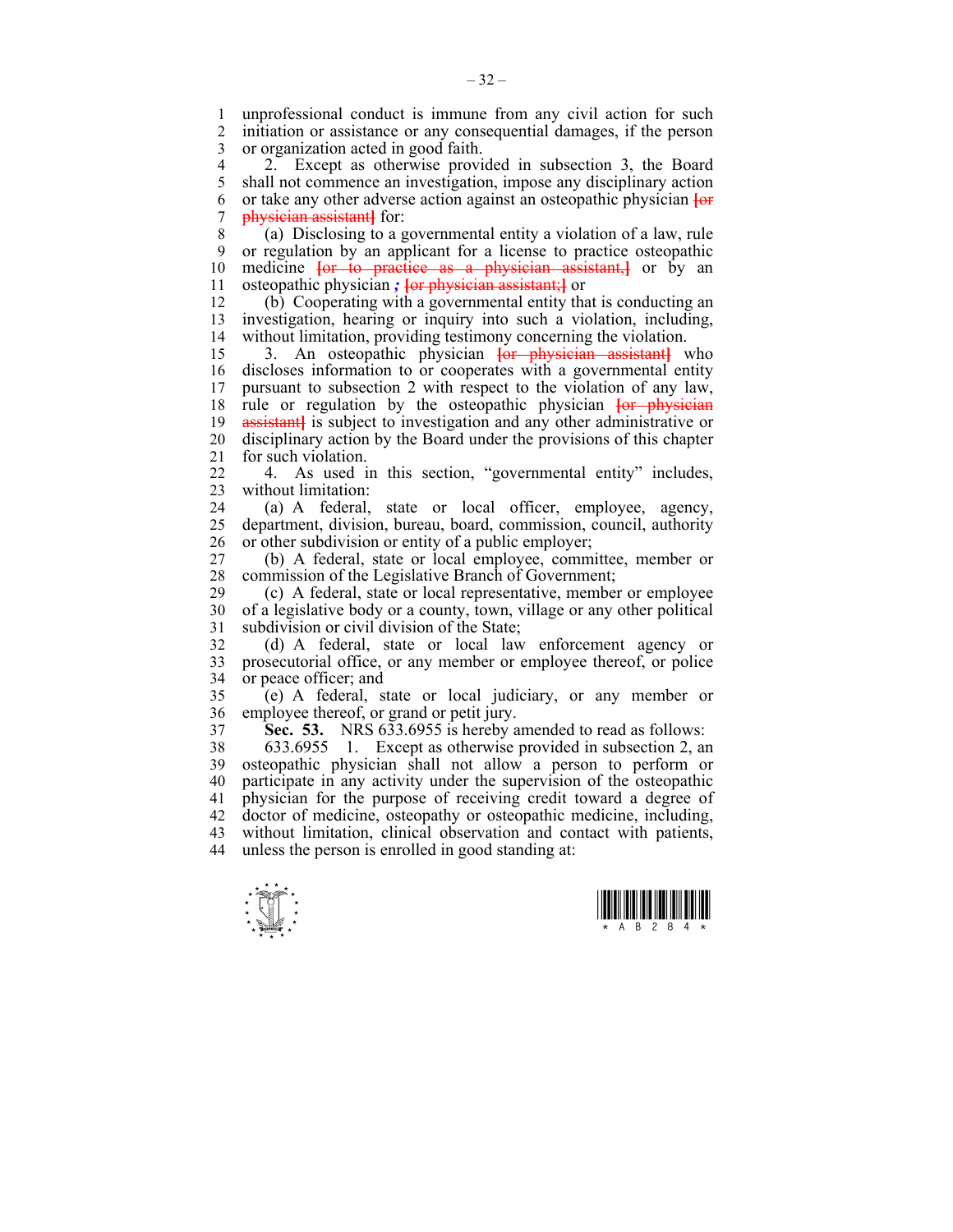1 (a) A medical school that is accredited by the Liaison 2 Committee on Medical Education of the American Medical 3 Association and the Association of American Medical Colleges or 4 their successor organizations; or

5 (b) A school of osteopathic medicine.

6 2. The provisions of subsection 1 do not apply to an 7 osteopathic physician who supervises an activity performed by a 8 person for the purpose of receiving credit toward a degree of doctor 9 of medicine, osteopathy or osteopathic medicine if:<br>10 (a) The activity takes place:

(a) The activity takes place:

11 (1) In a primary care practice that is located in an area that 12 has been designated by the United States Secretary of Health and 13 Human Services as a health professional shortage area pursuant to 14 42 U.S.C. § 254e; and

15 (2) Entirely under the supervision of the osteopathic 16 physician; and<br>17 (b) The ost

17 (b) The osteopathic physician is not currently supervising any 18 other person who is receiving credit toward a degree of doctor of 19 medicine, osteopathy or osteopathic medicine.

20 3. As used in this section, "primary care practice" means a 21 health care practice operated by one or more physicians *or*  22 *physician assistants* who practice in the area of family medicine, 23 internal medicine or pediatrics.

24 **Sec. 54.** NRS 633.701 is hereby amended to read as follows:

25 633.701 The filing and review of a complaint and any 26 subsequent disposition by the Board, the member designated by the 27 Board to review a complaint pursuant to NRS 633.541 or any 28 reviewing court do not preclude:

29 1. Any measure by a hospital or other institution to limit or 30 terminate the privileges of an osteopathic physician **[**or physician 31 **assistant** according to its rules or the custom of the profession. No 32 civil liability attaches to any such action taken without malice even 33 if the ultimate disposition of the complaint is in favor of the 34 osteopathic physician *.* **[**or physician assistant.**]**

35 2. Any appropriate criminal prosecution by the Attorney 36 General or a district attorney based upon the same or other facts.

37 **Sec. 55.** NRS 633.707 is hereby amended to read as follows:

38 633.707 1. An osteopathic physician **[**or physician assistant**]** 39 may issue to a public or private school an order to allow the school 40 to obtain and maintain auto-injectable epinephrine at the school, 41 regardless of whether any person at the school has been diagnosed 42 with a condition which may cause the person to require such 43 medication for the treatment of anaphylaxis.

44 2. An osteopathic physician **[**or physician assistant**]** may issue 45 to an authorized entity an order to allow the authorized entity to



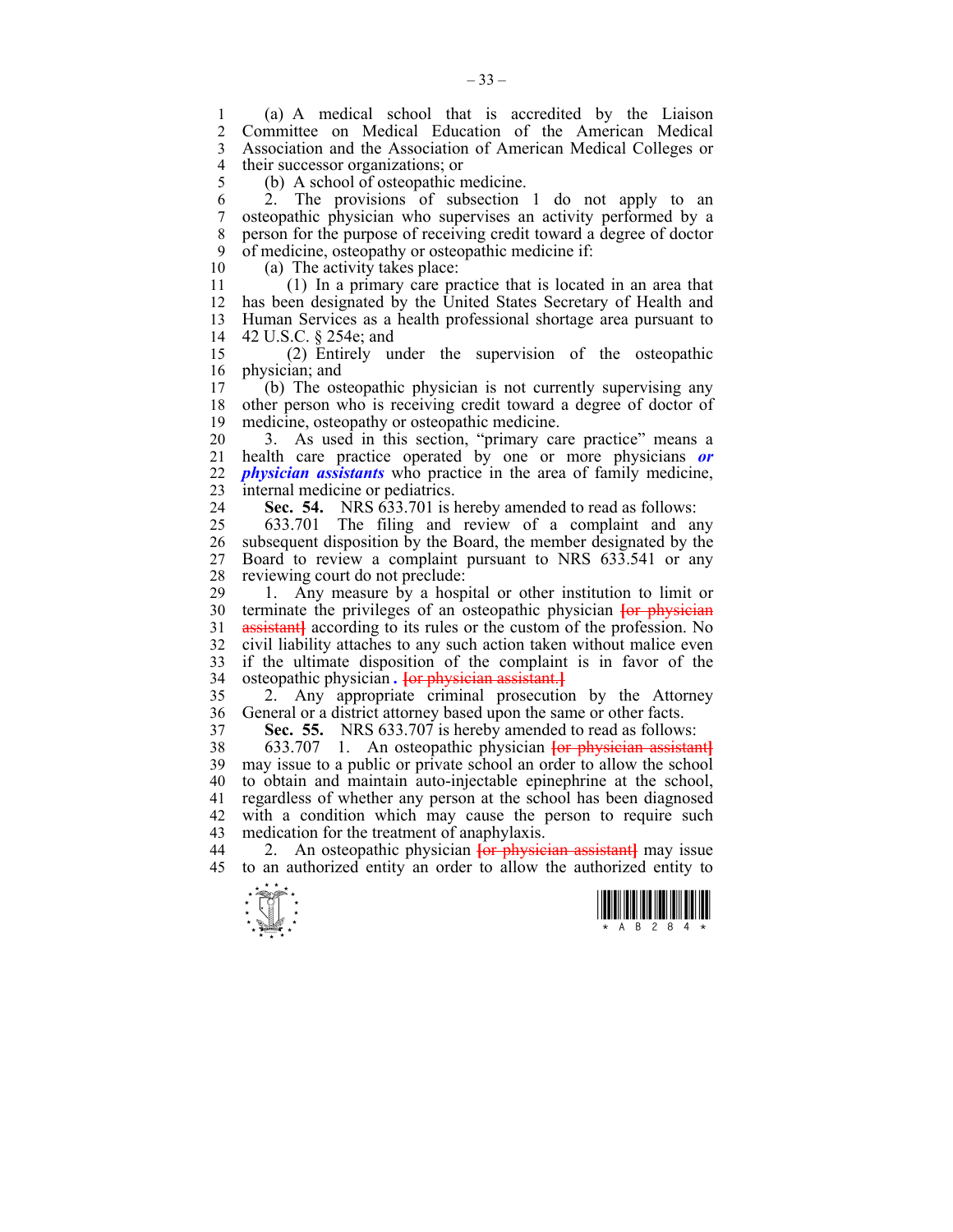1 obtain and maintain auto-injectable epinephrine at any location under the control of the authorized entity where allergens capable of 3 causing anaphylaxis may be present, regardless of whether any 4 person employed by, affiliated with or served by the authorized<br>5 entity has been diagnosed with a condition which may cause the 5 entity has been diagnosed with a condition which may cause the 6 person to require such medication for the treatment of anaphylaxis.

7 3. An order issued pursuant to subsection 1 or 2 must contain:<br>8 (a) The name and signature of the osteopathic physician  $\frac{1}{2}$ 8 (a) The name and signature of the osteopathic physician **[**or 9 physician assistant**]** and the address of the osteopathic physician **[**or 10 physician assistant**]** if not immediately available to the pharmacist;

11 (b) The classification of his or her license;

12 (c) The name of the public or private school or authorized entity 13 to which the order is issued;

14 (d) The name, strength and quantity of the drug authorized to be 15 obtained and maintained by the order; and

16 (e) The date of issue.<br>17 4 An osteonathic

17 4. An osteopathic physician **[**or physician assistant**]** is not 18 subject to disciplinary action solely for issuing a valid order 19 pursuant to subsection 1 or 2 to an entity other than a natural person 20 and without knowledge of a specific natural person who requires the 21 medication.

22 5. An osteopathic physician **[**or physician assistant**]** is not 23 liable for any error or omission concerning the acquisition, 24 possession, provision or administration of auto-injectable 25 epinephrine maintained by a public or private school or authorized 26 entity pursuant to an order issued by the osteopathic physician **[**or 27 **physician assistant** not resulting from gross negligence or reckless, 28 willful or wanton conduct of the osteopathic physician *.* **[**or 29 physician assistant.**]**

30 6. As used in this section:

31 (a) "Authorized entity" has the meaning ascribed to it in 32 NRS 450B.710.

33 (b) "Private school" has the meaning ascribed to it in 34 NRS 394.103.

35 (c) "Public school" has the meaning ascribed to it in 36 NRS 385.007.

37 **Sec. 56.** NRS 633.711 is hereby amended to read as follows:

38 633.711 1. The Board, through an officer of the Board or the 39 Attorney General, may maintain in any court of competent 40 jurisdiction a suit for an injunction against any person:

41 (a) Practicing osteopathic medicine **[**or practicing as a physician 42 assistant**]** without a valid license to practice osteopathic medicine *;* 43 **[**or to practice as a physician assistant;**]** or

44 (b) Providing services through telehealth, as defined in NRS 45 629.515, without a valid license.



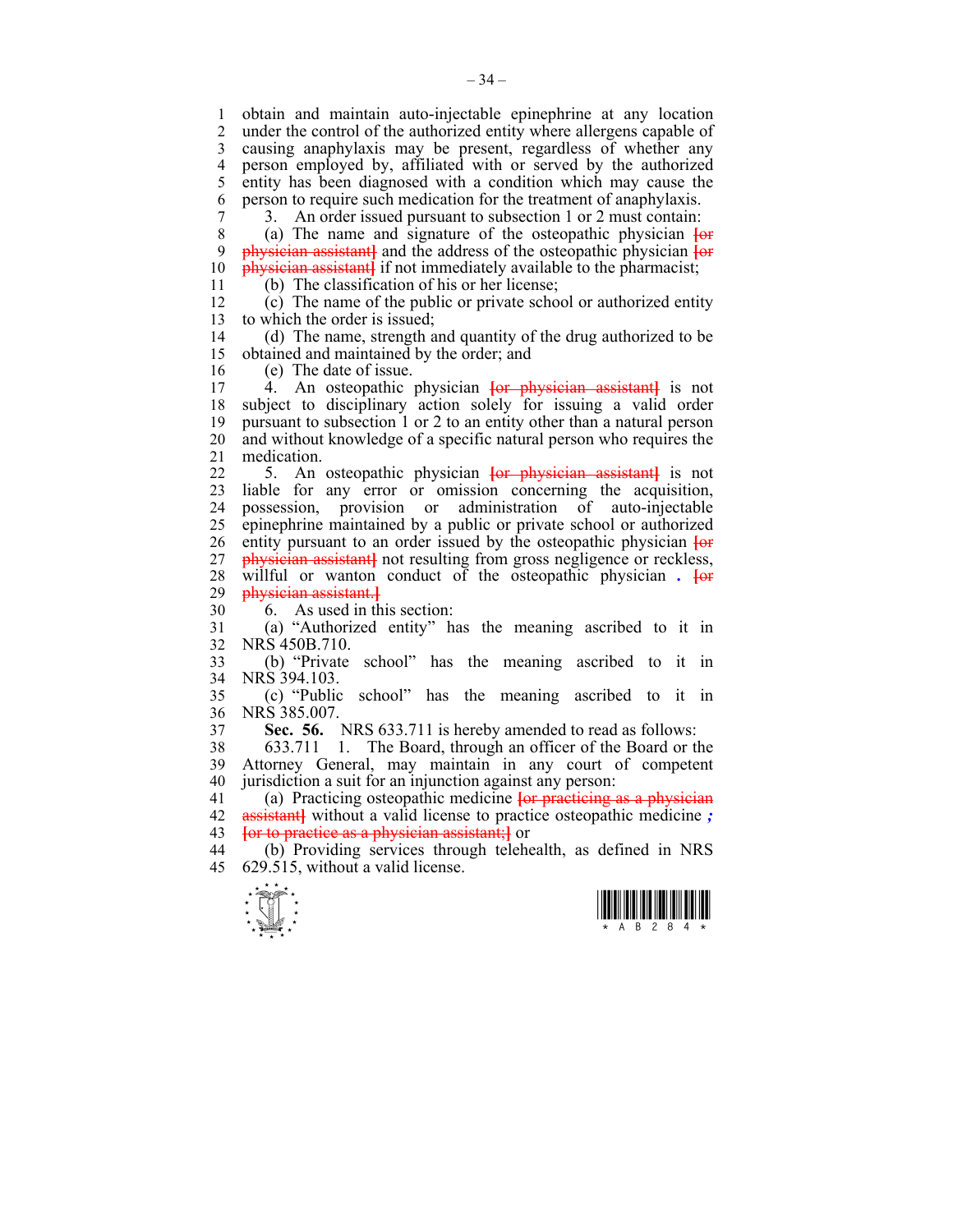1 2. An injunction issued pursuant to subsection 1:<br>2 (a) May be issued without proof of actual damage

(a) May be issued without proof of actual damage sustained by 3 any person, this provision being a preventive as well as a punitive 4 measure.

5 (b) Must not relieve such person from criminal prosecution for 6 practicing without such a license.

7 **Sec. 57.** NRS 633.721 is hereby amended to read as follows:

8 633.721 In a criminal complaint charging any person with 9 practicing osteopathic medicine **[**or practicing as a physician 10 assistant**]** without a valid license issued by the Board, it is sufficient 11 to charge that the person did, upon a certain day, and in a certain 12 county of this State, engage in such practice without having a valid 13 license to do so, without averring any further or more particular 14 facts concerning the violation.

15 **Sec. 58.** NRS 633.741 is hereby amended to read as follows:

16 633.741 1. It is unlawful for any person to: 17 (a) Except as otherwise provided in NRS 629.091, practice:

18 (1) Osteopathic medicine without a valid license to practice 19 osteopathic medicine under this chapter; *or*

20 (2) **[**As a physician assistant without a valid license under 21 this chapter; or

22 <del>(3)</del>**]** Beyond the limitations ordered upon his or her practice 23 by the Board or the court;

24 (b) Present as his or her own the diploma, license or credentials 25 of another;

26 (c) Give either false or forged evidence of any kind to the Board 27 or any of its members in connection with an application for a 28 license;

29 (d) File for record the license issued to another, falsely claiming 30 himself or herself to be the person named in the license, or falsely 31 claiming himself or herself to be the person entitled to the license;

32 (e) Practice osteopathic medicine **[**or practice as a physician 33 assistant**]** under a false or assumed name or falsely personate 34 another licensee of a like or different name;

35 **[**(f) Hold himself or herself out as a physician assistant or use 36 any other term indicating or implying that he or she is a physician 37 assistant, unless the person has been licensed by the Board as provided in this chapter: I or **provided in this chapter;** or

39 **[**(g)**]** *(f)* Supervise a person as a physician assistant before such 40 person is licensed as provided in **[**this**]** chapter **[**.**]** *630 of NRS.*

41 2. A person who violates any provision of subsection 1:

42 (a) If no substantial bodily harm results, is guilty of a category 43 D felony; or

44 (b) If substantial bodily harm results, is guilty of a category C 45 felony,



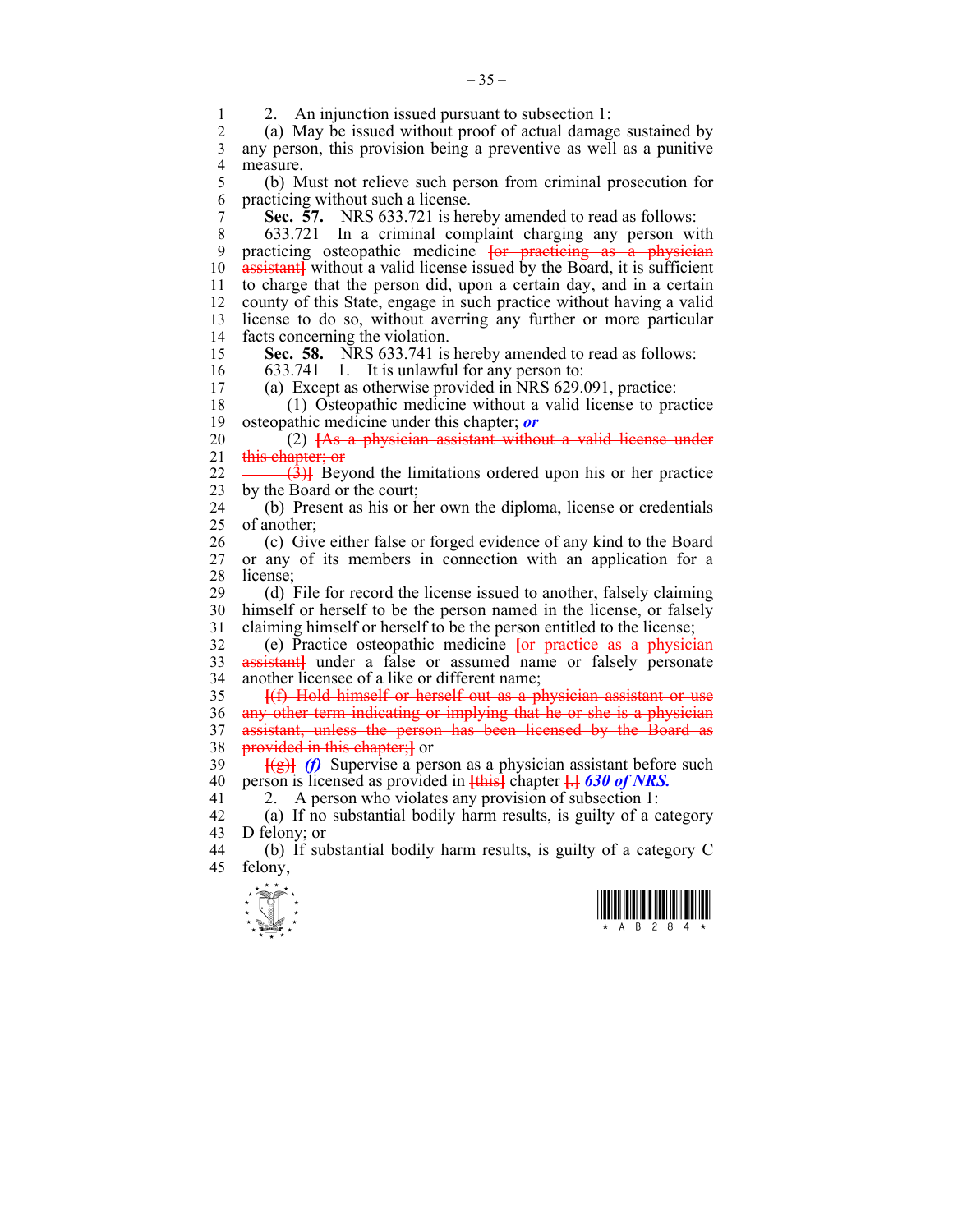1  $\rightarrow$  and shall be punished as provided in NRS 193.130, unless a<br>2 greater penalty is provided pursuant to NRS 200.830 or 200.840 2 greater penalty is provided pursuant to NRS 200.830 or 200.840.

3 3. In addition to any other penalty prescribed by law, if the 4 Board determines that a person has committed any act described in<br>5 subsection 1 the Board may: subsection 1, the Board may:

6 (a) Issue and serve on the person an order to cease and desist 7 until the person obtains from the Board the proper license or 8 otherwise demonstrates that he or she is no longer in violation of 9 subsection 1. An order to cease and desist must include a telephone 10 number with which the person may contact the Board.

11 (b) Issue a citation to the person. A citation issued pursuant to 12 this paragraph must be in writing, describe with particularity the 13 nature of the violation and inform the person of the provisions of 14 this paragraph. Each activity in which the person is engaged 15 constitutes a separate offense for which a separate citation may be 16 issued. To appeal a citation, the person must submit a written 17 request for a hearing to the Board not later than 30 days after the 18 date of issuance of the citation.

19 (c) Assess against the person an administrative fine of not more 20 than \$5,000.

21 (d) Impose any combination of the penalties set forth in 22 paragraphs  $(a)$ ,  $(b)$  and  $(c)$ .

23 **Sec. 59.** NRS 639.0125 is hereby amended to read as follows:

24 639.0125 "Practitioner" means:

25 1. A physician, dentist, veterinarian or podiatric physician who 26 holds a license to practice his or her profession in this State;

27 2. A hospital, pharmacy or other institution licensed, registered 28 or otherwise permitted to distribute, dispense, conduct research with respect to or administer drugs in the course of professional practice respect to or administer drugs in the course of professional practice 30 or research in this State;

31 3. An advanced practice registered nurse who has been 32 authorized to prescribe controlled substances, poisons, dangerous 33 drugs and devices;

 $34 \overline{4}$ . A physician assistant who:

35 (a) Holds a license issued by the Board of Medical Examiners; 36 and

37 (b) Is authorized by the Board to possess, administer, prescribe 38 or dispense controlled substances, poisons, dangerous drugs or 39 devices under the supervision of a physician as required by chapter 40 630 of NRS; *or*

41 5. **[**A physician assistant who:

42 (a) Holds a license issued by the State Board of Osteopathic 43 Medicine: and

44 (b) Is authorized by the Board to possess, administer, prescribe 45 or dispense controlled substances, poisons, dangerous drugs or



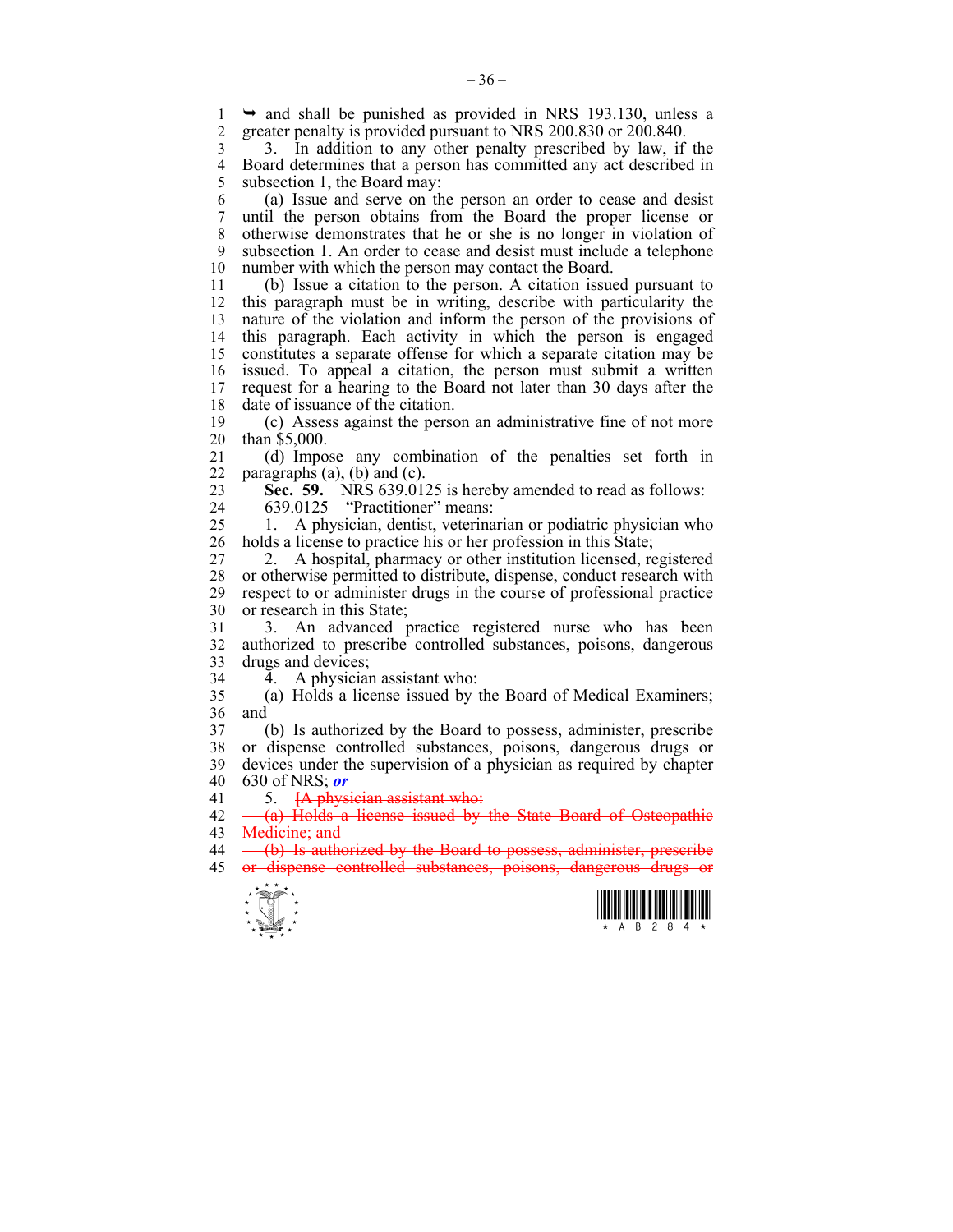1 devices under the supervision of an osteopathic physician as 2 required by chapter 633 of NRS; or

3 6.<sup>1</sup> An optometrist who is certified by the Nevada State Board 4 of Optometry to prescribe and administer therapeutic 5 pharmaceutical agents pursuant to NRS 636.288, when the 6 optometrist prescribes or administers therapeutic pharmaceutical 7 agents within the scope of his or her certification.

8 **Sec. 60.** NRS 639.1373 is hereby amended to read as follows:

9 639.1373 1. A physician assistant licensed pursuant to 10 chapter 630 **[**or 633**]** of NRS may, if authorized by the Board, 11 possess, administer, prescribe or dispense controlled substances, or 12 possess, administer, prescribe or dispense poisons, dangerous drugs 13 or devices in or out of the presence of his or her supervising 14 physician only to the extent and subject to the limitations specified 15 in the registration certificate issued to the physician assistant by the 16 Board pursuant to this section.

17 2. Each physician assistant licensed pursuant to chapter 630 **[**or 18 633**]** of NRS who is authorized by his or her physician assistant's 19 license issued by the Board of Medical Examiners **[**or by the State 20 Board of Osteopathic Medicine, respectively,**]** to possess, 21 administer, prescribe or dispense controlled substances, or to 22 possess, administer, prescribe or dispense poisons, dangerous drugs 23 or devices must apply for and obtain a registration certificate from 24 the Board, pay a fee to be set by regulations adopted by the Board 25 and pass an examination administered by the Board on the law 26 relating to pharmacy before the physician assistant can possess, 27 administer, prescribe or dispense controlled substances, or possess, 28 administer, prescribe or dispense poisons, dangerous drugs or 29 devices.

30 3. The Board shall consider each application separately and 31 may, even though the physician assistant's license issued by the 32 Board of Medical Examiners **[**or by the State Board of Osteopathic 33 Medicine**]** authorizes the physician assistant to possess, administer, 34 prescribe or dispense controlled substances, or to possess, 35 administer, prescribe or dispense poisons, dangerous drugs and 36 devices:

- 
- 

37 (a) Refuse to issue a registration certificate;

38 (b) Issue a registration certificate limiting the authority of the 39 physician assistant to possess, administer, prescribe or dispense 40 controlled substances, or to possess, administer, prescribe or 41 dispense poisons, dangerous drugs or devices, the area in which the 42 physician assistant may possess controlled substances, poisons, 43 dangerous drugs and devices, or the kind and amount of controlled 44 substances, poisons, dangerous drugs and devices; or



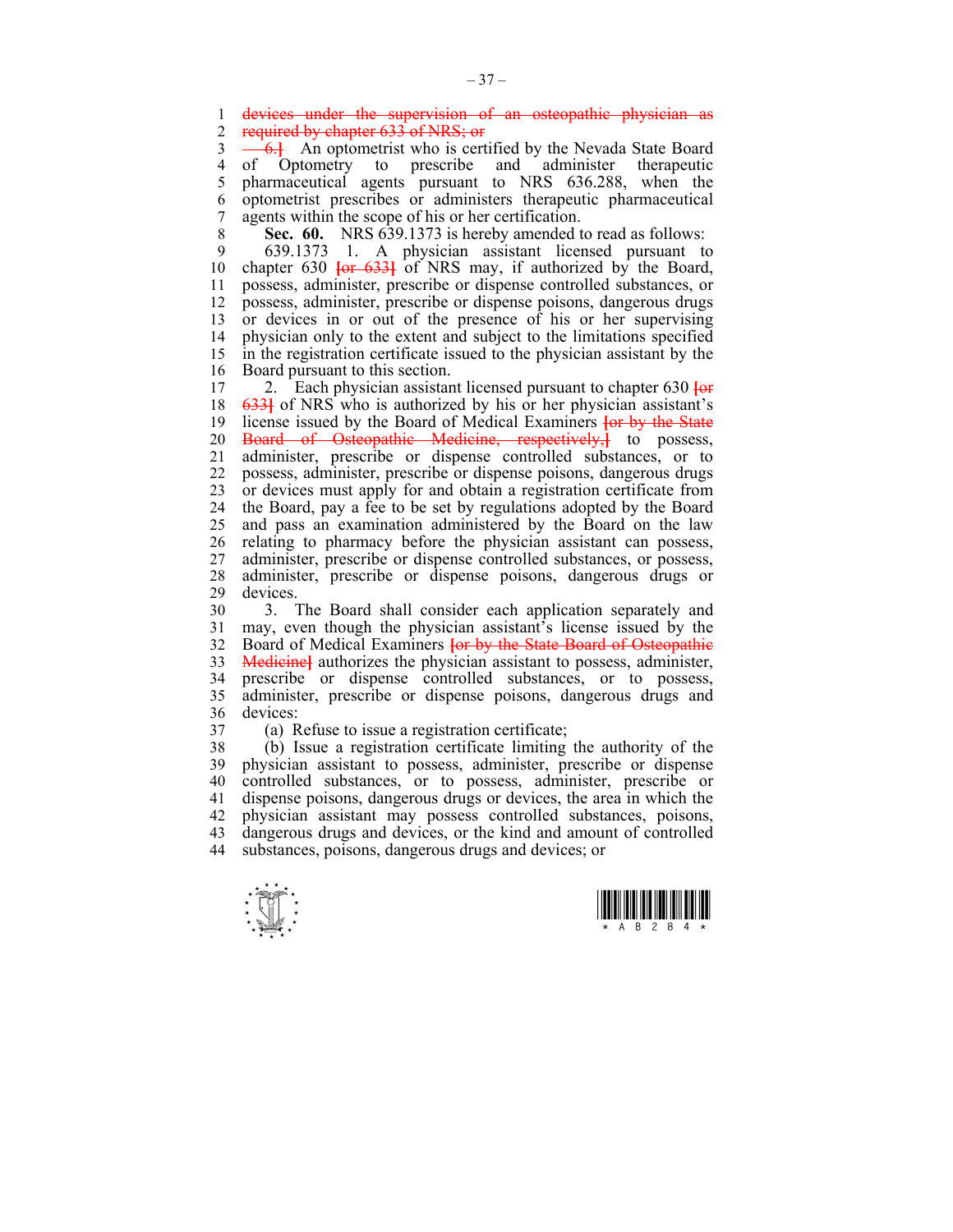1 (c) Issue a registration certificate imposing other limitations or 2 restrictions which the Board feels are necessary and required to 3 protect the health, safety and welfare of the public.

4 4. If the registration of the physician assistant licensed pursuant 5 to chapter 630  $\frac{1}{10}$  for  $\frac{6331}{100}$  of NRS is suspended or revoked, the 5 to chapter 630 **[**or 633**]** of NRS is suspended or revoked, the 6 physician's controlled substance registration may also be suspended 7 or revoked.

8 5. The Board shall adopt regulations controlling the maximum 9 amount to be administered, possessed and dispensed, and the 10 storage, security, recordkeeping and transportation of controlled 11 substances and the maximum amount to be administered, possessed, 12 prescribed and dispensed and the storage, security, recordkeeping 13 and transportation of poisons, dangerous drugs and devices by 14 physician assistants licensed pursuant to chapter 630 **[**or 633**]** of 15 NRS. In the adoption of those regulations, the Board shall consider, 16 but is not limited to, the following:<br>17 (a) The area in which the physic

 $\alpha$ ) The area in which the physician assistant is to operate;

18 (b) The population of that area;

19 (c) The experience and training of the physician assistant;

20 (d) The distance to the nearest hospital and physician; and

21 (e) The effect on the health, safety and welfare of the public.

22 **[**6. For the purposes of this section, the term "supervising 23 physician" includes a supervising osteopathic physician as defined 24 in chapter 633 of NRS.**]**

25 **Sec. 61.** NRS 652.210 is hereby amended to read as follows:

26 652.210 1. Except as otherwise provided in subsection 2 and 27 NRS 126.121 and 652.186, no person other than a licensed 28 physician, a licensed optometrist, a licensed practical nurse, a registered nurse, a perfusionist, a physician assistant licensed 30 pursuant to chapter 630 **[**or 633**]** of NRS, a certified advanced 31 emergency medical technician, a certified paramedic, a practitioner 32 of respiratory care licensed pursuant to chapter 630 of NRS or a 33 licensed dentist may manipulate a person for the collection of 34 specimens. The persons described in this subsection may perform 35 any laboratory test which is classified as a waived test pursuant to 36 Subpart A of Part 493 of Title 42 of the Code of Federal Regulations 37 without obtaining certification as an assistant in a medical 38 laboratory pursuant to NRS 652.127.

39 2. The technical personnel of a laboratory may collect blood, 40 remove stomach contents, perform certain diagnostic skin tests or 41 field blood tests or collect material for smears and cultures.

42 **Sec. 62.** NRS 200.471 is hereby amended to read as follows:<br>43 200.471 1 As used in this section:

43 200.471 1. As used in this section:<br>44 (a) "Assault" means:

(a) "Assault" means:



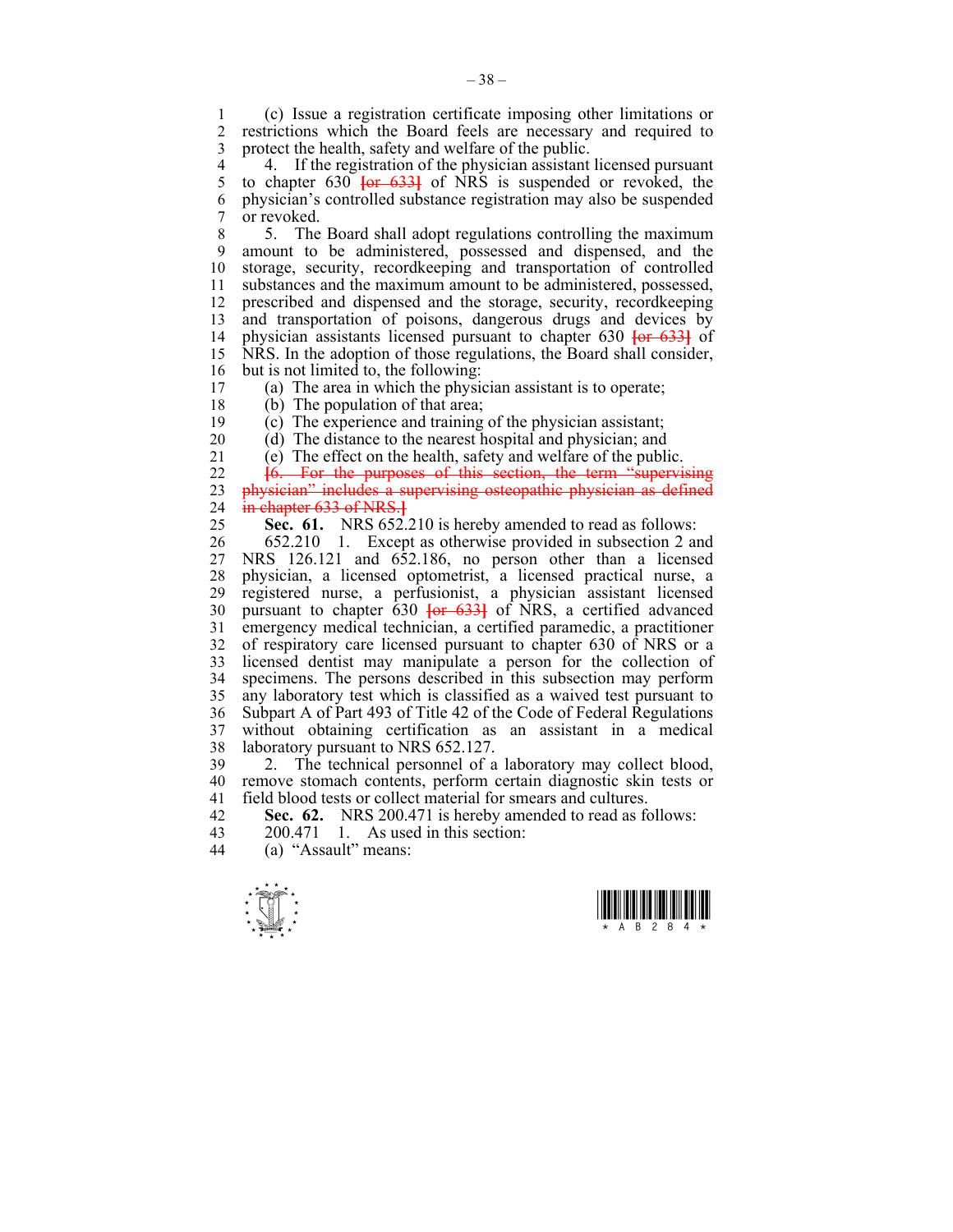1 (1) Unlawfully attempting to use physical force against another person; or

 $\overline{2}$  (2) Intentionally placing another person in reasonable<br>4 apprehension of immediate bodily harm 4 apprehension of immediate bodily harm.<br>5 (b) "Officer" means:

(b) "Officer" means:

 $6$  (1) A person who possesses some or all of the powers of a 7 peace officer: neace officer;

8 (2) A person employed in a full-time salaried occupation of 9 fire fighting for the benefit or safety of the public;<br>10 (3) A member of a volunteer fire denartmen

 $(3)$  A member of a volunteer fire department;

11 (4) A jailer, guard or other correctional officer of a city or 12 county jail;

13 (5) A justice of the Supreme Court, judge of the Court of 14 Appeals, district judge, justice of the peace, municipal judge, 15 magistrate, court commissioner, master or referee, including a 16 person acting pro tempore in a capacity listed in this subparagraph;  $17$  or

18 (6) An employee of the State or a political subdivision of the 19 State whose official duties require the employee to make home 20 visits.

21 (c) "Provider of health care" means a physician, a medical 22 student, a perfusionist or a physician assistant licensed pursuant to 23 chapter 630 of NRS, a practitioner of respiratory care, a 24 homeopathic physician, an advanced practitioner of homeopathy, a 25 homeopathic assistant, an osteopathic physician, **[**a physician 26 assistant licensed pursuant to chapter 633 of NRS,**]** a podiatric 27 physician, a podiatry hygienist, a physical therapist, a medical 28 laboratory technician, an optometrist, a chiropractor, a 29 chiropractor's assistant, a doctor of Oriental medicine, a nurse, a 30 student nurse, a certified nursing assistant, a nursing assistant 31 trainee, a medication aide - certified, a dentist, a dental student, a 32 dental hygienist, a dental hygienist student, a pharmacist, a 33 pharmacy student, an intern pharmacist, an attendant on an 34 ambulance or air ambulance, a psychologist, a social worker, a 35 marriage and family therapist, a marriage and family therapist 36 intern, a clinical professional counselor, a clinical professional 37 counselor intern, a licensed dietitian, an emergency medical 38 technician, an advanced emergency medical technician and a 39 paramedic.

40 (d) "School employee" means a licensed or unlicensed person 41 employed by a board of trustees of a school district pursuant to NRS 42 391.100 or 391.281.<br>43 (e) "Sporting eye

43 (e) "Sporting event" has the meaning ascribed to it in  $\Delta 44$  NRS 41.630 NRS 41.630



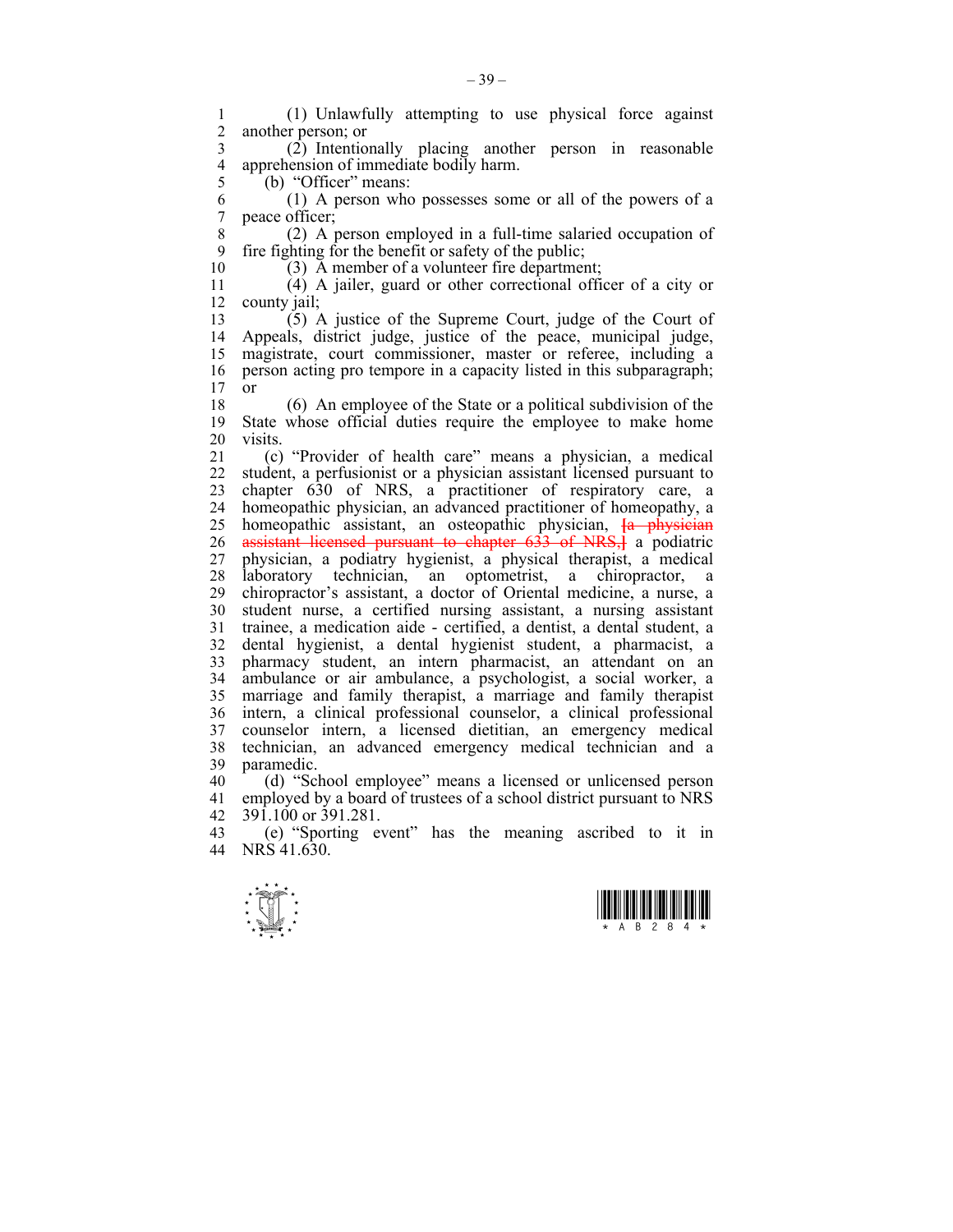1 (f) "Sports official" has the meaning ascribed to it in NRS 41.630

3 (g) "Taxicab" has the meaning ascribed to it in NRS 706.8816.<br>4 (h) "Taxicab driver" means a person who operates a taxicab.

 $\overrightarrow{h}$  (h) "Taxicab driver" means a person who operates a taxicab.<br>
(i) "Transit operator" means a person who operates a bu

5 (i) "Transit operator" means a person who operates a bus or 6 other vehicle as part of a public mass transportation system.

7 2. A person convicted of an assault shall be punished:

8 (a) If paragraph (c) or (d) does not apply to the circumstances of 9 the crime and the assault is not made with the use of a deadly 10 weapon or the present ability to use a deadly weapon, for a 11 misdemeanor.

12 (b) If the assault is made with the use of a deadly weapon or the 13 present ability to use a deadly weapon, for a category B felony by 14 imprisonment in the state prison for a minimum term of not less 15 than 1 year and a maximum term of not more than 6 years, or by a 16 fine of not more than \$5,000, or by both fine and imprisonment.

17 (c) If paragraph (d) does not apply to the circumstances of the 18 crime and if the assault is committed upon an officer, a provider of 19 health care, a school employee, a taxicab driver or a transit operator 20 who is performing his or her duty or upon a sports official based on 21 the performance of his or her duties at a sporting event and the 22 person charged knew or should have known that the victim was an 23 officer, a provider of health care, a school employee, a taxicab 24 driver, a transit operator or a sports official, for a gross 25 misdemeanor, unless the assault is made with the use of a deadly 26 weapon or the present ability to use a deadly weapon, then for a 27 category B felony by imprisonment in the state prison for a 28 minimum term of not less than 1 year and a maximum term of not 29 more than 6 years, or by a fine of not more than \$5,000, or by both 30 fine and imprisonment.

31 (d) If the assault is committed upon an officer, a provider of 32 health care, a school employee, a taxicab driver or a transit operator 33 who is performing his or her duty or upon a sports official based on 34 the performance of his or her duties at a sporting event by a 35 probationer, a prisoner who is in lawful custody or confinement or a 36 parolee, and the probationer, prisoner or parolee charged knew or 37 should have known that the victim was an officer, a provider of 38 health care, a school employee, a taxicab driver, a transit operator or 39 a sports official, for a category D felony as provided in NRS 40 193.130, unless the assault is made with the use of a deadly weapon 41 or the present ability to use a deadly weapon, then for a category B 42 felony by imprisonment in the state prison for a minimum term of 43 not less than 1 year and a maximum term of not more than 6 years, 44 or by a fine of not more than \$5,000, or by both fine and 45 imprisonment.



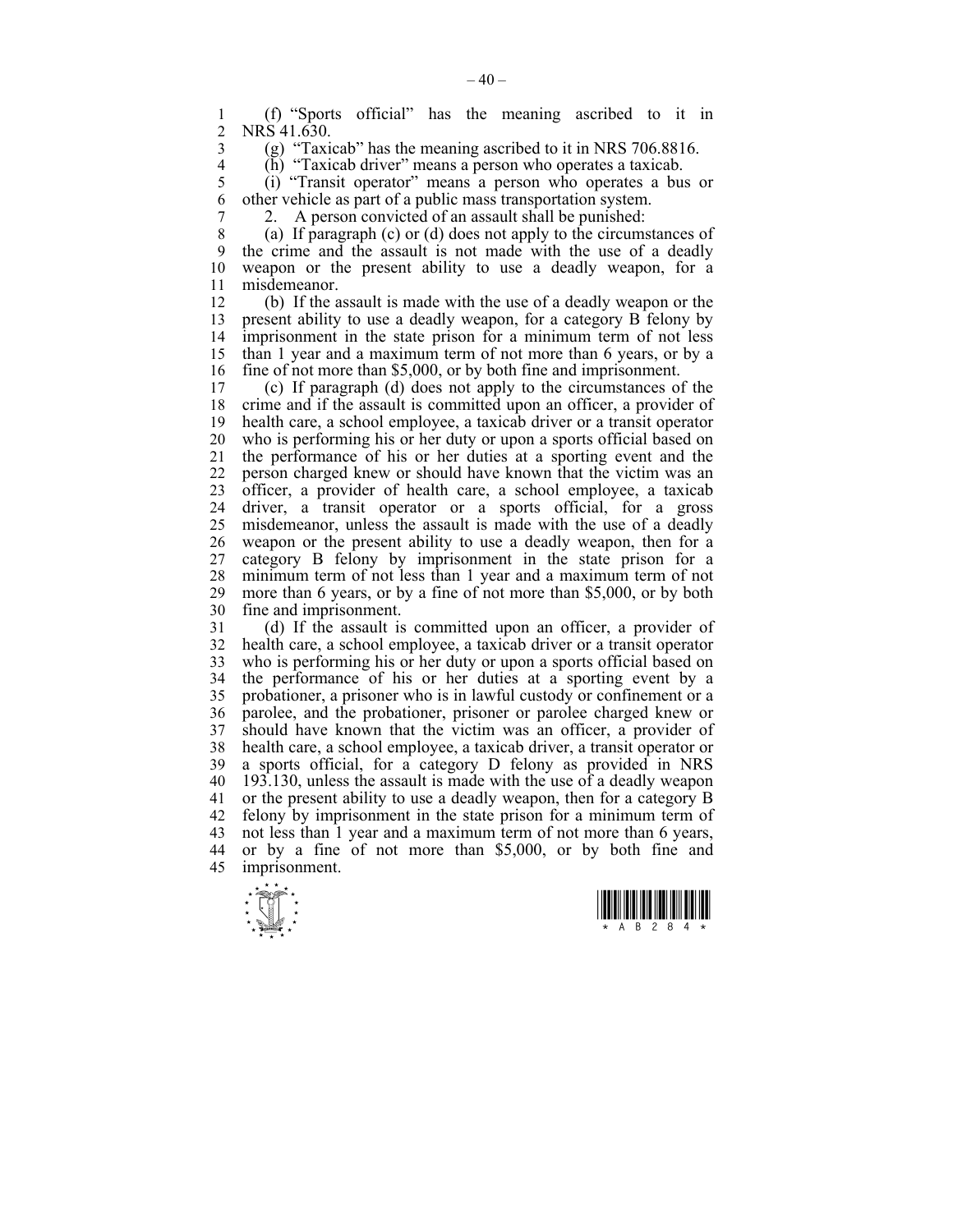**Sec. 63.** NRS 200.5093 is hereby amended to read as follows:<br>2 200.5093 1. Any person who is described in subsection 4 and Any person who is described in subsection 4 and 3 who, in a professional or occupational capacity, knows or has 4 reasonable cause to believe that an older person has been abused,<br>5 neglected, exploited, isolated or abandoned shall: neglected, exploited, isolated or abandoned shall:

6 (a) Except as otherwise provided in subsection 2, report the 7 abuse, neglect, exploitation, isolation or abandonment of the older 8 person to:

9 (1) The local office of the Aging and Disability Services 10 Division of the Department of Health and Human Services;

11 (2) A police department or sheriff's office; or

12 (3) A toll-free telephone service designated by the Aging and 13 Disability Services Division of the Department of Health and 14 Human Services; and

15 (b) Make such a report as soon as reasonably practicable but not 16 later than 24 hours after the person knows or has reasonable cause to 17 believe that the older person has been abused, neglected, exploited, 18 isolated or abandoned.

19 2. If a person who is required to make a report pursuant to 20 subsection 1 knows or has reasonable cause to believe that the 21 abuse, neglect, exploitation, isolation or abandonment of the older 22 person involves an act or omission of the Aging and Disability 23 Services Division, another division of the Department of Health and 24 Human Services or a law enforcement agency, the person shall 25 make the report to an agency other than the one alleged to have 26 committed the act or omission.

27 3. Each agency, after reducing a report to writing, shall forward 28 a copy of the report to the Aging and Disability Services Division of the Department of Health and Human Services and the Unit for the 29 the Department of Health and Human Services and the Unit for the 30 Investigation and Prosecution of Crimes.

31 4. A report must be made pursuant to subsection 1 by the 32 following persons:

33 (a) Every physician, dentist, dental hygienist, chiropractor, 34 optometrist, podiatric physician, medical examiner, resident, intern, 35 professional or practical nurse, physician assistant licensed pursuant 36 to chapter 630 **[**or 633**]** of NRS, perfusionist, psychiatrist, 37 psychologist, marriage and family therapist, clinical professional 38 counselor, clinical alcohol and drug abuse counselor, alcohol and 39 drug abuse counselor, music therapist, athletic trainer, driver of an 40 ambulance, paramedic, licensed dietitian or other person providing 41 medical services licensed or certified to practice in this State, who 42 examines, attends or treats an older person who appears to have 43 been abused, neglected, exploited, isolated or abandoned.

44 (b) Any personnel of a hospital or similar institution engaged in 45 the admission, examination, care or treatment of persons or an



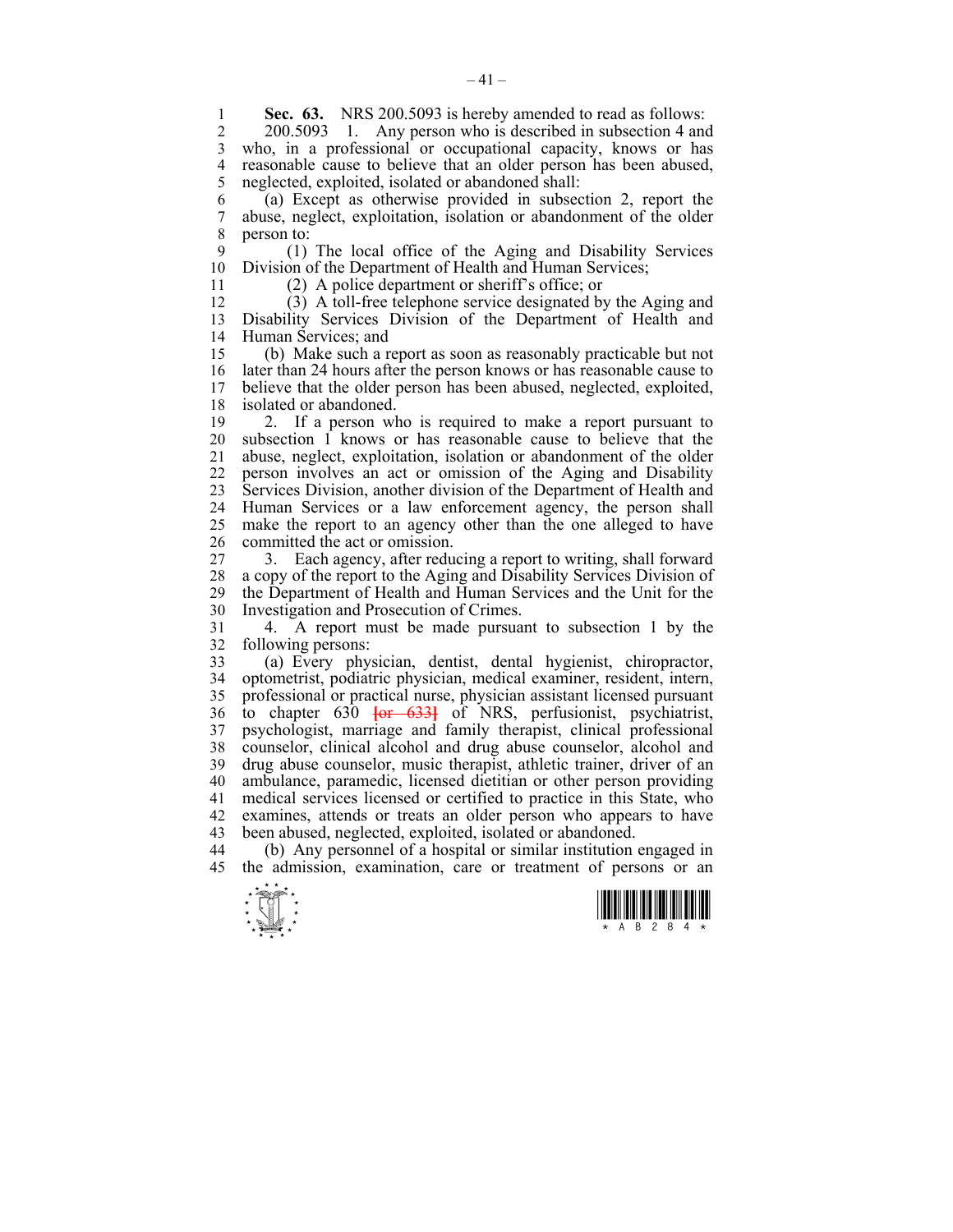1 administrator, manager or other person in charge of a hospital or 2 similar institution upon notification of the suspected abuse neglect similar institution upon notification of the suspected abuse, neglect, 3 exploitation, isolation or abandonment of an older person by a 4 member of the staff of the hospital.<br>5 (c) A coroner

 $(c)$  A coroner.

6 (d) Every person who maintains or is employed by an agency to 7 provide personal care services in the home.

8 (e) Every person who maintains or is employed by an agency to 9 provide nursing in the home.<br>10 (f) Every person who of

10 (f) Every person who operates, who is employed by or who 11 contracts to provide services for an intermediary service 12 organization as defined in NRS 449.4304.

13 (g) Any employee of the Department of Health and Human 14 Services.

15 (h) Any employee of a law enforcement agency or a county's 16 office for protective services or an adult or juvenile probation 17 officer officer

18 (i) Any person who maintains or is employed by a facility or 19 establishment that provides care for older persons.

20 (j) Any person who maintains, is employed by or serves as a 21 volunteer for an agency or service which advises persons regarding 22 the abuse, neglect, exploitation, isolation or abandonment of an 23 older person and refers them to persons and agencies where their 24 requests and needs can be met.

25 (k) Every social worker.

26 (l) Any person who owns or is employed by a funeral home or 27 mortuary.

28 (m) Every person who operates or is employed by a peer support recovery organization, as defined in NRS 449.01563. recovery organization, as defined in NRS 449.01563.

30 (n) Every person who operates or is employed by a community 31 health worker pool, as defined in NRS 449.0028, or with whom a 32 community health worker pool contracts to provide the services of a 33 community health worker, as defined in NRS 449.0027.

34 5. A report may be made by any other person.

35 6. If a person who is required to make a report pursuant to 36 subsection 1 knows or has reasonable cause to believe that an older 37 person has died as a result of abuse, neglect, isolation or 38 abandonment, the person shall, as soon as reasonably practicable, 39 report this belief to the appropriate medical examiner or coroner, 40 who shall investigate the cause of death of the older person and 41 submit to the appropriate local law enforcement agencies, the 42 appropriate prosecuting attorney, the Aging and Disability Services 43 Division of the Department of Health and Human Services and the 44 Unit for the Investigation and Prosecution of Crimes his or her 45 written findings. The written findings must include the information



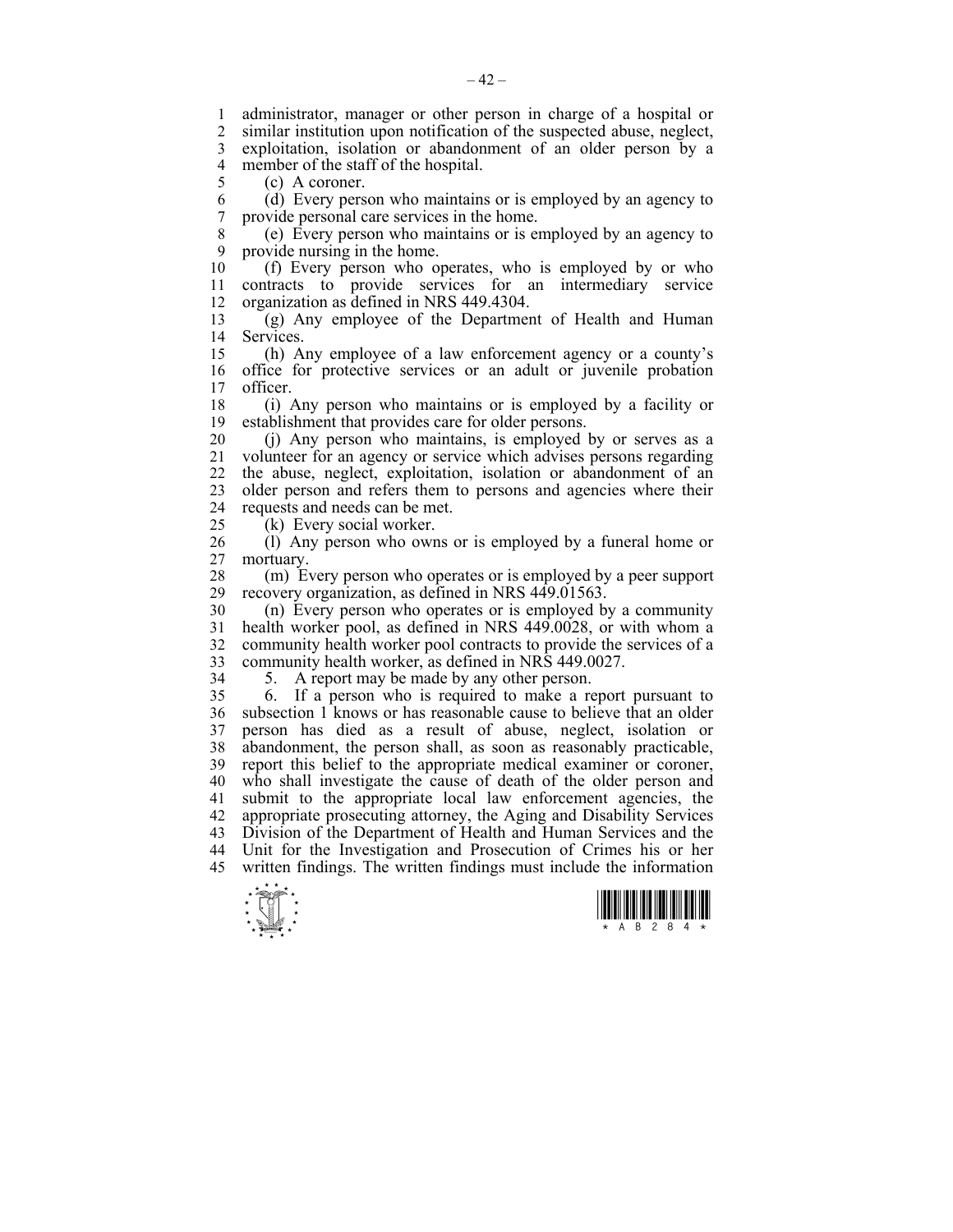1 required pursuant to the provisions of NRS 200.5094, when 2 possible.

3 7. A division, office or department which receives a report 4 pursuant to this section shall cause the investigation of the report to 5 commence within 3 working days. A copy of the final report of the 6 investigation conducted by a division, office or department, other 7 than the Aging and Disability Services Division of the Department 8 of Health and Human Services, must be forwarded within 30 days 9 after the completion of the report to the:

10 (a) Aging and Disability Services Division;

11 (b) Repository for Information Concerning Crimes Against 12 Older Persons created by NRS 179A.450; and

13 (c) Unit for the Investigation and Prosecution of Crimes.

14 8. If the investigation of a report results in the belief that an 15 older person is abused, neglected, exploited, isolated or abandoned, 16 the Aging and Disability Services Division of the Department of 17 Health and Human Services or the county's office for protective 18 services may provide protective services to the older person if the 19 older person is able and willing to accept them.

20 9. A person who knowingly and willfully violates any of the 21 provisions of this section is guilty of a misdemeanor.

22 10. As used in this section, "Unit for the Investigation and 23 Prosecution of Crimes" means the Unit for the Investigation and 24 Prosecution of Crimes Against Older Persons in the Office of the 25 Attorney General created pursuant to NRS 228.265.

26 **Sec. 64.** NRS 200.50935 is hereby amended to read as 27 follows:

28 200.50935 1. Any person who is described in subsection 3 29 and who, in a professional or occupational capacity, knows or has 30 reasonable cause to believe that a vulnerable person has been 31 abused, neglected, exploited, isolated or abandoned shall:

32 (a) Report the abuse, neglect, exploitation, isolation or 33 abandonment of the vulnerable person to a law enforcement agency; 34 and

35 (b) Make such a report as soon as reasonably practicable but not 36 later than 24 hours after the person knows or has reasonable cause to 37 believe that the vulnerable person has been abused, neglected, 38 exploited, isolated or abandoned.

39 2. If a person who is required to make a report pursuant to 40 subsection 1 knows or has reasonable cause to believe that the 41 abuse, neglect, exploitation, isolation or abandonment of the 42 vulnerable person involves an act or omission of a law enforcement 43 agency, the person shall make the report to a law enforcement 44 agency other than the one alleged to have committed the act or 45 omission.



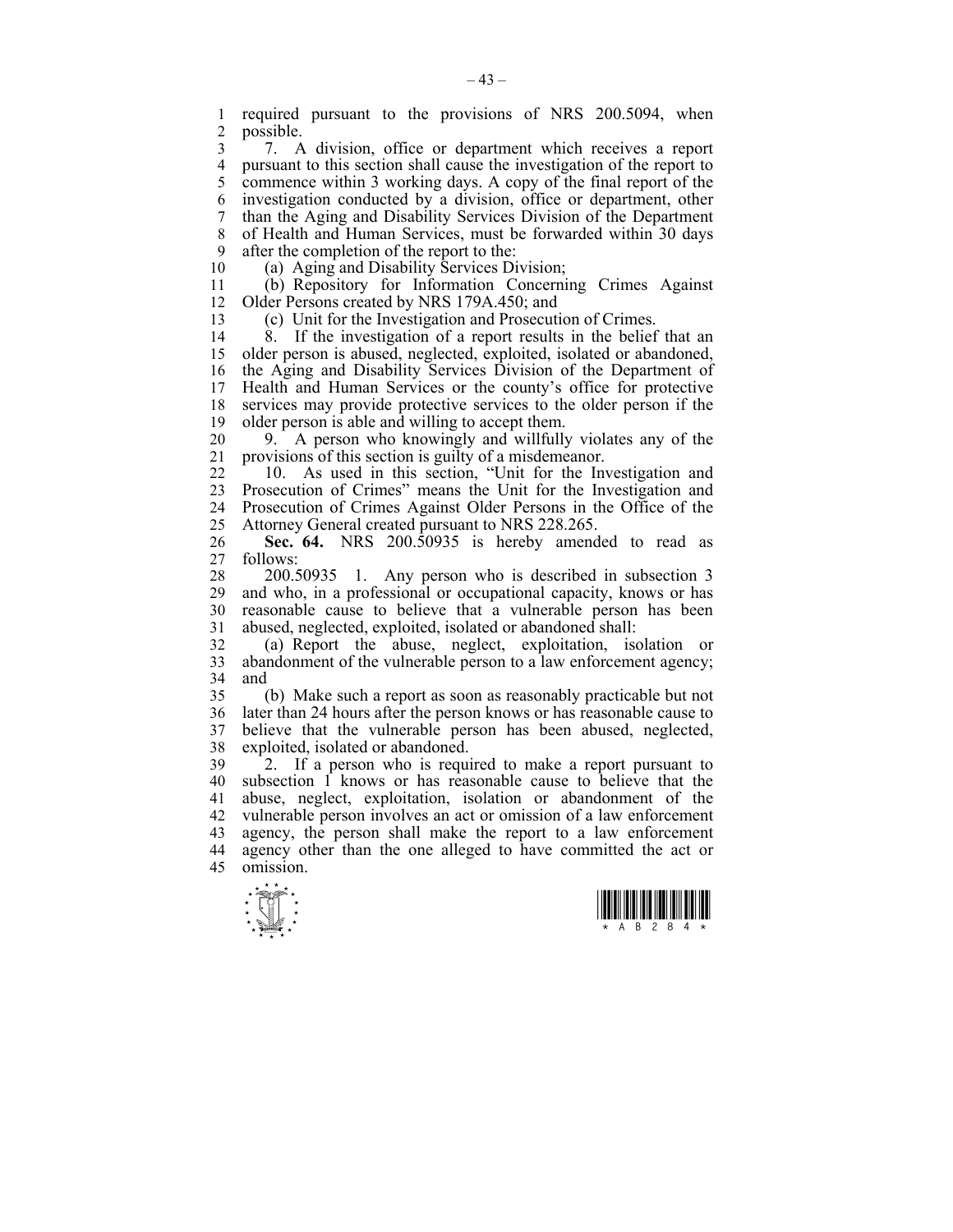1 3. A report must be made pursuant to subsection 1 by the following persons:

3 (a) Every physician, dentist, dental hygienist, chiropractor, 4 optometrist, podiatric physician, medical examiner, resident, intern, 5 professional or practical nurse, perfusionist, physician assistant 6 licensed pursuant to chapter 630 **[**or 633**]** of NRS, psychiatrist, 7 psychologist, marriage and family therapist, clinical professional 8 counselor, clinical alcohol and drug abuse counselor, alcohol and 9 drug abuse counselor, music therapist, athletic trainer, driver of an 10 ambulance, paramedic, licensed dietitian or other person providing 11 medical services licensed or certified to practice in this State, who 12 examines, attends or treats a vulnerable person who appears to have 13 been abused, neglected, exploited, isolated or abandoned.

14 (b) Any personnel of a hospital or similar institution engaged in 15 the admission, examination, care or treatment of persons or an 16 administrator, manager or other person in charge of a hospital or 17 similar institution upon notification of the suspected abuse, neglect, 18 exploitation, isolation or abandonment of a vulnerable person by a 19 member of the staff of the hospital.

20 (c) A coroner.

21 (d) Every person who maintains or is employed by an agency to 22 provide nursing in the home.

23 (e) Any employee of the Department of Health and Human 24 Services.

25 (f) Any employee of a law enforcement agency or an adult or 26 juvenile probation officer.

27 (g) Any person who maintains or is employed by a facility or 28 establishment that provides care for vulnerable persons.

29 (h) Any person who maintains, is employed by or serves as a 30 volunteer for an agency or service which advises persons regarding 31 the abuse, neglect, exploitation, isolation or abandonment of a 32 vulnerable person and refers them to persons and agencies where 33 their requests and needs can be met.

34 (i) Every social worker.

35 (j) Any person who owns or is employed by a funeral home or 36 mortuary.

37 4. A report may be made by any other person.

38 5. If a person who is required to make a report pursuant to 39 subsection 1 knows or has reasonable cause to believe that a 40 vulnerable person has died as a result of abuse, neglect, isolation or 41 abandonment, the person shall, as soon as reasonably practicable, 42 report this belief to the appropriate medical examiner or coroner, 43 who shall investigate the cause of death of the vulnerable person and 44 submit to the appropriate local law enforcement agencies and the 45 appropriate prosecuting attorney his or her written findings. The



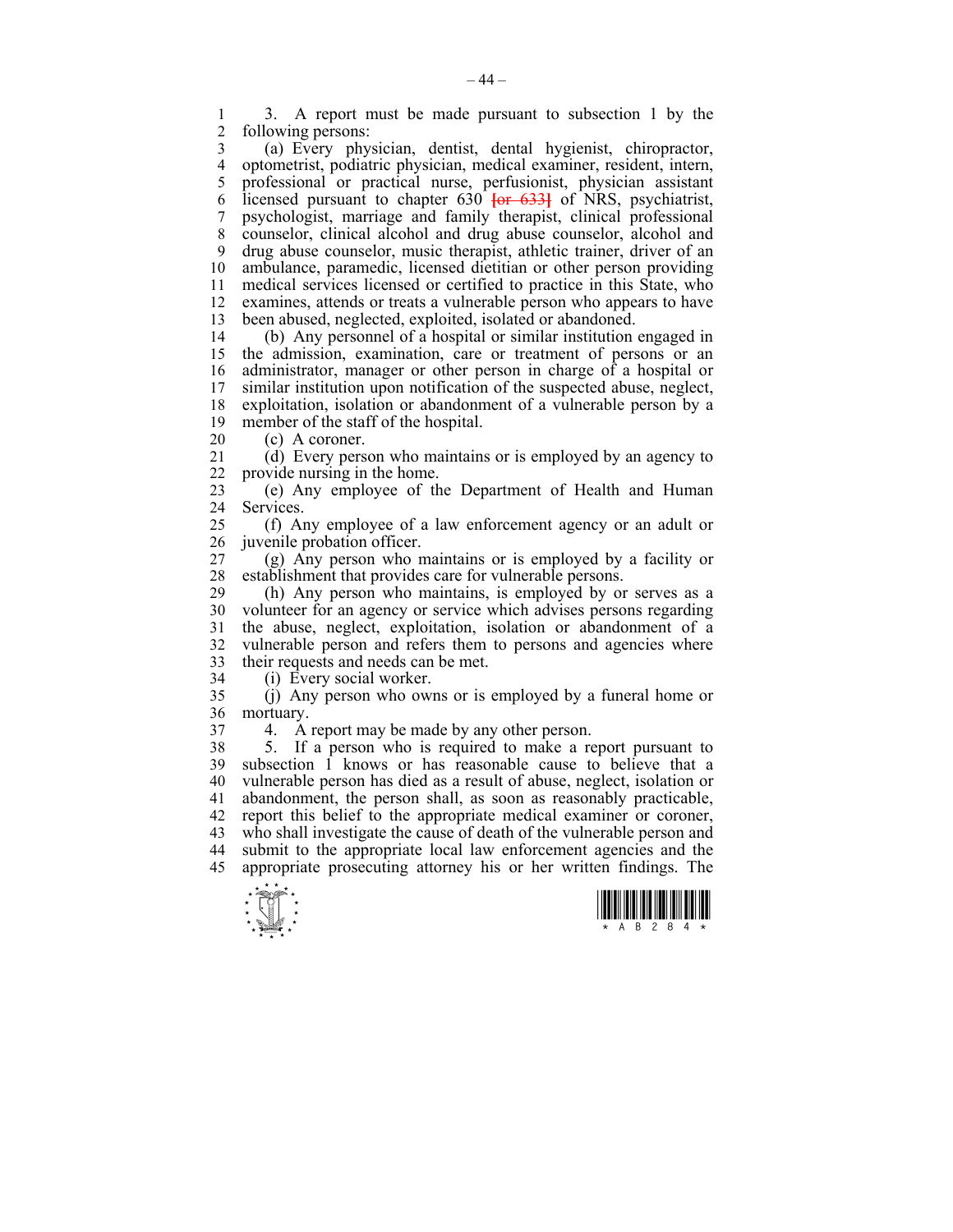1 written findings must include the information required pursuant to<br>2 the provisions of NRS 200 5094 when possible the provisions of NRS 200.5094, when possible.

3 6. A law enforcement agency which receives a report pursuant 4 to this section shall immediately initiate an investigation of the report.

6 7. A person who knowingly and willfully violates any of the 7 provisions of this section is guilty of a misdemeanor.

8 **Sec. 65.** NRS 244.1605 is hereby amended to read as follows:

9 244.1605 The boards of county commissioners may:

10 1. Establish, equip and maintain limited medical facilities in 11 the outlying areas of their respective counties to provide outpatient 12 care and emergency treatment to the residents of and those falling 13 sick or being injured or maimed in those areas.

14 2. Provide a full-time or part-time staff for the facilities which 15 may include a physician, a physician assistant licensed pursuant to 16 chapter 630 **[**or 633**]** of NRS, a registered nurse or a licensed 17 practical nurse, a certified emergency medical technician, advanced 18 emergency medical technician or paramedic, and such other 19 personnel as the board deems necessary or appropriate to ensure 20 adequate staffing commensurate with the needs of the area in which 21 the facility is located.

22 3. Fix the charges for the medical and nursing care and 23 medicine furnished by the facility to those who are able to pay for 24 them, and to provide that care and medicine free of charge to those 25 persons who qualify as medical indigents under the county's criteria 26 of eligibility for medical care.

27 4. Purchase, equip and maintain, either in connection with a 28 limited medical facility as authorized in this section or independent 29 therefrom, ambulances and ambulance services for the benefit of the 30 residents of and those falling sick or being injured or maimed in the 31 outlying areas.

32 **Sec. 66.** NRS 244.3821 is hereby amended to read as follows:

33 244.3821 1. In addition to the powers elsewhere conferred 34 upon all counties, except as otherwise provided in subsection 2, any 35 county may establish a medical scholarship program to induce 36 students in the medical professions to return to the county for 37 practice.

38 2. Any county whose population is 100,000 or more may only 39 establish a medical scholarship program to induce students in the 40 medical professions to return to the less populous rural communities 41 of the county for practice.

42 3. Students in the medical professions for the purposes of NRS 43 244.382 to 244.3823, inclusive, include persons studying to be 44 physician assistants licensed pursuant to chapter 630 **[**or 633**]** of 45 NRS.



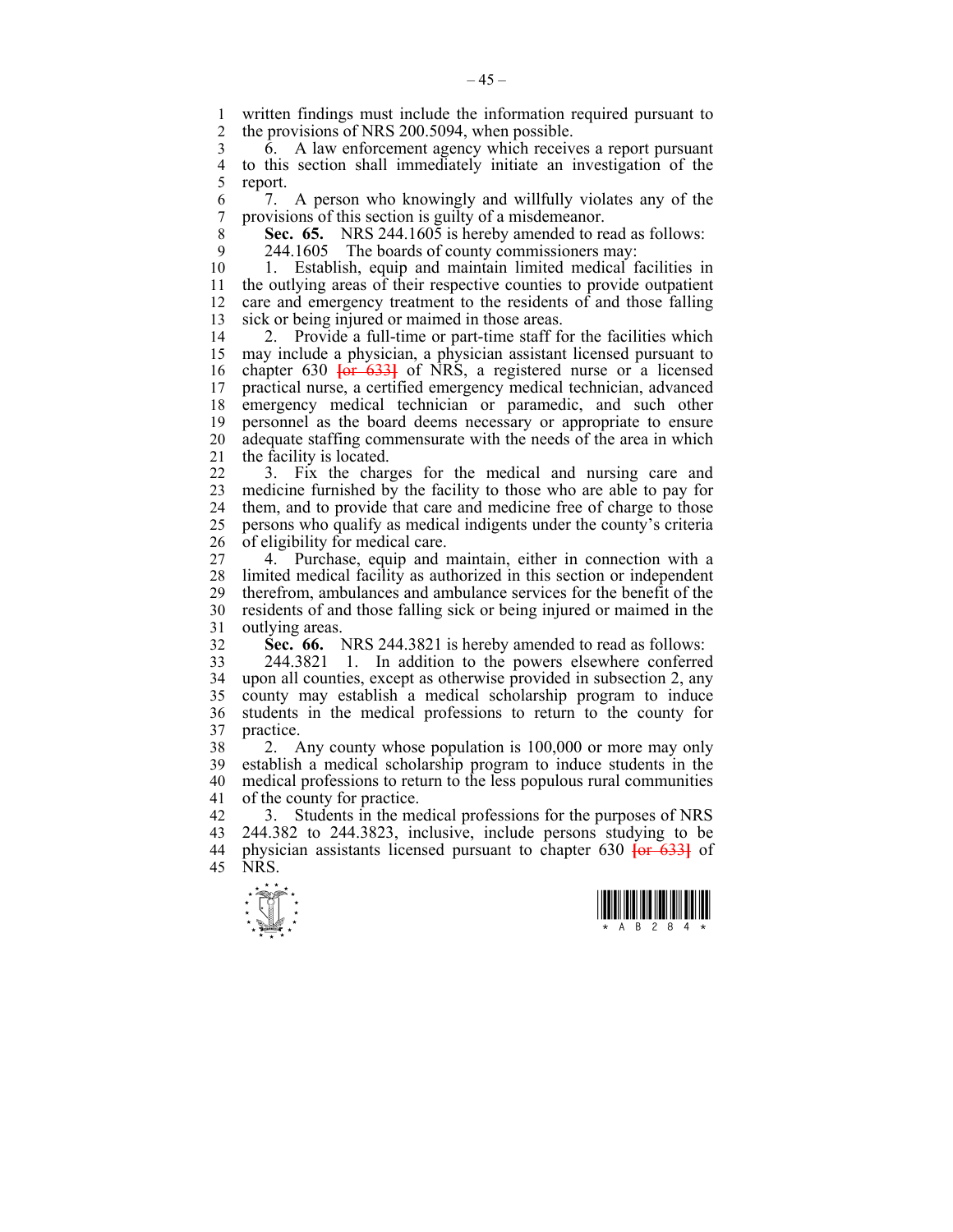1 4. The board of county commissioners of a county that has<br>2 established a medical scholarship program may appropriate money established a medical scholarship program may appropriate money 3 from the general fund of the county for medical scholarship funds 4 and may accept private contributions to augment the scholarship<br>5 funds. 5 funds.

6 **Sec. 67.** NRS 397.0617 is hereby amended to read as follows:

7 397.0617 1. The provisions of this section apply only to<br>8 support fees received by a participant on or after July 1 1997 support fees received by a participant on or after July 1, 1997.

9 2. The three Nevada State Commissioners, acting jointly, may 10 require a participant who is certified to practice in a profession 11 which could benefit a health professional shortage area, a medically 12 underserved area or a medically underserved population of this 13 State, as those terms are defined by the Office of Statewide 14 Initiatives of the University of Nevada School of Medicine, to 15 practice in such an area or with such a population, or to practice in 16 an area designated by the Secretary of Health and Human Services:<br>17 (a) Pursuant to 42 U S C  $\,$  8 254c as containing a medically

(a) Pursuant to 42 U.S.C.  $\S$  254c, as containing a medically 18 underserved population; or

19 (b) Pursuant to 42 U.S.C. § 254e, as a health professional 20 shortage area,

 $21 \rightarrow$  as a condition to receiving a support fee.

22 3. The three Nevada State Commissioners, acting jointly, may 23 forgive the portion of the support fee designated as the stipend of a 24 participant if that participant agrees to practice in a health 25 professional shortage area, a medically underserved area or an area 26 with a medically underserved population of this State pursuant to 27 subsection 2 for a period of time equal to the lesser of:

28 (a) One year for each year the participant receives a support fee; 29 or

30 (b) One year for each 9 months the participant receives a support 31 fee and is enrolled in an accelerated program that provides more 32 than 1 academic year of graduate and professional education in 9 33 months,

 $34 \rightarrow$  but in no case for a period of time more than 2 years.

35 4. For a participant to qualify for forgiveness pursuant to 36 subsection 3, the participant must complete the relevant practice 37 within 5 years after the completion or termination of the 38 participant's education, internship or residency for which the 39 participant received the support fee.

40 5. If a participant returns to or remains in this State but does 41 not practice in a health professional shortage area, a medically 42 underserved area or an area with a medically underserved 43 population of this State pursuant to subsections 2, 3 and 4, the three 44 Nevada State Commissioners, acting jointly, shall:



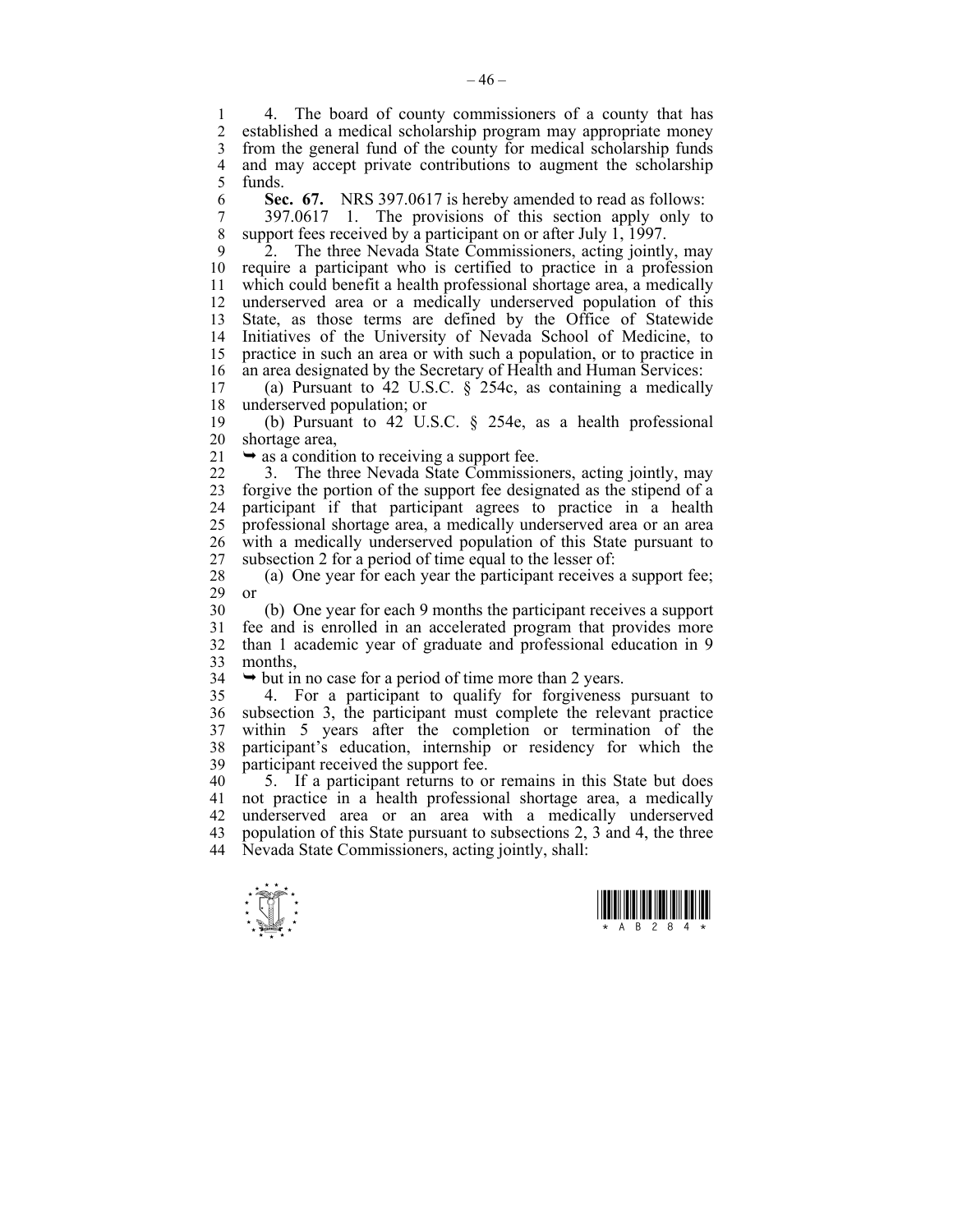1 (a) Assess a default charge in an amount not less than three times the support fees, plus interest; and

3 (b) Convert the portion of the support fee designated as the 4 stipend into a loan to be repaid in accordance with NRS 397.064<br>5 from the first day of the term for which the participant received the 5 from the first day of the term for which the participant received the 6 support fee.

7 6. As used in this section, a "profession which could benefit a 8 health professional shortage area, a medically underserved area or 9 an area with a medically underserved population of this State" 10 includes, without limitation, dentistry, physical therapy, pharmacy 11 and practicing as a physician assistant licensed pursuant to chapter 12 630 **[**or 633**]** of NRS.

13 **Sec. 68.** NRS 433A.165 is hereby amended to read as follows:

14 433A.165 1. Before a person alleged to be a person with 15 mental illness may be admitted to a public or private mental health 16 facility pursuant to NRS 433A.160, the person must:

17 (a) First be examined by a licensed physician or physician 18 assistant licensed pursuant to chapter 630 **[**or 633**]** of NRS or an 19 advanced practice registered nurse licensed pursuant to NRS 20 632.237 at any location where such a physician, physician assistant 21 or advanced practice registered nurse is authorized to conduct such 22 an examination to determine whether the person has a medical 23 problem, other than a psychiatric problem, which requires 24 immediate treatment; and

25 (b) If such treatment is required, be admitted for the appropriate 26 medical care:

27 (1) To a hospital if the person is in need of emergency 28 services or care; or<br>29 (2) To anot

29 (2) To another appropriate medical facility if the person is 30 not in need of emergency services or care.

31 2. If a person with a mental illness has a medical problem in 32 addition to a psychiatric problem which requires medical treatment 33 that requires more than 72 hours to complete, the licensed physician, 34 physician assistant or advanced practice registered nurse who 35 examined the person must:

36 (a) On the first business day after determining that such medical 37 treatment is necessary file with the clerk of the district court a 38 written petition to admit the person to a public or private mental 39 health facility pursuant to NRS 433A.160 after the medical 40 treatment has been completed. The petition must:

41 (1) Include, without limitation, the medical condition of the 42 person and the purpose for continuing the medical treatment of the 43 person; and



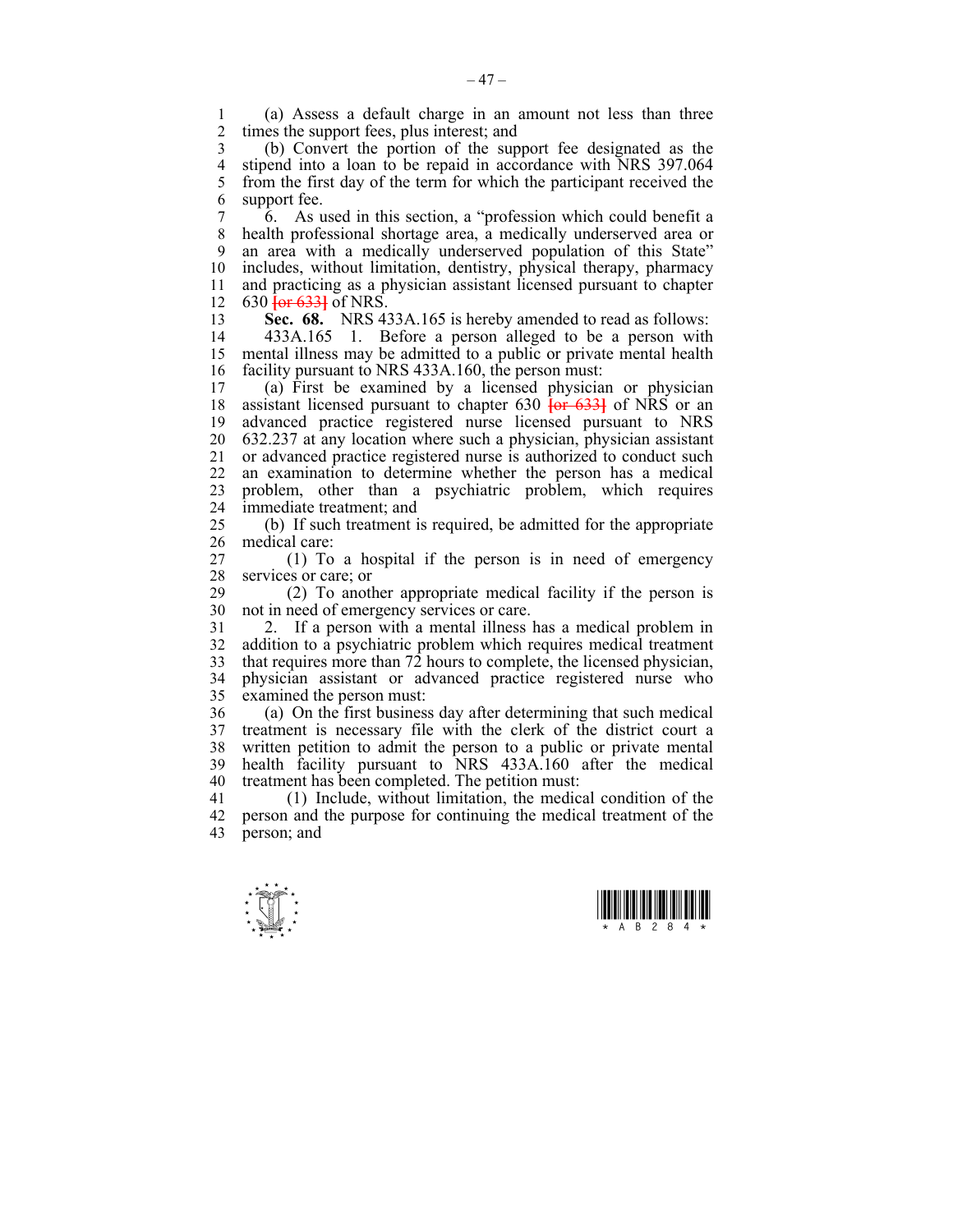1 (2) Be accompanied by a copy of the application for the emergency admission of the person required pursuant to NRS 3 433A.160 and the certificate required pursuant to NRS 433A.170.

4 (b) Seven days after filing a petition pursuant to paragraph (a)  $\frac{5}{2}$  and every 7 days thereafter. file with the clerk of the district court an and every 7 days thereafter, file with the clerk of the district court an 6 update on the medical condition and treatment of the person.

7 3. The examination and any transfer of the person from a 8 facility when the person has an emergency medical condition and 9 has not been stabilized must be conducted in compliance with:

10 (a) The requirements of 42 U.S.C. § 1395dd and any regulations 11 adopted pursuant thereto, and must involve a person authorized 12 pursuant to federal law to conduct such an examination or certify 13 such a transfer; and

14 (b) The provisions of NRS 439B.410.

15 4. The cost of the examination must be paid by the county in 16 which the person alleged to be a person with mental illness resides if 17 services are provided at a county hospital located in that county or a 18 hospital or other medical facility designated by that county, unless 19 the cost is voluntarily paid by the person alleged to be a person with 20 mental illness or, on the person's behalf, by his or her insurer or by 21 a state or federal program of medical assistance.

22 5. The county may recover all or any part of the expenses paid 23 by it, in a civil action against:

24 (a) The person whose expenses were paid; 25 (b) The estate of that person; or

26 (c) A responsible relative as prescribed in NRS 433A.610, to the 27 extent that financial ability is found to exist.

28 6. The cost of treatment, including hospitalization, for a person 29 who is indigent must be paid pursuant to NRS 428.010 by the 30 county in which the person alleged to be a person with mental 31 illness resides.

32 7. The provisions of this section do not require the Division to 33 provide examinations required pursuant to subsection 1 at a Division 34 facility if the Division does not have the:

35 (a) Appropriate staffing levels of physicians, physician 36 assistants, advanced practice registered nurses or other appropriate 37 staff available at the facility as the Division determines is necessary 38 to provide such examinations; or

39 (b) Appropriate medical laboratories as the Division determines 40 is necessary to provide such examinations.

41 8. The Division shall adopt regulations to carry out the 42 provisions of this section, including, without limitation, regulations 43 that:

44 (a) Define "emergency services or care" as that term is used in 45 this section; and



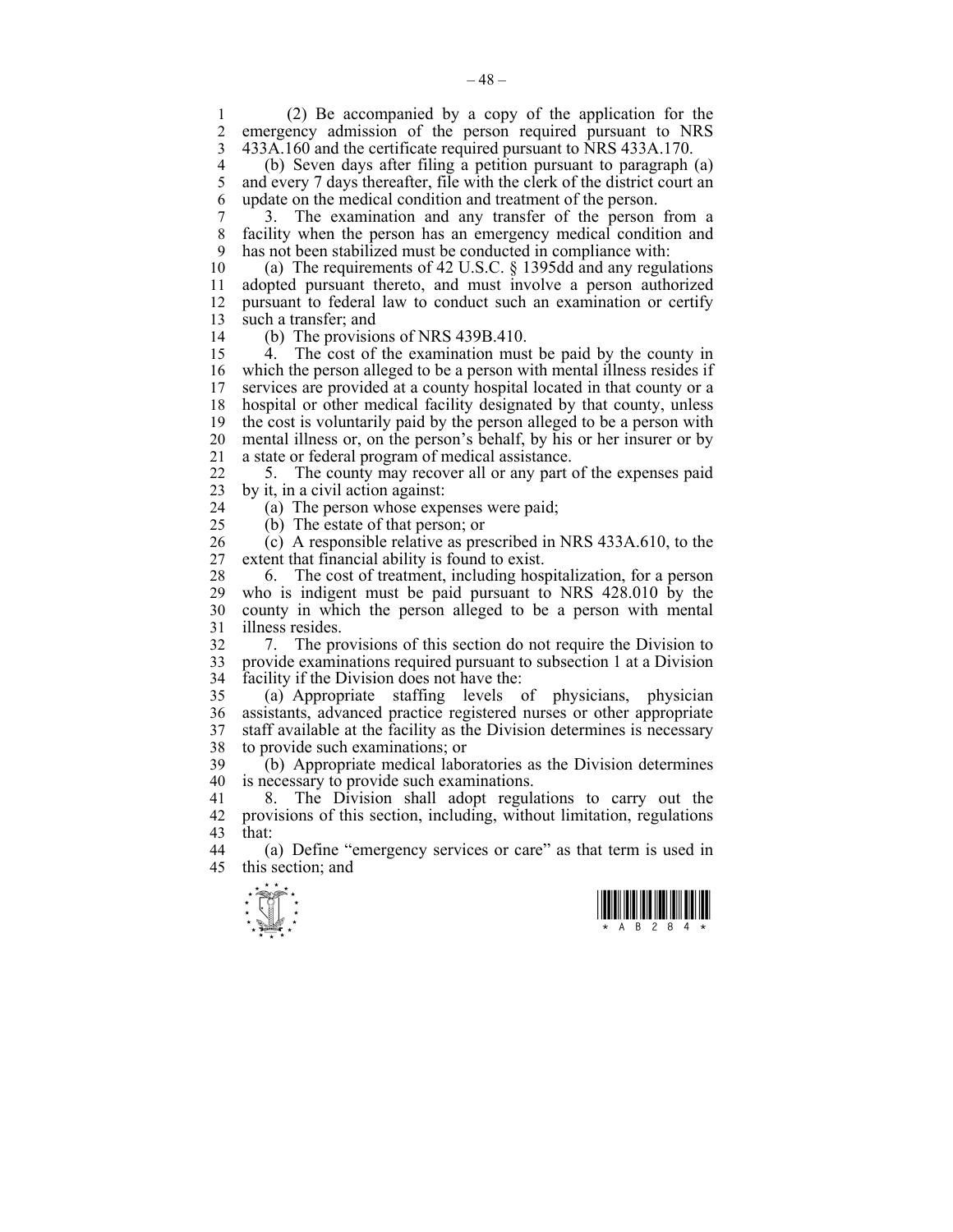1 (b) Prescribe the type of medical facility that a person may be admitted to pursuant to subparagraph  $(2)$  of paragraph  $(b)$  of 3 subsection 1.

4 9. As used in this section, "medical facility" has the meaning<br>5 ascribed to it in NRS 449 0151 ascribed to it in NRS 449.0151.

6 **Sec. 69.** NRS 439.519 is hereby amended to read as follows:

7 439.519 1. The members of the Advisory Council serve 8 terms of 2 years. A member may be reappointed to serve not more 9 than two additional, consecutive terms.

10 2. A majority of the voting members of the Advisory Council 11 shall select a Chair and a Vice Chair of the Advisory Council.

12 3. A majority of the voting members of the Advisory Council 13 may:

14 (a) Appoint committees or subcommittees to study issues 15 relating to wellness and the prevention of chronic disease.

16 (b) Remove a nonlegislative member of the Advisory Council for failing to carry out the business of, or serve the best interests of, 18 the Advisory Council.

19 (c) Establish an advisory group of interested persons and 20 governmental entities to study the delivery of health care through 21 patient-centered medical homes. Interested persons and 22 governmental entities that serve on the advisory group may include, 23 without limitation:

24 (1) Public health agencies;

25 (2) Public and private insurers;

26 (3) Providers of primary care, including, without limitation, 27 physicians *, physician assistants* and advanced practice registered 28 nurses who provide primary care; and

29 (4) Recipients of health care services.

30 4. The Division shall, within the limits of available money, 31 provide the necessary professional staff and a secretary for the 32 Advisory Council.

33 5. A majority of the voting members of the Advisory Council 34 constitutes a quorum to transact all business, and a majority of those 35 voting members present, physically or via telecommunications, must 36 concur in any decision.

37 6. The Advisory Council shall, within the limits of available 38 money, meet at the call of the Administrator, the Chair or a majority 39 of the voting members of the Advisory Council quarterly or as is 40 necessary.

41 7. The members of the Advisory Council serve without 42 compensation, except that each member is entitled, while engaged in 43 the business of the Advisory Council and within the limits of 44 available money, to the per diem allowance and travel expenses 45 provided for state officers and employees generally.



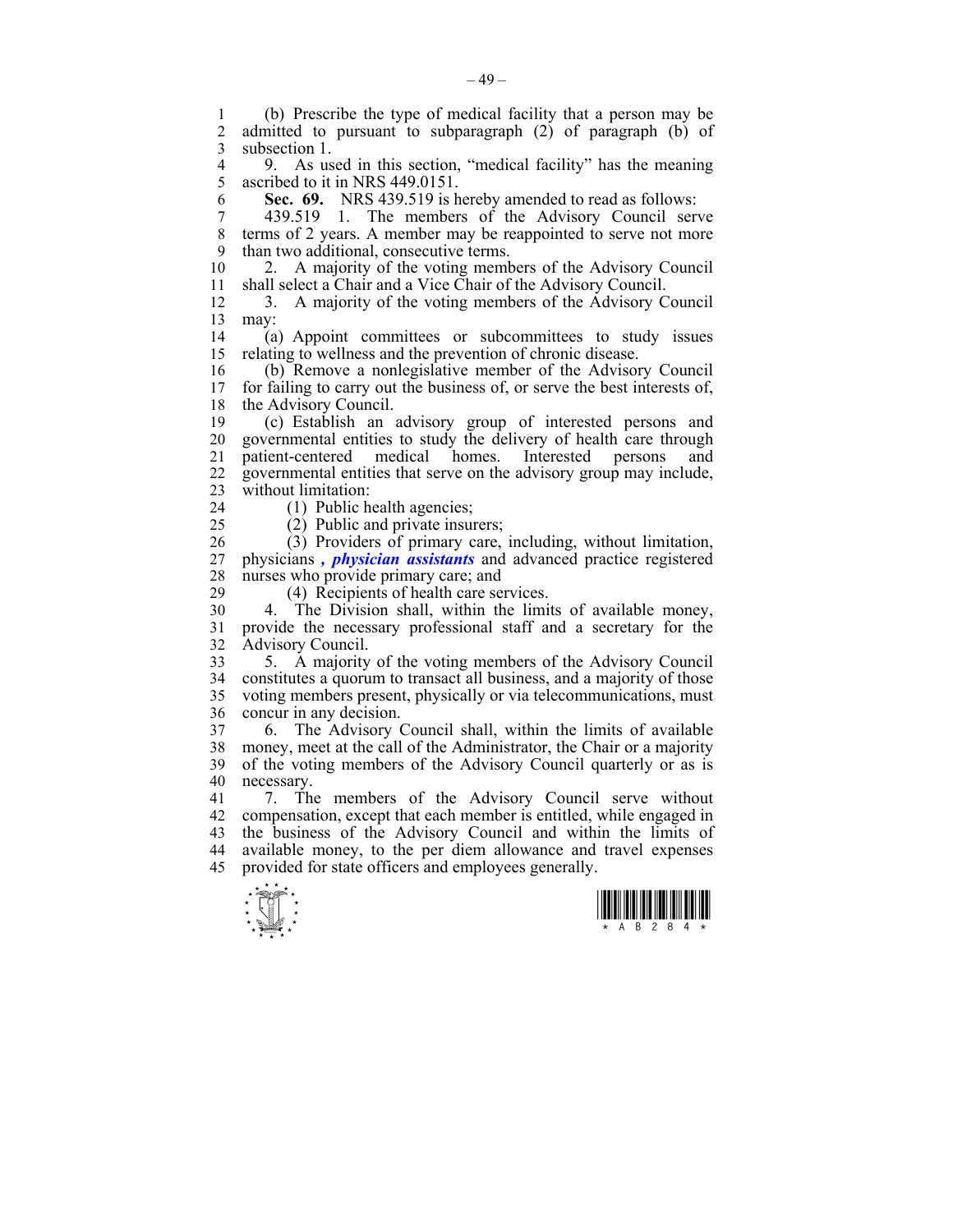1 8. As used in this section, "patient-centered medical home" has 2 the meaning ascribed to it in NRS 439A 190 2 the meaning ascribed to it in NRS 439A.190.

3 **Sec. 70.** NRS 439A.190 is hereby amended to read as follows:

4 439A.190 1. A primary care practice shall not represent itself<br>5 as a patient-centered medical home unless the primary care practice as a patient-centered medical home unless the primary care practice 6 is certified, accredited or otherwise officially recognized as a 7 patient-centered medical home by a nationally recognized 8 organization for the accrediting of patient-centered medical homes.

9 2. The Department shall post on an Internet website maintained 10 by the Department links to nationally recognized organizations for 11 the accrediting of patient-centered medical homes and any other 12 information specified by the Department to allow patients to find a 13 patient-centered medical home that meets the requirements of this 14 section and any regulations adopted pursuant thereto.

15 3. Any coordination between an insurer and a patient-centered 16 medical home or acceptance of an incentive from an insurer by a 17 patient-centered medical home that is authorized by federal law 18 shall not be deemed to be an unfair method of competition or an 19 unfair or deceptive trade practice or other act or practice prohibited 20 by the provisions of chapter 598 or 686A of NRS.

21 4. As used in this section:

22 (a) "Patient-centered medical home" means a primary care 23 practice that:

24 (1) Offers patient-centered, continuous, culturally competent, 25 evidence-based, comprehensive health care that is led by a provider 26 of primary care and a team of health care providers, coordinates the 27 health care needs of the patient and uses enhanced communication 28 strategies and health information technology; and<br>29 (2) Emphasizes enhanced access to

29 (2) Emphasizes enhanced access to practitioners and 30 preventive care to improve the outcomes for and experiences of 31 patients and lower the costs of health services.

32 (b) "Primary care practice" means a federally qualified health 33 center, as defined in  $42$  U.S.C. § 1396d(1)(2)(B), or a business 34 where health services are provided by one or more advanced 35 practice registered nurses *or physician assistants* or one or more 36 physicians who are licensed pursuant to chapter 630 or 633 of NRS 37 and who practice in the area of family practice, internal medicine or 38 pediatrics.

39 **Sec. 71.** NRS 440.415 is hereby amended to read as follows:

40 440.415 1. A physician who anticipates the death of a patient 41 because of an illness, infirmity or disease may authorize a specific 42 registered nurse or physician assistant or the registered nurses or 43 physician assistants employed by a medical facility or program for 44 hospice care to make a pronouncement of death if they attend the 45 death of the patient.



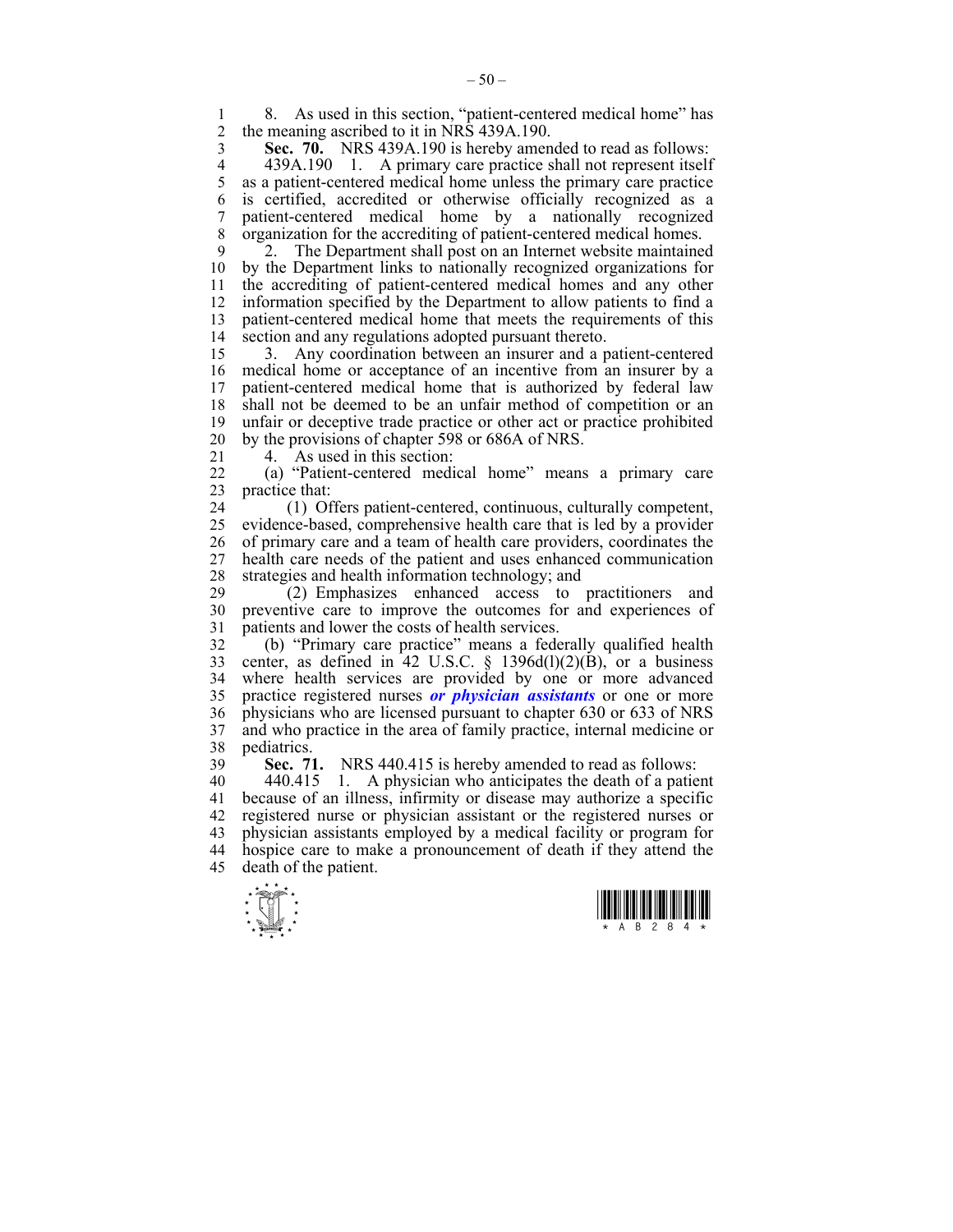1 2. Such an authorization is valid for 120 days. Except as 2 otherwise provided in subsection 3 the authorization must 2 otherwise provided in subsection 3, the authorization must:

3 (a) Be a written order entered on the chart of the patient;

4 (b) State the name of the registered nurse or nurses or physician<br>5 assistant or assistants authorized to make the pronouncement of assistant or assistants authorized to make the pronouncement of 6 death; and

7 (c) Be signed and dated by the physician.

8 3. If the patient is in a medical facility or under the care of a 9 program for hospice care, the physician may authorize the registered 10 nurses or physician assistants employed by the facility or program to 11 make pronouncements of death without specifying the name of each 12 nurse or physician assistant, as applicable.

13 4. If a pronouncement of death is made by a registered nurse or 14 physician assistant, the physician who authorized that action shall 15 sign the medical certificate of death within 24 hours after being 16 presented with the certificate.

17 5. If a patient in a medical facility is pronounced dead by a 18 registered nurse or physician assistant employed by the facility, the 19 registered nurse or physician assistant may release the body of 20 the patient to a licensed funeral director pending the completion of 21 the medical certificate of death by the attending physician if the 22 physician or the medical director or chief of the medical staff of the 23 facility has authorized the release in writing.

24 6. The Board may adopt regulations concerning the 25 authorization of a registered nurse or physician assistant to make 26 pronouncements of death.

27 7. As used in this section:

28 (a) "Medical facility" means:

29 (1) A facility for skilled nursing as defined in NRS 449.0039; 30 (2) A facility for hospice care as defined in NRS 449.0033;

31 (3) A hospital as defined in NRS 449.012;

32 (4) An agency to provide nursing in the home as defined in 33 NRS 449.0015; or

34 (5) A facility for intermediate care as defined in 35 NRS 449.0038.

36 (b) "Physician assistant" means a person who holds a license as 37 a physician assistant pursuant to chapter 630 **[**or 633**]** of NRS.

38 (c) "Program for hospice care" means a program for hospice 39 care licensed pursuant to chapter 449 of NRS.

40 (d) "Pronouncement of death" means a declaration of the time 41 and date when the cessation of the cardiovascular and respiratory 42 functions of a patient occurs as recorded in the patient's medical 43 record by the attending provider of health care in accordance with 44 the provisions of this chapter.



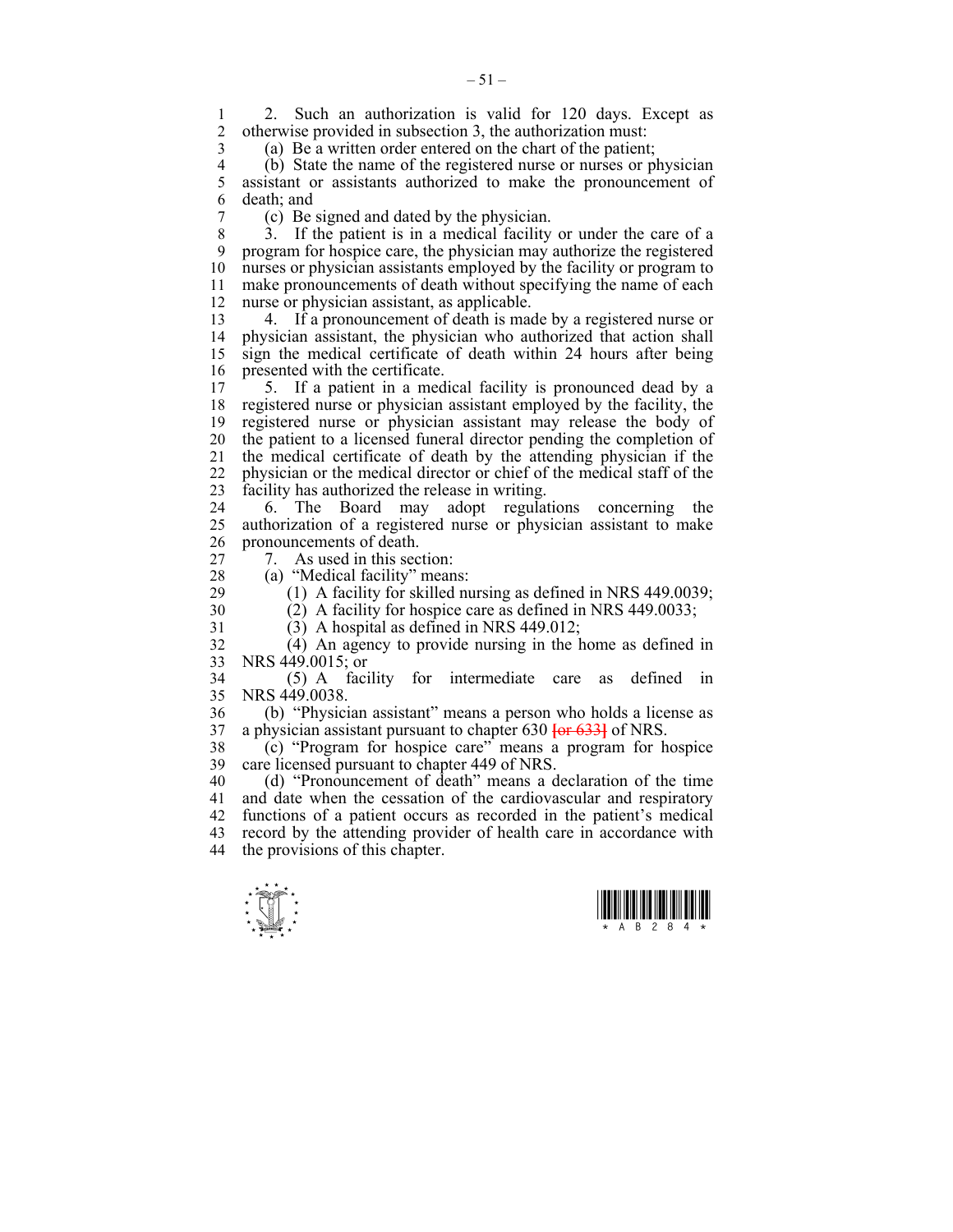1 **Sec. 72.** NRS 441A.110 is hereby amended to read as follows:<br>2 441A 110 "Provider of health care" means a physician

2 441A.110 "Provider of health care" means a physician, 3 *physician assistant licensed pursuant to chapter 630 of NRS,* nurse 4 or veterinarian licensed in accordance with state law . <del>[or a</del> 5 physician assistant licensed pursuant to chapter 630 or 633 of NRS.] 5 physician assistant licensed pursuant to chapter 630 or 633 of NRS.**]**

6 **Sec. 73.** NRS 441A.540 is hereby amended to read as follows:

7 441A.540 1. If a person infected with or exposed to a 8 communicable disease is voluntarily isolated or quarantined in a 9 public or private medical facility, the facility shall not change the 10 status of the person to an emergency isolation or quarantine unless, 11 before the change in status is made:

12 (a) The facility provides:

13 (1) An application to a health authority for an emergency 14 isolation or quarantine pursuant to NRS 441A.560; and

15 (2) The certificate of a health authority, physician, physician 16 assistant licensed pursuant to chapter 630 **[or 633]** of NRS or registered nurse to a health authority pursuant to NRS 441A.570; or 17 registered nurse to a health authority pursuant to NRS 441A.570; or

18 (b) The facility receives an order for isolation or quarantine 19 issued by a health authority.

20 2. A person whose status is changed to an emergency isolation 21 or quarantine pursuant to subsection 1:

22 (a) Must not be detained in excess of 48 hours after the change 23 in status is made, unless within that period a written petition is filed 24 by a health authority with the clerk of the district court pursuant to 25 NRS 441A.600; and

26 (b) May, immediately after the person's status is changed, seek 27 an injunction or other appropriate process in district court 28 challenging his or her detention.

29 3. If the period specified in subsection 2 expires on a day on 30 which the office of the clerk of the district court is not open, the 31 written petition must be filed on or before the close of the business 32 day next following the expiration of that period.

33 4. Nothing in this section limits the actions that a public or 34 private medical facility may take to prevent or limit the transmission 35 of communicable diseases within the medical facility, including, 36 without limitation, practices for the control of infections.

37 **Sec. 74.** NRS 441A.560 is hereby amended to read as follows:

38 441A.560 1. An application to a health authority for an order 39 of emergency isolation or quarantine of a person or a group of 40 persons alleged to have been infected with or exposed to a 41 communicable disease may only be made by another health 42 authority, a physician, a physician assistant licensed pursuant to 43 chapter 630 **[**or 633**]** of NRS, a registered nurse or a medical facility 44 by submitting the certificate required by NRS 441A.570. Within its



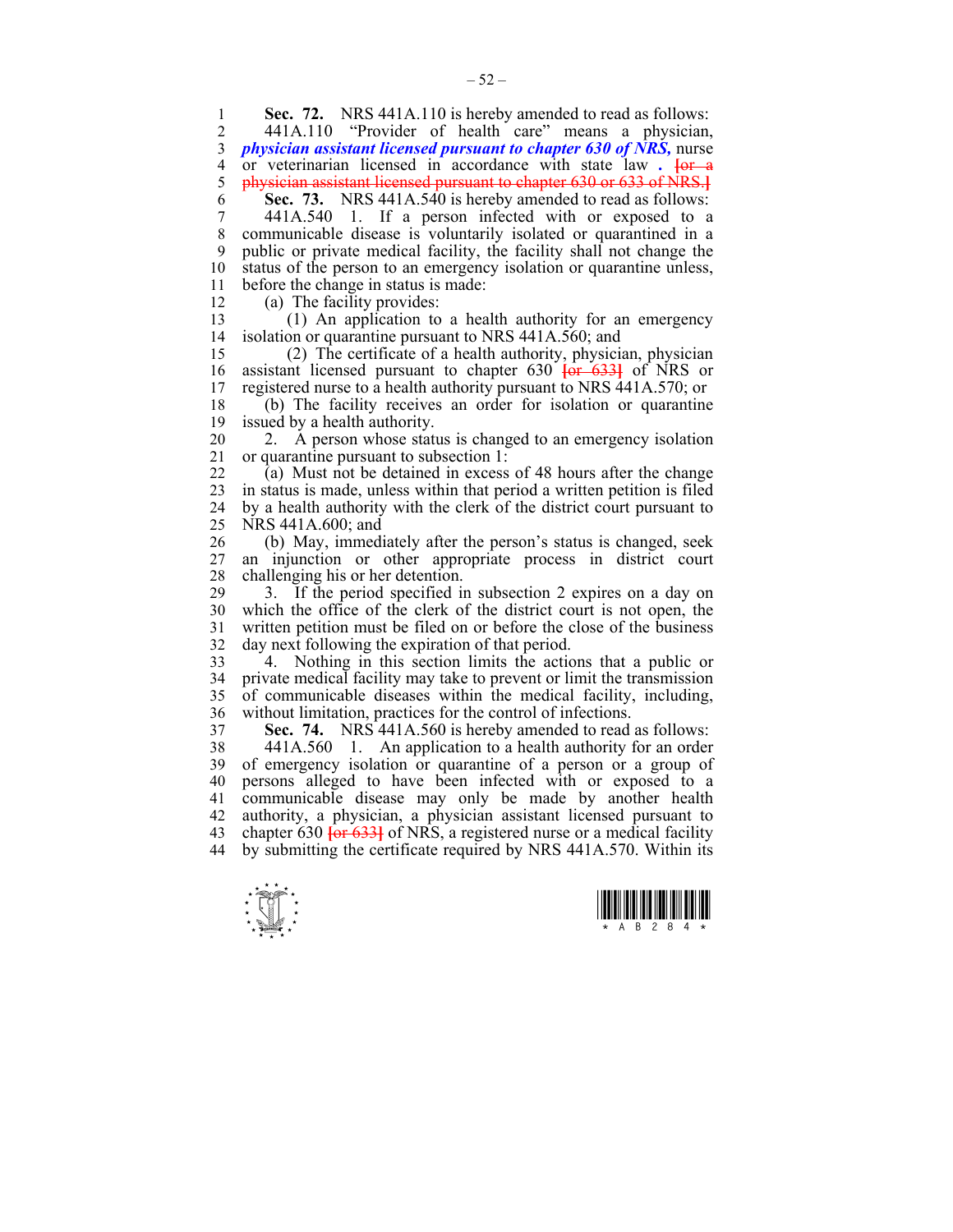1 jurisdiction, upon application or on its own, subject to the provisions<br>2 of NRS 441A 510 to 441A 720 inclusive a health authority may of NRS  $441A.510 \overline{6}441A.720$ , inclusive, a health authority may:

3 (a) Pursuant to its own order and without a warrant:

4 (1) Take a person or group of persons alleged to and 5 reasonably believed by the health authority to have been infected 6 with or exposed to a communicable disease into custody in any safe 7 location under emergency isolation or quarantine for testing, 8 examination, observation and the provision of or arrangement for 9 the provision of consensual medical treatment; and

10 (2) Transport the person or group of persons alleged to and 11 reasonably believed by the health authority to have been infected 12 with or exposed to a communicable disease to a public or private 13 medical facility, a residence or other safe location for that purpose, 14 or arrange for the person or group of persons to be transported for 15 that purpose by:

- 
- 

16 (I) A local law enforcement agency;<br>17 (II) A system for the none 17 (II) A system for the nonemergency medical 18 transportation of persons whose operation is authorized by the 19 Nevada Transportation Authority; or

20 (III) If medically necessary, an ambulance service that 21 holds a permit issued pursuant to the provisions of chapter 450B of 22 NRS,

 $23 \rightarrow$  only if the health authority acting in good faith has, based upon 24 personal observation, its own epidemiological investigation or an 25 epidemiological investigation by another health authority, a 26 physician, a physician assistant licensed pursuant to chapter 630 **[**or 27 633**]** of NRS or a registered nurse as stated in a certificate submitted 28 pursuant to NRS 441A.570, if such a certificate was submitted, of 29 the person or group of persons alleged to have been infected with or 30 exposed to a communicable disease, a reasonable factual and 31 medical basis to believe that the person or group of persons has been 32 infected with or exposed to a communicable disease, and that 33 because of the risks of that disease, the person or group of persons is 34 likely to be an immediate threat to the health of members of the 35 public who have not been infected with or exposed to the 36 communicable disease.

37 (b) Petition a district court for an emergency order requiring:

38 (1) Any health authority or peace officer to take a person or 39 group of persons alleged to have been infected with or exposed to a 40 communicable disease into custody to allow the health authority to 41 investigate, file and prosecute a petition for the involuntary court-42 ordered isolation or quarantine of the person or group of persons 43 alleged to have been infected with or exposed to a communicable 44 disease in the manner set forth in NRS 441A.510 to 441A.720, 45 inclusive; and



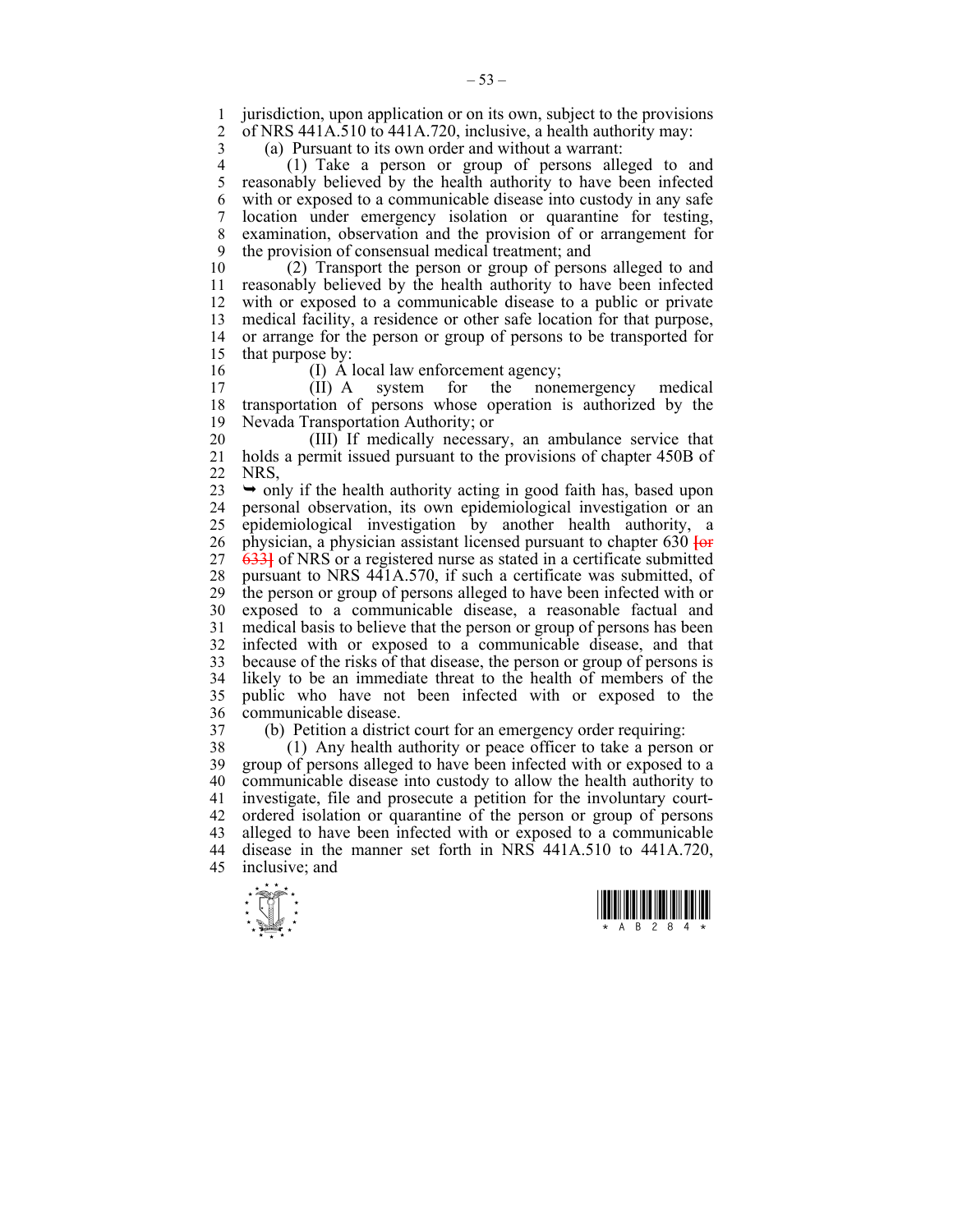1 (2) Any agency, system or service described in subparagraph 2 (2) of paragraph (a) to transport, in accordance with such court 3 order, the person or group of persons alleged to have been infected 4 with or exposed to a communicable disease to a public or private<br>5 medical facility, a residence or other safe location for that purpose. 5 medical facility, a residence or other safe location for that purpose.

6 2. The district court may issue an emergency order for isolation 7 or quarantine pursuant to paragraph (b) of subsection 1:

8 (a) Only for the time deemed necessary by the court to allow a 9 health authority to investigate, file and prosecute each petition for 10 involuntary court-ordered isolation or quarantine pursuant to NRS 11 441A.510 to 441A.720, inclusive; and

12 (b) Only if it is satisfied that there is probable cause to believe 13 that the person or group of persons alleged to have been infected 14 with or exposed to a communicable disease has been infected with 15 or exposed to a communicable disease, and that because of the risks 16 of that disease, the person or group of persons is likely to be an 17 immediate threat to the health of the public. immediate threat to the health of the public.

18 **Sec. 75.** NRS 441A.570 is hereby amended to read as follows:

19 441A.570 A health authority shall not accept an application for 20 an emergency isolation or quarantine under NRS 441A.560 unless 21 that application is accompanied by a certificate of another health 22 authority or a physician, physician assistant licensed pursuant to 23 chapter 630 **[**or 633**]** of NRS or registered nurse stating that he or 24 she has examined the person or group of persons alleged to have 25 been infected with or exposed to a communicable disease or has 26 investigated the circumstances of potential infection or exposure 27 regarding the person or group of persons alleged to have been 28 infected with or exposed to a communicable disease and that he or 29 she has concluded that the person or group of persons has been 30 infected with or exposed to a communicable disease, and that 31 because of the risks of that disease, the person or group of persons is 32 likely to be an immediate threat to the health of the public. The 33 certificate required by this section may be obtained from a 34 physician, physician assistant licensed pursuant to chapter 630 **[**or 35 633**]** of NRS or registered nurse who is employed by the public or 36 private medical facility in which the person or group of persons is 37 admitted or detained and from the facility from which the 38 application is made.

39 **Sec. 76.** NRS 441A.580 is hereby amended to read as follows: 40 441A.580 1. No application or certificate authorized under 41 NRS 441A.560 or 441A.570 may be considered if made by a person 42 on behalf of a medical facility or by a health authority, physician, 43 physician assistant licensed pursuant to chapter 630 **[**or 633**]** of NRS 44 or registered nurse who is related by blood or marriage to the person 45 alleged to have been infected with or exposed to a communicable



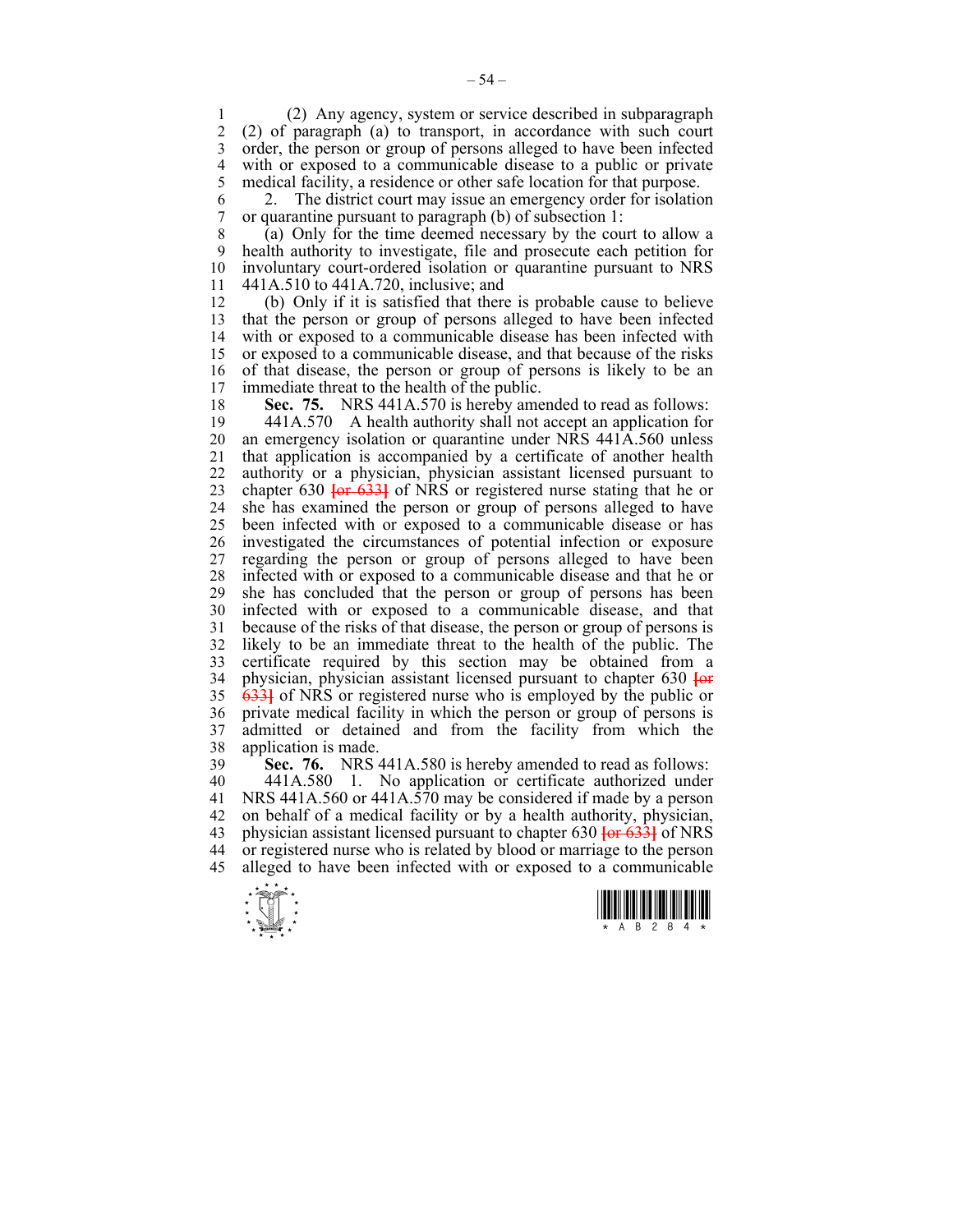1 disease, or who is financially interested, in a manner that would be<br>2 prohibited pursuant to NRS 439B 425 if the application or 2 prohibited pursuant to NRS 439B.425 if the application or 3 certificate were deemed a referral, in a medical facility in which the 4 person alleged to have been infected with or exposed to a 5 communicable disease is to be detained.

6 2. No application or certificate of any health authority or 7 person authorized under NRS 441A.560 or 441A.570 may be 8 considered unless it is based on personal observation, examination 9 or epidemiological investigation of the person or group of persons 10 alleged to have been infected with or exposed to a communicable 11 disease made by such health authority or person not more than 72 12 hours before the making of the application or certificate. The 13 certificate must set forth in detail the facts and reasons on which the 14 health authority or person who submitted the certificate pursuant to health authority or person who submitted the certificate pursuant to 15 NRS 441A.570 based his or her opinions and conclusions.

16 **Sec. 77.** NRS 441A.600 is hereby amended to read as follows:<br>17 441A 600 A proceeding for an involuntary court-ordered

441A.600 A proceeding for an involuntary court-ordered 18 isolation or quarantine of any person in this State may be 19 commenced by a health authority filing a petition with the clerk of 20 the district court of the county where the person is to be isolated or 21 quarantined. The petition may be pled in the alternative for both 22 isolation and quarantine, if required by developing or changing 23 facts, and must be accompanied:

24 1. By a certificate of a health authority or a physician, a 25 physician assistant licensed pursuant to chapter 630 **[**or 633**]** of NRS 26 or a registered nurse stating that he or she has examined the person 27 alleged to have been infected with or exposed to a communicable 28 disease or has investigated the circumstances of potential infection 29 or exposure regarding the person alleged to have been infected with 30 or exposed to a communicable disease and has concluded that the 31 person has been infected with or exposed to a communicable 32 disease, and that because of the risks of that disease, the person is 33 likely to be an immediate threat to the health of the public; or

34 2. By a sworn written statement by the health authority that:

35 (a) The health authority has, based upon its personal observation 36 of the person alleged to have been infected with or exposed to a 37 communicable disease, or its epidemiological investigation of the 38 circumstances of potential infection or exposure regarding the 39 person alleged to have been infected with or exposed to a 40 communicable disease, a reasonable factual and medical basis to 41 believe that the person has been infected with or exposed to a 42 communicable disease and, that because of the risks of that disease, 43 the person is likely to be an immediate threat to the health of the 44 public; and



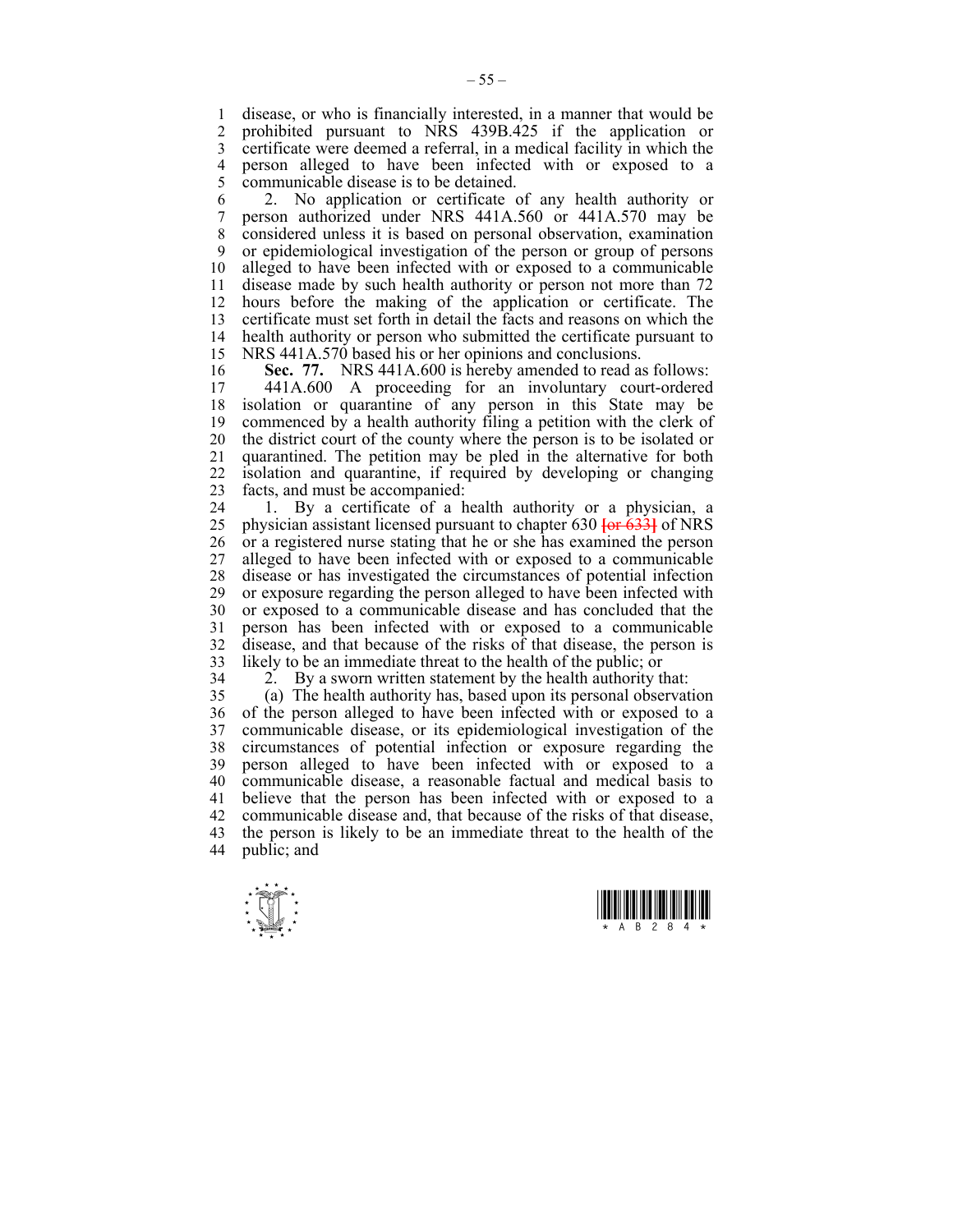1 (b) The person alleged to have been infected with or exposed to 2 a communicable disease has refused to submit to voluntary isolation 3 or quarantine, examination, testing, or treatment known to control or 4 resolve the transmission of the communicable disease.<br>5 **Sec. 78.** NRS 441A.610 is hereby amended to really

5 **Sec. 78.** NRS 441A.610 is hereby amended to read as follows: 6 441A.610 In addition to the requirements of NRS 441A.600, a 7 petition filed pursuant to that section with the clerk of the district 8 court to commence proceedings for involuntary court-ordered 9 isolation or quarantine of a person pursuant to NRS 441A.540 or 10 441A.550 must include a certified copy of:

11 1. If an application for an order of emergency isolation or 12 quarantine of the person was made pursuant to NRS 441A.560, the 13 application for the emergency isolation or quarantine of the person 14 made to the petitioning health authority pursuant to NRS 441A.560; 15 and

16 2. A petition executed by a health authority, including, without 17 limitation a sworn statement that limitation, a sworn statement that:

18 (a) The health authority or a physician, physician assistant 19 licensed pursuant to chapter 630 **[**or 633**]** of NRS or registered nurse 20 who submitted a certificate pursuant to NRS 441A.570, if such a 21 certificate was submitted, has examined the person alleged to have 22 been infected with or exposed to a communicable disease;

23 (b) In the opinion of the health authority, there is a reasonable 24 degree of certainty that the person alleged to have been infected 25 with or exposed to a communicable disease is currently capable of 26 transmitting the disease, or is likely to become capable of 27 transmitting the disease in the near future;

28 (c) Based on either the health authority's personal observation 29 of the person alleged to have been infected with or exposed to the 30 communicable disease or the health authority's epidemiological 31 investigation of the circumstances of potential infection or exposure 32 regarding the person alleged to have been infected with or exposed 33 to the communicable disease, and on other facts set forth in the 34 petition, the person likely poses an immediate threat to the health of 35 the public; and

36 (d) In the opinion of the health authority, involuntary isolation 37 or quarantine of the person alleged to have been infected with or exposed to a communicable disease to a public or private medical 39 facility, residence or other safe location is necessary to prevent the 40 person from immediately threatening the health of the public.

41 **Sec. 79.** NRS 441A.630 is hereby amended to read as follows:

42 441A.630 1. After the filing of a petition to commence 43 proceedings for the involuntary court-ordered isolation or quarantine 44 of a person pursuant to NRS 441A.600 or 441A.610, the court shall 45 promptly cause two or more physicians or physician assistants



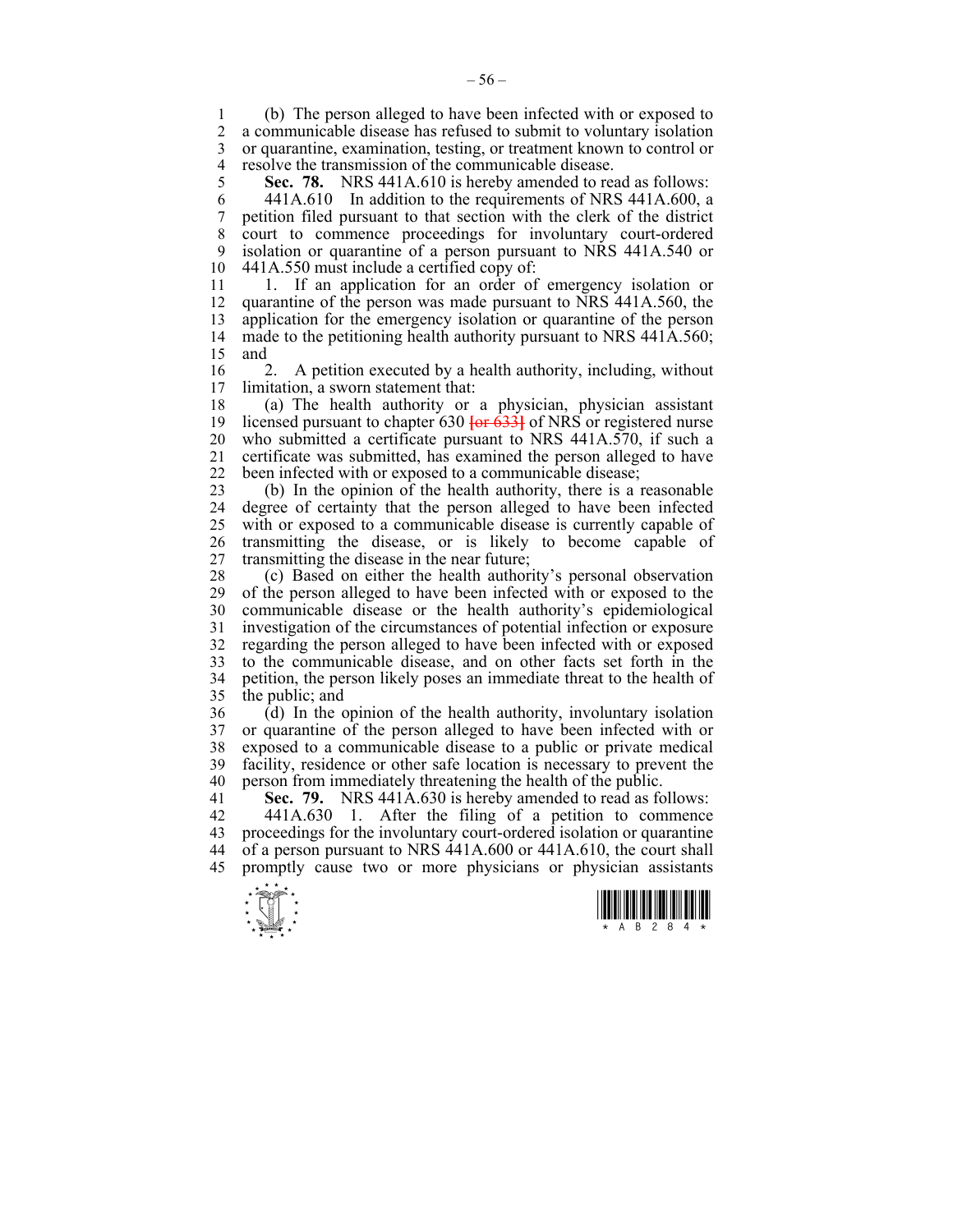1 licensed pursuant to chapter 630 or 633 of NRS, at least one of 2 whom must always be a physician to either examine the person whom must always be a physician, to either examine the person 3 alleged to have been infected with or exposed to a communicable 4 disease or assess the likelihood that the person alleged to have been<br>5 infected with or exposed to a communicable disease has been so 5 infected with or exposed to a communicable disease has been so 6 infected or exposed.

7 2. To conduct the examination or assessment of a person who 8 is not being detained at a public or private medical facility, 9 residence or other safe location under emergency isolation or 10 quarantine pursuant to the emergency order of a health authority or 11 court made pursuant to NRS 441A.550 or 441A.560, the court may 12 order a peace officer to take the person into protective custody and 13 transport the person to a public or private medical facility, residence 14 or other safe location where the person may be detained until a 15 hearing is held upon the petition.

16 3. If the person is being detained at his or her home or other 17 place of residence under an emergency order of a health authority or 18 court pursuant to NRS 441A.550 or 441A.560, the person may be 19 allowed to remain in his or her home or other place of residence 20 pending an ordered assessment, examination or examinations and to 21 return to his or her home or other place of residence upon 22 completion of the assessment, examination or examinations if such 23 remaining or returning would not constitute an immediate threat to 24 others residing in his or her home or place of residence.

25 4. Each physician and physician assistant **[**licensed pursuant to 26 chapter 630 or 633 of NRS**]** who examines or assesses a person 27 pursuant to subsection 1 shall, not later than 24 hours before the 28 hearing set pursuant to NRS 441A.620, submit to the court in 29 writing a summary of his or her findings and evaluation regarding 30 the person alleged to have been infected with or exposed to a 31 communicable disease.

32 **Sec. 80.** NRS 441A.640 is hereby amended to read as follows:

33 441A.640 1. The health authority shall establish such 34 evaluation teams as are necessary to aid the courts under NRS 35 441A.630 and 441A.700.

36 2. Each team must be composed of at least two physicians, or 37 at least one physician and one physician assistant licensed pursuant 38 to chapter 630 **[**or 633**]** of NRS.

39 3. Fees for the evaluations must be established and collected as 40 set forth in NRS 441A.650.

41 **Sec. 81.** NRS 441A.670 is hereby amended to read as follows:

42 441A.670 In proceedings for involuntary court-ordered 43 isolation or quarantine, the court shall hear and consider all relevant 44 testimony, including, but not limited to, the testimony of examining 45 personnel who participated in the evaluation of the person alleged to



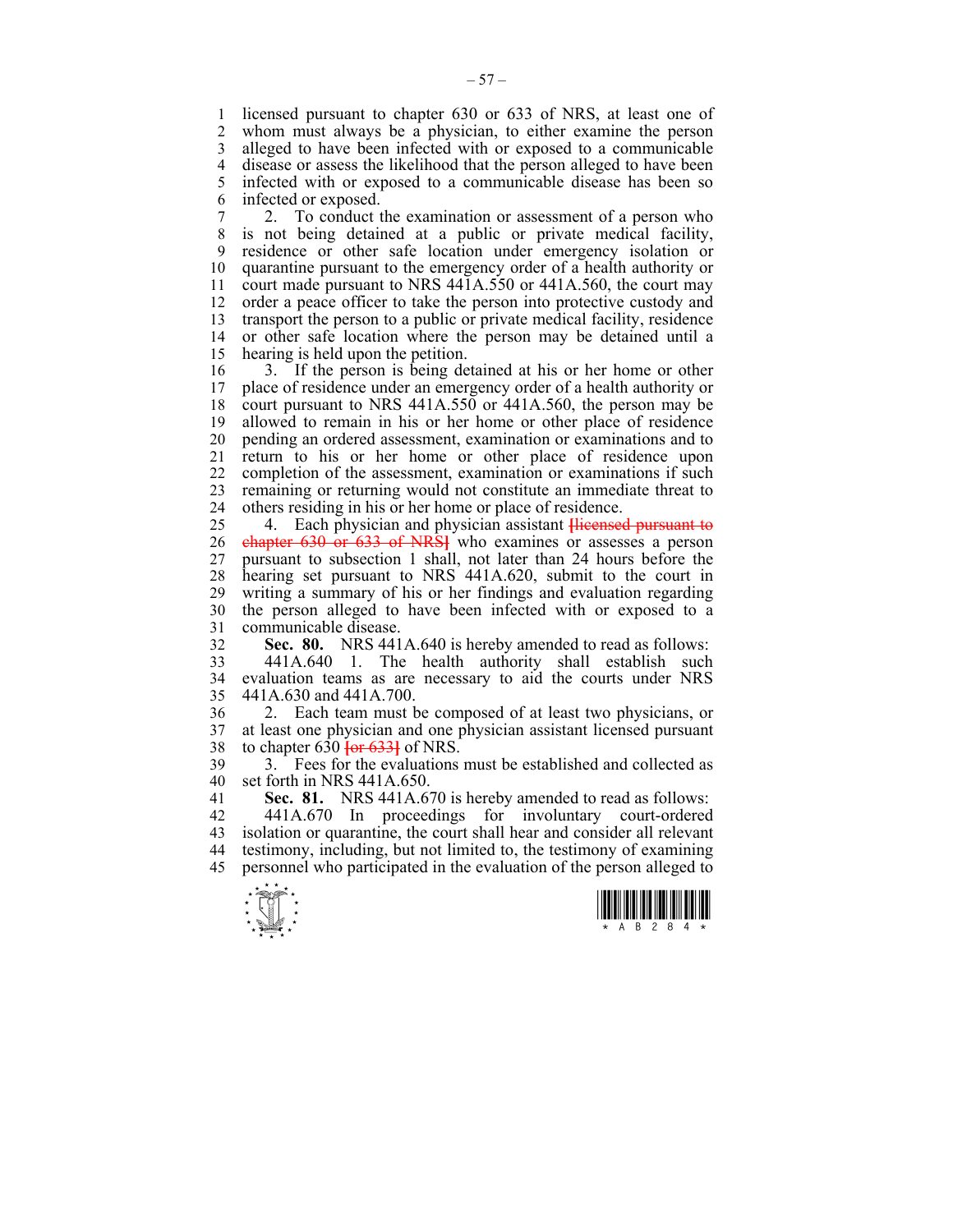1 have been infected with or exposed to a communicable disease and 2 the certificates, if any, of a health authority or a physician, physician 3 assistant licensed pursuant to chapter 630 **[**or 633**]** of NRS or

4 registered nurse accompanying the petition.<br>5 **Sec. 82.** NRS 441A.720 is hereby ame NRS 441A.720 is hereby amended to read as follows:

6 441A.720 When any involuntary court isolation or quarantine 7 is ordered under the provisions of NRS 441A.510 to 441A.720, 8 inclusive, the involuntarily isolated or quarantined person, together 9 with the court orders, any certificates of the health authorities, 10 physicians, physician assistants licensed pursuant to chapter 630 **[**or 11 633**]** of NRS or registered nurses, the written summary of the 12 evaluation team and a full and complete transcript of the notes of 13 the official reporter made at the examination of such person before 14 the court, must be delivered to the sheriff of the appropriate county 15 who must be ordered to:

16 1. Transport the person; or<br>17 2 Arrange for the person to

2. Arrange for the person to be transported by:

18 (a) A system for the nonemergency medical transportation of 19 persons whose operation is authorized by the Nevada Transportation 20 Authority; or

21 (b) If medically necessary, an ambulance service that holds a 22 permit issued pursuant to the provisions of chapter 450B of NRS,

23  $\rightarrow$  to the appropriate public or private medical facility, residence or 24 other safe location.

25 **Sec. 83.** NRS 442.003 is hereby amended to read as follows:

26 442.003 As used in this chapter, unless the context requires 27 otherwise:

28 1. "Advisory Board" means the Advisory Board on Maternal 29 and Child Health and Child Health.

30 2. "Department" means the Department of Health and Human 31 Services.

32 3. "Director" means the Director of the Department.

33 4. "Division" means the Division of Public and Behavioral 34 Health of the Department.

35 5. "Fetal alcohol syndrome" includes fetal alcohol effects.

36 6. "Laboratory" has the meaning ascribed to it in 37 NRS 652.040.

38 7. "Obstetric center" has the meaning ascribed to it in 39 NRS 449.0155.

40 8. "Provider of health care or other services" means:

41 (a) A clinical alcohol and drug abuse counselor who is licensed, 42 or an alcohol and drug abuse counselor who is licensed or certified, 43 pursuant to chapter 641C of NRS;

44 (b) A *licensed* physician or a physician assistant who is licensed 45 pursuant to chapter 630 **[**or 633**]** of NRS and who practices in the



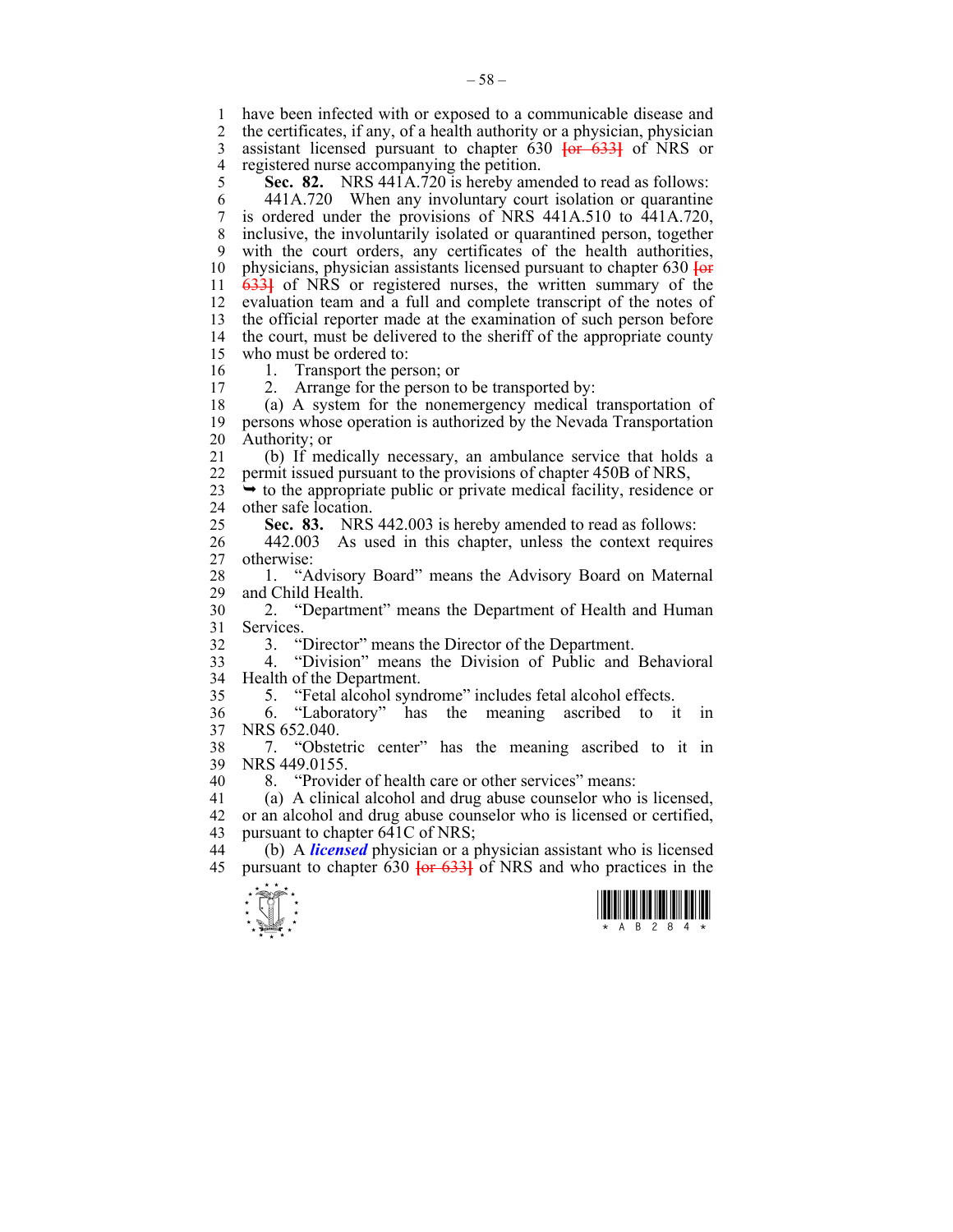$\frac{1}{\sqrt{2}}$ 1 area of obstetrics and gynecology, family practice, internal medicine, pediatrics or psychiatry; 3 (c) A licensed nurse; 4 (d) A licensed psychologist;<br>5 (e) A licensed marriage and  $(e)$  A licensed marriage and family therapist; 6 (f) A licensed clinical professional counselor;<br>  $\begin{pmatrix} 0 & A \end{pmatrix}$  licensed social worker: 7 (g) A licensed social worker;<br>8 (h) A licensed dietitian: or (h) A licensed dietitian; or 9 (i) The holder of a certificate of registration as a pharmacist. 10 **Sec. 84.** NRS 442.119 is hereby amended to read as follows: 11 442.119 As used in NRS 442.119 to 442.1198, inclusive, 12 unless the context otherwise requires: 13 1. "Health officer" includes a local health officer, a city health 14 officer, a county health officer and a district health officer. 15 2. "Medicaid" has the meaning ascribed to it in 16 NRS 439B.120.<br>17 3. "Medicare" has the meaning ascribed to it in 18 NRS 439B.130. 19 4. "Provider of prenatal care" means: 20 (a) A physician who is licensed in this State and certified in 21 obstetrics and gynecology, family practice, general practice or 22 general surgery. 23 (b) A certified nurse midwife who is licensed by the State Board 24 of Nursing. 25 (c) An advanced practice registered nurse who is licensed by the 26 State Board of Nursing pursuant to NRS 632.237 and who has 27 specialized skills and training in obstetrics or family nursing. 28 (d) A physician assistant *who is* licensed pursuant to chapter 630 29 **[**or 633**]** of NRS *and* who has specialized skills and training in 30 obstetrics or family practice. 31 **Sec. 85.** NRS 449.0175 is hereby amended to read as follows: 32 449.0175 "Rural clinic" means a facility located in an area that 33 is not designated as an urban area by the Bureau of the Census, 34 where medical services are provided by a physician assistant 35 licensed pursuant to chapter  $630 \text{ for } 6331$  of NRS or an advanced 35 licensed pursuant to chapter 630 **[**or 633**]** of NRS or an advanced 36 practice registered nurse licensed pursuant to NRS 632.237 who is 37 under the supervision of a licensed physician. 38 **Sec. 86.** NRS 453.038 is hereby amended to read as follows: 39 453.038 "Chart order" means an order entered on the chart of a 40 patient: 41 1. In a hospital, facility for intermediate care or facility for 42 skilled nursing which is licensed as such by the Division of Public 43 and Behavioral Health of the Department; or 44 2. Under emergency treatment in a hospital by a physician, 45 advanced practice registered nurse, dentist or podiatric physician, or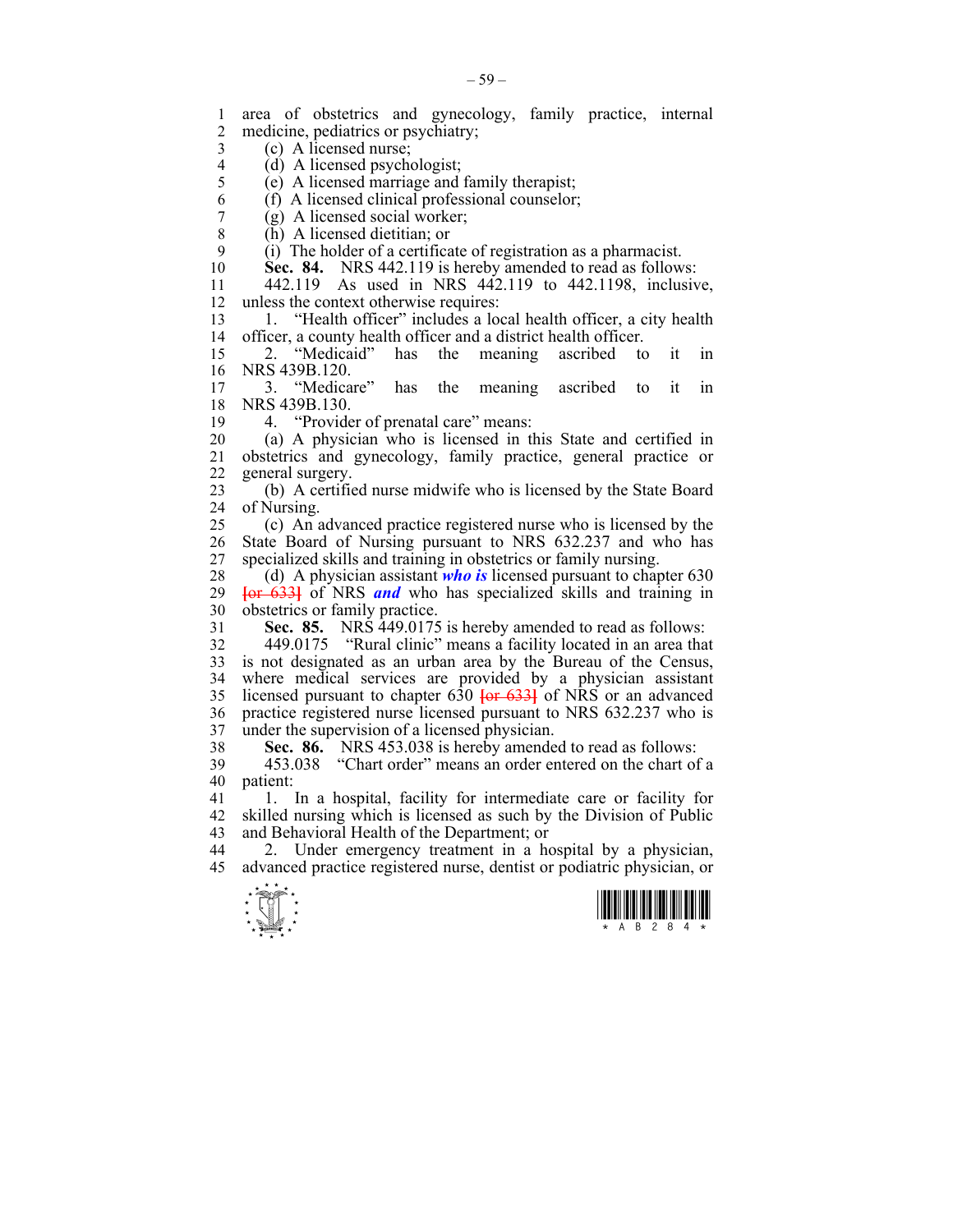1 on the written or oral order of a physician, physician assistant 2 licensed pursuant to chapter 630  $\frac{1}{100}$  6331 of NRS advanced practice licensed pursuant to chapter 630 **[or 633]** of NRS, advanced practice 3 registered nurse, dentist or podiatric physician authorizing the 4 administration of a drug to the patient.<br>5 **Sec. 87.** NRS 453.091 is hereby

5 **Sec. 87.** NRS 453.091 is hereby amended to read as follows:

6 453.091 1. "Manufacture" means the production, preparation, 7 propagation, compounding, conversion or processing of a substance, 8 either directly or indirectly by extraction from substances of natural 9 origin, or independently by means of chemical synthesis, or by a 10 combination of extraction and chemical synthesis, and includes any 11 packaging or repackaging of the substance or labeling or relabeling 12 of its container.

13 2. "Manufacture" does not include the preparation, 14 compounding, packaging or labeling of a substance by a pharmacist, 15 physician, physician assistant licensed pursuant to chapter 630 **[**or 16 633**]** of NRS, dentist, podiatric physician, advanced practice 17 registered nurse or veterinarian:

18 (a) As an incident to the administering or dispensing of a 19 substance in the course of his or her professional practice; or

20 (b) By an authorized agent under his or her supervision, for the 21 purpose of, or as an incident to, research, teaching or chemical 22 analysis and not for sale.

23 **Sec. 88.** NRS 453.126 is hereby amended to read as follows:

24 453.126 "Practitioner" means:

25 1. A physician, dentist, veterinarian or podiatric physician who 26 holds a license to practice his or her profession in this State and is 27 registered pursuant to this chapter.

28 2. An advanced practice registered nurse who holds a 29 certificate from the State Board of Pharmacy authorizing him or her 30 to dispense or to prescribe and dispense controlled substances.

31 3. A scientific investigator or a pharmacy, hospital or other 32 institution licensed, registered or otherwise authorized in this State 33 to distribute, dispense, conduct research with respect to, to 34 administer, or use in teaching or chemical analysis, a controlled 35 substance in the course of professional practice or research.

36 4. A euthanasia technician who is licensed by the Nevada State 37 Board of Veterinary Medical Examiners and registered pursuant to 38 this chapter, while he or she possesses or administers sodium 39 pentobarbital pursuant to his or her license and registration.

40 5. A physician assistant who:

41 (a) Holds a license from the Board of Medical Examiners; and

42 (b) Is authorized by the Board to possess, administer, prescribe 43 or dispense controlled substances under the supervision of a 44 physician *or osteopathic physician* as required by chapter 630 of 45 NRS.



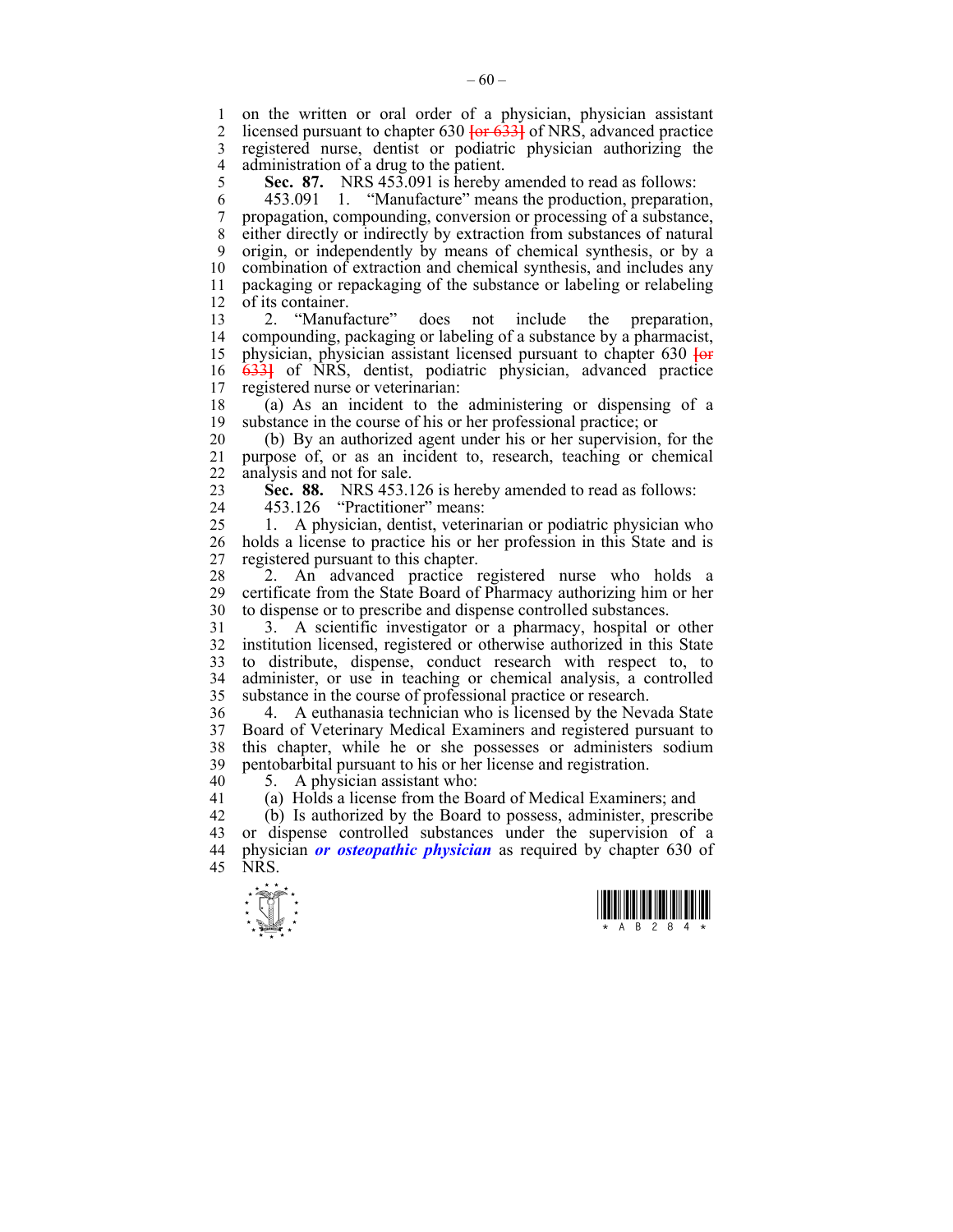1 6. <del>[A physician assistant who:</del><br>2 <del>(a) Holds a license from the</del>

(a) Holds a license from the State Board of Osteopathic 3 Medicine; and

4 (b) Is authorized by the Board to possess, administer, prescribe 5 or dispense controlled substances under the supervision of an 6 osteopathic physician as required by chapter 633 of NRS.

7 - 7.<sup>1</sup> An optometrist who is certified by the Nevada State Board 8 of Optometry to prescribe and administer therapeutic 9 pharmaceutical agents pursuant to NRS 636.288, when the 10 optometrist prescribes or administers therapeutic pharmaceutical 11 agents within the scope of his or her certification.

12 **Sec. 89.** NRS 453.128 is hereby amended to read as follows:

13 453.128 1. "Prescription" means:

14 (a) An order given individually for the person for whom 15 prescribed, directly from a physician, physician assistant licensed 16 pursuant to chapter 630 **[**or 633**]** of NRS, dentist, podiatric 17 physician, optometrist, advanced practice registered nurse or 18 veterinarian, or his or her agent, to a pharmacist or indirectly by 19 means of an order signed by the practitioner or an electronic 20 transmission from the practitioner to a pharmacist; or

21 (b) A chart order written for an inpatient specifying drugs which 22 he or she is to take home upon his or her discharge.

23 2. The term does not include a chart order written for an 24 inpatient for use while he or she is an inpatient.

25 **Sec. 90.** NRS 453.226 is hereby amended to read as follows:

26 453.226 1. Every practitioner or other person who dispenses 27 any controlled substance within this State or who proposes to 28 engage in the dispensing of any controlled substance within this 29 State shall obtain biennially a registration issued by the Board in 30 accordance with its regulations.

31 2. A person registered by the Board in accordance with the 32 provisions of NRS 453.011 to 453.552, inclusive, to dispense or 33 conduct research with controlled substances may possess, dispense 34 or conduct research with those substances to the extent authorized 35 by the registration and in conformity with the other provisions of 36 those sections.

37 3. The following persons are not required to register and may 38 lawfully possess and distribute controlled substances pursuant to the 39 provisions of NRS 453.011 to 453.552, inclusive:

40 (a) An agent or employee of a registered dispenser of a 41 controlled substance if he or she is acting in the usual course of his 42 or her business or employment;

43 (b) A common or contract carrier or warehouseman, or an 44 employee thereof, whose possession of any controlled substance is 45 in the usual course of business or employment;



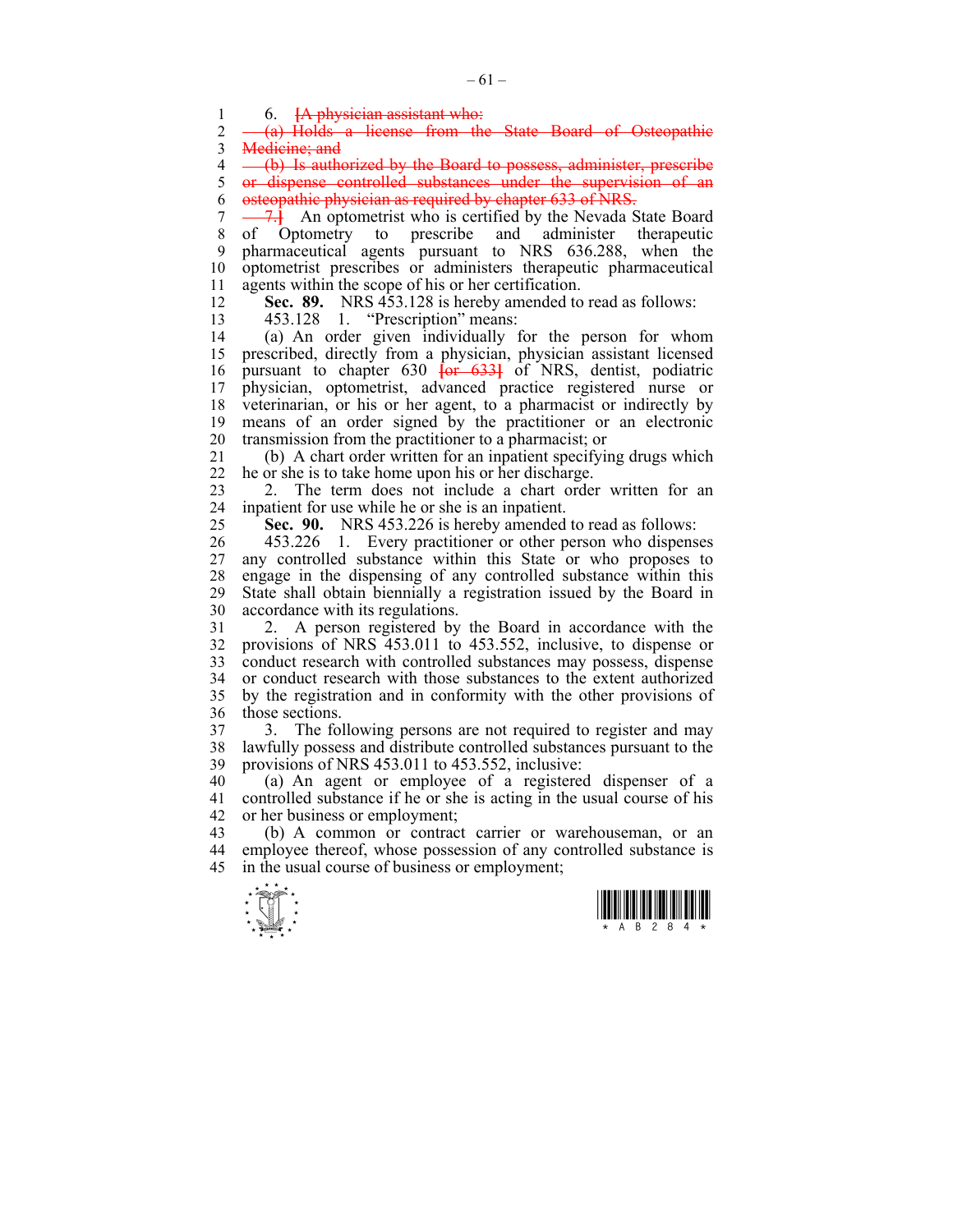1 (c) An ultimate user or a person in possession of any controlled substance pursuant to a lawful order of a physician, physician 3 assistant licensed pursuant to chapter 630 **[**or 633**]** of NRS, dentist, 4 advanced practice registered nurse, podiatric physician or 5 veterinarian or in lawful possession of a schedule V substance: or 5 veterinarian or in lawful possession of a schedule V substance; or

6 (d) A physician who: 7 (1) Holds a locum tenens license issued by the Board of 8 Medical Examiners or a temporary license issued by the State Board 9 of Osteopathic Medicine; and

10 (2) Is registered with the Drug Enforcement Administration 11 at a location outside this State.

12 4. The Board may waive the requirement for registration of 13 certain dispensers if it finds it consistent with the public health and 14 safety.

15 5. A separate registration is required at each principal place of 16 business or professional practice where the applicant dispenses controlled substances.

18 6. The Board may inspect the establishment of a registrant 19 or applicant for registration in accordance with the Board's 20 regulations.

21 **Sec. 91.** NRS 453.336 is hereby amended to read as follows:

22 453.336 1. Except as otherwise provided in subsection 5, a 23 person shall not knowingly or intentionally possess a controlled 24 substance, unless the substance was obtained directly from, or 25 pursuant to, a prescription or order of a physician, physician 26 assistant licensed pursuant to chapter 630 **[**or 633**]** of NRS, dentist, 27 podiatric physician, optometrist, advanced practice registered nurse 28 or veterinarian while acting in the course of his or her professional 29 practice, or except as otherwise authorized by the provisions of NRS 30 453.005 to 453.552, inclusive.

31 2. Except as otherwise provided in subsections 3 and 4 and in 32 NRS 453.3363, and unless a greater penalty is provided in NRS 33 212.160, 453.3385, 453.339 or 453.3395, a person who violates this 34 section shall be punished:

35 (a) For the first or second offense, if the controlled substance is 36 listed in schedule I, II, III or IV, for a category E felony as provided 37 in NRS 193.130.

38 (b) For a third or subsequent offense, if the controlled substance 39 is listed in schedule I, II, III or IV, or if the offender has previously 40 been convicted two or more times in the aggregate of any violation 41 of the law of the United States or of any state, territory or district 42 relating to a controlled substance, for a category D felony as 43 provided in NRS 193.130, and may be further punished by a fine of 44 not more than \$20,000.



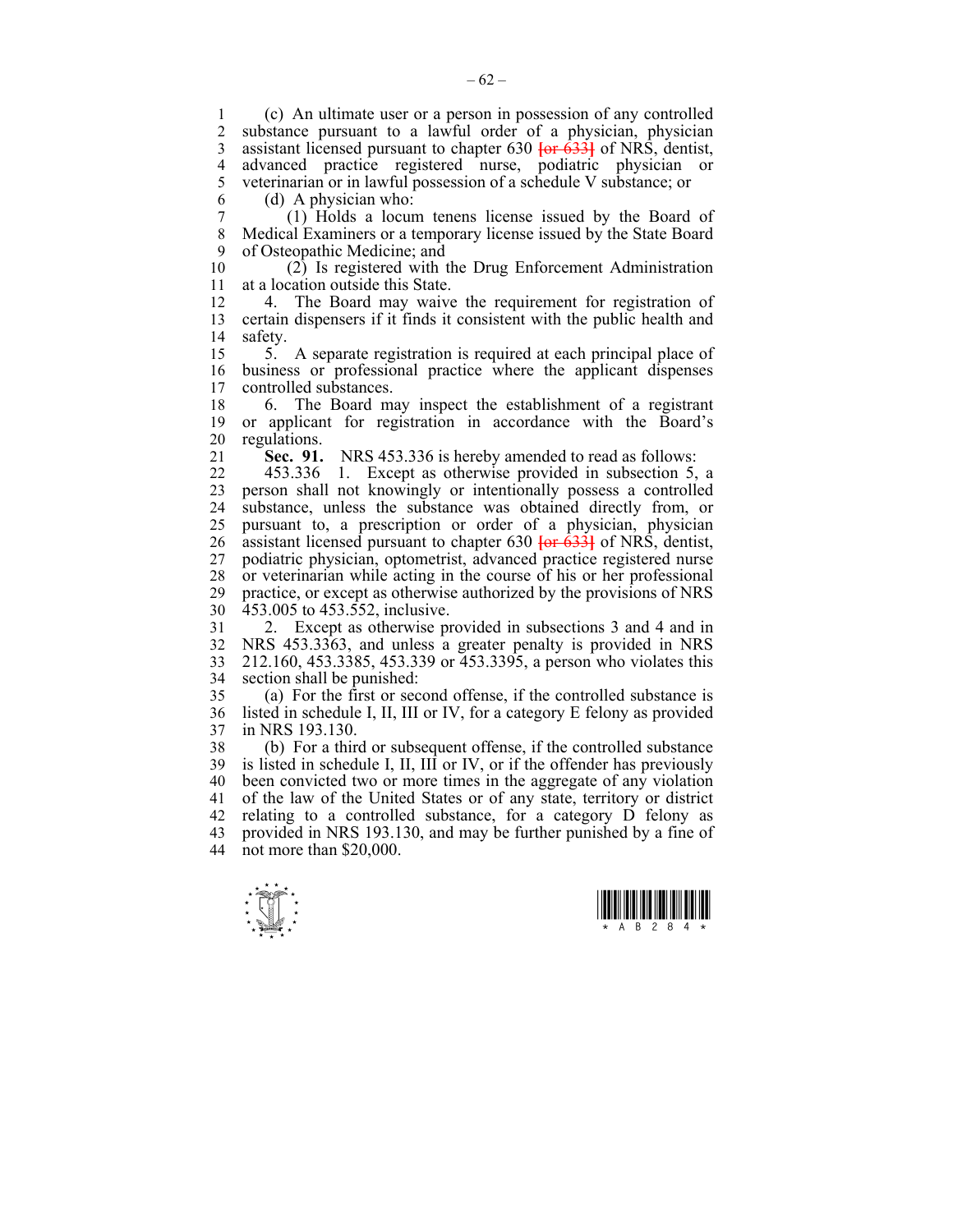1 (c) For the first offense, if the controlled substance is listed in 2 schedule V for a category E felony as provided in NRS 193 130 schedule V, for a category E felony as provided in NRS 193.130.

3 (d) For a second or subsequent offense, if the controlled 4 substance is listed in schedule  $V$ , for a category D felony as provided in NRS 193.130. provided in NRS 193.130.

6 3. Unless a greater penalty is provided in NRS 212.160, 7 453.337 or 453.3385, a person who is convicted of the possession of 8 flunitrazepam or gamma-hydroxybutyrate, or any substance for 9 which flunitrazepam or gamma-hydroxybutyrate is an immediate 10 precursor, is guilty of a category B felony and shall be punished by 11 imprisonment in the state prison for a minimum term of not less 12 than 1 year and a maximum term of not more than 6 years.

13 4. Unless a greater penalty is provided pursuant to NRS 14 212.160, a person who is convicted of the possession of 1 ounce or 15 less of marijuana:

16 (a) For the first offense, is guilty of a misdemeanor and shall be:<br>17 (1) Punished by a fine of not more than \$600 or

 $(1)$  Punished by a fine of not more than \$600; or

18 (2) Examined by a treatment provider approved by the court 19 to determine whether the person is a drug addict and is likely to be 20 rehabilitated through treatment and, if the examination reveals that 21 the person is a drug addict and is likely to be rehabilitated through 22 treatment, assigned to a program of treatment and rehabilitation 23 pursuant to NRS 453.580. As used in this subparagraph, "treatment 24 provider" has the meaning ascribed to it in NRS 458.010.

25 (b) For the second offense, is guilty of a misdemeanor and shall 26 be:

27 (1) Punished by a fine of not more than \$1,000; or

28 (2) Assigned to a program of treatment and rehabilitation pursuant to NRS 453.580.

30 (c) For the third offense, is guilty of a gross misdemeanor and 31 shall be punished as provided in NRS 193.140.

32 (d) For a fourth or subsequent offense, is guilty of a category E 33 felony and shall be punished as provided in NRS 193.130.

34 5. It is not a violation of this section if a person possesses a 35 trace amount of a controlled substance and that trace amount is in or 36 on a hypodermic device obtained from a sterile hypodermic device 37 program pursuant to NRS 439.985 to 439.994, inclusive.

38 6. As used in this section:

39 (a) "Controlled substance" includes flunitrazepam, gamma-40 hydroxybutyrate and each substance for which flunitrazepam or 41 gamma-hydroxybutyrate is an immediate precursor.

42 (b) "Marijuana" does not include concentrated cannabis.<br>43 (c) "Sterile hypodermic device program" has the

 $(c)$  "Sterile hypodermic device program" has the meaning 44 ascribed to it in NRS 439.986.



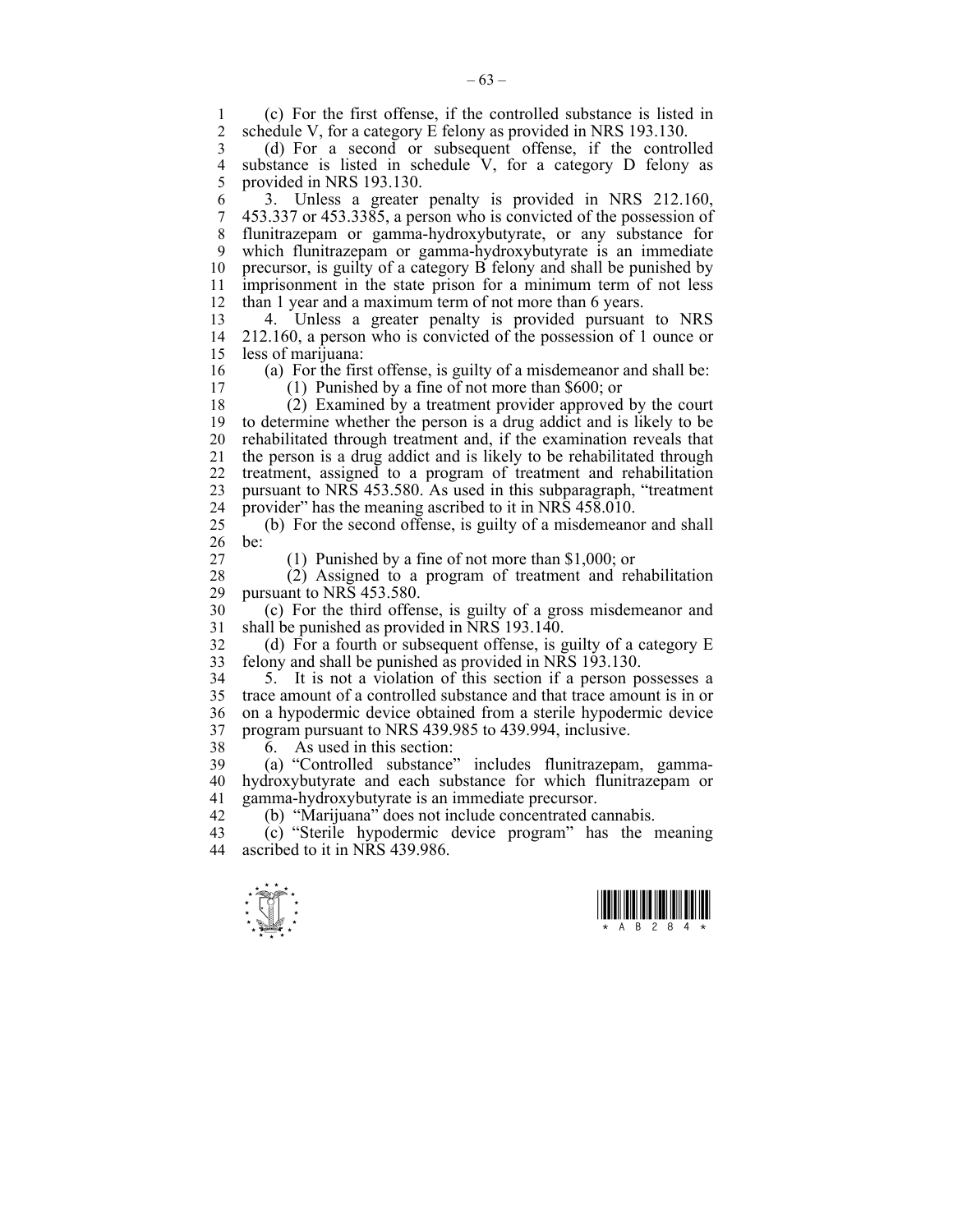| 1              | Sec. 92. NRS 453.371 is hereby amended to read as follows:                                |
|----------------|-------------------------------------------------------------------------------------------|
| $\overline{2}$ | 453.371 As used in NRS 453.371 to 453.552, inclusive:                                     |
| 3              | "Medical intern" means a medical graduate acting as an<br>1.                              |
| $\overline{4}$ | assistant in a hospital for the purpose of clinical training.                             |
| 5              | "Pharmacist" means a person who holds a certificate of<br>2.                              |
| 6              | registration issued pursuant to NRS 639.127 and is registered with                        |
| 7              | the Board.                                                                                |
| 8              | "Physician," "dentist," "podiatric physician," "veterinarian"<br>3.                       |
| 9              | and "euthanasia technician" mean persons authorized by a license to                       |
| 10             | practice their respective professions in this State who are registered                    |
| 11             | with the Board.                                                                           |
| 12             | 4. "Physician assistant" means a person who is registered with                            |
| 13             | the Board and $\ddagger$                                                                  |
| 14             | (a) Holds <i>holds</i> a license issued pursuant to NRS 630.273.                          |
| 15             | (b) Holds a license issued pursuant to NRS 633.433.                                       |
| 16             | Sec. 93. NRS 453C.030 is hereby amended to read as follows:                               |
| 17             | 453C.030 1. "Health care professional" means a physician, a                               |
| 18             | physician assistant or an advanced practice registered nurse.<br>As used in this section: |
| 19<br>20       | 2.<br>(a) "Advanced practice registered nurse" has the meaning                            |
| 21             | ascribed to it in NRS 632.012.                                                            |
| 22             | (b) "Physician" means a physician licensed pursuant to chapter                            |
| 23             | 630 or 633 of NRS.                                                                        |
| 24             | (c) "Physician assistant" means a physician assistant licensed                            |
| 25             | pursuant to chapter 630 <del>[or 633]</del> of NRS.                                       |
| 26             | Sec. 94. NRS 454.213 is hereby amended to read as follows:                                |
| 27             | 454.213 1. A drug or medicine referred to in NRS 454.181 to                               |
| 28             | 454.371, inclusive, may be possessed and administered by:                                 |
| 29             | (a) A practitioner.                                                                       |
| 30             | (b) A physician assistant licensed pursuant to chapter 630 $\frac{1}{\pi}$                |
| 31             | 6331 of NRS, at the direction of his or her supervising physician or a                    |
| 32             | licensed dental hygienist acting in the office of and under the                           |
| 33             | supervision of a dentist.                                                                 |
| 34             | (c) Except as otherwise provided in paragraph (d), a registered                           |
| 35             | nurse licensed to practice professional nursing or licensed practical                     |
| 36             | nurse, at the direction of a prescribing physician, physician assistant                   |
| 37             | licensed pursuant to chapter $630$ for $633$ of NRS, dentist, podiatric                   |
| 38             | physician or advanced practice registered nurse, or pursuant to a                         |
| 39             | chart order, for administration to a patient at another location.                         |
| 40             | (d) In accordance with applicable regulations of the Board, a                             |
| 41             | registered nurse licensed to practice professional nursing or licensed                    |
| 42             | practical nurse who is:                                                                   |
| 43             | (1) Employed by a health care agency or health care facility                              |
| 44             | that is authorized to provide emergency care, or to respond to the                        |
| 45             | immediate needs of a patient, in the residence of the patient; and                        |
|                |                                                                                           |
|                |                                                                                           |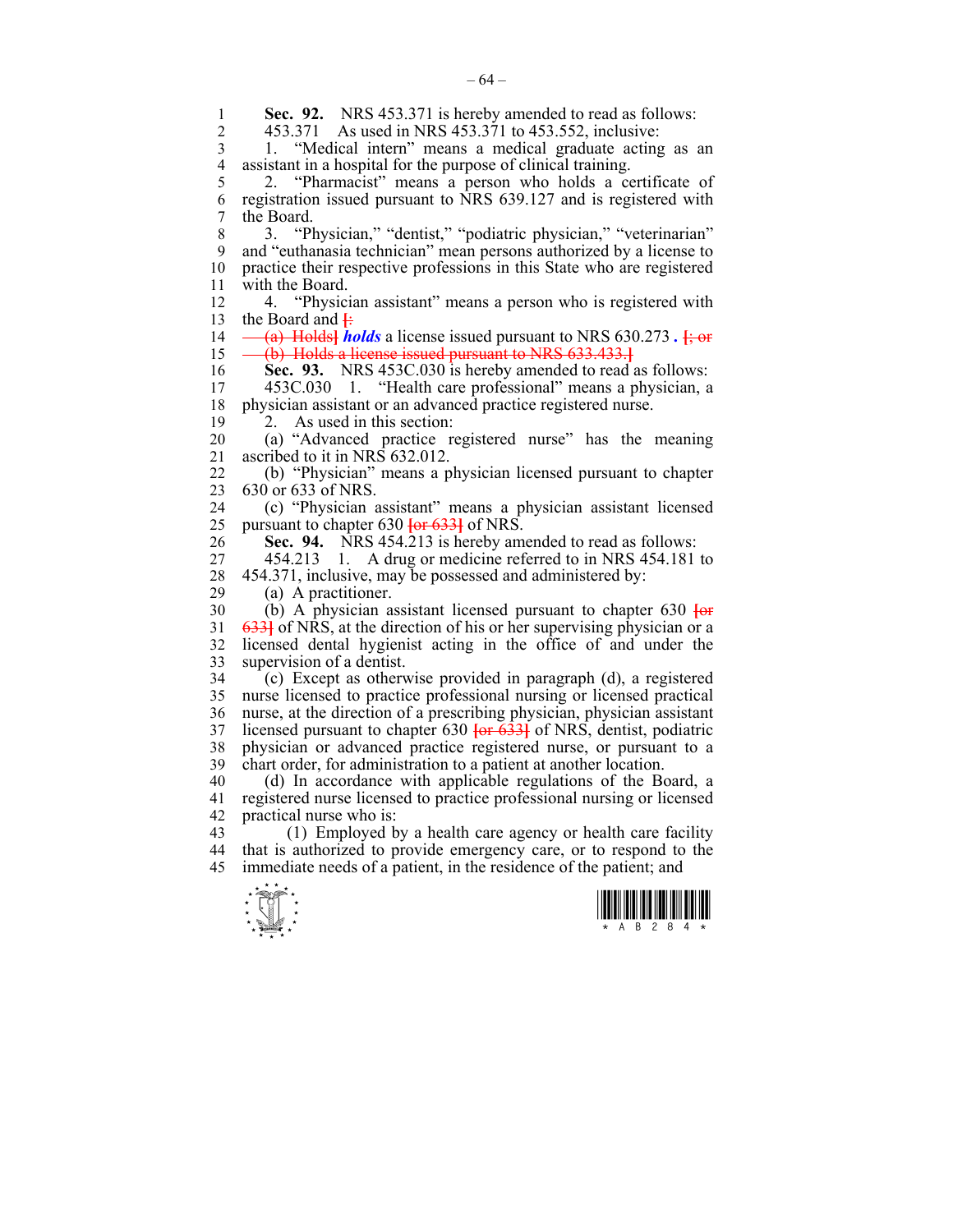1 (2) Acting under the direction of the medical director of that agency or facility who works in this State. 3 (e) A medication aide - certified at a designated facility under 4 the supervision of an advanced practice registered nurse or 5 registered nurse and in accordance with standard protocols

6 developed by the State Board of Nursing. As used in this paragraph, 7 "designated facility" has the meaning ascribed to it in 8 NRS 632.0145.

9 (f) Except as otherwise provided in paragraph (g), an advanced 10 emergency medical technician or a paramedic, as authorized by 11 regulation of the State Board of Pharmacy and in accordance with 12 any applicable regulations of:

 $13$  (1) The State Board of Health in a county whose population 14 is less than 100,000;

15 (2) A county board of health in a county whose population is 16 100,000 or more; or<br>17 (3) A distric

17 (3) A district board of health created pursuant to NRS 18 439.362 or 439.370 in any county.

19 (g) An advanced emergency medical technician or a paramedic 20 who holds an endorsement issued pursuant to NRS 450B.1975, 21 under the direct supervision of a local health officer or a designee of 22 the local health officer pursuant to that section.

23 (h) A respiratory therapist employed in a health care facility. 24 The therapist may possess and administer respiratory products only 25 at the direction of a physician.

26 (i) A dialysis technician, under the direction or supervision of a 27 physician or registered nurse only if the drug or medicine is used for 28 the process of renal dialysis.

29 (j) A medical student or student nurse in the course of his or her 30 studies at an accredited college of medicine or approved school of 31 professional or practical nursing, at the direction of a physician and:

32 (1) In the presence of a physician or a registered nurse; or

33 (2) Under the supervision of a physician or a registered nurse 34 if the student is authorized by the college or school to administer the 35 drug or medicine outside the presence of a physician or nurse.

 $36 \rightarrow A$  medical student or student nurse may administer a dangerous 37 drug in the presence or under the supervision of a registered nurse 38 alone only if the circumstances are such that the registered nurse 39 would be authorized to administer it personally.

40 (k) Any person designated by the head of a correctional 41 institution.

42 (l) An ultimate user or any person designated by the ultimate 43 user pursuant to a written agreement.

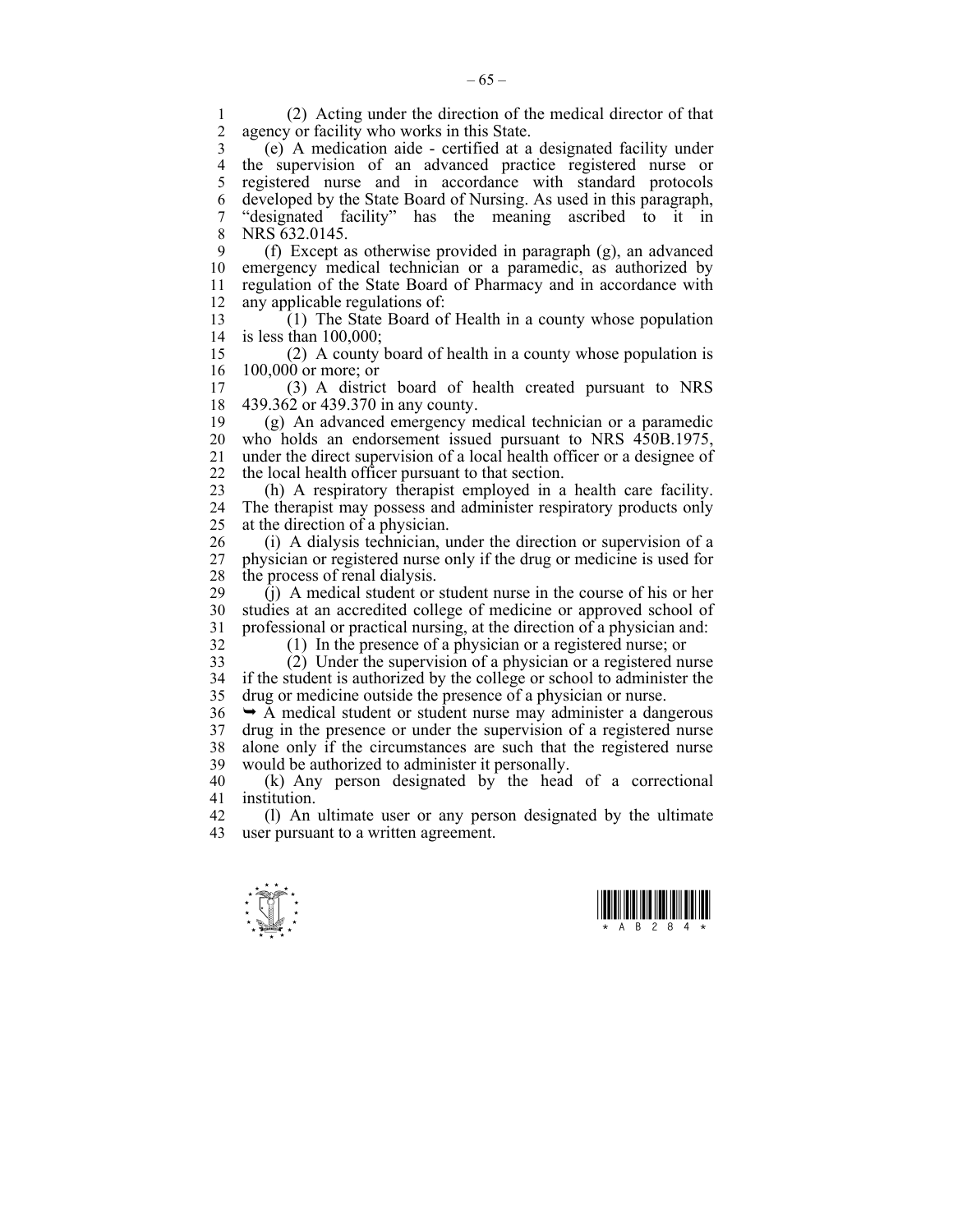$\frac{1}{\sqrt{2}}$ 1 (m) A nuclear medicine technologist, at the direction of a 2 physician and in accordance with any conditions established by 3 regulation of the Board. 4 (n) A radiologic technologist, at the direction of a physician and 5 in accordance with any conditions established by regulation of the 5 in accordance with any conditions established by regulation of the 6 Board. 7 (o) A chiropractic physician, but only if the drug or medicine is 8 a topical drug used for cooling and stretching external tissue during 9 therapeutic treatments. 10 (p) A physical therapist, but only if the drug or medicine is a 11 topical drug which is: 12 (1) Used for cooling and stretching external tissue during 13 therapeutic treatments; and 14 (2) Prescribed by a licensed physician for: 15 (I) Iontophoresis; or 16 (II) The transmission of drugs through the skin using  $17$  ultrasound ultrasound. 18 (q) In accordance with applicable regulations of the State Board 19 of Health, an employee of a residential facility for groups, as 20 defined in NRS 449.017, pursuant to a written agreement entered 21 into by the ultimate user. 22 (r) A veterinary technician or a veterinary assistant at the 23 direction of his or her supervising veterinarian. 24 (s) In accordance with applicable regulations of the Board, a 25 registered pharmacist who: 26 (1) Is trained in and certified to carry out standards and 27 practices for immunization programs;  $28$  (2) Is authorized to administer immunizations pursuant to  $29$  written protocols from a physician: and written protocols from a physician; and 30 (3) Administers immunizations in compliance with the 31 "Standards for Immunization Practices" recommended and 32 approved by the Advisory Committee on Immunization Practices of 33 the Centers for Disease Control and Prevention. 34 (t) A registered pharmacist pursuant to written guidelines and protocols developed and approved pursuant to NRS 639.2809 35 protocols developed and approved pursuant to NRS 639.2809. 36 (u) A person who is enrolled in a training program to become a 37 physician assistant licensed pursuant to chapter 630 **[**or 633**]** of 38 NRS, dental hygienist, advanced emergency medical technician, 39 paramedic, respiratory therapist, dialysis technician, nuclear 40 medicine technologist, radiologic technologist, physical therapist or 41 veterinary technician if the person possesses and administers the 42 drug or medicine in the same manner and under the same conditions 43 that apply, respectively, to a physician assistant licensed pursuant to 44 chapter 630 **[**or 633**]** of NRS, dental hygienist, advanced emergency 45 medical technician, paramedic, respiratory therapist, dialysis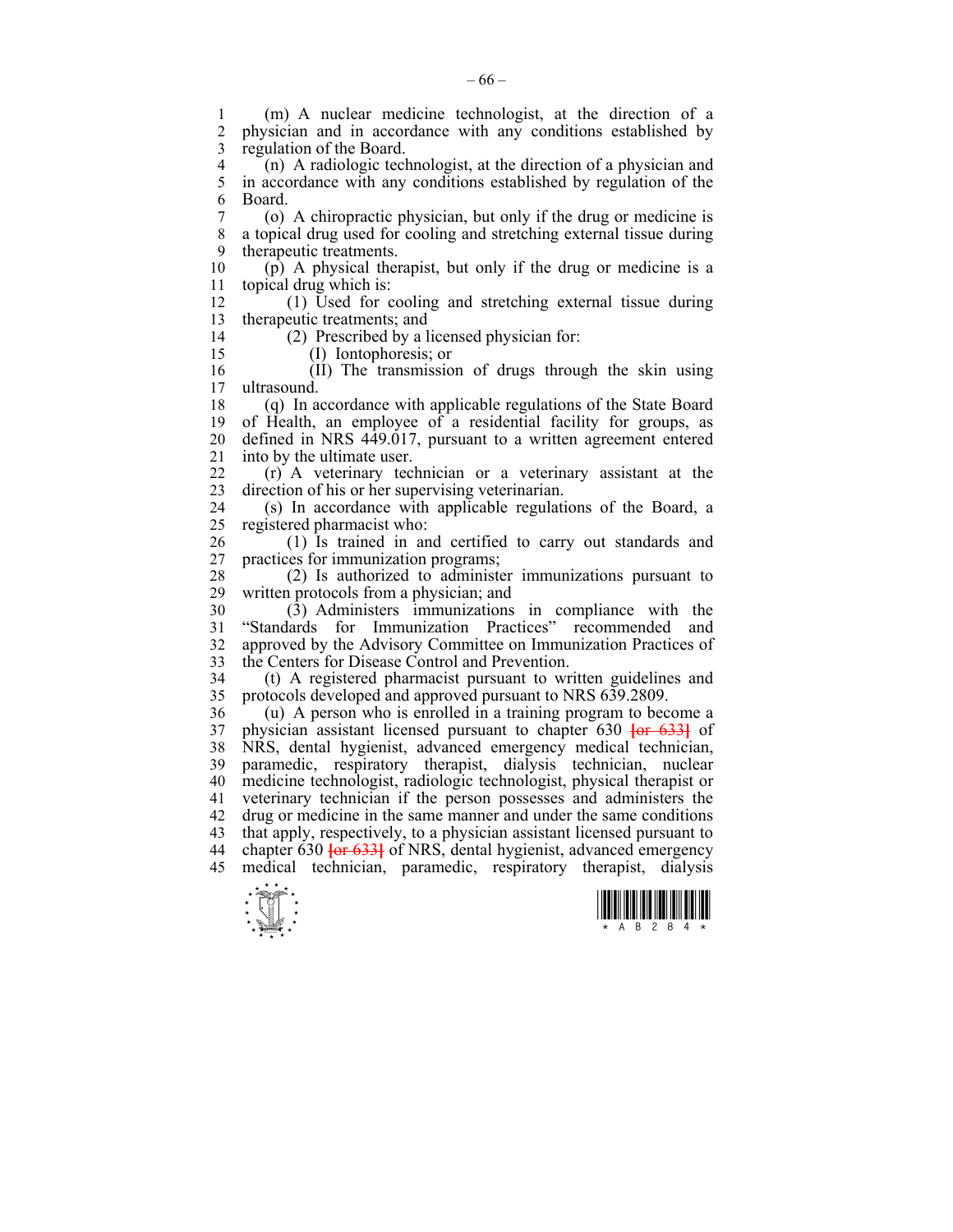1 technician, nuclear medicine technologist, radiologic technologist, 2 physical therapist or veterinary technician who may possess and 3 administer the drug or medicine, and under the direct supervision of 4 a person licensed or registered to perform the respective medical art 5 or a supervisor of such a person. 6 (v) A medical assistant, in accordance with applicable 7 regulations of the: 8 (1) Board of Medical Examiners, at the direction of the 9 prescribing physician and under the supervision of a physician or 10 physician assistant. 11 (2) State Board of Osteopathic Medicine, at the direction of 12 the prescribing physician and under the supervision of a physician 13 or physician assistant. 14 <sup>2</sup>. As used in this section, "accredited college of medicine" has 15 the meaning ascribed to it in NRS 453.375. 16 **Sec. 95.** NRS 454.215 is hereby amended to read as follows: 17 454.215 A dangerous drug may be dispensed by: 18 1. A registered pharmacist upon the legal prescription from a 19 practitioner or to a pharmacy in a correctional institution upon the 20 written order of the prescribing practitioner in charge; 21 2. A pharmacy in a correctional institution, in case of 22 emergency, upon a written order signed by the chief medical officer; 23 3. A practitioner, or a physician assistant licensed pursuant to 24 chapter 630 **[**or 633**]** of NRS if authorized by the Board; 25 4. A registered nurse, when the nurse is engaged in the 26 performance of any public health program approved by the Board; 27 5. A medical intern in the course of his or her internship; 28 6. An advanced practice registered nurse who holds a 29 certificate from the State Board of Pharmacy permitting him or her 30 to dispense dangerous drugs; 31 7. A registered nurse employed at an institution of the 32 Department of Corrections to an offender in that institution; 33 8. A registered pharmacist from an institutional pharmacy 34 pursuant to regulations adopted by the Board; or 35 9. A registered nurse to a patient at a rural clinic that is 36 designated as such pursuant to NRS 433.233 and that is operated by 37 the Division of Public and Behavioral Health of the Department of 38 Health and Human Services if the nurse is providing mental health 39 services at the rural clinic,  $40 \rightarrow$  except that no person may dispense a dangerous drug in violation 41 of a regulation adopted by the Board. 42 **Sec. 96.** NRS 454.221 is hereby amended to read as follows: 43 454.221 1. A person who furnishes any dangerous drug 44 except upon the prescription of a practitioner is guilty of a category



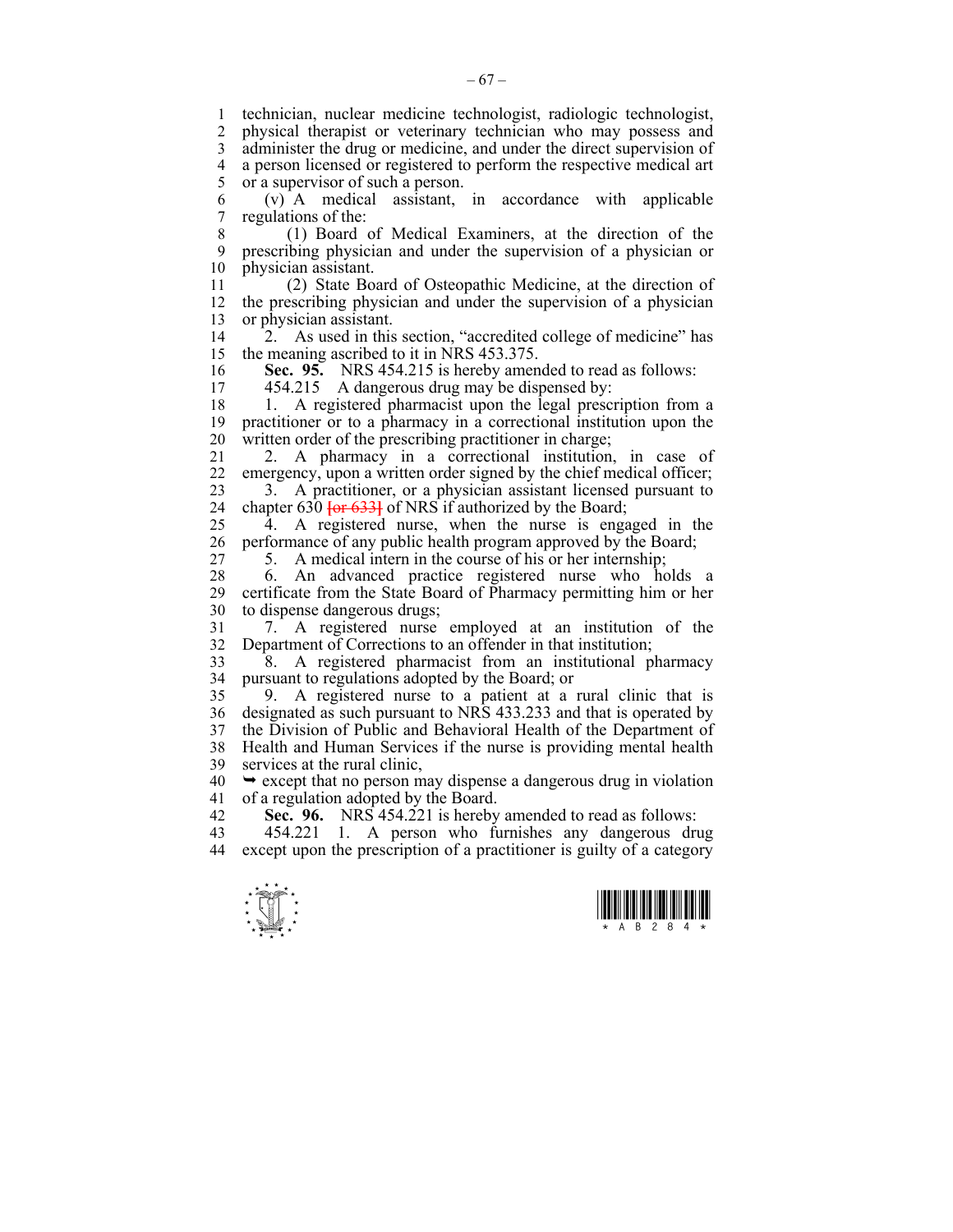1 D felony and shall be punished as provided in NRS 193.130, unless<br>2 the dangerous drug was obtained originally by a legal prescription 2 the dangerous drug was obtained originally by a legal prescription.

3 2. The provisions of this section do not apply to the furnishing 4 of any dangerous drug by:<br>5 (a) A practitioner to hi

(a) A practitioner to his or her patients;

6 (b) A physician assistant licensed pursuant to chapter 630 **[**or 7 633**]** of NRS if authorized by the Board;

8 (c) A registered nurse while participating in a public health 9 program approved by the Board, or an advanced practice registered 10 nurse who holds a certificate from the State Board of Pharmacy 11 permitting him or her to dispense dangerous drugs;

12 (d) A manufacturer or wholesaler or pharmacy to each other or 13 to a practitioner or to a laboratory under records of sales and 14 purchases that correctly give the date, the names and addresses of 15 the supplier and the buyer, the drug and its quantity;

16 (e) A hospital pharmacy or a pharmacy so designated by a 17 county health officer in a county whose population is 100,000 or 18 more, or by a district health officer in any county within its 19 jurisdiction or, in the absence of either, by the Chief Medical Officer 20 or the Chief Medical Officer's designated Medical Director of 21 Emergency Medical Services, to a person or agency described in 22 subsection 3 of NRS 639.268 to stock ambulances or other 23 authorized vehicles or replenish the stock; or

24 (f) A pharmacy in a correctional institution to a person 25 designated by the Director of the Department of Corrections to 26 administer a lethal injection to a person who has been sentenced to 27 death.

**Sec. 97.** NRS 484C.250 is hereby amended to read as follows:<br>29 484C.250 1. The results of any blood test administered under 29 484C.250 1. The results of any blood test administered under 30 the provisions of NRS 484C.160 or 484C.180 are not admissible in 31 any hearing or criminal action arising out of acts alleged to have 32 been committed by a person who was driving or in actual physical 33 control of a vehicle while under the influence of intoxicating liquor 34 or a controlled substance or with a prohibited substance in his or her 35 blood or urine or who was engaging in any other conduct prohibited 36 by NRS 484C.110, 484C.120, 484C.130 or 484C.430 unless:

37 (a) The blood tested was withdrawn by a person, other than an 38 arresting officer, who:

39 (1) Is a physician, physician assistant licensed pursuant to 40 chapter 630 **[**or 633**]** of NRS, registered nurse, licensed practical 41 nurse, advanced emergency medical technician, paramedic or a 42 phlebotomist, technician, technologist or assistant employed in a 43 medical laboratory; or

44 (2) Has special knowledge, skill, experience, training and 45 education in withdrawing blood in a medically acceptable manner,



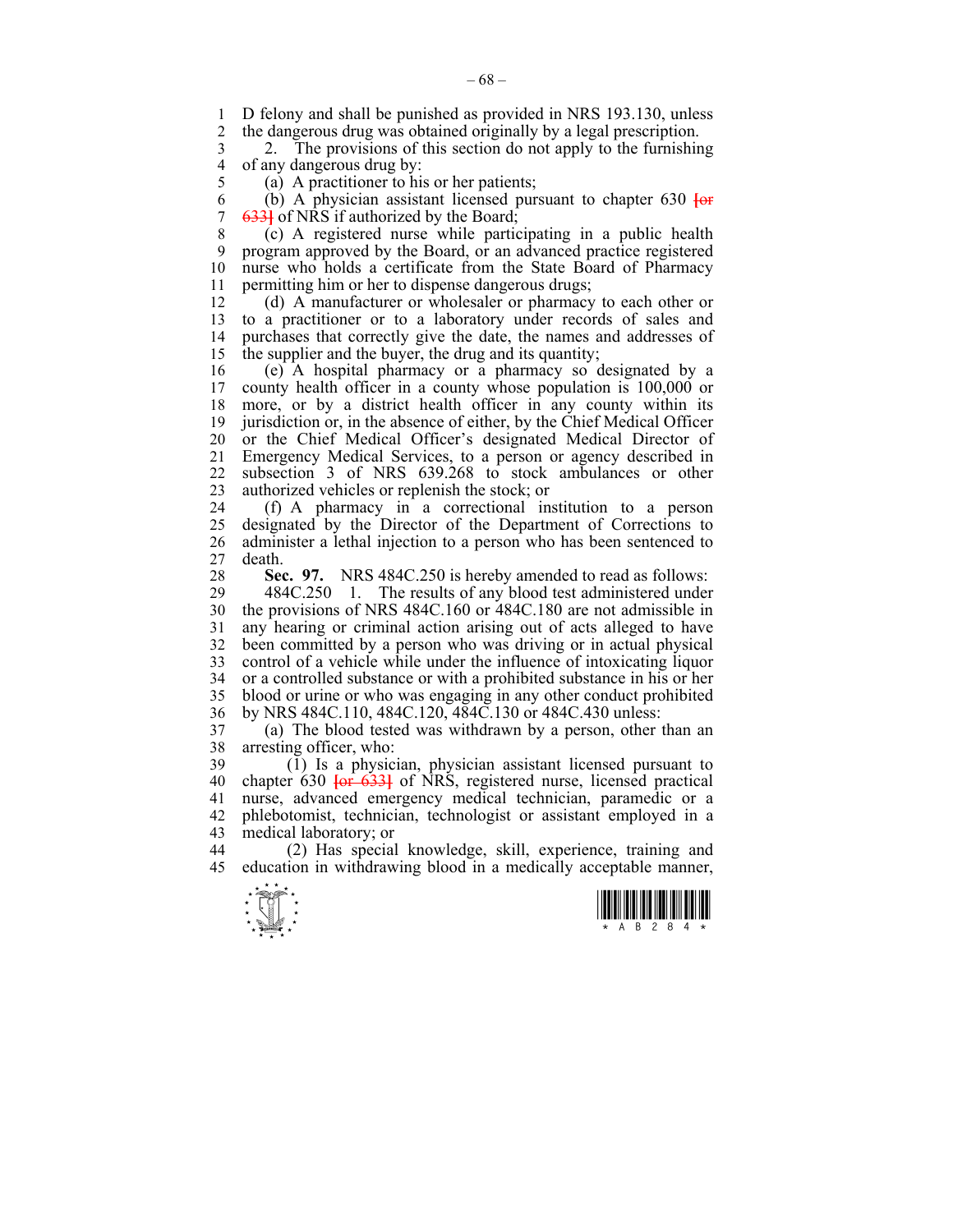1 including, without limitation, a person qualified as an expert on that 2 subject in a court of competent jurisdiction or a person who has subject in a court of competent jurisdiction or a person who has 3 completed a course of instruction that qualifies him or her to take an 4 examination in phlebotomy that is administered by the American 5 Medical Technologists or the American Society for Clinical 6 Pathology; and

7 (b) The test was performed on whole blood, except if the sample 8 was clotted when it was received by the laboratory, the test may be 9 performed on blood serum or plasma.

10 2. The limitation contained in paragraph (a) of subsection 1 11 does not apply to the taking of a chemical test of the urine, breath or 12 other bodily substance.

13 3. No person listed in paragraph (a) of subsection 1 incurs any 14 civil or criminal liability as a result of the administering of a blood 15 test when requested by a police officer or the person to be tested to 16 administer the test.<br>17 **Sec. 98.** NRS

Sec. 98. NRS 616B.527 is hereby amended to read as follows:

18 616B.527 1. A self-insured employer, an association of self-19 insured public or private employers or a private carrier may:

20 (a) Except as otherwise provided in NRS 616B.5273, enter into 21 a contract or contracts with one or more organizations for managed 22 care to provide comprehensive medical and health care services to 23 employees for injuries and diseases that are compensable pursuant 24 to chapters 616A to 617, inclusive, of NRS.

25 (b) Enter into a contract or contracts with providers of health 26 care, including, without limitation, physicians *and physician*  27 *assistants* who provide primary care, specialists, pharmacies, 28 physical therapists, radiologists, nurses, diagnostic facilities, 29 laboratories, hospitals and facilities that provide treatment to 30 outpatients, to provide medical and health care services to 31 employees for injuries and diseases that are compensable pursuant 32 to chapters 616A to 617, inclusive, of NRS.

33 (c) Require employees to obtain medical and health care 34 services for their industrial injuries from those organizations and 35 persons with whom the self-insured employer, association or private 36 carrier has contracted pursuant to paragraphs (a) and (b), or as the 37 self-insured employer, association or private carrier otherwise 38 prescribes.

39 (d) Except as otherwise provided in subsection 3 of NRS 40 616C.090, require employees to obtain the approval of the self-41 insured employer, association or private carrier before obtaining 42 medical and health care services for their industrial injuries from a 43 provider of health care who has not been previously approved by the 44 self-insured employer, association or private carrier.



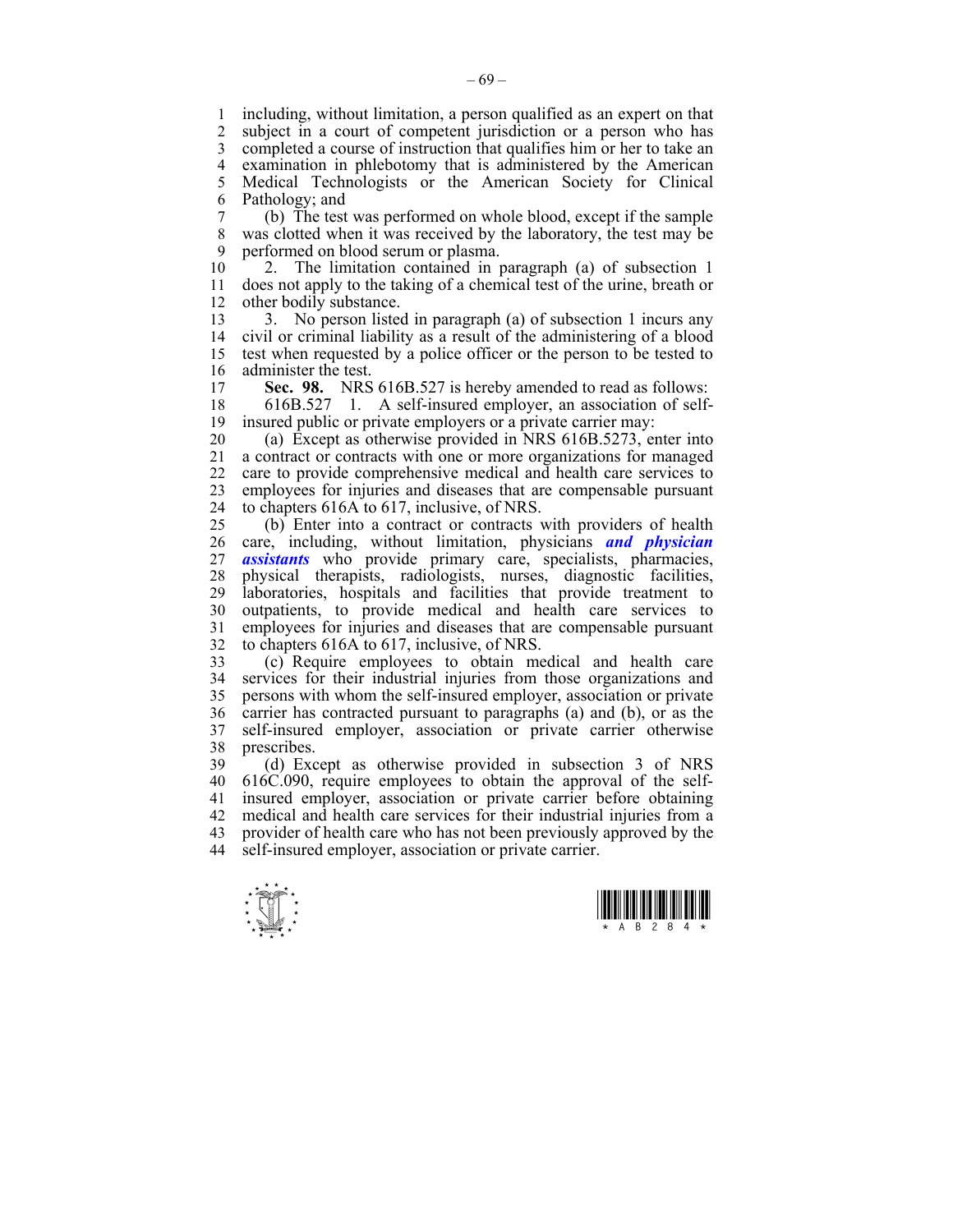1 2. An organization for managed care with whom a self-insured employer, association of self-insured public or private employers or 3 a private carrier has contracted pursuant to this section shall comply 4 with the provisions of NRS 616B.528, 616B.5285 and 616B.529.<br>5 Sec. 99. NRS 687B 450 is hereby amended to read as follow

5 **Sec. 99.** NRS 687B.450 is hereby amended to read as follows:

6 687B.450 1. Except as otherwise provided in this subsection, 7 if an insurer requires a medical examination of an applicant or an 8 insured before the issuance, renewal, reinstatement or reevaluation 9 of the terms of any policy or certificate of insurance or annuity 10 contract, the insurer shall:

11 (a) If the applicant or insured has a primary care **[**physician,**]** 12 *provider or physician assistant,* notify:

13 (1) The physician *or physician assistant* of any potentially 14 serious medical condition that is detected as a result of that medical 15 examination; and

16 (2) The applicant or insured:<br>17 (b) Of any potentially se 17 (I) Of any potentially serious medical condition that is 18 detected as a result of that medical examination; and

19 (II) That the primary care **[**physician**]** *provider or*  20 *physician assistant* of the applicant or insured has also been notified 21 of any potentially serious medical condition detected as a result of 22 that medical examination.

23 (b) If the applicant or insured does not have a primary care 24 **[**physician,**]** *provider or physician assistant,* notify the applicant or 25 insured of any potentially serious medical condition that is detected 26 as a result of that medical examination.

 $27 \rightarrow$  Any notice required pursuant to this section must be sent by 28 registered or certified mail not later than 30 days after the date on which the potentially serious medical condition is detected. If the which the potentially serious medical condition is detected. If the 30 applicant or insured is under the age of 18 years, any notice required 31 pursuant to this section must not be sent to the applicant or insured, 32 but instead must be sent to a parent or legal guardian of the 33 applicant or insured.

34 2. The Commissioner may adopt regulations to carry out the provisions of this section.

36 3. The provisions of this section do not apply to a policy of 37 workers' compensation insurance or industrial insurance.

38 4. As used in this section, "potentially serious medical 39 condition" includes, without limitation, any medical condition that:

40 (a) Is life-threatening or potentially life-threatening if it is not 41 treated immediately or is not closely monitored; or

42 (b) Causes the insurer to refuse to issue, renew, reinstate or reevaluate the terms of a policy or certificate of insurance or annuity reevaluate the terms of a policy or certificate of insurance or annuity 44 contract.



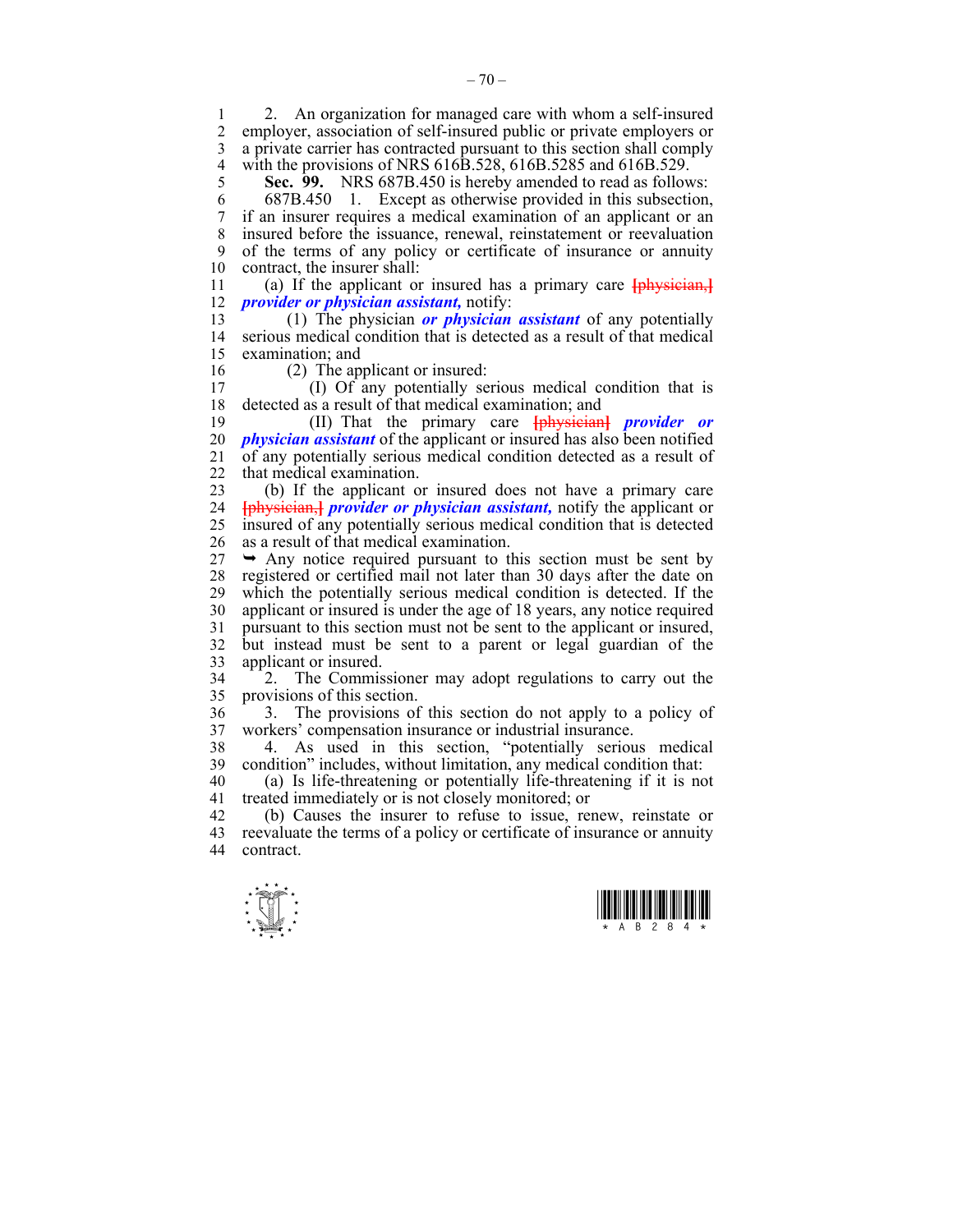1 *5. As used in this section, "primary care provider" has the*  2 *meaning ascribed to it in NRS 695G.060.* 

3 **Sec. 100.** NRS 689A.0413 is hereby amended to read as 4 follows:<br>5  $689A$ 

5 689A.0413 1. A policy of health insurance must include a 6 provision authorizing a woman covered by the policy to obtain 7 covered gynecological or obstetrical services without first receiving 8 authorization or a referral from her primary care **[**physician.**]** 9 *provider.*

10 2. The provisions of this section do not authorize a woman 11 covered by a policy of health insurance to designate an obstetrician 12 or gynecologist as her primary care **[**physician.**]** *provider.*

13 3. A policy subject to the provisions of this chapter that is<br>14 delivered, issued for delivery or renewed on or after October 1. delivered, issued for delivery or renewed on or after October 1, 15 1999, has the legal effect of including the coverage required by this 16 section, and any provision of the policy or the renewal which is in conflict with this section is void conflict with this section is void.

18 4. As used in this section, "primary care **[**physician"**]** *provider"*  19 has the meaning ascribed to it in NRS 695G.060.

20 **Sec. 101.** NRS 689B.031 is hereby amended to read as 21 follows:

22 689B.031 1. A policy of group health insurance must include 23 a provision authorizing a woman covered by the policy to obtain 24 covered gynecological or obstetrical services without first receiving 25 authorization or a referral from her primary care **[**physician.**]** 26 *provider.*

27 2. The provisions of this section do not authorize a woman 28 covered by a policy of group health insurance to designate an 29 obstetrician or gynecologist as her primary care **[**physician.**]** 30 *provider.*

31 3. A policy subject to the provisions of this chapter that is 32 delivered, issued for delivery or renewed on or after October 1, 33 1999, has the legal effect of including the coverage required by this 34 section, and any provision of the policy or the renewal which is in 35 conflict with this section is void.

36 4. As used in this section, "primary care **[**physician"**]** *provider"*  37 has the meaning ascribed to it in  $\overline{\text{NRS}}$  695G.060.

38 **Sec. 102.** NRS 695B.1914 is hereby amended to read as 39 follows:

40 695B.1914 1. A contract for hospital or medical service must 41 include a provision authorizing a woman covered by the contract to 42 obtain covered gynecological or obstetrical services without first 43 receiving authorization or a referral from her primary care 44 **[**physician.**]** *provider.*



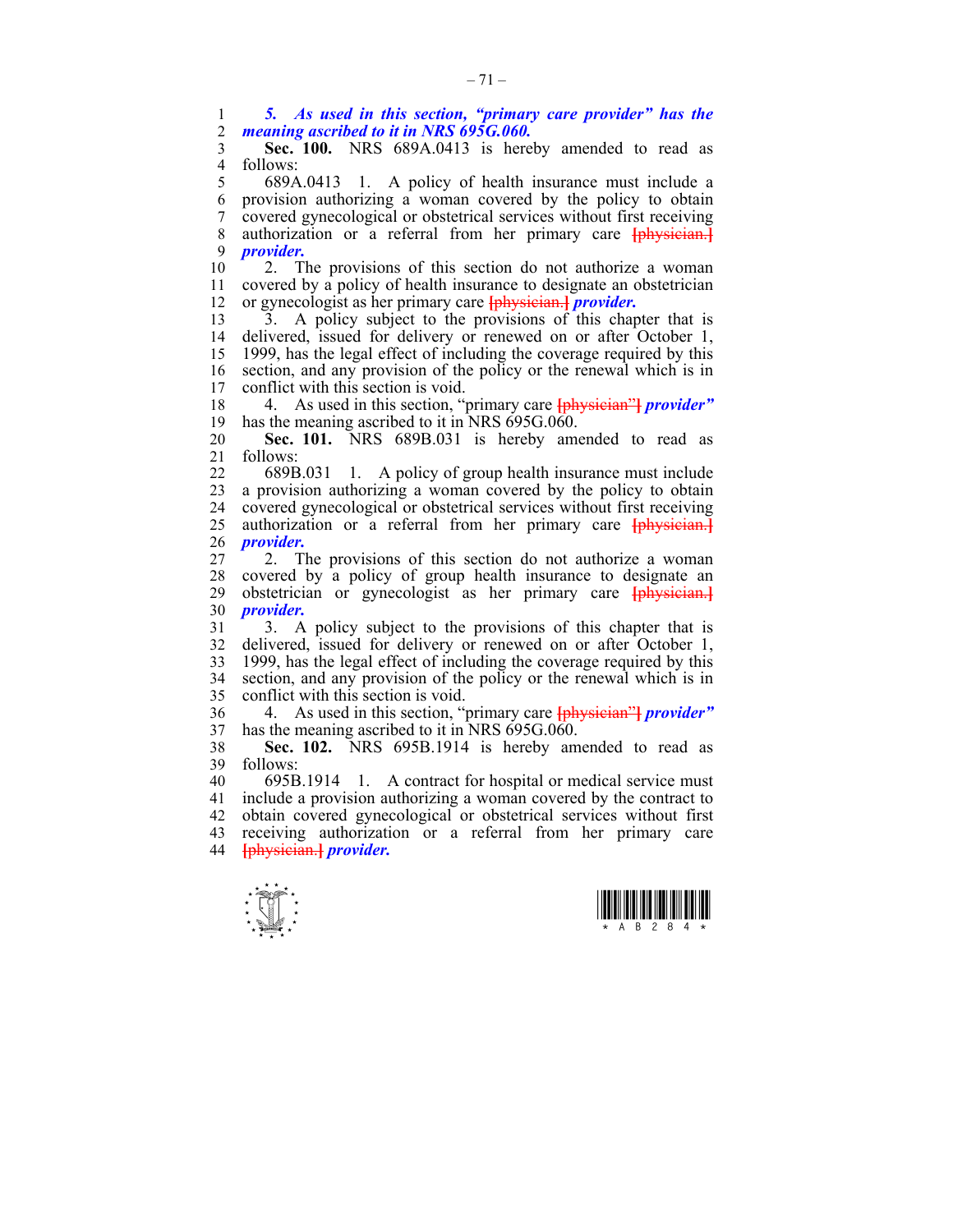1 2. The provisions of this section do not authorize a woman<br>2 covered by a contract for hospital or medical service to designate an 2 covered by a contract for hospital or medical service to designate an 3 obstetrician or gynecologist as her primary care **[**physician.**]** 4 *provider.*

5 3. A contract subject to the provisions of this chapter that is 6 delivered, issued for delivery or renewed on or after October 1, 7 1999, has the legal effect of including the coverage required by this 8 section, and any provision of the contract or the renewal which is in 9 conflict with this section is void.

10 4. As used in this section, "primary care **[**physician"**]** *provider"*  11 has the meaning ascribed to it in NRS  $695G.060$ .

12 **Sec. 103.** NRS 695C.1713 is hereby amended to read as 13 follows:

14 695C.1713 1. A health care plan must include a provision 15 authorizing a woman covered by the plan to obtain covered 16 gynecological or obstetrical services without first receiving<br>17 authorization or a referral from her primary care to the steam. authorization or a referral from her primary care **[**physician.] 18 *provider.*

19 2. The provisions of this section do not authorize a woman 20 covered by a health care plan to designate an obstetrician or 21 gynecologist as her primary care **[**physician.**]** *provider.*

22 3. An evidence of coverage subject to the provisions of this 23 chapter that is delivered, issued for delivery or renewed on or after 24 October 1, 1999, has the legal effect of including the coverage 25 required by this section, and any provision of the evidence of 26 coverage or the renewal which is in conflict with this section is void.

27 4. As used in this section, "primary care **[**physician"**]** *provider"*  28 has the meaning ascribed to it in NRS 695G.060.

29 **Sec. 104.** NRS 695G.060 is hereby amended to read as 30 follows:

31 695G.060 "Primary care **[**physician"**]** *provider"* means a 32 physician or *physician assistant, or any* group **[**of physicians**]** 33 *thereof,* who:

34 1. Provides initial and primary health care services to an 35 insured;

36 2. Maintains the continuity of care for the insured; and

37 3. May refer the insured to a specialized provider of health 38 care.

39 **Sec. 105.** NRS 695G.150 is hereby amended to read as 40 follows:

41 695G.150 Each managed care organization shall authorize 42 coverage of a health care service that has been recommended for the 43 insured by a provider of health care acting within the scope of his or 44 her practice if that service is covered by the health care plan of the 45 insured, unless:



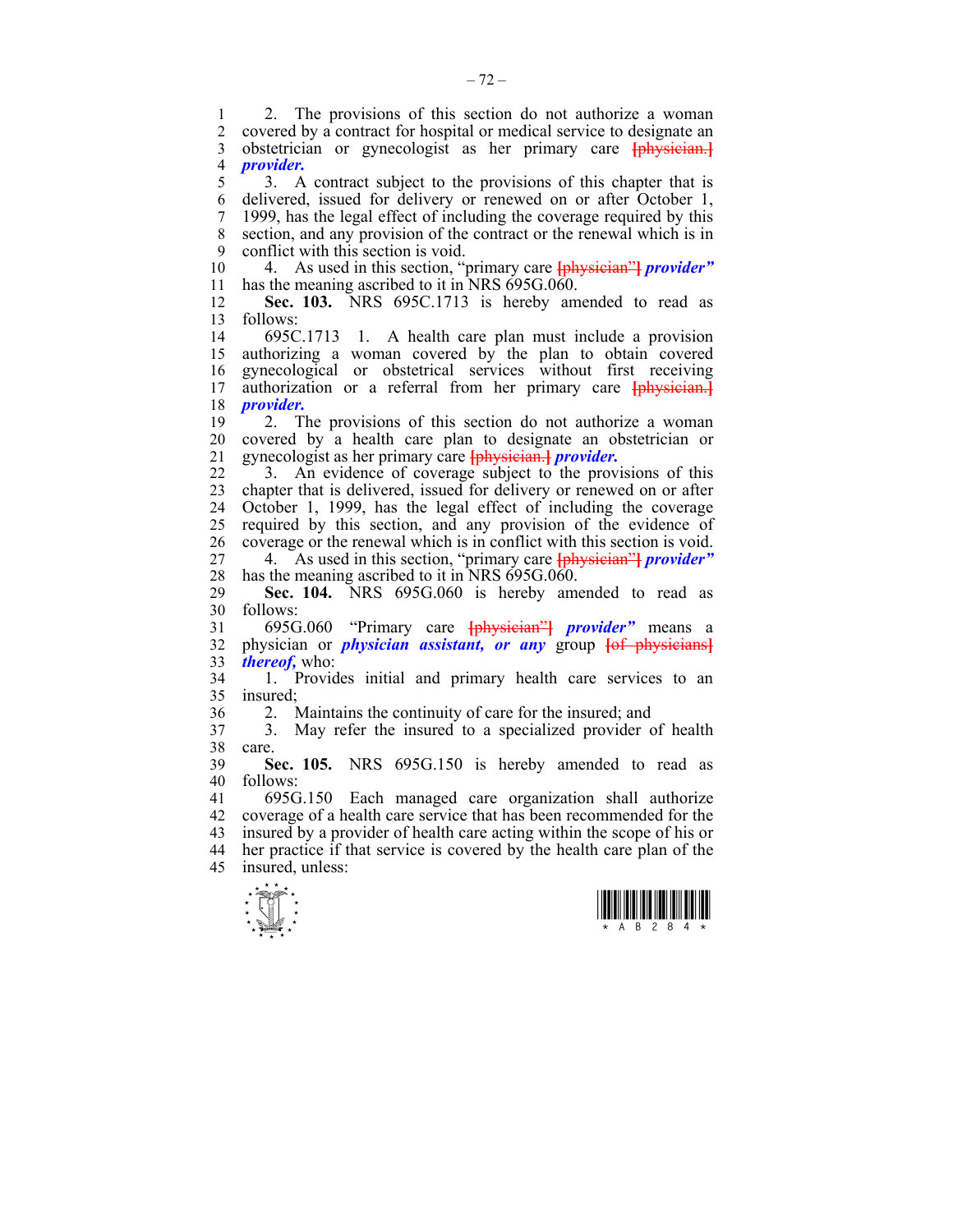1 1. The decision not to authorize coverage is made by a<br>2. physician who: physician who:

3 (a) Is licensed to practice medicine in the State of Nevada 4 pursuant to chapter  $630$  or  $633$  of NRS;<br>5 (b) Possesses the education, training

5 (b) Possesses the education, training and expertise to evaluate 6 the medical condition of the insured; and

7 (c) Has reviewed the available medical documentation, notes of 8 the attending physician, test results and other relevant medical 9 records of the insured.

 $10 \rightarrow$  The physician may consult with other providers of health care in 11 determining whether to authorize coverage.

12 2. The decision not to authorize coverage and the reason for the 13 decision have been transmitted in writing in a timely manner to the 14 insured, the provider of health care who recommended the service 15 and the primary care **[**physician**]** *provider* of the insured, if any.

16 **Sec. 106.** Notwithstanding the amendatory provisions of this 17 act, a license to practice as a physician assistant that is valid on 18 January 1, 2018, and that was issued by the State Board of 19 Osteopathic Medicine created by NRS 633.181:

20 1. Shall be deemed to be issued by the Board of Medical 21 Examiners created by NRS 630.050;

22 2. Remains valid until its date of expiration if the holder of the 23 license otherwise remains qualified for the issuance or renewal of 24 the license on or after January 1, 2018; and

25 3. Upon its expiration, may be renewed in accordance with the 26 provisions of chapter 630 of NRS and chapter 630 of NAC 27 governing the renewal of a physician assistant's license.

28 **Sec. 107.** 1. Notwithstanding the amendatory provisions of 29 this act transferring authority to adopt regulations relating to 30 physician assistants from the State Board of Osteopathic Medicine 31 created by NRS 633.181 to the Board of Medical Examiners created 32 by NRS 630.050, any regulations adopted by the State Board of 33 Osteopathic Medicine that do not conflict with the provisions of this 34 act remain in effect and may be enforced by the Board of Medical 35 Examiners until the Board of Medical Examiners adopts regulations 36 to repeal or replace those regulations.

37 2. Any regulations adopted by the State Board of Osteopathic 38 Medicine created by NRS 633.181 that conflict with the provisions 39 of this act are void. The Legislative Counsel shall remove those 40 regulations from the Nevada Administrative Code as soon as 41 practicable after January 1, 2018.

42 **Sec. 108.** NRS 633.107, 633.123, 633.432, 633.433, 633.4335, 43 633.4336, 633.434, 633.442, 633.452, 633.466, 633.467, 633.468 44 and 633.469 are hereby repealed.